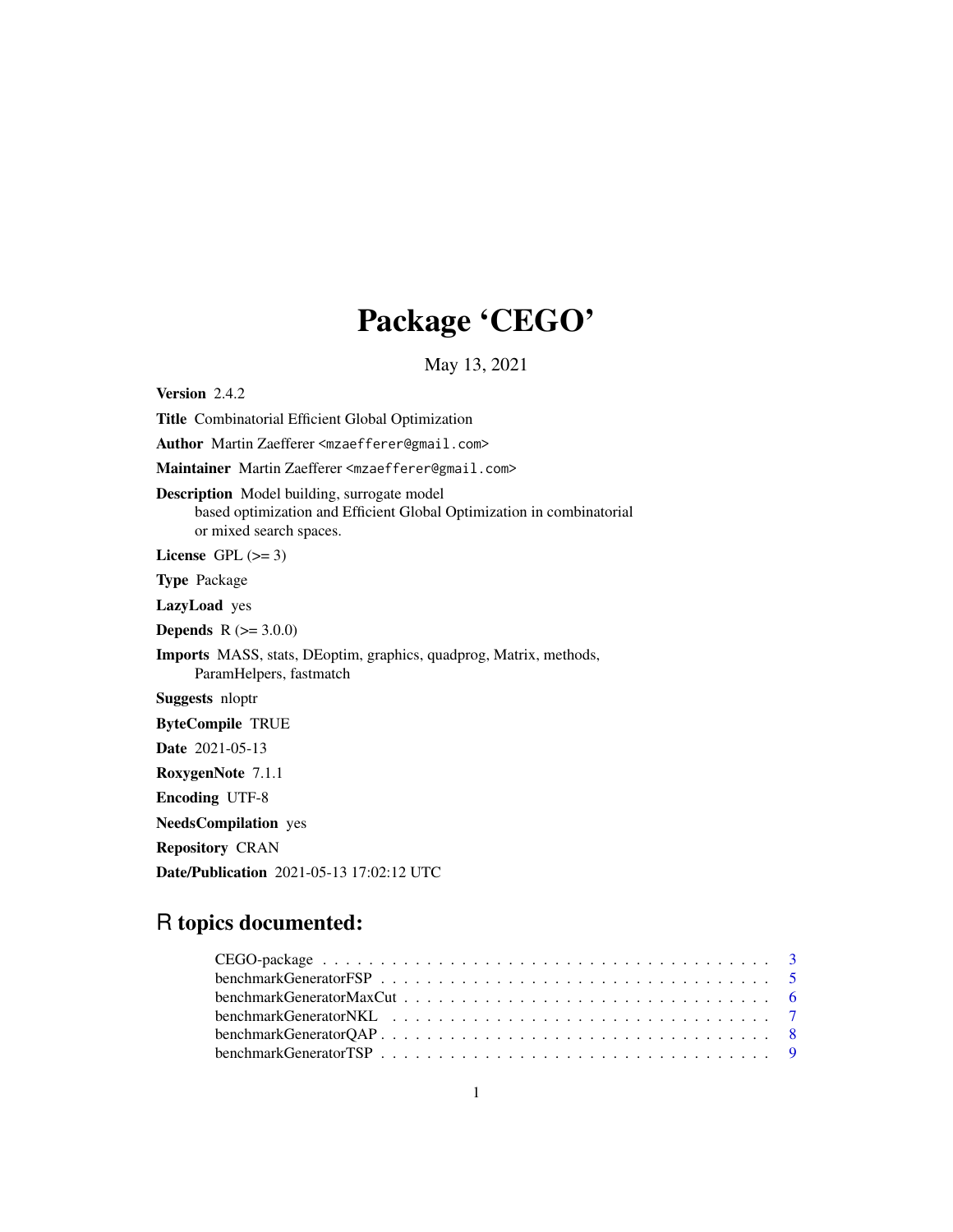|                       | 10 |
|-----------------------|----|
| correctionCNSD        | 11 |
|                       | 12 |
|                       | 13 |
|                       | 14 |
|                       | 15 |
|                       | 17 |
|                       | 18 |
|                       | 19 |
|                       | 19 |
|                       | 20 |
|                       | 21 |
|                       | 22 |
|                       | 23 |
|                       | 24 |
|                       | 24 |
|                       | 25 |
|                       | 26 |
|                       | 27 |
|                       | 28 |
|                       | 29 |
|                       | 30 |
|                       | 31 |
|                       | 32 |
|                       | 33 |
|                       | 34 |
|                       | 35 |
|                       | 35 |
|                       | 36 |
|                       | 37 |
|                       | 37 |
|                       | 38 |
|                       | 38 |
|                       | 39 |
|                       | 40 |
|                       | 41 |
|                       | 42 |
|                       | 42 |
|                       | 44 |
| landscapeGeneratorUNI | 45 |
|                       | 46 |
|                       | 47 |
|                       | 50 |
|                       |    |
|                       | 51 |
|                       | 53 |
|                       | 54 |
|                       | 54 |
|                       | 55 |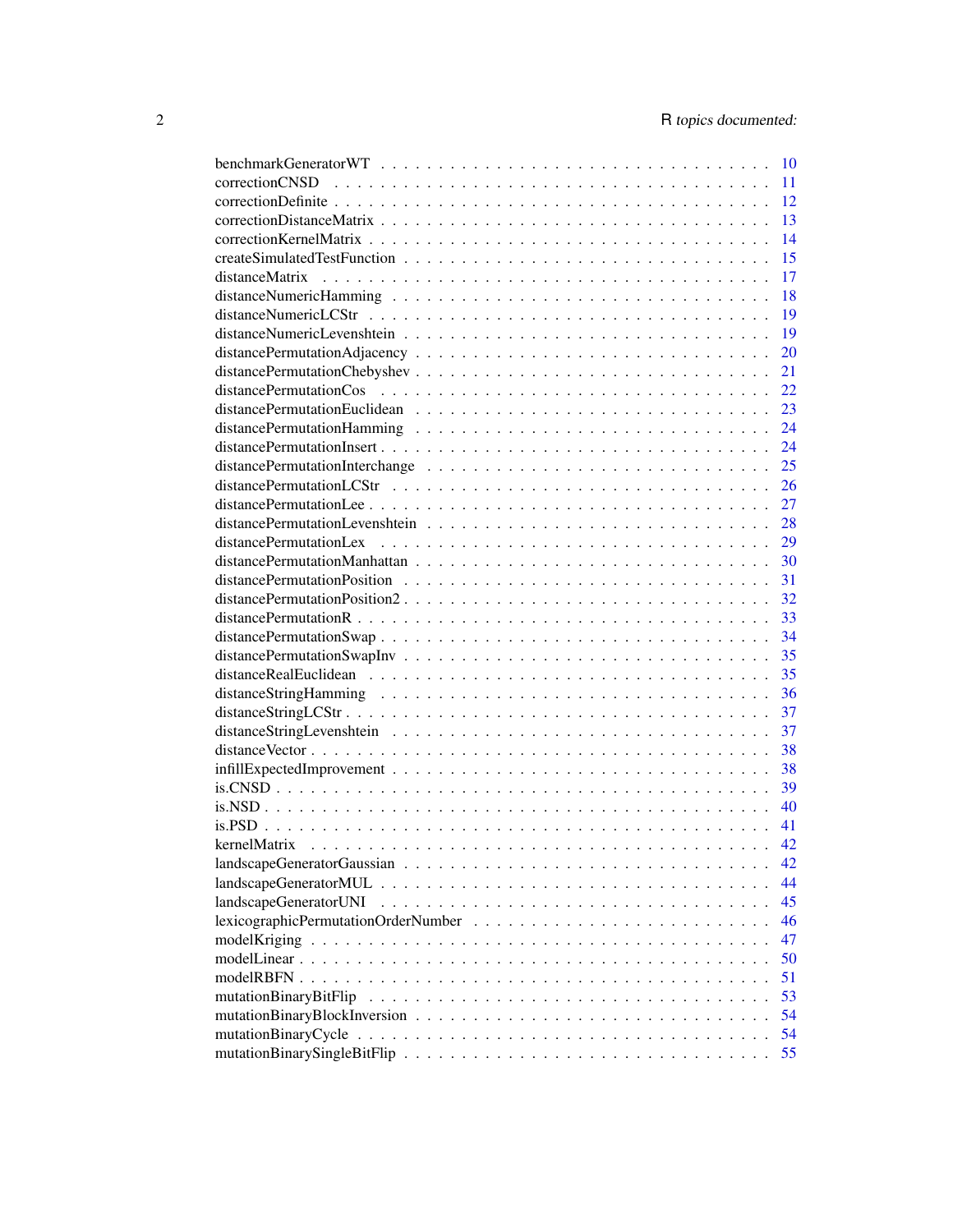<span id="page-2-0"></span>

| Index |                                          | 88 |
|-------|------------------------------------------|----|
|       |                                          | 85 |
|       |                                          | 84 |
|       |                                          | 84 |
|       |                                          | 83 |
|       |                                          | 82 |
|       |                                          | 81 |
|       |                                          | 80 |
|       |                                          | 80 |
|       |                                          | 79 |
|       |                                          | 79 |
|       |                                          | 78 |
|       |                                          | 78 |
|       |                                          | 77 |
|       |                                          | 77 |
|       |                                          | 76 |
|       |                                          | 76 |
|       |                                          | 75 |
|       |                                          | 75 |
|       |                                          | 74 |
|       | $predict.modelKriging                  $ | 73 |
|       |                                          | 72 |
|       |                                          | 70 |
|       |                                          | 68 |
|       |                                          | 67 |
|       |                                          | 64 |
|       |                                          | 62 |
|       |                                          | 60 |
|       |                                          | 59 |
|       |                                          | 58 |
|       |                                          | 57 |
|       |                                          | 57 |
|       |                                          | 56 |
|       |                                          | 56 |
|       |                                          | 55 |

CEGO-package *Combinatorial Efficient Global Optimization in R*

# Description

Combinatorial Efficient Global Optimization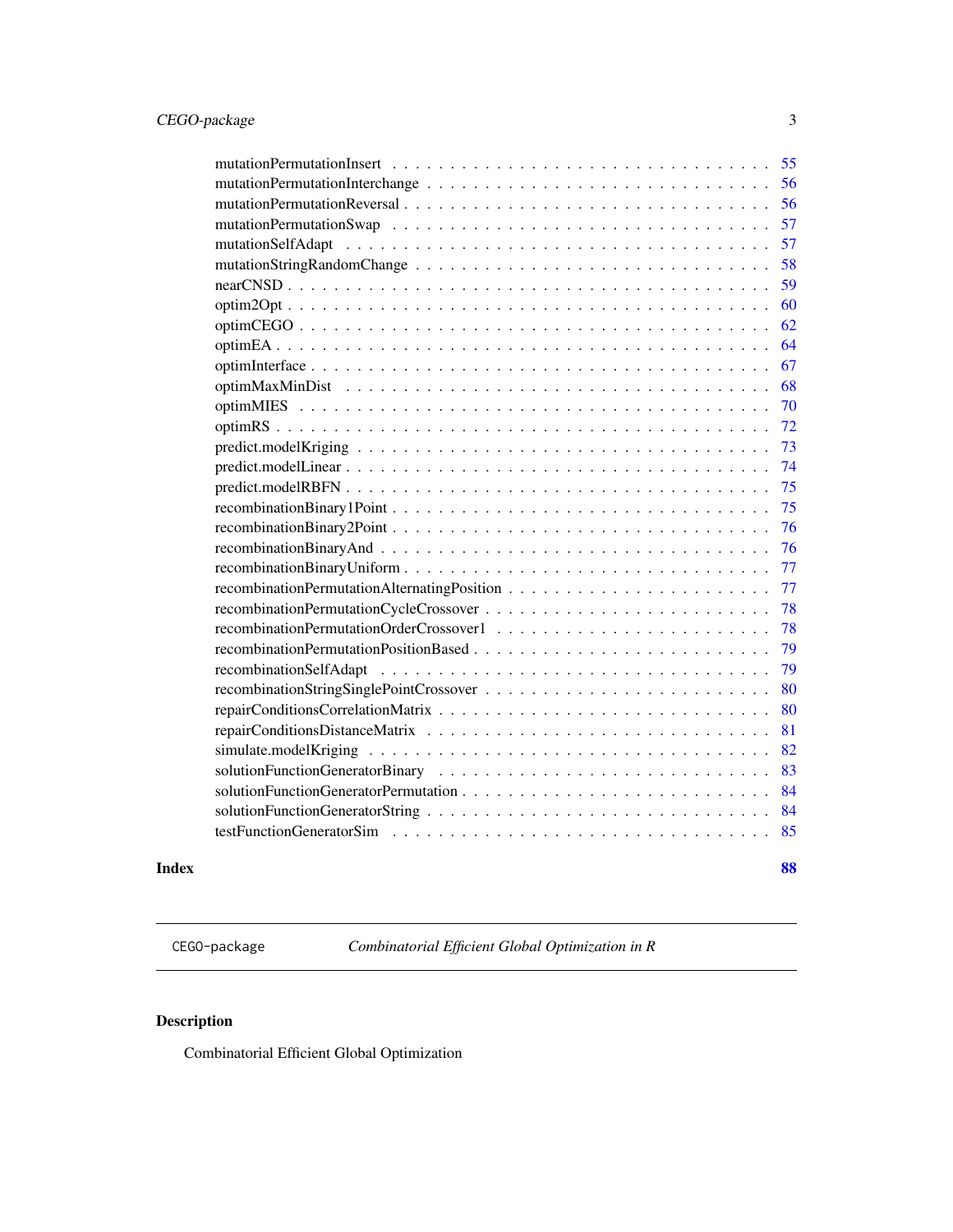# Details

Model building, surrogate model based optimization and Efficient Global Optimization in combinatorial or mixed search spaces. This includes methods for distance calculation, modeling and handling of indefinite kernels/distances.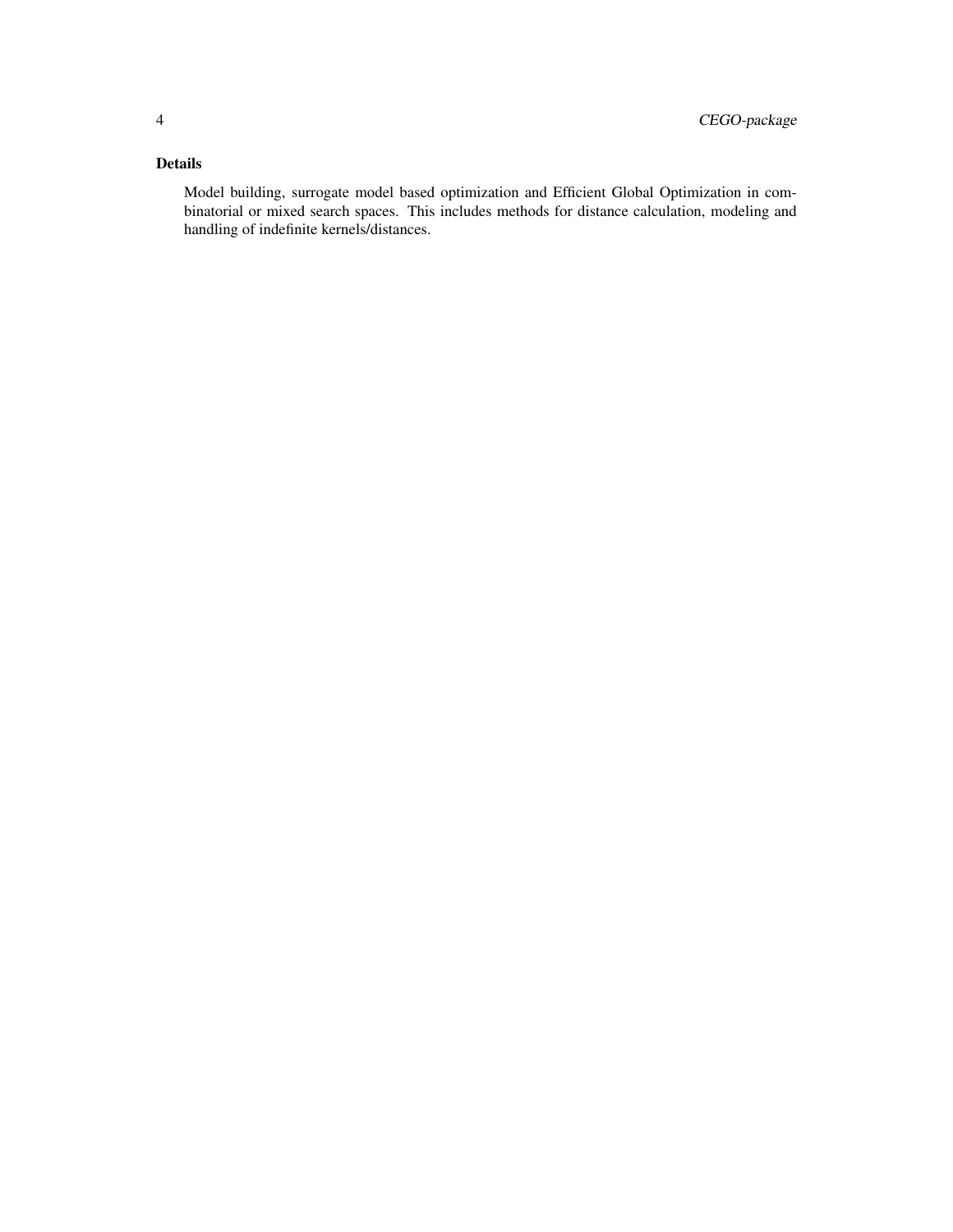| Package:  | CEGO       |
|-----------|------------|
| Type:     | Package    |
| Version:  | 2.4.2      |
| Date:     | 2021-05-13 |
| License:  | $GPL (=3)$ |
| LazyLoad: | yes        |

#### <span id="page-4-0"></span>Acknowledgments

This work has been partially supported by the Federal Ministry of Education and Research (BMBF) under the grants CIMO (FKZ 17002X11) and MCIOP (FKZ 17N0311).

#### Author(s)

Martin Zaefferer <mzaefferer@gmail.com>

#### References

Zaefferer, Martin; Stork, Joerg; Friese, Martina; Fischbach, Andreas; Naujoks, Boris; Bartz-Beielstein, Thomas. (2014). Efficient global optimization for combinatorial problems. In Proceedings of the 2014 conference on Genetic and evolutionary computation (GECCO '14). ACM, New York, NY, USA, 871-878. DOI=10.1145/2576768.2598282

Zaefferer, Martin; Stork, Joerg; Bartz-Beielstein, Thomas. (2014). Distance Measures for Permutations in Combinatorial Efficient Global Optimization. In Parallel Problem Solving from Nature - PPSN XIII (p. 373-383). Springer International Publishing.

Zaefferer, Martin and Bartz-Beielstein, Thomas (2016). Efficient Global Optimization with Indefinite Kernels. Parallel Problem Solving from Nature-PPSN XIV. Accepted, in press. Springer.

#### See Also

Interface of main function: [optimCEGO](#page-61-1)

<span id="page-4-1"></span>benchmarkGeneratorFSP *Create Flow shop Scheduling Problem (FSP) Benchmark*

#### **Description**

Creates a benchmark function for the Flow shop Scheduling Problem.

#### Usage

benchmarkGeneratorFSP(a, n, m)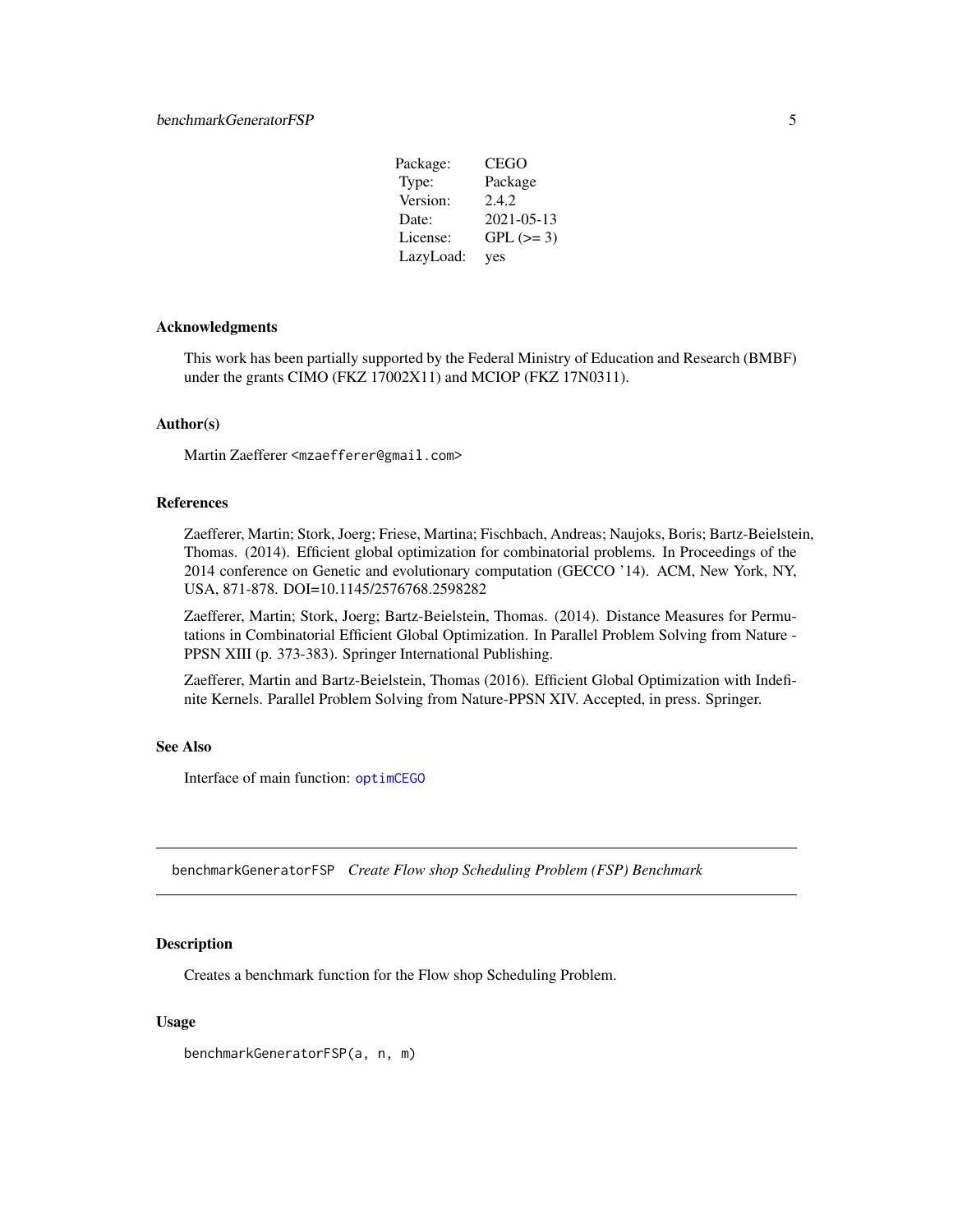# <span id="page-5-0"></span>Arguments

|   | matrix of processing times for each step and each machine |
|---|-----------------------------------------------------------|
|   | number of jobs                                            |
| m | number of machines                                        |

# Value

the function of type cost=f(permutation)

# See Also

[benchmarkGeneratorQAP](#page-7-1), [benchmarkGeneratorTSP](#page-8-1), [benchmarkGeneratorWT](#page-9-1)

# Examples

```
n=10
m=4#ceate a matrix of processing times
A <- matrix(sample(n*m,replace=TRUE),n,m)
#create FSP objective function
fun <- benchmarkGeneratorFSP(A,n,m)
#evaluate
fun(1:n)
fun(n:1)
```

```
benchmarkGeneratorMaxCut
```
*MaxCut Benchmark Creation*

# Description

Generates MaxCut problems, with binary decision variables. The MaxCut Problems are transformed to minimization problems by negation.

#### Usage

```
benchmarkGeneratorMaxCut(N, A)
```
#### Arguments

| N | length of the bit strings |                                                                               |
|---|---------------------------|-------------------------------------------------------------------------------|
|   |                           | The adjacency matrix of the graph. Will be created at random if not provided. |

# Value

the function of type cost=f(bitstring). Returned fitness values will be negative, for purpose of minimization.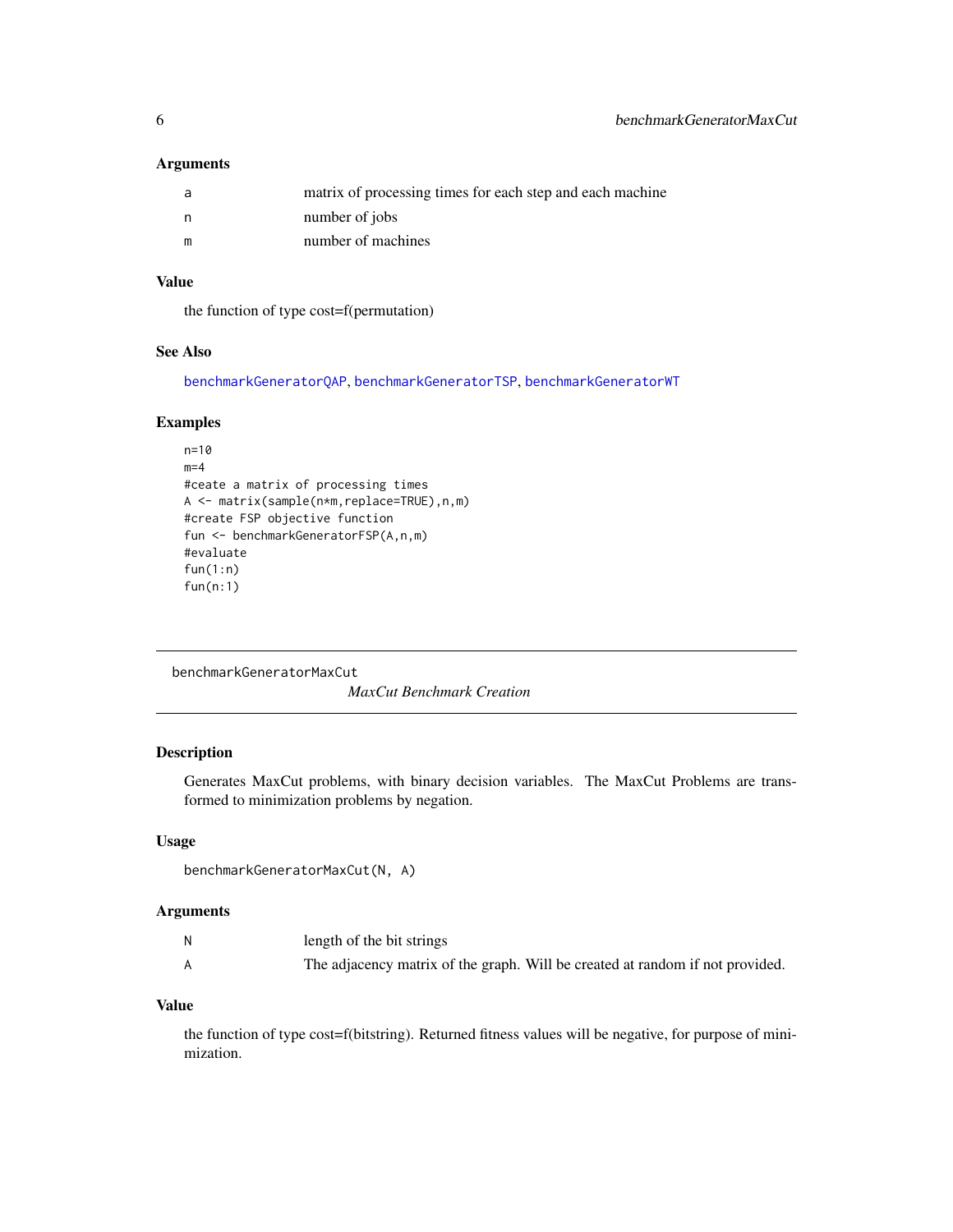# <span id="page-6-0"></span>benchmarkGeneratorNKL 7

# Examples

```
fun <- benchmarkGeneratorMaxCut(N=6)
fun(c(1,0,1,1,0,0))
fun(c(1,0,1,1,0,1))
fun(c(0,1,0,0,1,1))
fun <- benchmarkGeneratorMaxCut(A=matrix(c(0,1,0,1,1,0,1,0,0,1,0,1,1,0,1,0),4,4))
fun(c(1,0,1,0))
fun(c(1,0,1,1))
fun(c(0,1,0,1))
```
benchmarkGeneratorNKL *NK-Landscape Benchmark Creation*

#### Description

Function that generates a NK-Landscapes.

#### Usage

benchmarkGeneratorNKL( $N = 10$ ,  $K = 1$ ,  $PI = 1:K$ , g)

#### Arguments

| N  | length of the bit strings                                                                                                                                                           |
|----|-------------------------------------------------------------------------------------------------------------------------------------------------------------------------------------|
| K. | number of neighbours contributing to fitness of one position                                                                                                                        |
| PI | vector, giving relative positions of each neighbour in the bit-string                                                                                                               |
| g  | set of fitness functions for each possible combination of string components. Will<br>be randomly determined if not specified. Should have N rows, and $2^{\wedge}(K+1)$<br>columns. |

#### Value

the function of type cost=f(bitstring). Returned fitness values will be negative, for purpose of minimization.

```
fun <- benchmarkGeneratorNKL(6,2)
fun(c(1,0,1,1,0,0))
fun(c(1,0,1,1,0,1))
fun(c(0,1,0,0,1,1))
fun <- benchmarkGeneratorNKL(6,3)
fun(c(1,0,1,1,0,0))
fun <- benchmarkGeneratorNKL(6,2,c(-1,1))
fun(c(1,0,1,1,0,0))
fun <- benchmarkGeneratorNKL(6,2,c(-1,1),g=matrix(runif(48),6))
fun(c(1,0,1,1,0,0))
```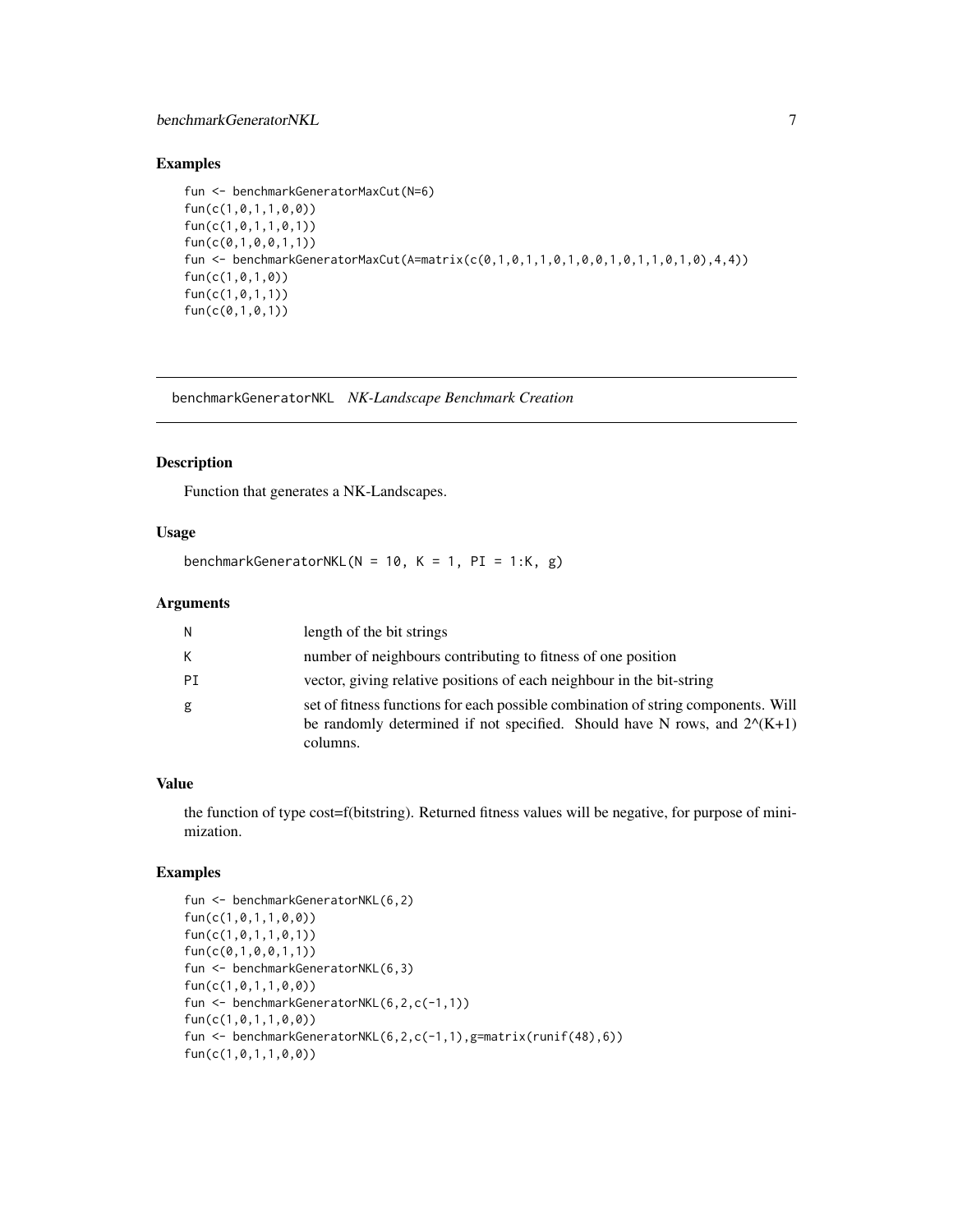```
fun(sample(c(<math>\emptyset, 1)</math>), 6, TRUE))
```
<span id="page-7-1"></span>benchmarkGeneratorQAP *Create Quadratic Assignment Problem (QAP) Benchmark*

#### Description

Creates a benchmark function for the Quadratic Assignment Problem.

# Usage

benchmarkGeneratorQAP(a, b)

#### Arguments

| a | distance matrix |
|---|-----------------|
| h | flow matrix     |

# Value

the function of type cost=f(permutation)

#### See Also

[benchmarkGeneratorFSP](#page-4-1), [benchmarkGeneratorTSP](#page-8-1), [benchmarkGeneratorWT](#page-9-1)

```
set.seed(1)
n=5
#ceate a flow matrix
A \leftarrow matrix(0, n, n)for(i in 1:n){
for(j in i:n){
if(i!=j){
A[i,j] <- sample(100,1)
A[j,i] \leftarrow A[i,j]}
}
}
#create a distance matrix
locations <- matrix(runif(n*2)*10,,2)
B <- as.matrix(dist(locations))
#create QAP objective function
fun <- benchmarkGeneratorQAP(A,B)
#evaluate
fun(1:n)
fun(n:1)
```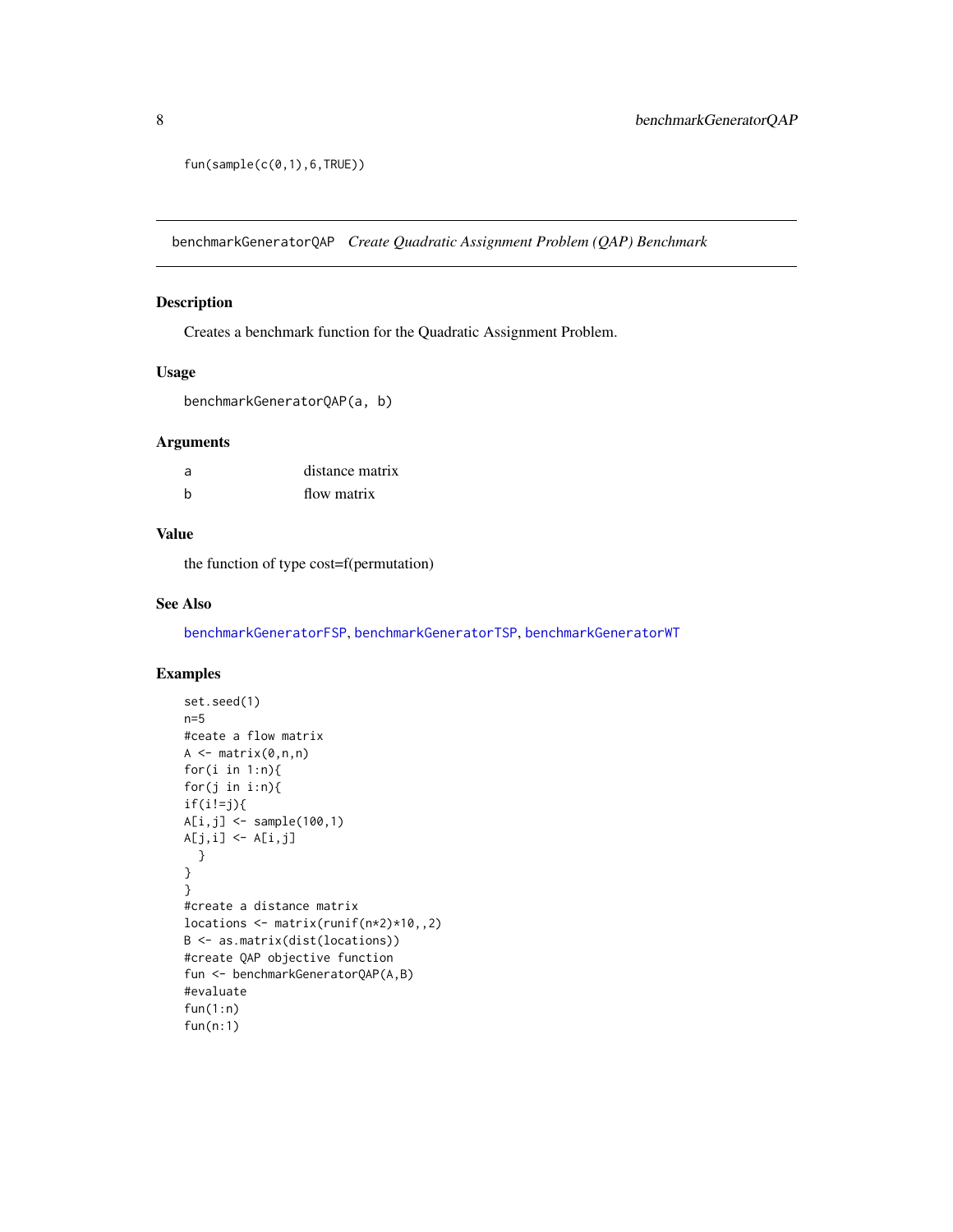<span id="page-8-1"></span><span id="page-8-0"></span>benchmarkGeneratorTSP *Create (Asymmetric) Travelling Salesperson Problem (TSP) Benchmark*

#### Description

Creates a benchmark function for the (Asymmetric) Travelling Salesperson Problem. Path (Do not return to start of tour. Start and end of tour not fixed.) or Cycle (Return to start of tour). Symmetry depends on supplied distance matrix.

# Usage

```
benchmarkGeneratorTSP(distanceMatrix, type = "Cycle")
```
#### Arguments

|      | distanceMatrix Matrix that collects the distances between travelled locations. |
|------|--------------------------------------------------------------------------------|
| type | Can be "Cycle" (return to start, default) or "Path" (no return to start).      |

# Value

the function of type cost=f(permutation)

#### See Also

[benchmarkGeneratorQAP](#page-7-1), [benchmarkGeneratorFSP](#page-4-1), [benchmarkGeneratorWT](#page-9-1)

```
set.seed(1)
#create 5 random locations to be part of a tour
n=5
cities <- matrix(runif(2*n),,2)
#calculate distances between cities
cdist <- as.matrix(dist(cities))
#create objective functions (for path or cycle)
fun1 <- benchmarkGeneratorTSP(cdist, "Path")
fun2 <- benchmarkGeneratorTSP(cdist, "Cycle")
#evaluate
fun1(1:n)
fun1(n:1)
fun2(n:1)
fun2(1:n)
```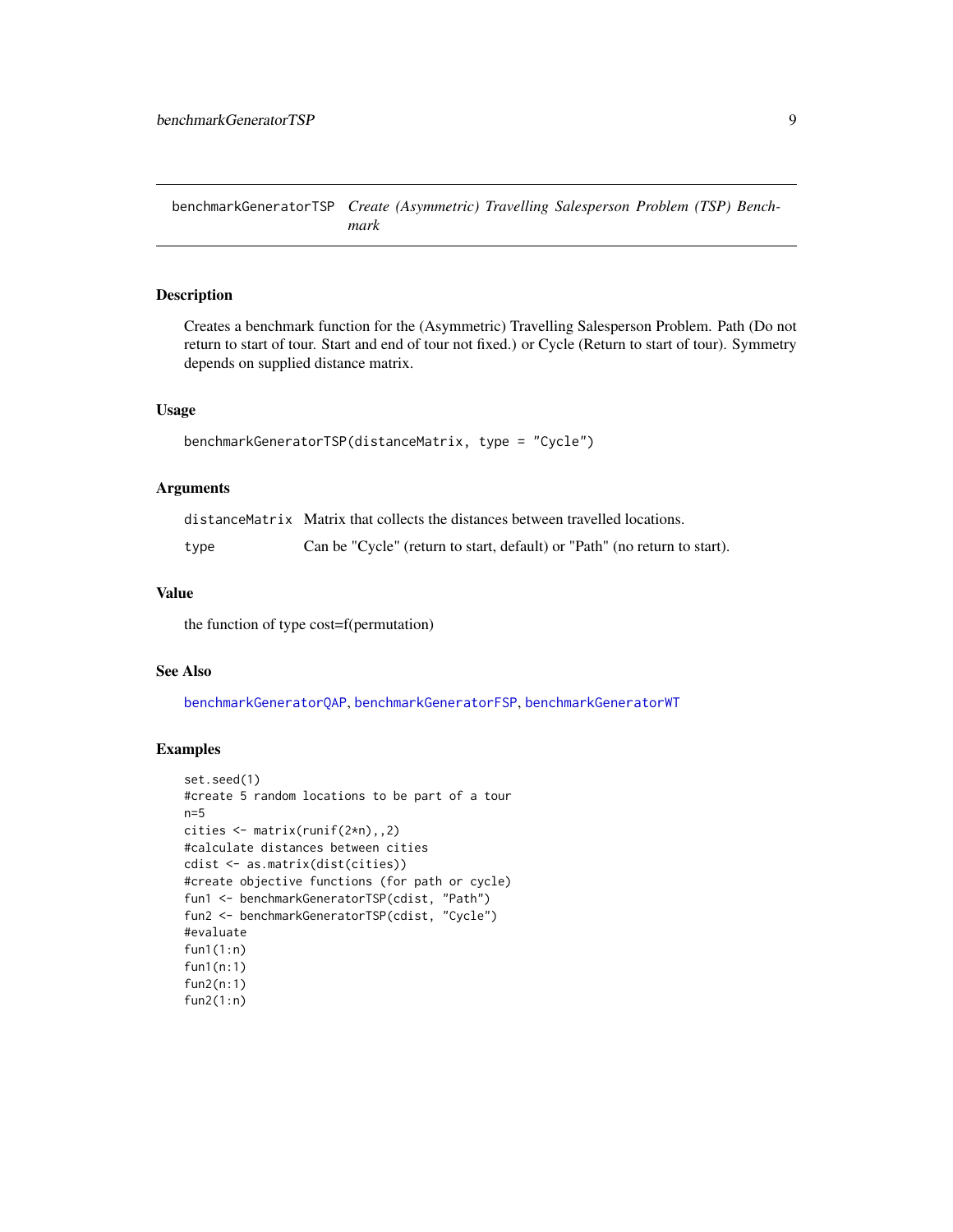<span id="page-9-1"></span><span id="page-9-0"></span>benchmarkGeneratorWT *Create single-machine total Weighted Tardiness (WT) Problem Benchmark*

# Description

Creates a benchmark function for the single-machine total Weighted Tardiness Problem.

# Usage

```
benchmarkGeneratorWT(p, w, d)
```
#### Arguments

| D | processing times |
|---|------------------|
| W | weights          |
| d | due dates        |

# Value

the function of type cost=f(permutation)

#### See Also

[benchmarkGeneratorQAP](#page-7-1), [benchmarkGeneratorTSP](#page-8-1), [benchmarkGeneratorFSP](#page-4-1)

```
n=6
#processing times
p <- sample(100,n,replace=TRUE)
#weights
w <- sample(10,n,replace=TRUE)
#due dates
RDD <- c(0.2, 0.4, 0.6,0.8,1.0)
TF < -c(0.2, 0.4, 0.6, 0.8, 1.0)i \leq 1j \leq -1P \leftarrow sum(p)d <- runif(n,min=P*(1-TF[i]-RDD[j]/2),max=P*(1-TF[i]+RDD[j]/2))
#create WT objective function
fun <- benchmarkGeneratorWT(p,w,d)
fun(1:n)
fun(n:1)
```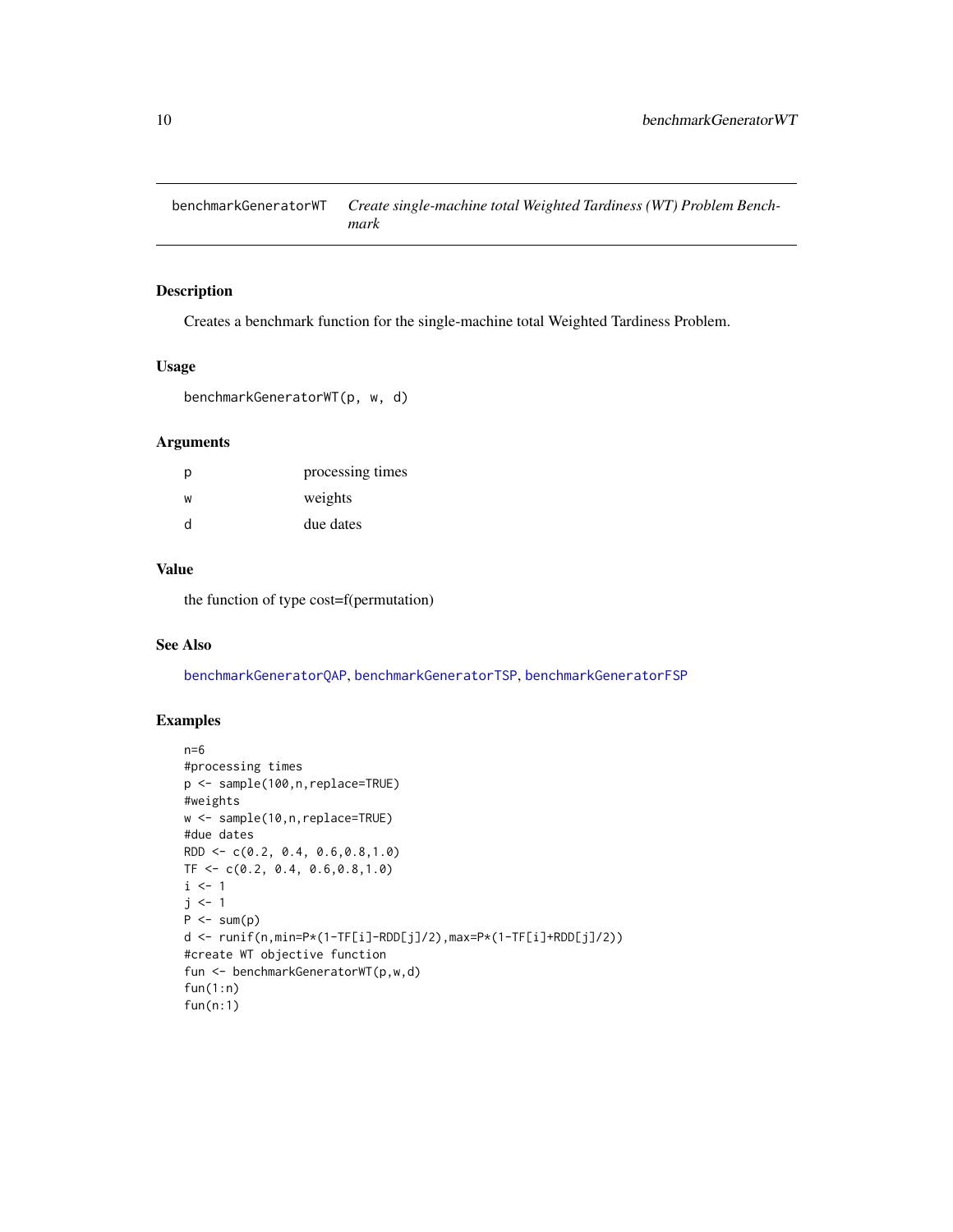<span id="page-10-1"></span><span id="page-10-0"></span>

# Description

Correcting, e.g., a distance matrix with chosen methods so that it becomes a CNSD matrix.

#### Usage

 $correctionCNSD(mat, method = "flip", tol = 1e-08)$ 

# Arguments

| mat    | symmetric matrix, which should be at least of size 3x3                                                                                                                                   |
|--------|------------------------------------------------------------------------------------------------------------------------------------------------------------------------------------------|
| method | string that specifies method for correction: spectrum clip "clip", spectrum flip<br>"flip", nearest definite matrix "near", spectrum square" square", spectrum<br>diffusion "diffusion". |
| tol    | torelance value. Eigenvalues between -tol and tol are assumed to be zero.                                                                                                                |

# Value

the corrected CNSD matrix

#### References

Martin Zaefferer and Thomas Bartz-Beielstein. (2016). Efficient Global Optimization with Indefinite Kernels. Parallel Problem Solving from Nature-PPSN XIV. Accepted, in press. Springer.

# See Also

[modelKriging](#page-46-1)

```
x \leftarrow \text{list}(c(2,1,4,3),c(2,4,3,1),c(4,2,1,3),c(4,3,2,1),c(1,4,3,2))D <- distanceMatrix(x,distancePermutationInsert)
is.CNSD(D) #matrix should not be CNSD
D <- correctionCNSD(D)
is.CNSD(D) #matrix should now be CNSD
D
# note: to fix the negative distances, use repairConditionsDistanceMatrix.
# Or else, use correctionDistanceMatrix.
```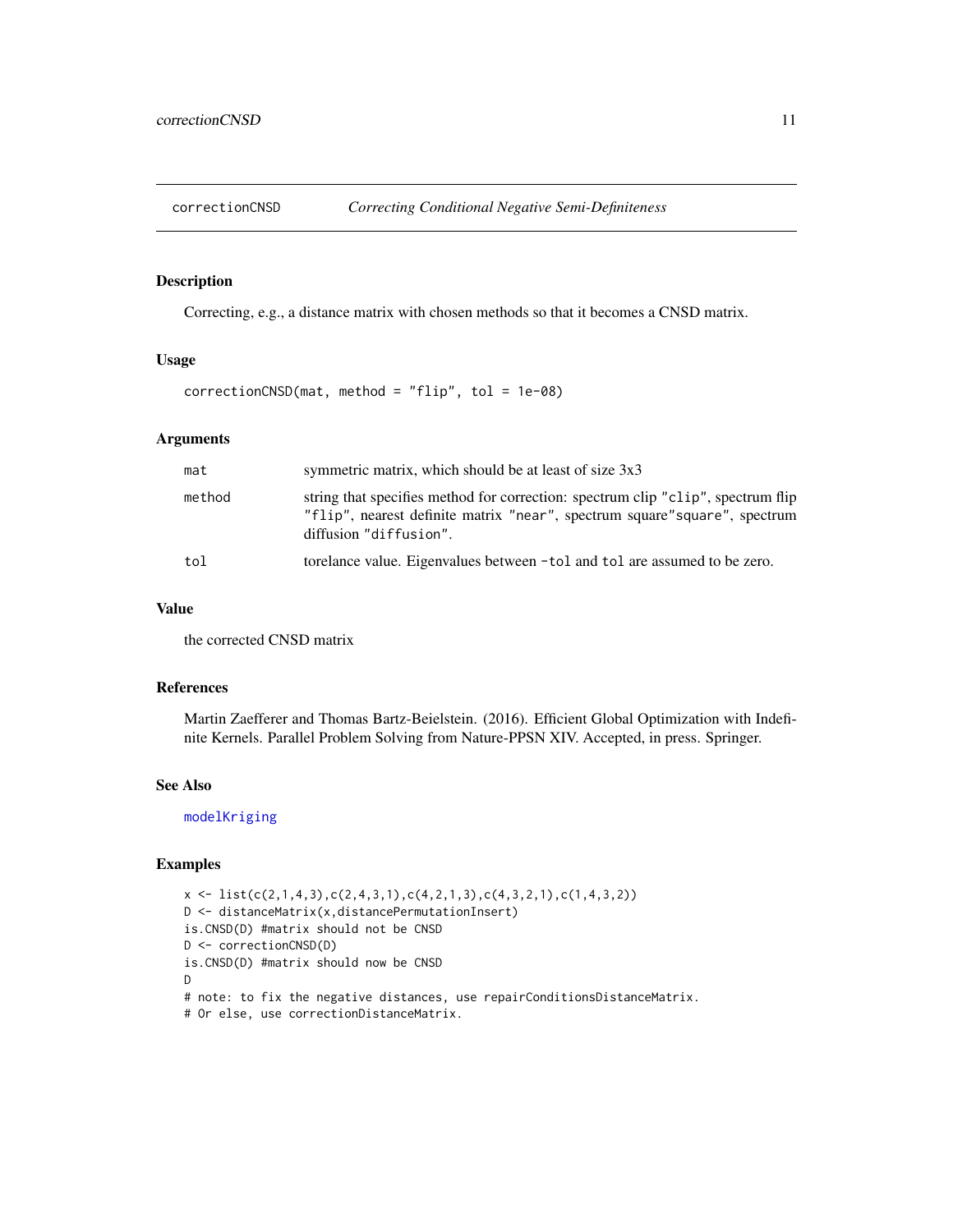<span id="page-11-1"></span><span id="page-11-0"></span>correctionDefinite *Correcting Definiteness of a Matrix*

# Description

Correcting a (possibly indefinite) symmetric matrix with chosen approach so that it will have desired definiteness type: positive or negative semi-definite (PSD, NSD).

# Usage

```
correctionDefinite(mat, type = "PSD", method = "flip", tol = 1e-08)
```
#### Arguments

| mat    | symmetric matrix                                                                                                                                                                         |
|--------|------------------------------------------------------------------------------------------------------------------------------------------------------------------------------------------|
| type   | string that specifies type of correction: "PSD","NSD" to enforce PSD or NSD<br>matrices respectively.                                                                                    |
| method | string that specifies method for correction: spectrum clip "clip", spectrum flip<br>"flip", nearest definite matrix "near", spectrum square" square", spectrum<br>diffusion "diffusion". |
| tol    | torelance value. Eigenvalues between -tol and tol are assumed to be zero.                                                                                                                |

#### Value

list with

mat corrected matrix

isIndefinite boolean, whether original matrix was indefinite

lambda the eigenvalues of the original matrix

lambdanew the eigenvalues of the corrected matrix

- U the matrix of eigenvectors
- a the transformation vector

#### References

Martin Zaefferer and Thomas Bartz-Beielstein. (2016). Efficient Global Optimization with Indefinite Kernels. Parallel Problem Solving from Nature-PPSN XIV. Accepted, in press. Springer.

# See Also

[modelKriging](#page-46-1)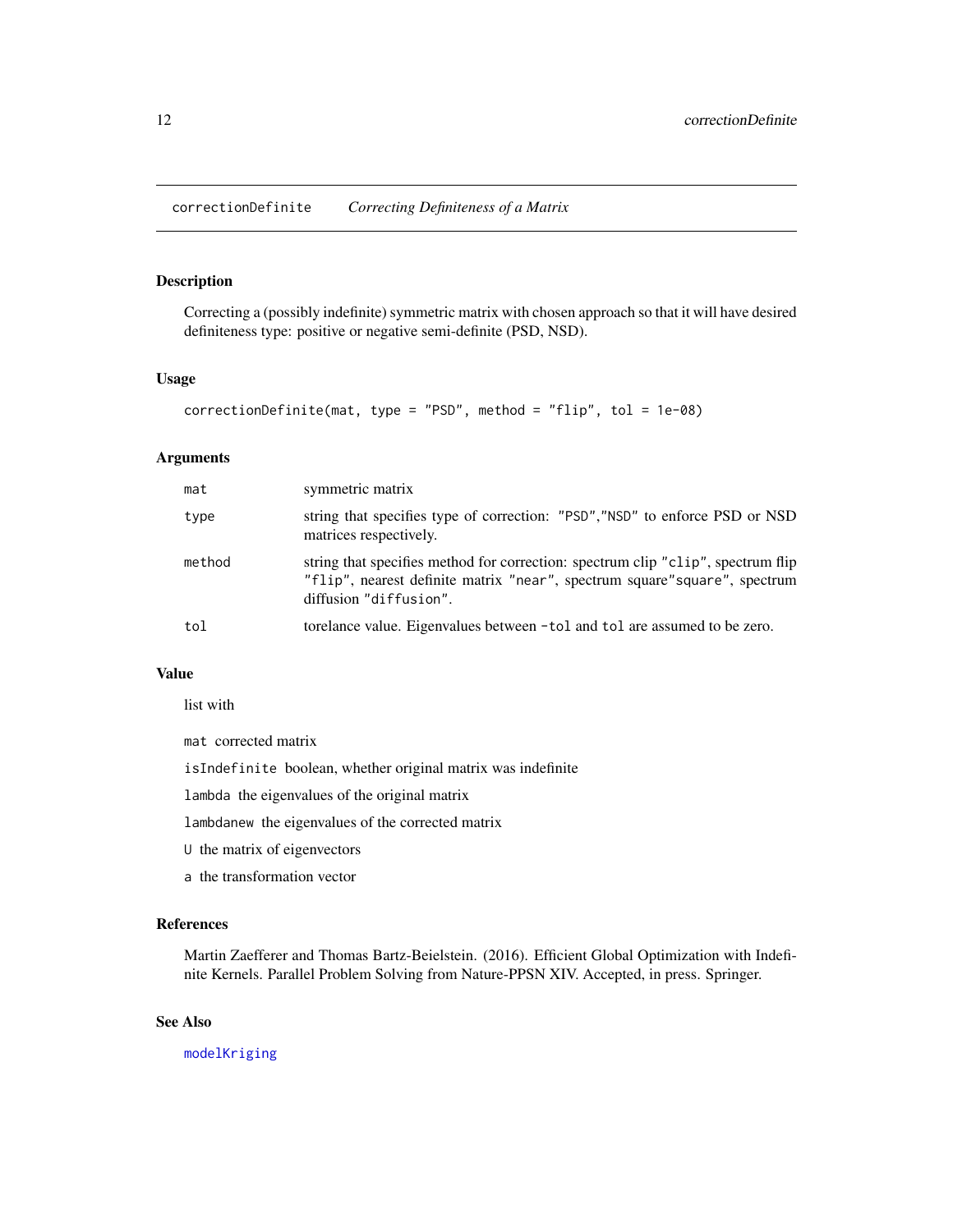# <span id="page-12-0"></span>correctionDistanceMatrix 13

# Examples

```
x \leftarrow \text{list}(c(2,1,4,3), c(2,4,3,1), c(4,2,1,3), c(4,3,2,1), c(1,4,3,2))D <- distanceMatrix(x,distancePermutationInsert)
is.NSD(D) #matrix should not be CNSD
D <- correctionDefinite(D,type="NSD")$mat
is.NSD(D) #matrix should now be CNSD
# different example: PSD kernel
D <- distanceMatrix(x,distancePermutationInsert)
K \le - \exp(-0.01*D)is.PSD(K)
K <- correctionDefinite(K,type="PSD")$mat
is.PSD(K)
```
correctionDistanceMatrix *Correction of a Distance Matrix*

# Description

Convert (possibly non-euclidean or non-metric) distance matrix with chosen approach so that it becomes a CNSD matrix. Optionally, the resulting matrix is enforced to have positive elements and zero diagonal, with the repair parameter. Essentially, this is a combination of functions [correctionDefinite](#page-11-1) or [correctionCNSD](#page-10-1) with [repairConditionsDistanceMatrix](#page-80-1).

#### Usage

```
correctionDistanceMatrix(
 mat,
  type = "NSD",
 method = "flip",repair = TRUE,tol = 1e-08)
```

| mat    | symmetric distance matrix                                                                                                                                                                                             |
|--------|-----------------------------------------------------------------------------------------------------------------------------------------------------------------------------------------------------------------------|
| type   | string that specifies type of correction: "CNSD", "NSD" to enforce CNSD or NSD<br>matrices respectively.                                                                                                              |
| method | string that specifies method for correction: spectrum clip "clip", spectrum flip<br>"flip", nearest definite matrix "near", spectrum square" square", spectrum<br>diffusion "diffusion", feature embedding "feature". |
| repair | boolean, whether or not to use condition repair, so that elements are positive,<br>and diagonal is zero.                                                                                                              |
| tol    | torelance value. Eigenvalues between -tol and tol are assumed to be zero.                                                                                                                                             |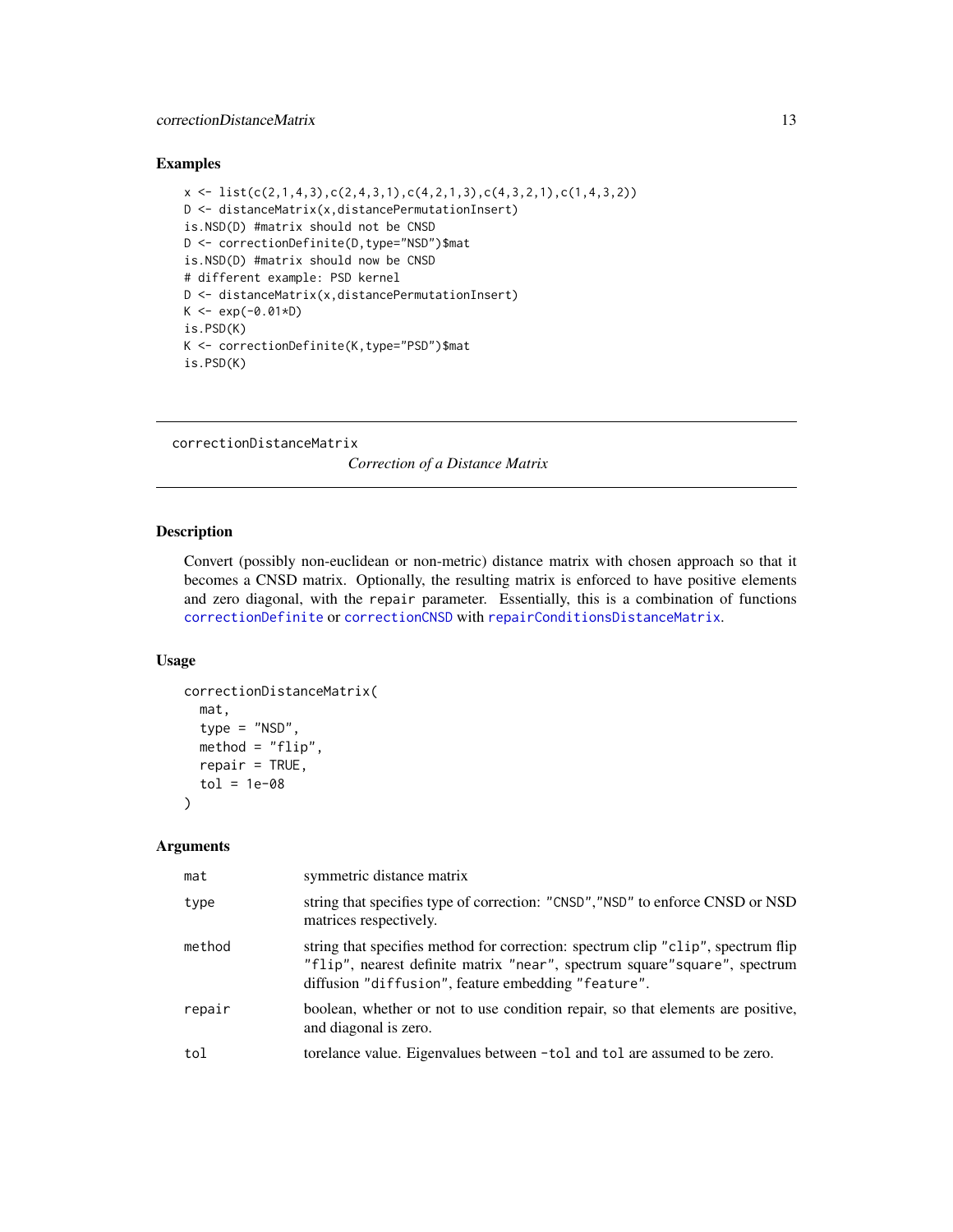#### <span id="page-13-0"></span>Value

list with corrected distance matrix mat, isCNSD (boolean, whether original matrix was CNSD) and transformation matrix A.

#### References

Martin Zaefferer and Thomas Bartz-Beielstein. (2016). Efficient Global Optimization with Indefinite Kernels. Parallel Problem Solving from Nature-PPSN XIV. Accepted, in press. Springer.

#### See Also

[correctionDefinite](#page-11-1),[correctionCNSD](#page-10-1),[repairConditionsDistanceMatrix](#page-80-1)

#### Examples

```
x \leftarrow \text{list}(c(2,1,4,3),c(2,4,3,1),c(4,2,1,3),c(4,3,2,1),c(1,4,3,2))D <- distanceMatrix(x,distancePermutationInsert)
is.CNSD(D) #matrix should not be CNSD
D <- correctionDistanceMatrix(D)$mat
is.CNSD(D) #matrix should now be CNSD
D
```
correctionKernelMatrix

*Correction of a Kernel (Correlation) Matrix*

#### Description

Convert a non-PSD kernel matrix with chosen approach so that it becomes a PSD matrix. Optionally, the resulting matrix is enforced to have values between -1 and 1 and a diagonal of 1s, with the repair parameter. That means, it is (optionally) converted to a valid correlation matrix. Essentially, this is a combination of [correctionDefinite](#page-11-1) with [repairConditionsCorrelationMatrix](#page-79-1).

#### Usage

```
correctionKernelMatrix(mat, method = "flip", repair = TRUE, tol = 1e-08)
```

| mat    | symmetric kernel matrix                                                                                                                                                                  |
|--------|------------------------------------------------------------------------------------------------------------------------------------------------------------------------------------------|
| method | string that specifies method for correction: spectrum clip "clip", spectrum flip<br>"flip", nearest definite matrix "near", spectrum square" square", spectrum<br>diffusion "diffusion". |
| repair | boolean, whether or not to use condition repair, so that elements between -1 and<br>1, and the diagonal values are 1.                                                                    |
| tol    | torelance value. Eigenvalues between -tol and tol are assumed to be zero.                                                                                                                |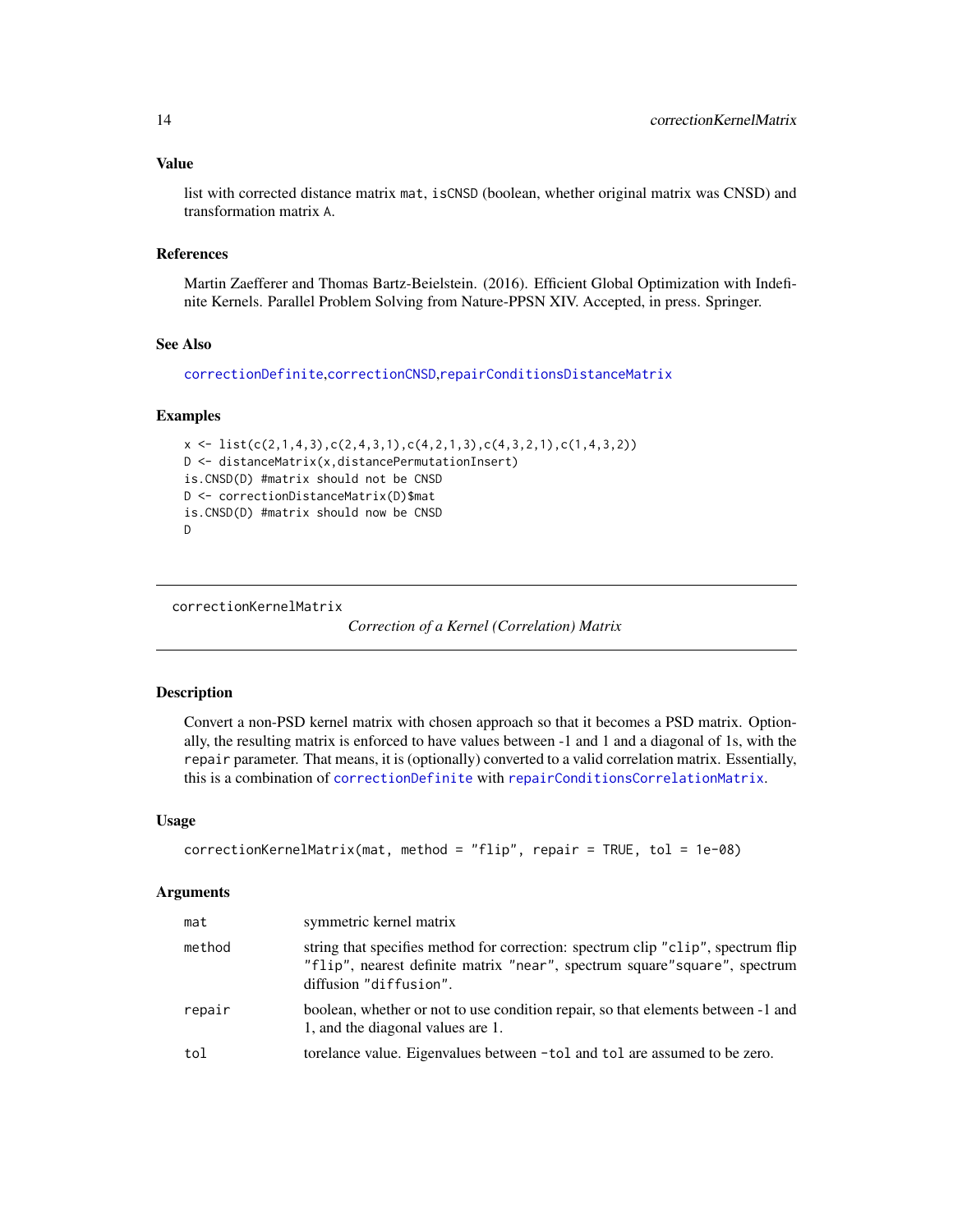# <span id="page-14-0"></span>Value

list with corrected kernel matrix mat, isPSD (boolean, whether original matrix was PSD), transformation matrix A, the matrix of eigenvectors (U) and the transformation vector (a)

#### References

Martin Zaefferer and Thomas Bartz-Beielstein. (2016). Efficient Global Optimization with Indefinite Kernels. Parallel Problem Solving from Nature-PPSN XIV. Accepted, in press. Springer.

# See Also

[correctionDefinite](#page-11-1), [repairConditionsCorrelationMatrix](#page-79-1)

#### Examples

```
x \leftarrow \text{list}(c(2,1,4,3),c(2,4,3,1),c(4,2,1,3),c(4,3,2,1),c(1,4,3,2))D <- distanceMatrix(x,distancePermutationInsert)
K < -exp(-0.01*D)is.PSD(K) #matrix should not be PSD
K <- correctionKernelMatrix(K)$mat
is.PSD(K) #matrix should now be CNSD
K
```
createSimulatedTestFunction

*Simulation-based Test Function Generator, Object Interface*

# Description

Generate test functions for assessment of optimization algorithms with non-conditional or conditional simulation, based on real-world data. For a more streamlined interface, see [testFunctionGeneratorSim](#page-84-1).

# Usage

```
createSimulatedTestFunction(
  xsim,
  fit,
  nsim = 10,
  conditionalSimulation = TRUE,
  seed = NA
)
```

| xsim | list of samples in input space, for simulation              |
|------|-------------------------------------------------------------|
| fit  | an object generated by model Kriging                        |
| nsim | the number of simulations, or test functions, to be created |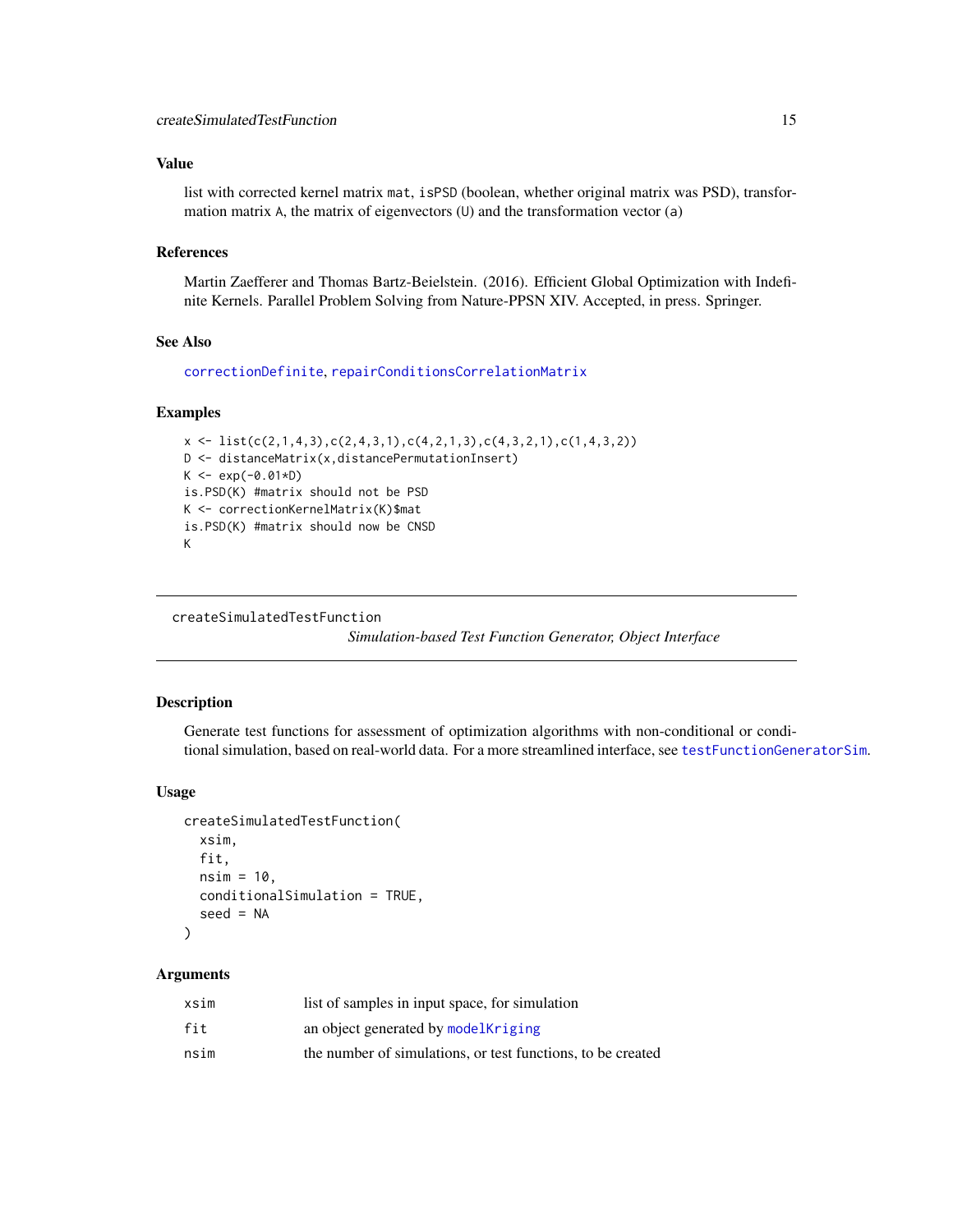#### conditionalSimulation

whether (TRUE) or not (FALSE) to use conditional simulation seed a random number generator seed. Defaults to NA; which means no seed is set. For sake of reproducibility, set this to some integer value.

#### Value

a list of functions, where each function is the interpolation of one simulation realization. The length of the list depends on the nsim parameter.

# References

N. A. Cressie. Statistics for Spatial Data. JOHN WILEY & SONS INC, 1993.

C. Lantuejoul. Geostatistical Simulation - Models and Algorithms. Springer-Verlag Berlin Heidelberg, 2002.

Zaefferer, M.; Fischbach, A.; Naujoks, B. & Bartz-Beielstein, T. Simulation Based Test Functions for Optimization Algorithms Proceedings of the Genetic and Evolutionary Computation Conference 2017, ACM, 2017, 8.

# See Also

[modelKriging](#page-46-1), [simulate.modelKriging](#page-81-1), [testFunctionGeneratorSim](#page-84-1)

```
nsim <- 10
seed <- 12345
n < -6set.seed(seed)
#target function:
fun <- function(x){
  exp(-20* x) + sin(6*x^2) + x}
# "vectorize" target
f \leftarrow function(x){sapply(x,fun)}
# distance function
dF \leftarrow function(x,y)(sum((x-y)^2))^2 #sum of squares
#start pdf creation
# plot params
par(mfrow=c(4,1),mar=c(2.3,2.5,0.2,0.2),mgp=c(1.4,0.5,0))
#test samples for plots
xtest <- as.list(seq(from=-0,by=0.005,to=1))
plot(xtest,f(xtest),type="l",xlab="x",ylab="Obj. function")
#evaluation samples (training)
xb \leftarrow as.list(runif(n))yb \leftarrow f(xb)# support samples for simulation
x <- as.list(sort(c(runif(100),unlist(xb))))
# fit the model
fit <- modelKriging(xb,yb,dF,control=list(
```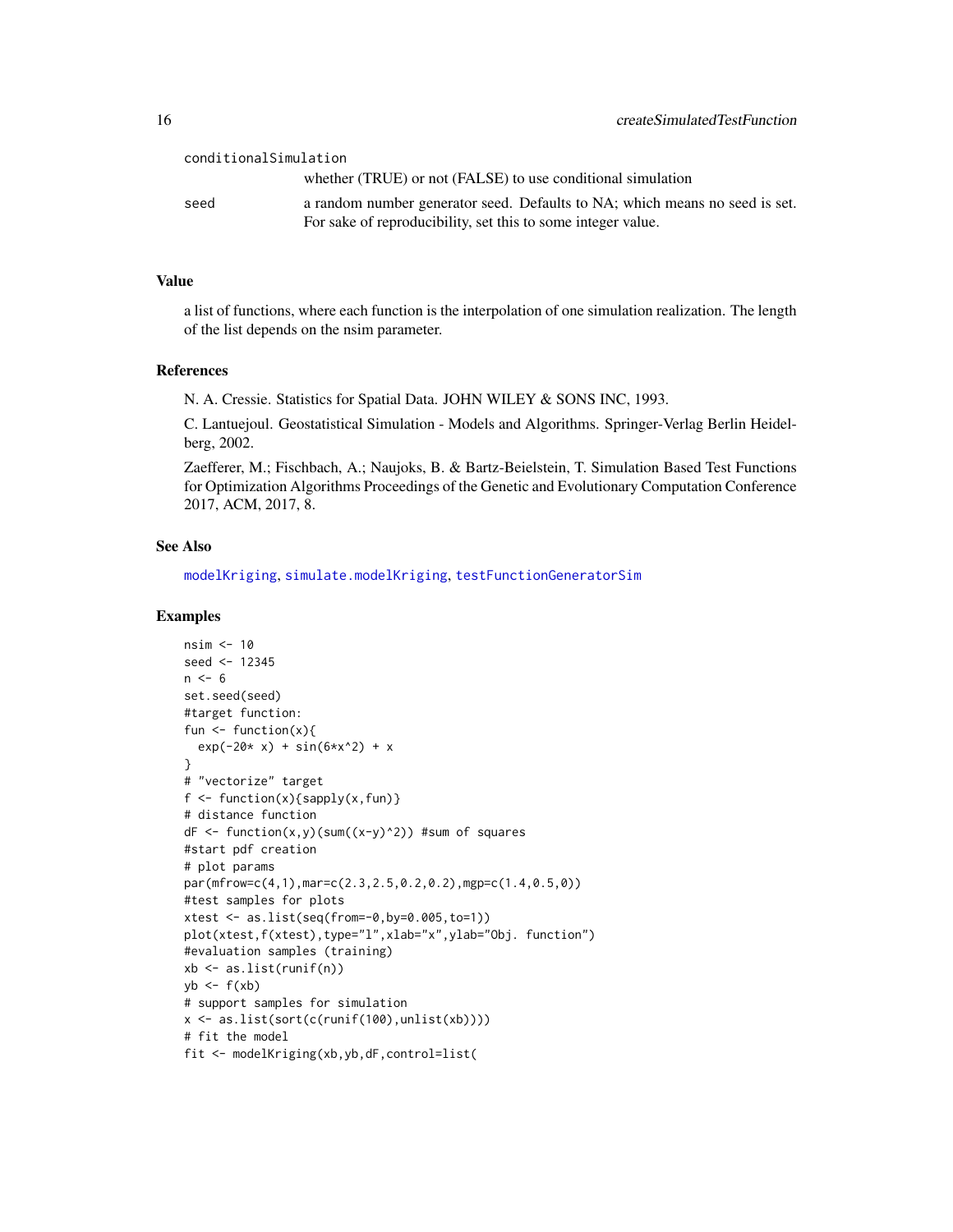```
algThetaControl=list(method="NLOPT_GN_DIRECT_L",funEvals=100),useLambda=FALSE))
fit
#predicted obj. function values
ypred <- predict(fit,as.list(xtest))$y
plot(unlist(xtest),ypred,type="l",xlab="x",ylab="Estimation")
points(unlist(xb),yb,pch=19)
##############################
# create test function non conditional
##############################
fun <- createSimulatedTestFunction(x,fit,nsim,FALSE,seed=1)
ynew <- NULL
for(i in 1:nsim)
  ynew <- cbind(ynew,fun[[i]](xtest))
rangeY <- range(ynew)
plot(unlist(xtest),ynew[,1],type="l",ylim=rangeY,xlab="x",ylab="Simulation")
for(i in 2:nsim){
  lines(unlist(xtest),ynew[,i],col=i,type="l")
}
##############################
# create test function conditional
##############################
fun <- createSimulatedTestFunction(x,fit,nsim,TRUE,seed=1)
ynew <- NULL
for(i in 1:nsim)
 ynew <- cbind(ynew,fun[[i]](xtest))
rangeY <- range(ynew)
plot(unlist(xtest),ynew[,1],type="l",ylim=rangeY,xlab="x",ylab="Conditional sim.")
for(i in 2:nsim){
  lines(unlist(xtest),ynew[,i],col=i,type="l")
}
points(unlist(xb),yb,pch=19)
dev.off()
```
distanceMatrix *Calculate Distance Matrix*

# Description

Calculate the distance between all samples in a list, and return as matrix.

#### Usage

```
distanceMatrix(X, distFun, ...)
```

|                         | list of samples, where each list element is a suitable input for distFun                                            |
|-------------------------|---------------------------------------------------------------------------------------------------------------------|
| distFun                 | Distance function of type $f(x,y)=r$ , where r is a scalar and x and y are elements<br>whose distance is evaluated. |
| $\cdot$ $\cdot$ $\cdot$ | further arguments passed to distFun                                                                                 |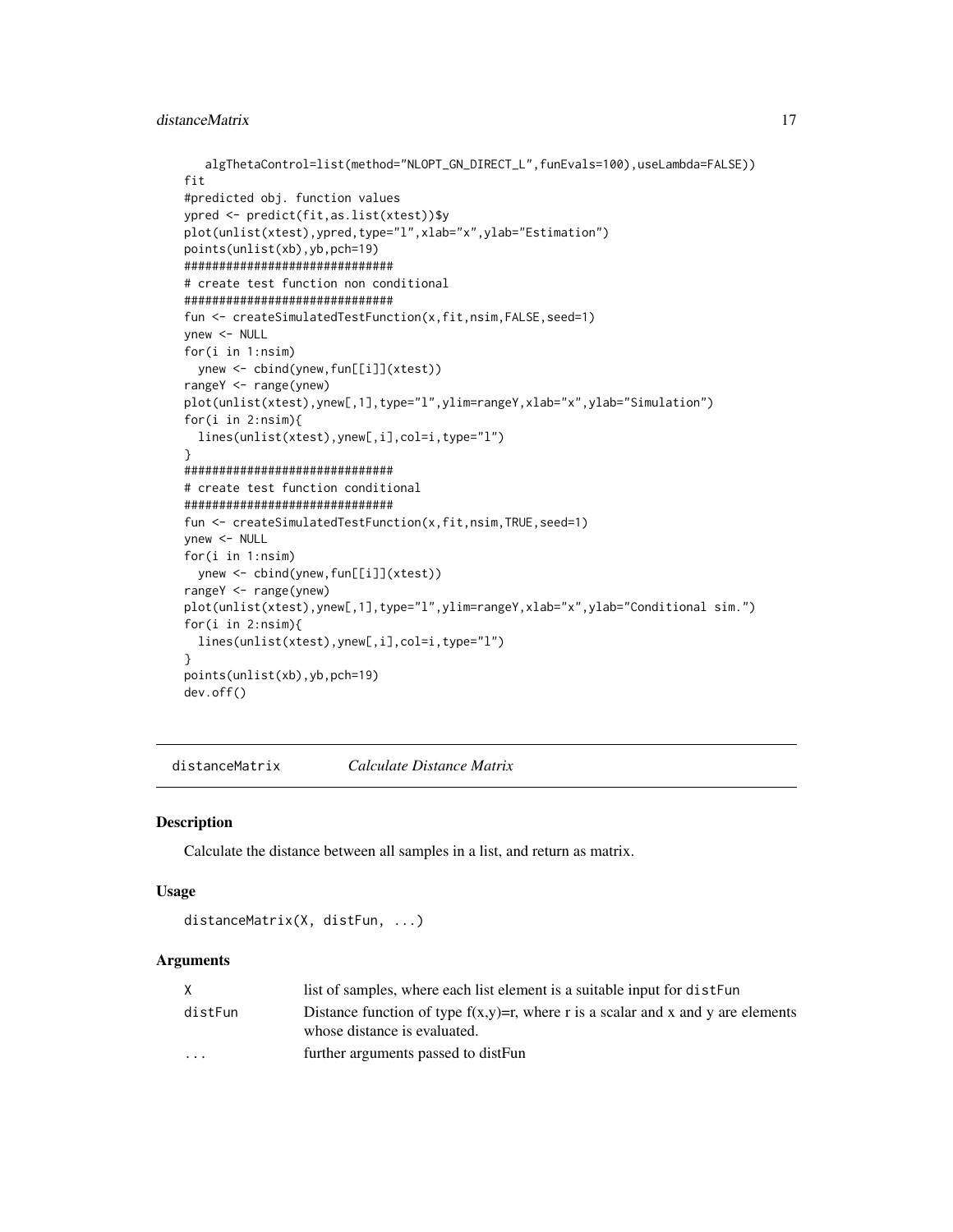# Value

The distance matrix

# Examples

```
x \leftarrow \text{list}(5:1, c(2, 4, 5, 1, 3), c(5, 4, 3, 1, 2), \text{ sample}(5))distanceMatrix(x,distancePermutationHamming)
```
distanceNumericHamming

*Hamming Distance for Vectors*

# Description

The number of unequal elements of two vectors (which may be of unequal length), divided by the number of elements (of the larger vector).

#### Usage

distanceNumericHamming(x, y)

#### Arguments

| X            | first vector  |
|--------------|---------------|
| <sub>y</sub> | second vector |

#### Value

numeric distance value

 $d(x, y)$ 

, scaled to values between 0 and 1

```
#e.g., used for distance between bit strings
x \leftarrow c(0,1,0,1,0)y \leftarrow c(1,1,0,0,1)distanceNumericHamming(x,y)
p <- replicate(10,sample(c(0,1),5,replace=TRUE),simplify=FALSE)
distanceMatrix(p,distanceNumericHamming)
```
<span id="page-17-0"></span>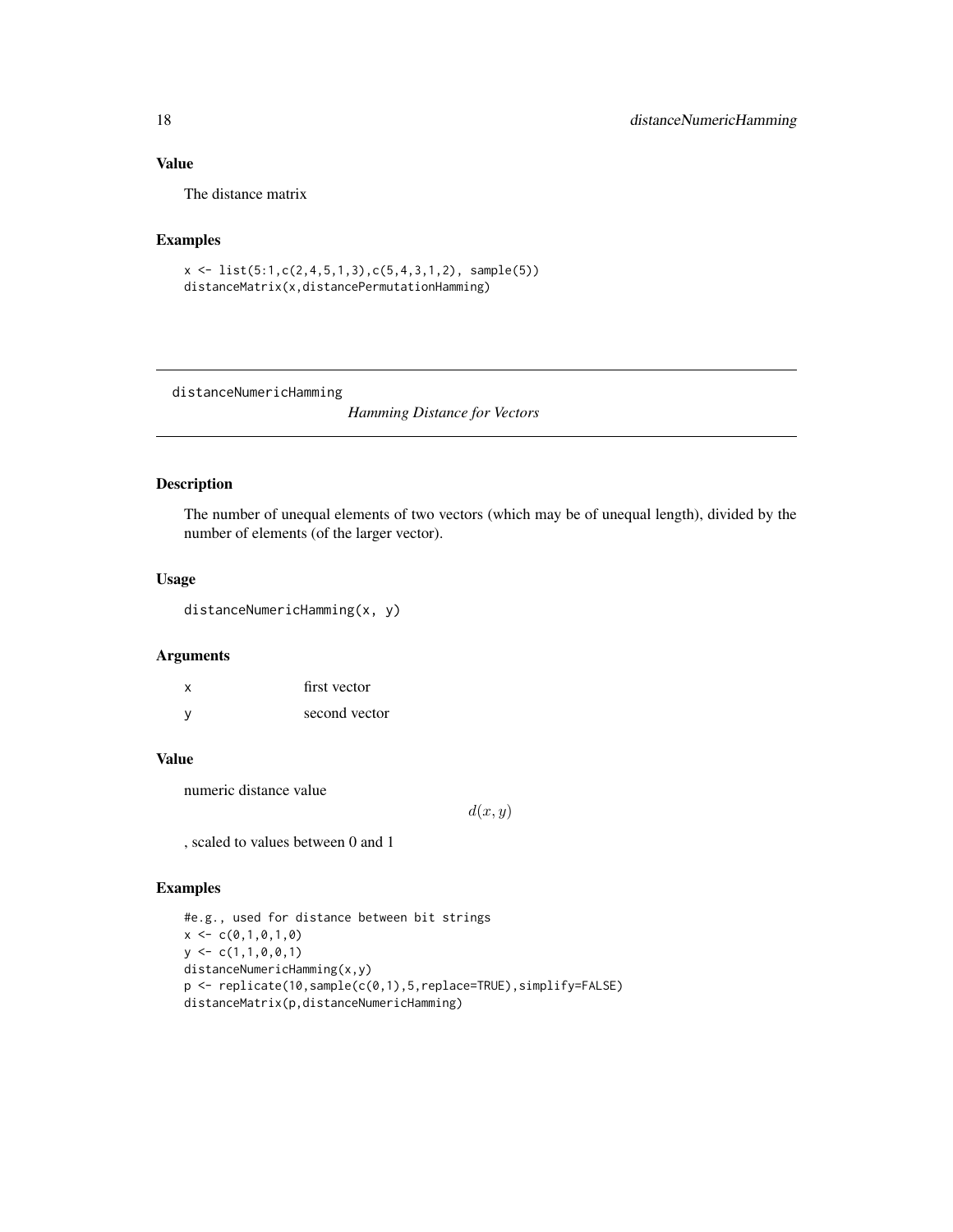<span id="page-18-0"></span>distanceNumericLCStr *Longest Common Substring for Numeric Vectors*

# Description

Longest common substring distance for two numeric vectors, e.g., bit vectors.

#### Usage

```
distanceNumericLCStr(x, y)
```
#### Arguments

| x | first vector (numeric)  |
|---|-------------------------|
|   | second vector (numeric) |

# Value

numeric distance value

 $d(x, y)$ 

, scaled to values between 0 and 1

# Examples

```
#e.g., used for distance between bit strings
x \leq -c(0,1,0,1,0)y \leftarrow c(1,1,0,0,1)distanceNumericLCStr(x,y)
p <- replicate(10,sample(c(0,1),5,replace=TRUE),simplify=FALSE)
distanceMatrix(p,distanceNumericLCStr)
```
distanceNumericLevenshtein *Levenshtein Distance for Numeric Vectors*

# Description

Levenshtein distance for two numeric vectors, e.g., bit vectors.

#### Usage

distanceNumericLevenshtein(x, y)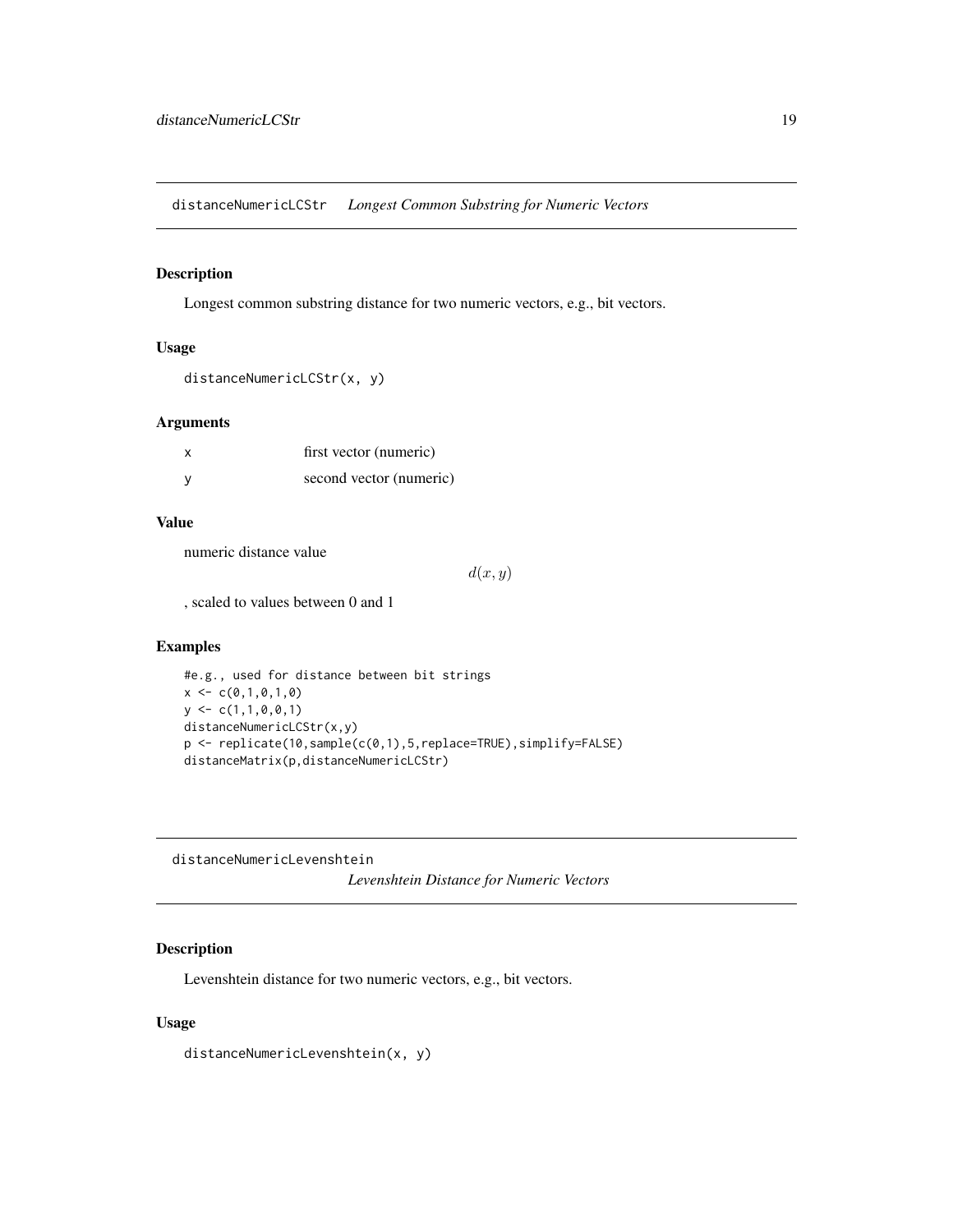#### Arguments

| x        | first vector (numeric)  |
|----------|-------------------------|
| <b>V</b> | second vector (numeric) |

#### Value

numeric distance value

 $d(x, y)$ 

, scaled to values between 0 and 1

# Examples

```
#e.g., used for distance between bit strings
x < -c(0,1,0,1,0)y \leftarrow c(1,1,0,0,1)distanceNumericLevenshtein(x,y)
p <- replicate(10,sample(c(0,1),5,replace=TRUE),simplify=FALSE)
distanceMatrix(p,distanceNumericLevenshtein)
```

```
distancePermutationAdjacency
```
*Adjacency Distance for Permutations*

# Description

Bi-directional adjacency distance for permutations, depending on how often two elements are neighbours in both permutations x and y.

#### Usage

distancePermutationAdjacency(x, y)

# Arguments

| first permutation (integer vector)  |
|-------------------------------------|
| second permutation (integer vector) |

# Value

numeric distance value

 $d(x, y)$ 

, scaled to values between 0 and 1 (based on the maximum possible distance between two permutations)

<span id="page-19-0"></span>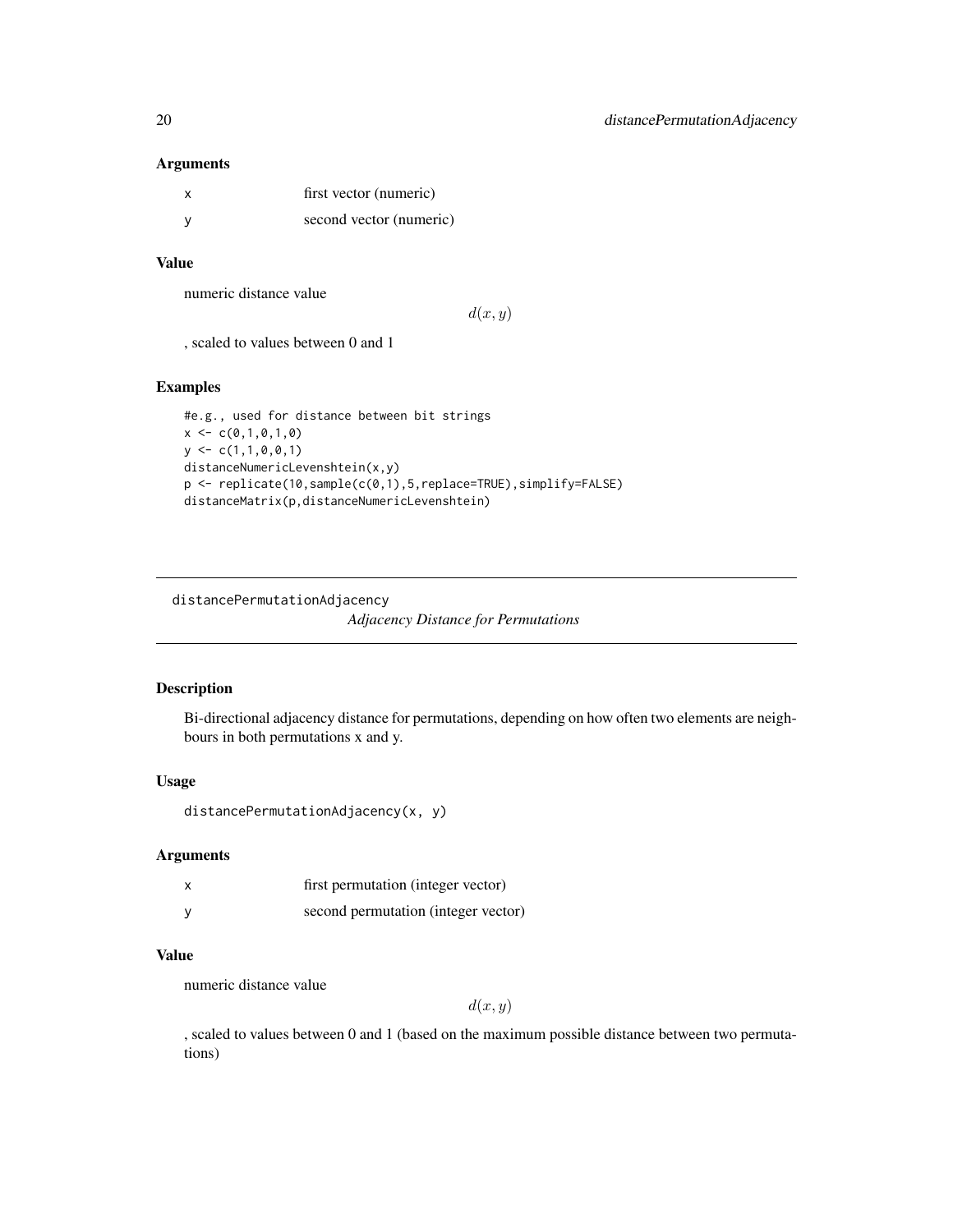#### <span id="page-20-0"></span>References

Sevaux, Marc, and Kenneth Soerensen. "Permutation distance measures for memetic algorithms with population management." Proceedings of 6th Metaheuristics International Conference (MIC'05). 2005.

Reeves, Colin R. "Landscapes, operators and heuristic search." Annals of Operations Research 86 (1999): 473-490.

#### Examples

```
x \le -1:5y \le -5:1distancePermutationAdjacency(x,y)
p <- replicate(10,sample(1:5),simplify=FALSE)
distanceMatrix(p,distancePermutationAdjacency)
```
distancePermutationChebyshev *Chebyshev Distance for Permutations*

# Description

Chebyshev distance for permutations. Specific to permutations is only the scaling to values of 0 to 1:

$$
d(x,y) = \frac{max(|x-y|)}{(n-1)}
$$

where n is the length of the permutations x and y.

#### Usage

```
distancePermutationChebyshev(x, y)
```
#### Arguments

| X | first permutation (integer vector)  |
|---|-------------------------------------|
| v | second permutation (integer vector) |

#### Value

numeric distance value

 $d(x, y)$ 

, scaled to values between 0 and 1 (based on the maximum possible distance between two permutations)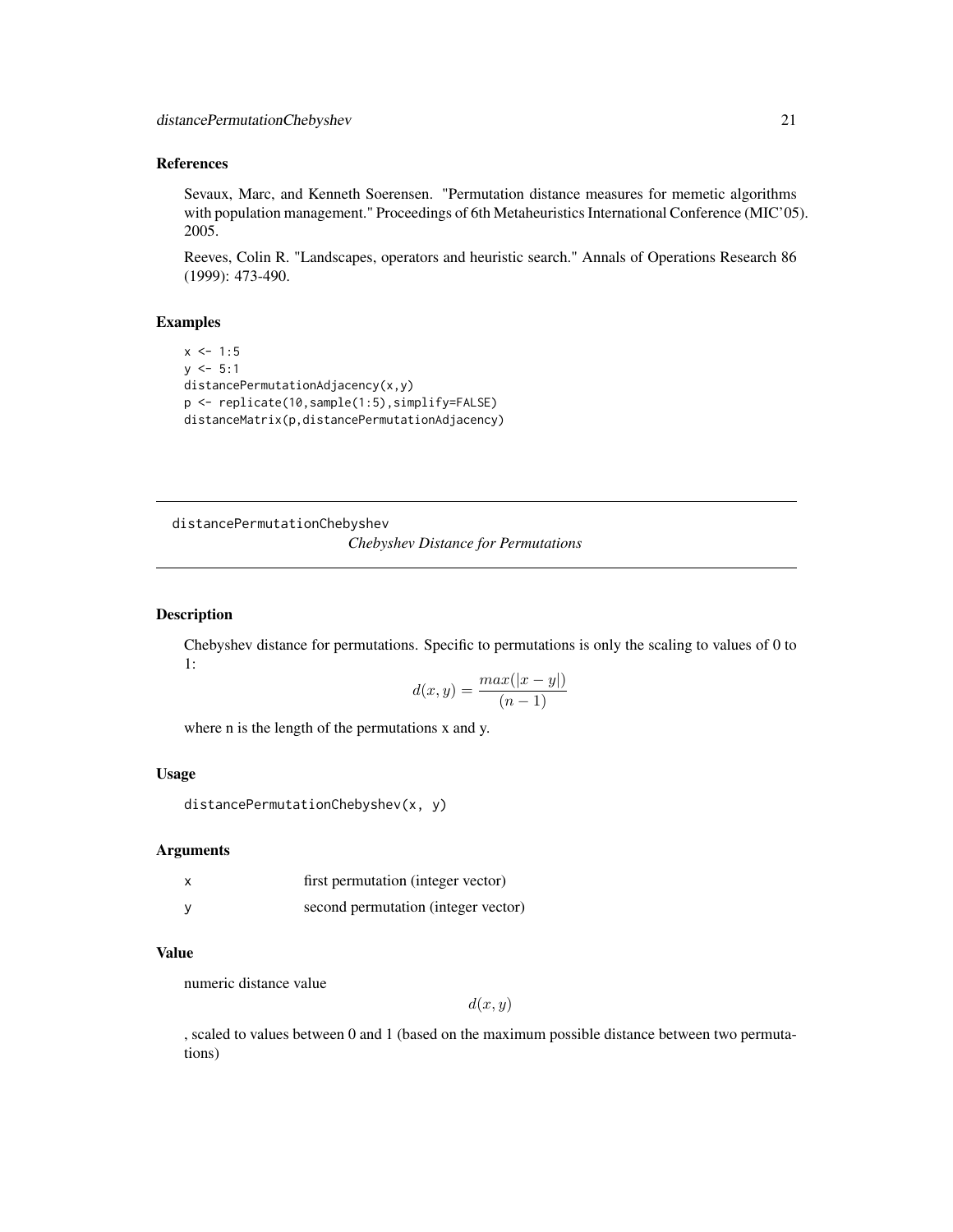#### Examples

```
x \le -1:5y \leftarrow c(5, 1, 2, 3, 4)distancePermutationChebyshev(x,y)
p <- replicate(10,sample(1:5),simplify=FALSE)
distanceMatrix(p,distancePermutationChebyshev)
```
distancePermutationCos

*Cosine Distance for Permutations*

#### Description

The Cosine distance for permutations is derived from the Cosine similarity measure which has been applied in fields like text mining. It is based on the scalar product of two vectors (here: permutations).

# Usage

```
distancePermutationCos(x, y)
```
#### Arguments

| X | first permutation (integer vector)  |
|---|-------------------------------------|
| v | second permutation (integer vector) |

# Value

numeric distance value

 $d(x, y)$ 

, scaled to values between 0 and 1 (based on the maximum possible distance between two permutations)

#### References

Singhal, Amit (2001)."Modern Information Retrieval: A Brief Overview". Bulletin of the IEEE Computer Society Technical Committee on Data Engineering 24 (4): 35-43

```
x \le -1:5y \leftarrow c(5,1,2,3,4)distancePermutationCos(x,y)
p <- replicate(10,sample(1:5),simplify=FALSE)
distanceMatrix(p,distancePermutationCos)
```
<span id="page-21-0"></span>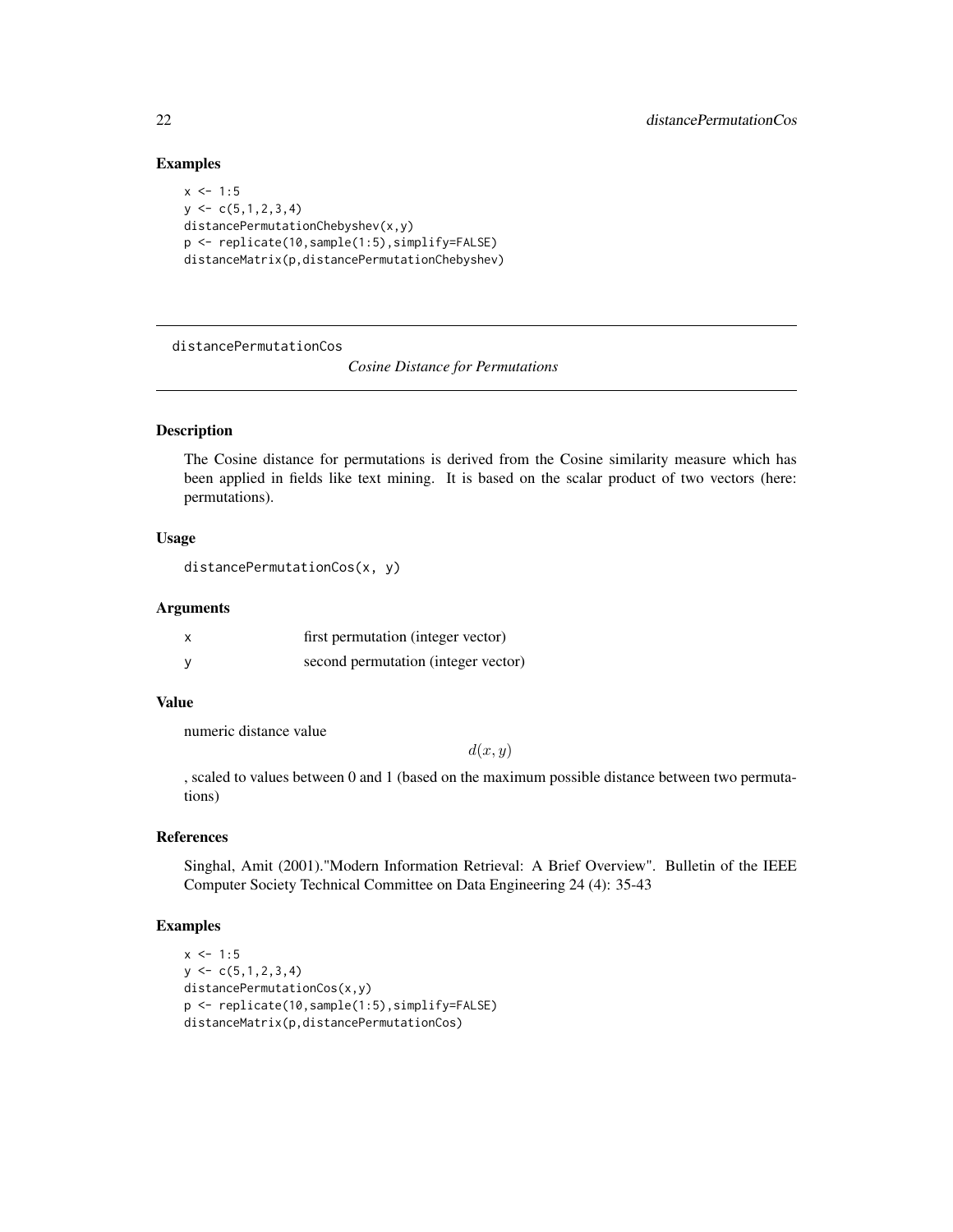<span id="page-22-0"></span>distancePermutationEuclidean

*Euclidean Distance for Permutations*

# Description

Euclidean distance for permutations, scaled to values between 0 and 1:

$$
d(x,y) = frac(1)rsqrt(\sum_{i=1}^{n} (x_i - y_i)^2)
$$

where n is the length of the permutations x and y, and scaling factor  $r = sqrt(2 * 4 * n * (n + 1) *$  $(2*n+1)/6$ ) (if n is odd) or  $r = sqrt(2*n*(2*n-1)*(2*n+1)/3)$  (if n is even).

#### Usage

```
distancePermutationEuclidean(x, y)
```
# Arguments

| first permutation (integer vector)  |
|-------------------------------------|
| second permutation (integer vector) |

# Value

numeric distance value

 $d(x, y)$ 

, scaled to values between 0 and 1 (based on the maximum possible distance between two permutations)

```
x \le -1:5y \leftarrow c(5, 1, 2, 3, 4)distancePermutationEuclidean(x,y)
p <- replicate(10,sample(1:5),simplify=FALSE)
distanceMatrix(p,distancePermutationEuclidean)
```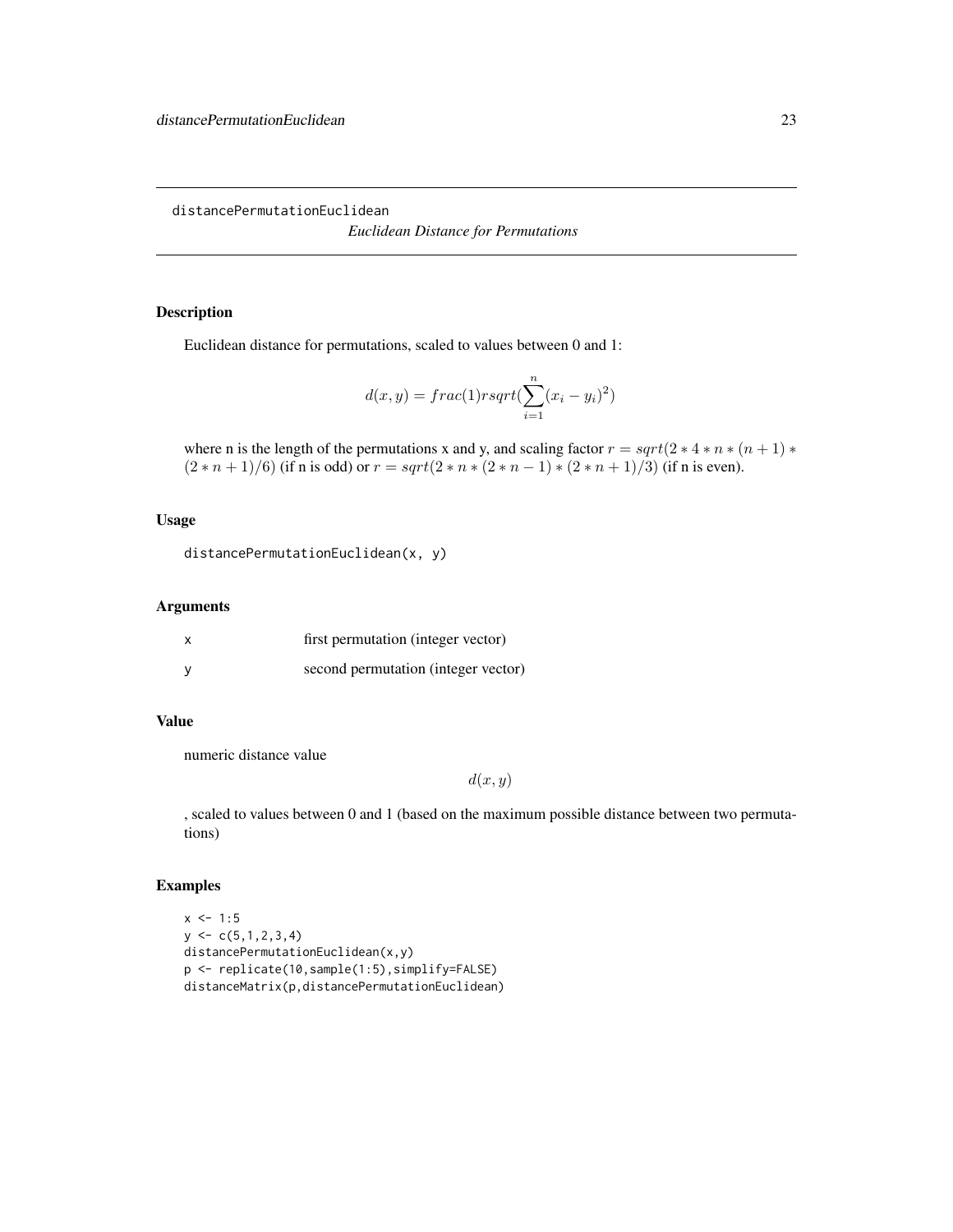<span id="page-23-0"></span>distancePermutationHamming

*Hamming Distance for Permutations*

#### Description

Hamming distance for permutations, scaled to values between 0 and 1. That is, the number of unequal elements of two permutations, divided by the permutations length.

# Usage

```
distancePermutationHamming(x, y)
```
#### Arguments

| first permutation (integer vector)  |
|-------------------------------------|
| second permutation (integer vector) |

#### Value

numeric distance value

 $d(x, y)$ 

, scaled to values between 0 and 1 (based on the maximum possible distance between two permutations)

#### Examples

```
x \le -1:5y \leftarrow c(5, 1, 2, 3, 4)distancePermutationHamming(x,y)
p <- replicate(10,sample(1:5),simplify=FALSE)
distanceMatrix(p,distancePermutationHamming)
```
distancePermutationInsert

*Insert Distance for Permutations*

# Description

The Insert Distance is an edit distance. It counts the minimum number of delete/insert operations required to transform one permutation into another. A delete/insert operation shifts one element to a new position. All other elements move accordingly to make place for the element. E.g., the following shows a single delete/insert move that sorts the corresponding permutation: 1 4 2 3 5 -> 1 2 3 4 5.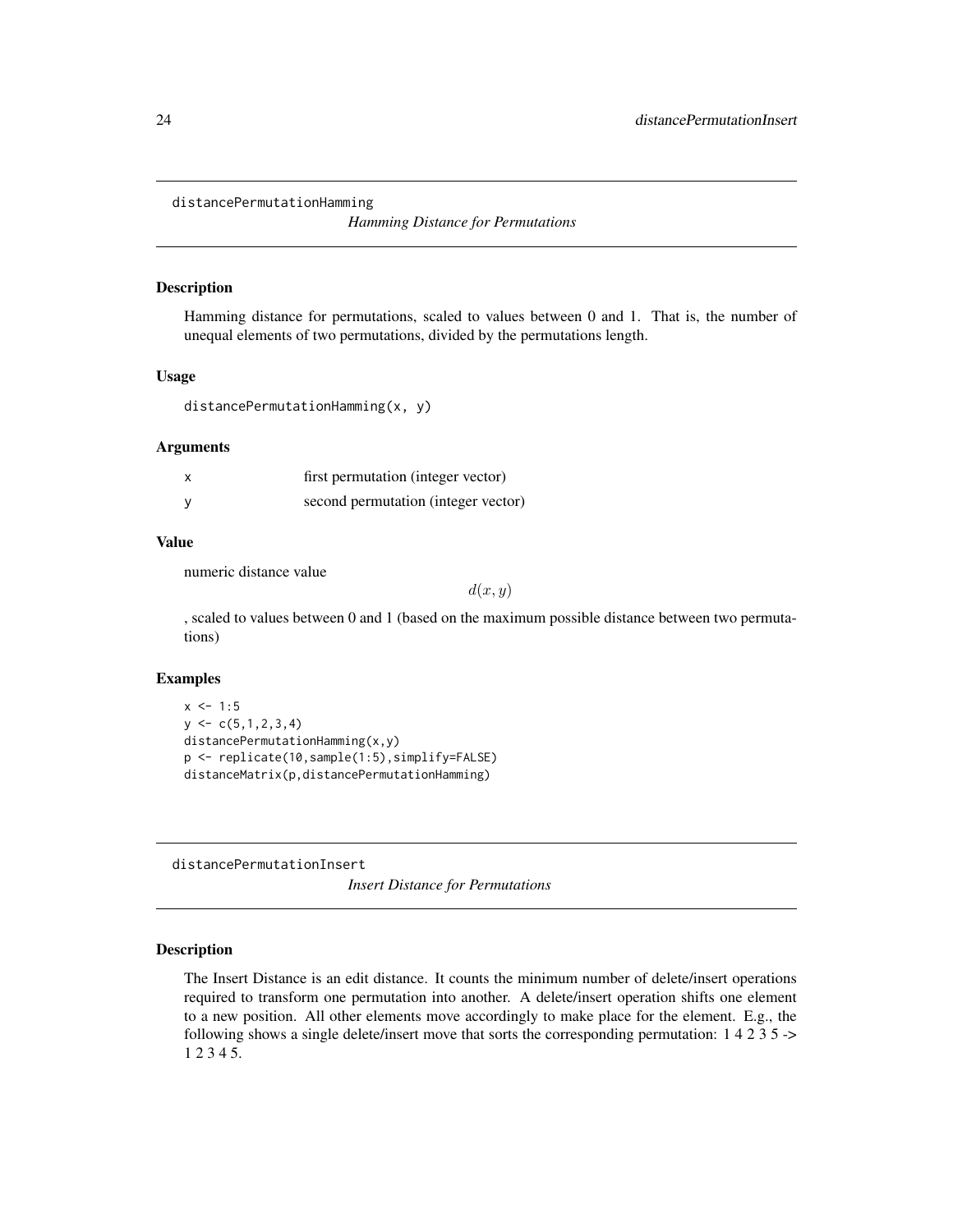#### <span id="page-24-0"></span>Usage

distancePermutationInsert(x, y)

#### Arguments

| X | first permutation (integer vector)  |
|---|-------------------------------------|
| v | second permutation (integer vector) |

# Value

numeric distance value

 $d(x, y)$ 

, scaled to values between 0 and 1 (based on the maximum possible distance between two permutations)

#### References

Schiavinotto, Tommaso, and Thomas Stuetzle. "A review of metrics on permutations for search landscape analysis." Computers & operations research 34.10 (2007): 3143-3153.

Wikipedia contributors, "Longest increasing subsequence", Wikipedia, The Free Encyclopedia, 12 November 2014, 19:38 UTC, [accessed 13 November 2014]

#### Examples

```
x \le -1:5y \leftarrow c(5, 1, 2, 3, 4)distancePermutationInsert(x,y)
p <- replicate(10,sample(1:5),simplify=FALSE)
distanceMatrix(p,distancePermutationInsert)
```
distancePermutationInterchange *Interchange Distance for Permutations*

#### Description

The interchange distance is an edit-distance, counting how many edit operation (here: interchanges, i.e., transposition of two arbitrary elements) have to be performed to transform permutation x into permutation y.

#### Usage

distancePermutationInterchange(x, y)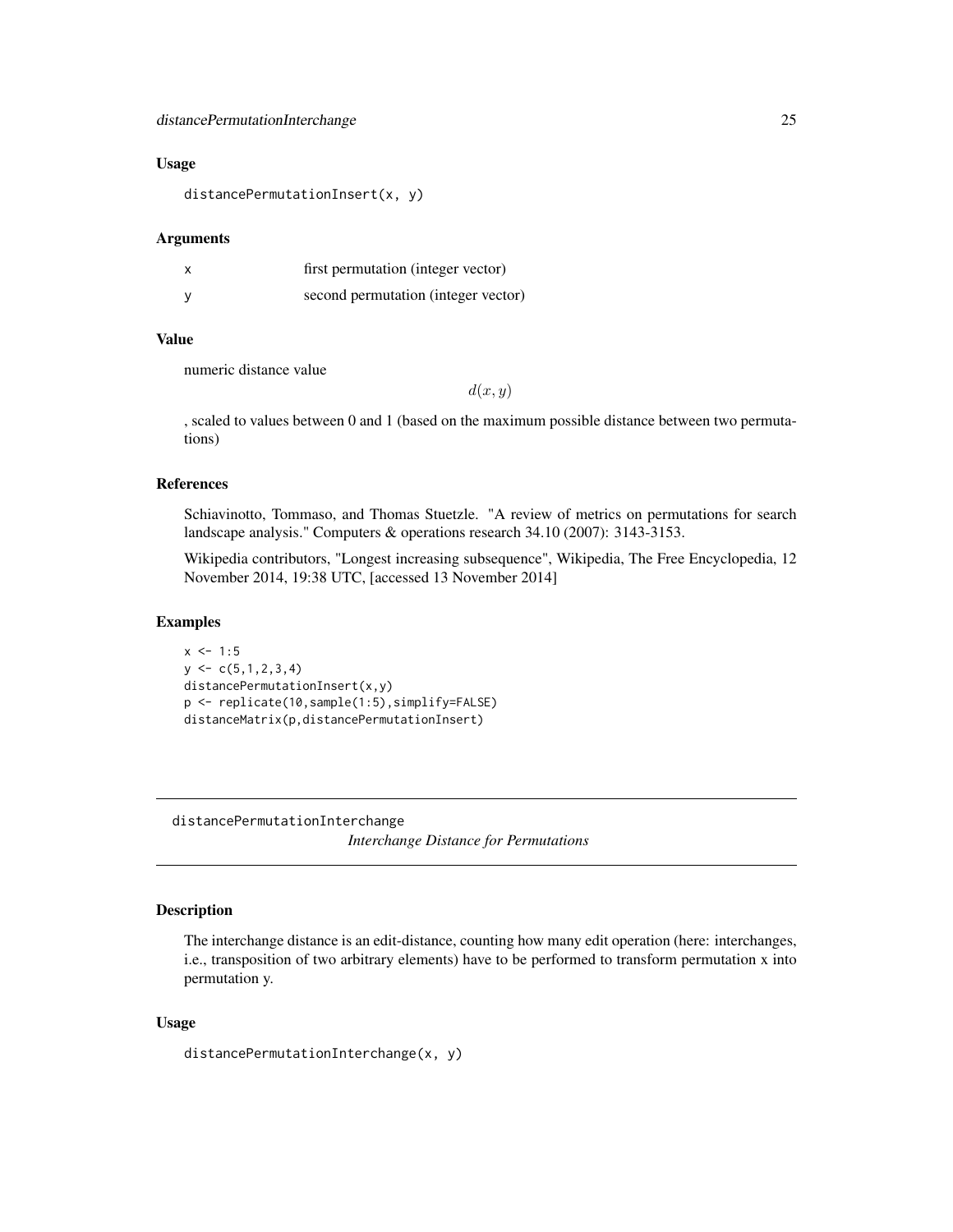#### Arguments

| first permutation (integer vector)  |
|-------------------------------------|
| second permutation (integer vector) |

# Value

numeric distance value

 $d(x, y)$ 

, scaled to values between 0 and 1 (based on the maximum possible distance between two permutations)

#### References

Schiavinotto, Tommaso, and Thomas Stuetzle. "A review of metrics on permutations for search landscape analysis." Computers & operations research 34.10 (2007): 3143-3153.

# Examples

```
x \le -1:5y \leftarrow c(1, 4, 3, 2, 5)distancePermutationInterchange(x,y)
p <- replicate(10,sample(1:5),simplify=FALSE)
distanceMatrix(p,distancePermutationInterchange)
```
distancePermutationLCStr

*Longest Common Substring Distance for Permutations*

#### Description

Distance of permutations. Based on the longest string of adjacent elements that two permutations have in common.

#### Usage

```
distancePermutationLCStr(x, y)
```
# Arguments

| $\mathsf{x}$ | first permutation (integer vector)                |
|--------------|---------------------------------------------------|
|              | second permutation (integer vector)               |
|              | $\#$ <sup>,</sup> @ return numeric distance value |

 $d(x, y)$ 

, scaled to values between 0 and 1 (based on the maximum possible distance between two permutations)

<span id="page-25-0"></span>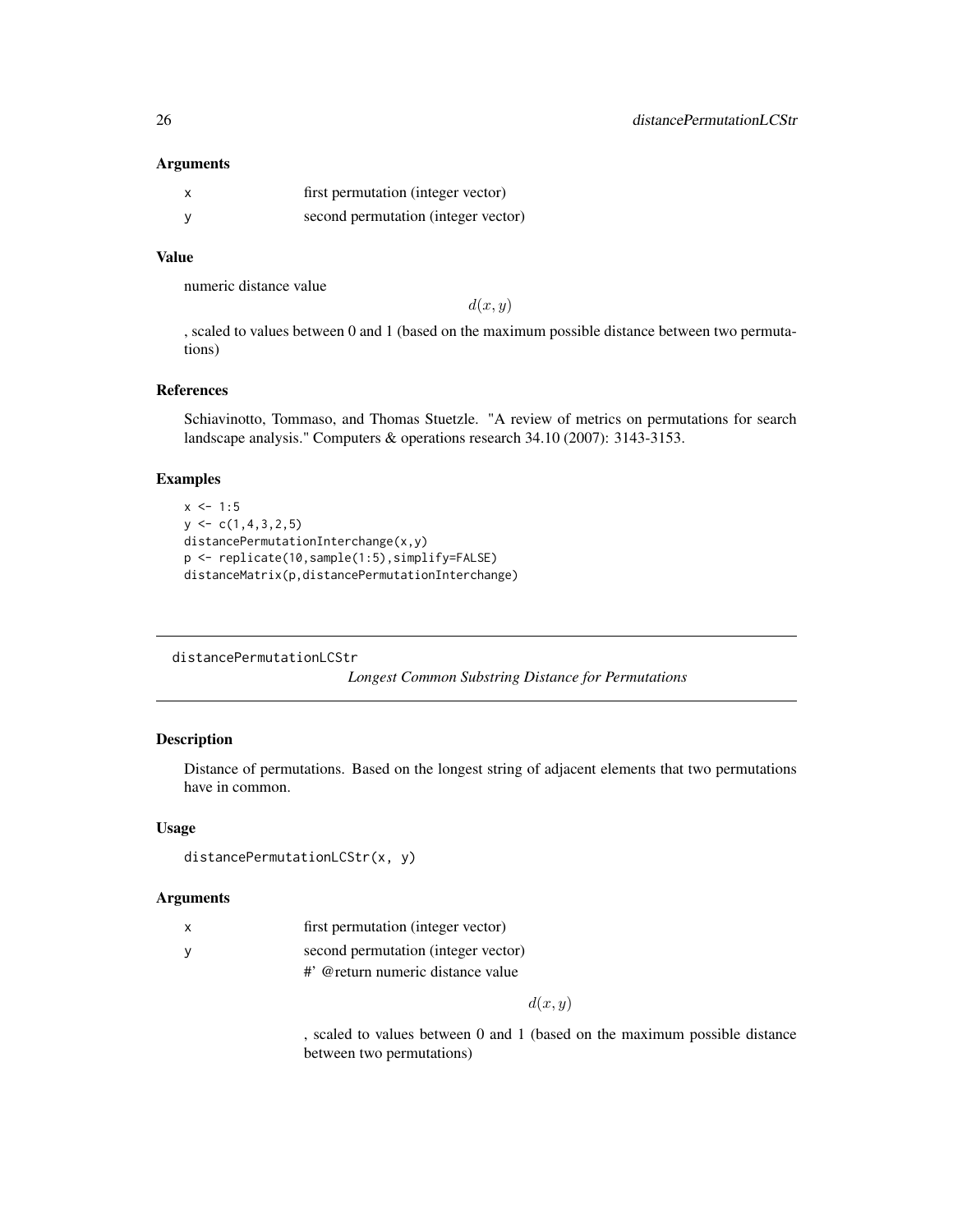# <span id="page-26-0"></span>distancePermutationLee 27

# References

Hirschberg, Daniel S. "A linear space algorithm for computing maximal common subsequences." Communications of the ACM 18.6 (1975): 341-343.

#### Examples

```
x \le -1:5y \leftarrow c(5, 1, 2, 3, 4)distancePermutationLCStr(x,y)
p <- replicate(10,sample(1:5),simplify=FALSE)
distanceMatrix(p,distancePermutationLCStr)
```
distancePermutationLee

*Lee Distance for Permutations*

# Description

Usually a string distance, with slightly different definition. Adapted to permutations as:

$$
d(x, y) = \sum_{i=1}^{n} min(|x_i - y_i|), n - |x_i - y_i|)
$$

where n is the length of the permutations x and y.

#### Usage

```
distancePermutationLee(x, y)
```
# Arguments

| first permutation (integer vector)  |
|-------------------------------------|
| second permutation (integer vector) |

# Value

numeric distance value

 $d(x, y)$ 

, scaled to values between 0 and 1 (based on the maximum possible distance between two permutations)

#### References

Lee, C., "Some properties of nonbinary error-correcting codes," Information Theory, IRE Transactions on, vol.4, no.2, pp.77,82, June 1958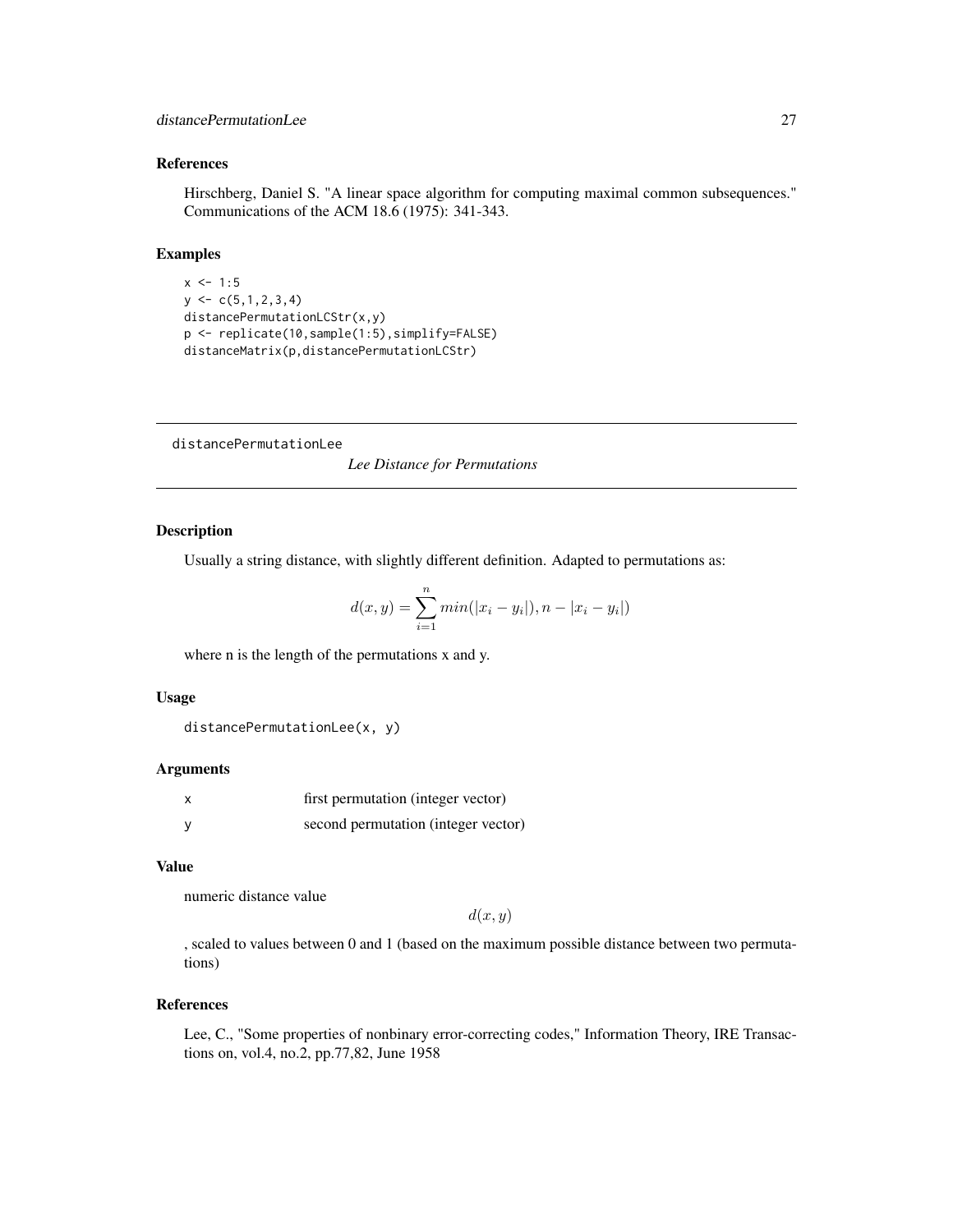#### Examples

```
x \le -1:5y \leftarrow c(5, 1, 2, 3, 4)distancePermutationLee(x,y)
p <- replicate(10,sample(1:5),simplify=FALSE)
distanceMatrix(p,distancePermutationLee)
```
distancePermutationLevenshtein

*Levenshtein Distance for Permutations*

# Description

Levenshtein Distance, often just called "Edit Distance". The number of insertions, substitutions or deletions to turn one permutation (or string of equal length) into another.

#### Usage

```
distancePermutationLevenshtein(x, y)
```
#### Arguments

| first permutation (integer vector)  |
|-------------------------------------|
| second permutation (integer vector) |

# Value

numeric distance value

 $d(x, y)$ 

, scaled to values between 0 and 1 (based on the maximum possible distance between two permutations)

#### References

Levenshtein, Vladimir I. "Binary codes capable of correcting deletions, insertions and reversals." Soviet physics doklady. Vol. 10. 1966.

```
x \le -1:5y \leftarrow c(1, 2, 5, 4, 3)distancePermutationLevenshtein(x,y)
p <- replicate(10,sample(1:5),simplify=FALSE)
distanceMatrix(p,distancePermutationLevenshtein)
```
<span id="page-27-0"></span>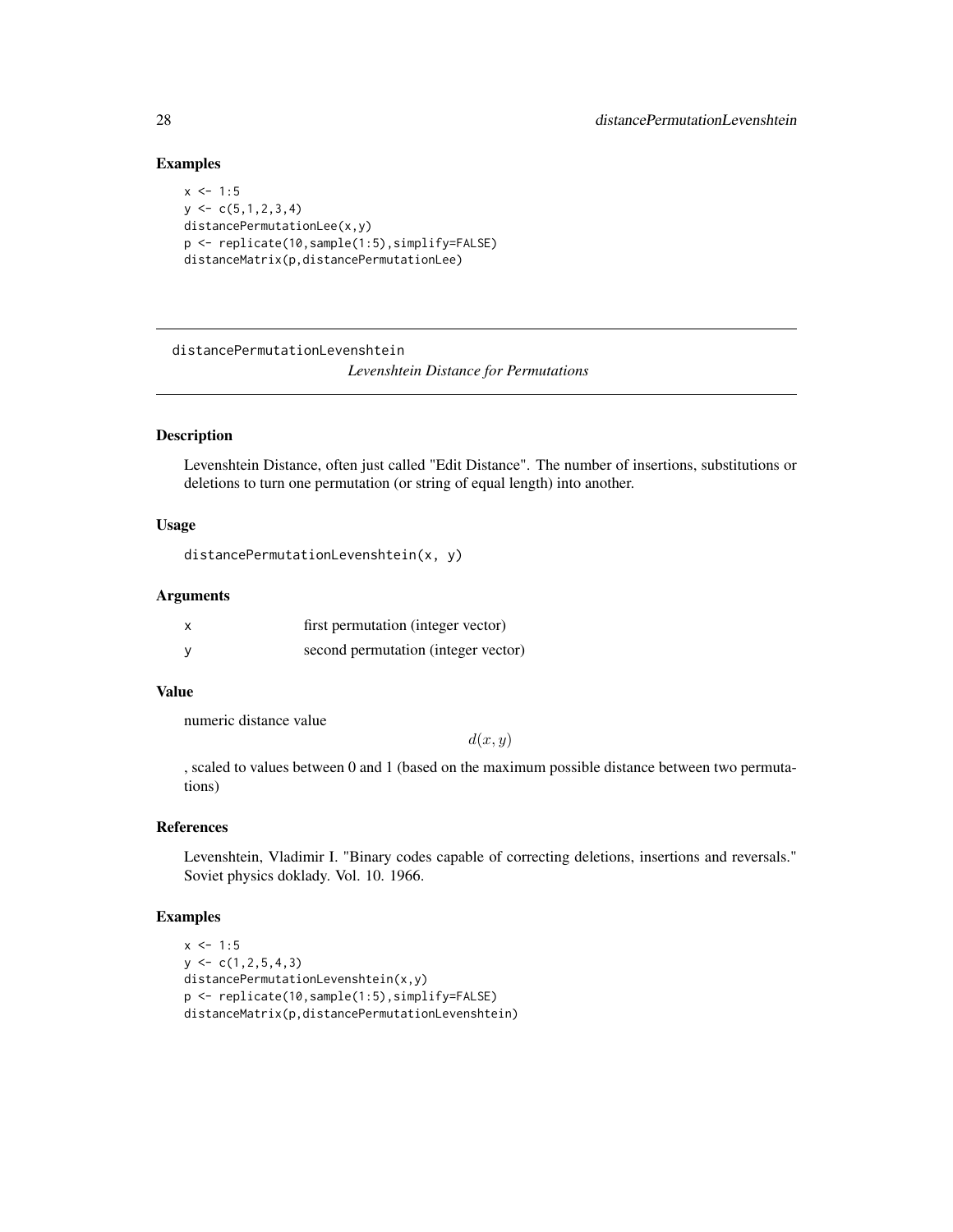<span id="page-28-0"></span>distancePermutationLex

*Lexicographic permutation distance*

# Description

This function calculates the lexicographic permutation distance. That is the difference of positions that both positions would receive in a lexicographic ordering. Note, that this distance measure can quickly become inaccurate if the length of the permutations grows too large, due to being based on the factorial of the length. In general, permutations longer than 100 elements should be avoided.

# Usage

```
distancePermutationLex(x, y)
```
#### Arguments

| X | first permutation (integer vector)  |
|---|-------------------------------------|
| v | second permutation (integer vector) |

#### Value

numeric distance value

 $d(x, y)$ 

, scaled to values between 0 and 1 (based on the maximum possible distance between two permutations)

#### See Also

[lexicographicPermutationOrderNumber](#page-45-1)

```
x \le -1:5y \leftarrow c(1, 2, 3, 5, 4)distancePermutationLex(x,y)
p <- replicate(10,sample(1:5),simplify=FALSE)
distanceMatrix(p,distancePermutationLex)
```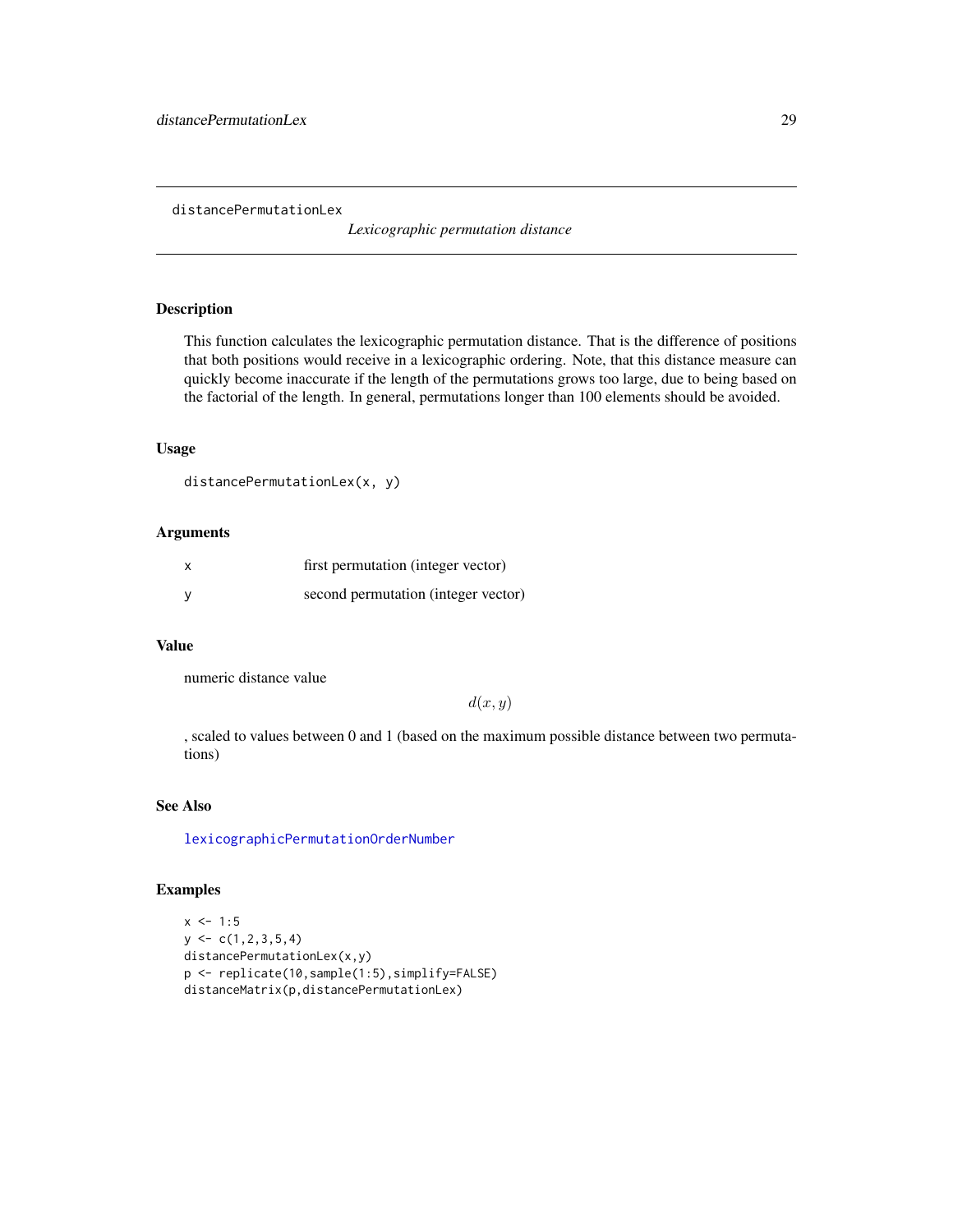<span id="page-29-0"></span>distancePermutationManhattan

*Manhattan Distance for Permutations*

# Description

Manhattan distance for permutations, scaled to values between 0 and 1:

$$
d(x,y) = frac(1)r \sum_{i=1}^{n} |x_i - y_i|
$$

where n is the length of the permutations x and y, and scaling factor  $r = (n^2 - 1)/2$  (if n is odd) or  $r = \frac{(n^2)}{2}$  (if n is even).

# Usage

```
distancePermutationManhattan(x, y)
```
# Arguments

| x | first permutation (integer vector)  |
|---|-------------------------------------|
|   | second permutation (integer vector) |

#### Value

numeric distance value

 $d(x, y)$ 

, scaled to values between 0 and 1 (based on the maximum possible distance between two permutations)

```
x \le -1:5y \leftarrow c(5, 1, 2, 3, 4)distancePermutationManhattan(x,y)
p <- replicate(10,sample(1:5),simplify=FALSE)
distanceMatrix(p,distancePermutationManhattan)
```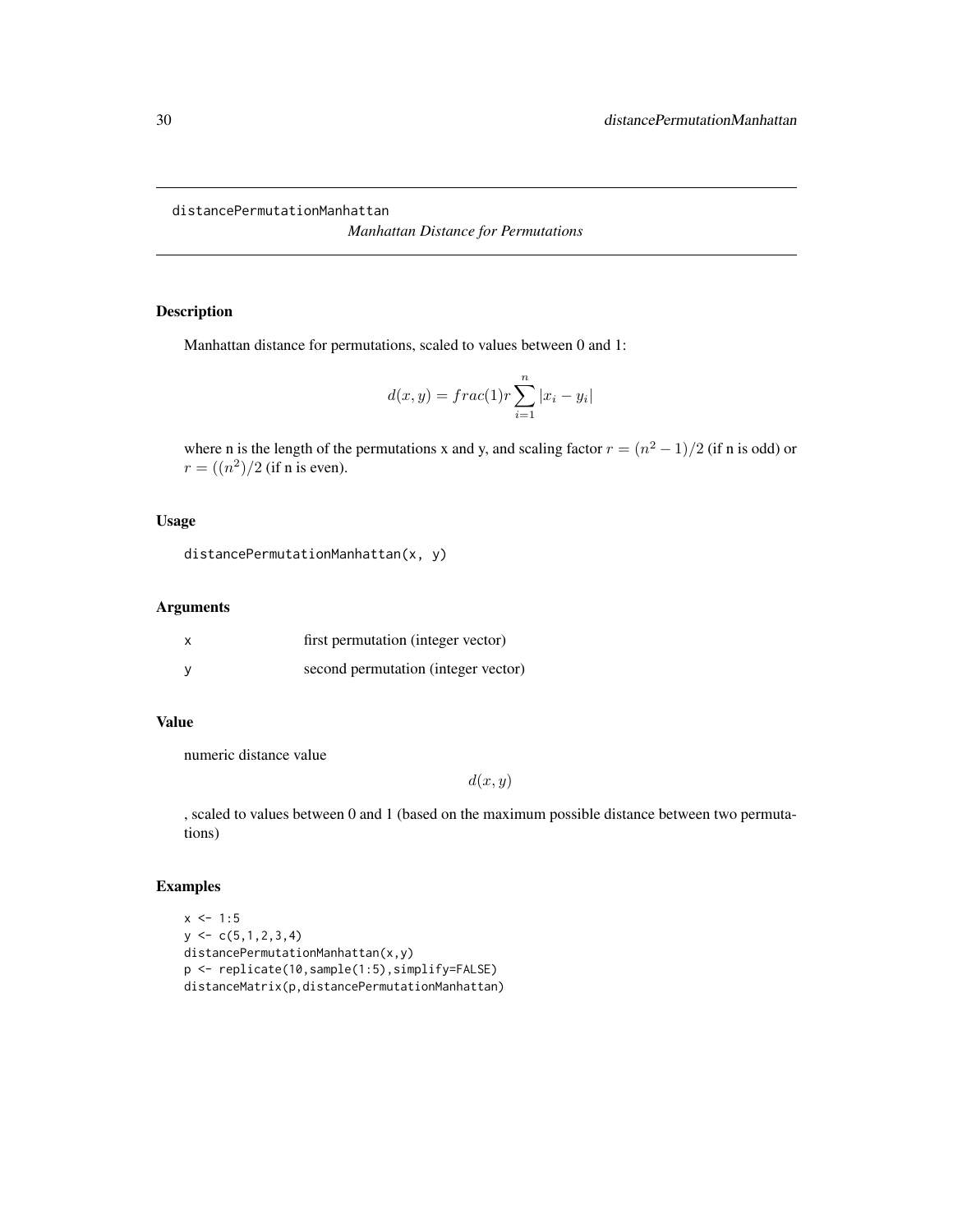<span id="page-30-0"></span>distancePermutationPosition

*Position Distance for Permutations*

# Description

Position distance (or Spearmans Correlation Coefficient), scaled to values between 0 and 1.

#### Usage

```
distancePermutationPosition(x, y)
```
# Arguments

| $\boldsymbol{\mathsf{x}}$ | first permutation (integer vector)  |
|---------------------------|-------------------------------------|
| <b>V</b>                  | second permutation (integer vector) |

#### Value

numeric distance value

 $d(x, y)$ 

, scaled to values between 0 and 1 (based on the maximum possible distance between two permutations)

# References

Schiavinotto, Tommaso, and Thomas Stuetzle. "A review of metrics on permutations for search landscape analysis." Computers & operations research 34.10 (2007): 3143-3153.

Reeves, Colin R. "Landscapes, operators and heuristic search." Annals of Operations Research 86 (1999): 473-490.

```
x \le -1:5y \leftarrow c(1, 3, 5, 4, 2)distancePermutationPosition(x,y)
p <- replicate(10,sample(1:5),simplify=FALSE)
distanceMatrix(p,distancePermutationPosition)
```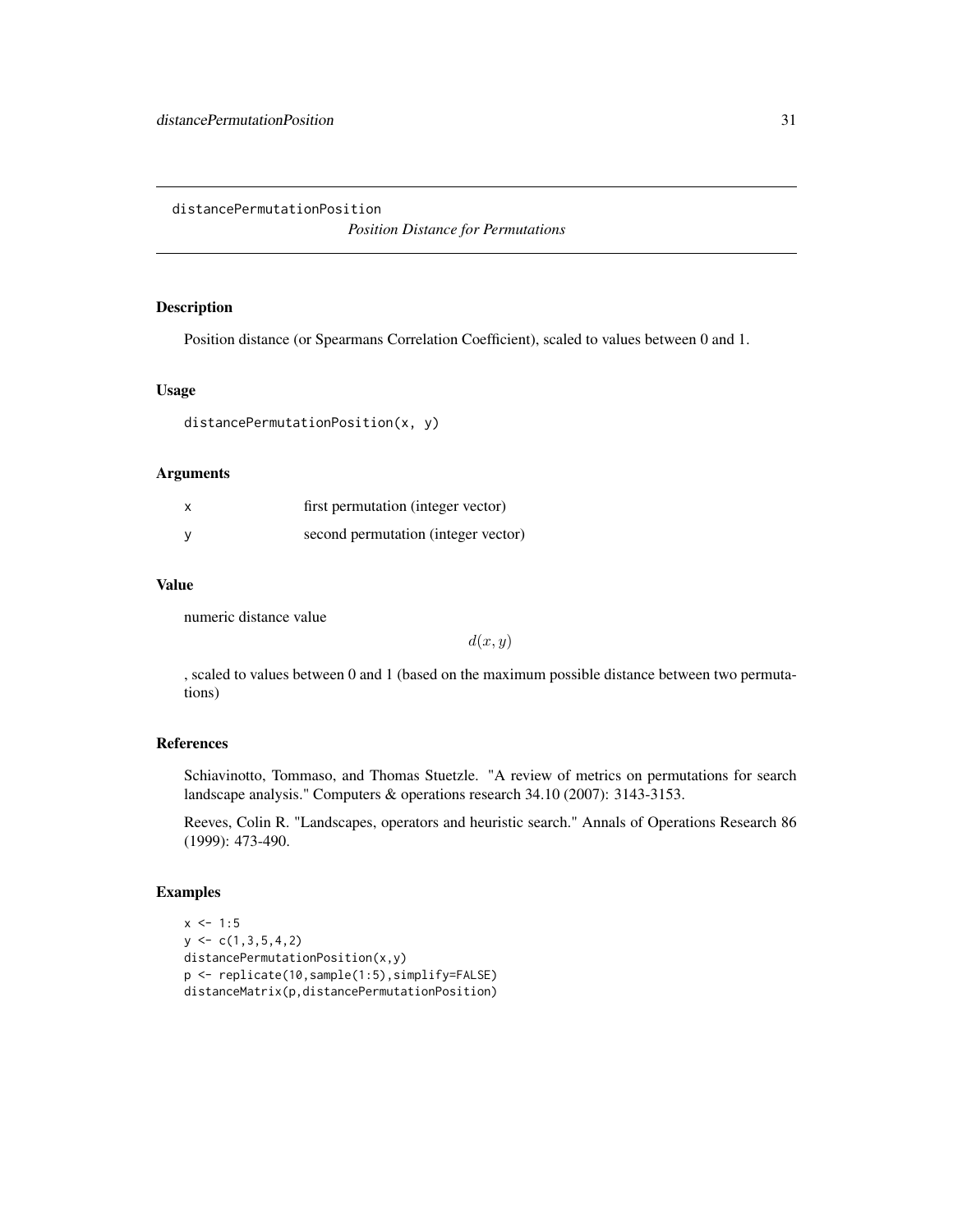#### <span id="page-31-0"></span>distancePermutationPosition2

*Squared Position Distance for Permutations*

#### Description

Squared position distance (or Spearmans Footrule), scaled to values between 0 and 1.

#### Usage

```
distancePermutationPosition2(x, y)
```
# Arguments

| $\boldsymbol{\mathsf{x}}$ | first permutation (integer vector)  |
|---------------------------|-------------------------------------|
|                           | second permutation (integer vector) |

#### Value

numeric distance value

 $d(x, y)$ 

, scaled to values between 0 and 1 (based on the maximum possible distance between two permutations)

# References

Schiavinotto, Tommaso, and Thomas Stuetzle. "A review of metrics on permutations for search landscape analysis." Computers & operations research 34.10 (2007): 3143-3153.

Reeves, Colin R. "Landscapes, operators and heuristic search." Annals of Operations Research 86 (1999): 473-490.

```
x \le -1:5y \leftarrow c(1, 3, 5, 4, 2)distancePermutationPosition2(x,y)
p <- replicate(10,sample(1:5),simplify=FALSE)
distanceMatrix(p,distancePermutationPosition2)
```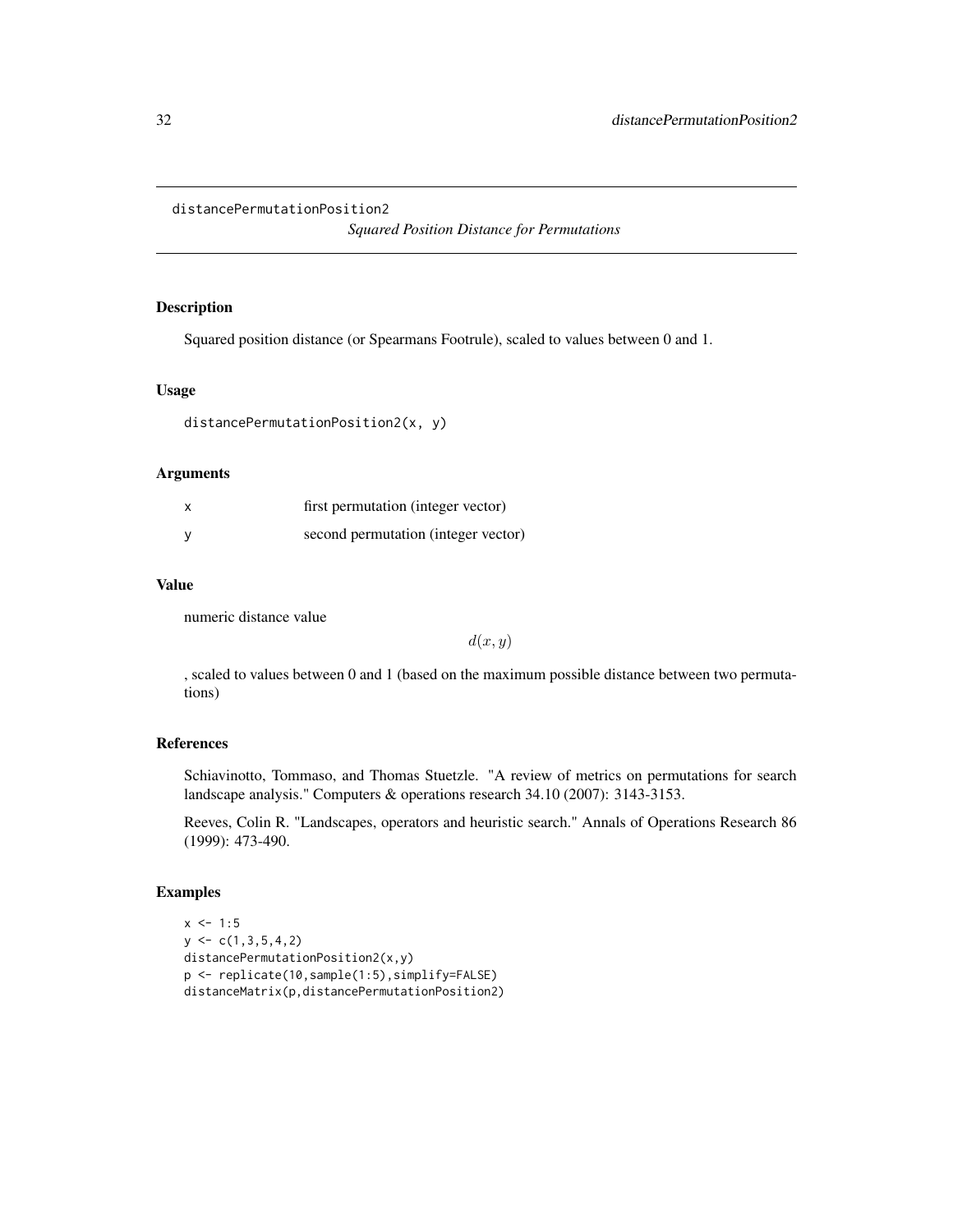# <span id="page-32-0"></span>Description

R distance or unidirectional adjacency distance. Based on count of number of times that a two element sequence in x also occurs in y, in the same order.

#### Usage

distancePermutationR(x, y)

#### Arguments

| first permutation (integer vector)  |
|-------------------------------------|
| second permutation (integer vector) |

# Value

numeric distance value

 $d(x, y)$ 

, scaled to values between 0 and 1 (based on the maximum possible distance between two permutations)

#### References

Sevaux, Marc, and Kenneth Soerensen. "Permutation distance measures for memetic algorithms with population management." Proceedings of 6th Metaheuristics International Conference (MIC'05). 2005.

Reeves, Colin R. "Landscapes, operators and heuristic search." Annals of Operations Research 86 (1999): 473-490.

```
x < -1:5y \leftarrow c(1, 2, 3, 5, 4)distancePermutationR(x,y)
p <- replicate(10,sample(1:5),simplify=FALSE)
distanceMatrix(p,distancePermutationR)
```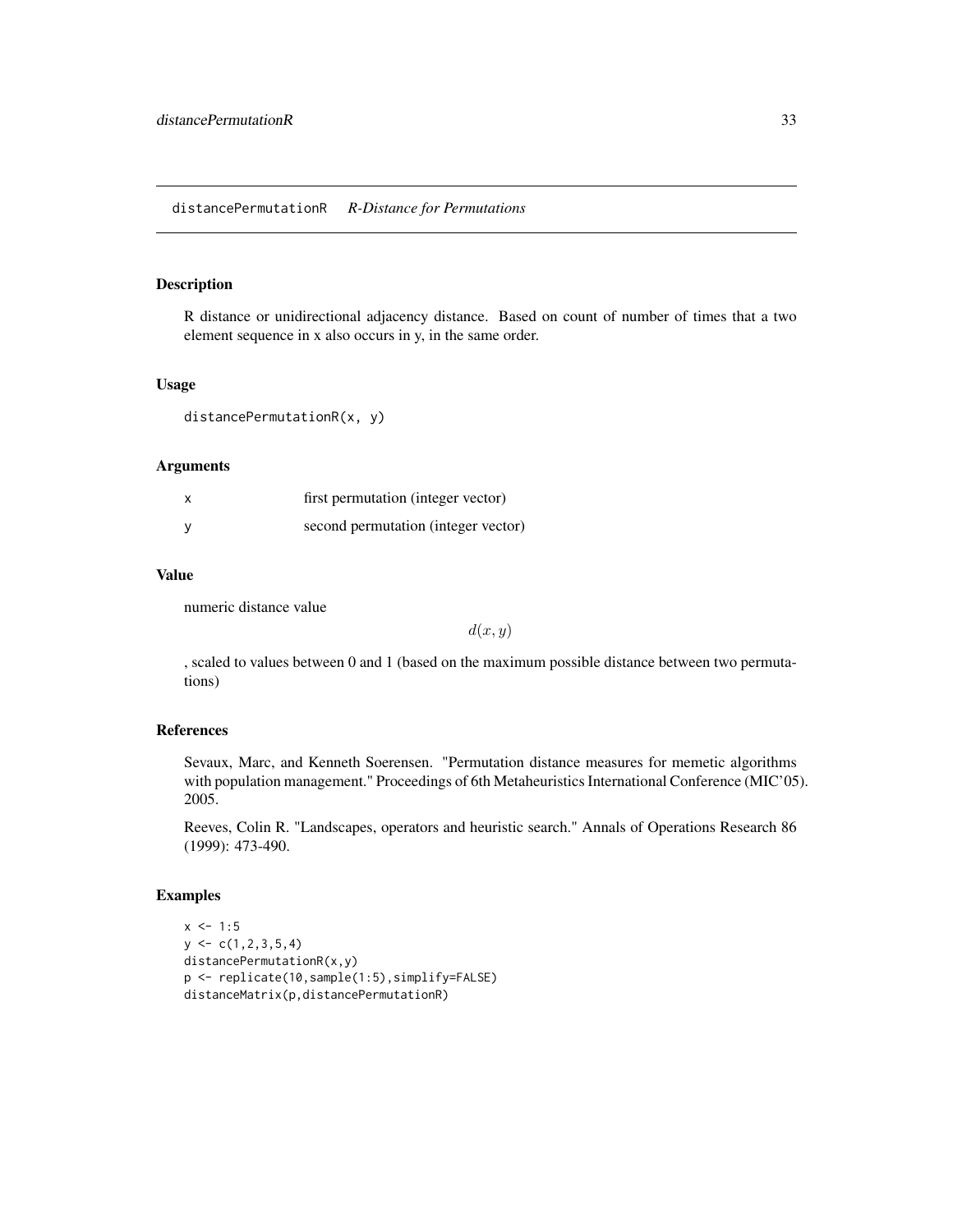<span id="page-33-1"></span><span id="page-33-0"></span>distancePermutationSwap

*Swap-Distance for Permutations*

#### Description

The swap distance is an edit-distance, counting how many edit operation (here: swaps, i.e., transposition of two adjacent elements) have to be performed to transform permutation x into permutation y. Note: In v2.4.0 of CEGO and earlier, this function actually computed the swap distance on the inverted permutations (i.e., on the rankings, rather than orderin). This is now (v2.4.1 and later) corrected by inverting the permutations x and y before computing the distance (ie. computing ordering first). The original behavior can be reproduced by [distancePermutationSwapInv](#page-34-1).

# Usage

```
distancePermutationSwap(x, y)
```
#### Arguments

| X        | first permutation (integer vector)  |
|----------|-------------------------------------|
| <b>V</b> | second permutation (integer vector) |

#### Value

numeric distance value

 $d(x, y)$ 

, scaled to values between 0 and 1 (based on the maximum possible distance between two permutations)

#### References

Schiavinotto, Tommaso, and Thomas Stuetzle. "A review of metrics on permutations for search landscape analysis." Computers & operations research 34.10 (2007): 3143-3153.

```
x \le -1:5y \leftarrow c(1, 2, 3, 5, 4)distancePermutationSwap(x,y)
p <- replicate(10,sample(1:5),simplify=FALSE)
distanceMatrix(p,distancePermutationSwap)
```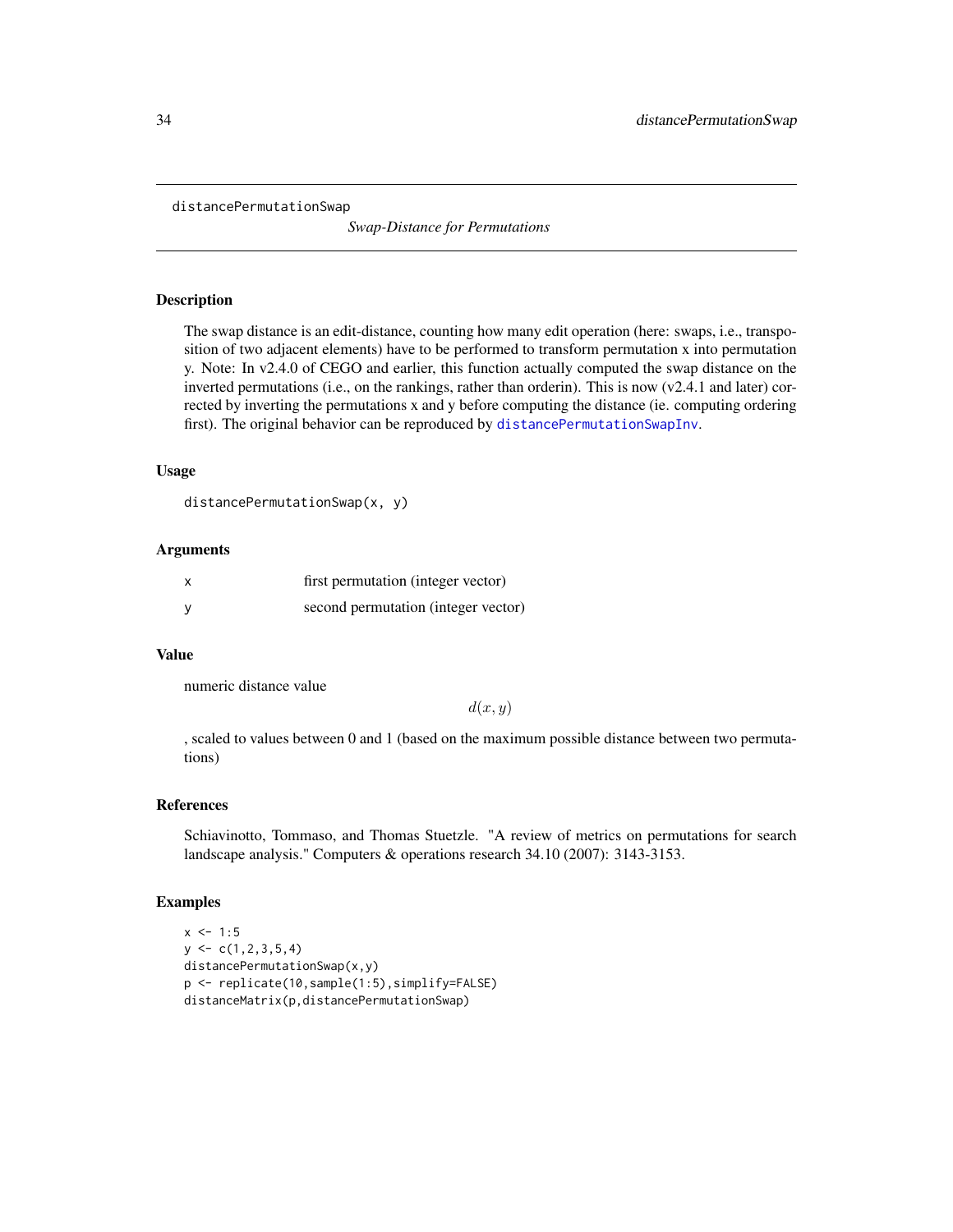<span id="page-34-1"></span><span id="page-34-0"></span>distancePermutationSwapInv

*Inverse-Swap-Distance for Permutations*

# Description

The swap distance on the inverse of permutations x and y. See [distancePermutationSwap](#page-33-1) for non-inversed version.

#### Usage

```
distancePermutationSwapInv(x, y)
```
# Arguments

| first permutation (integer vector)  |
|-------------------------------------|
| second permutation (integer vector) |

#### Value

numeric distance value

 $d(x, y)$ 

, scaled to values between 0 and 1 (based on the maximum possible distance between two permutations)

# Examples

```
x \le -1:5y \leftarrow c(1, 2, 3, 5, 4)distancePermutationSwapInv(x,y)
p <- replicate(10,sample(1:5),simplify=FALSE)
distanceMatrix(p,distancePermutationSwapInv)
```
distanceRealEuclidean *Euclidean Distance*

# Description

The Euclidean distance for real vectors.

# Usage

distanceRealEuclidean(x, y)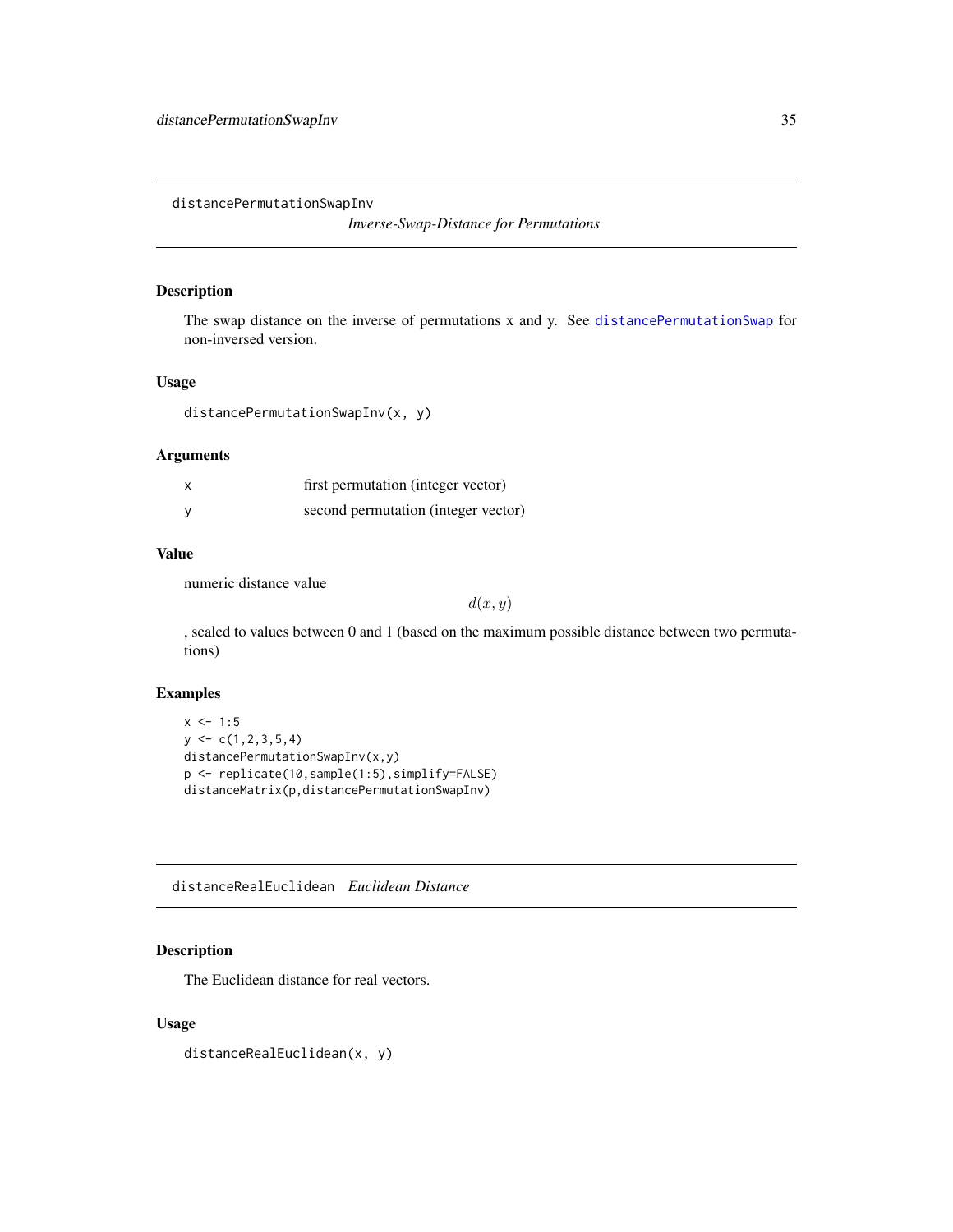# Arguments

| x   | first real vector  |
|-----|--------------------|
| - V | second real vector |

# Value

numeric distance value

 $d(x, y)$ 

# Examples

```
x \leftarrow runif(5)y \leftarrow runif(5)distanceRealEuclidean(x,y)
```
distanceStringHamming *Hamming Distance for Strings*

# Description

Number of unequal letters in two strings.

# Usage

distanceStringHamming(x, y)

# Arguments

| first string (class: character)  |
|----------------------------------|
| second string (class: character) |

# Value

numeric distance value

 $d(x, y)$ 

# Examples

distanceStringHamming("ABCD","AACC")

<span id="page-35-0"></span>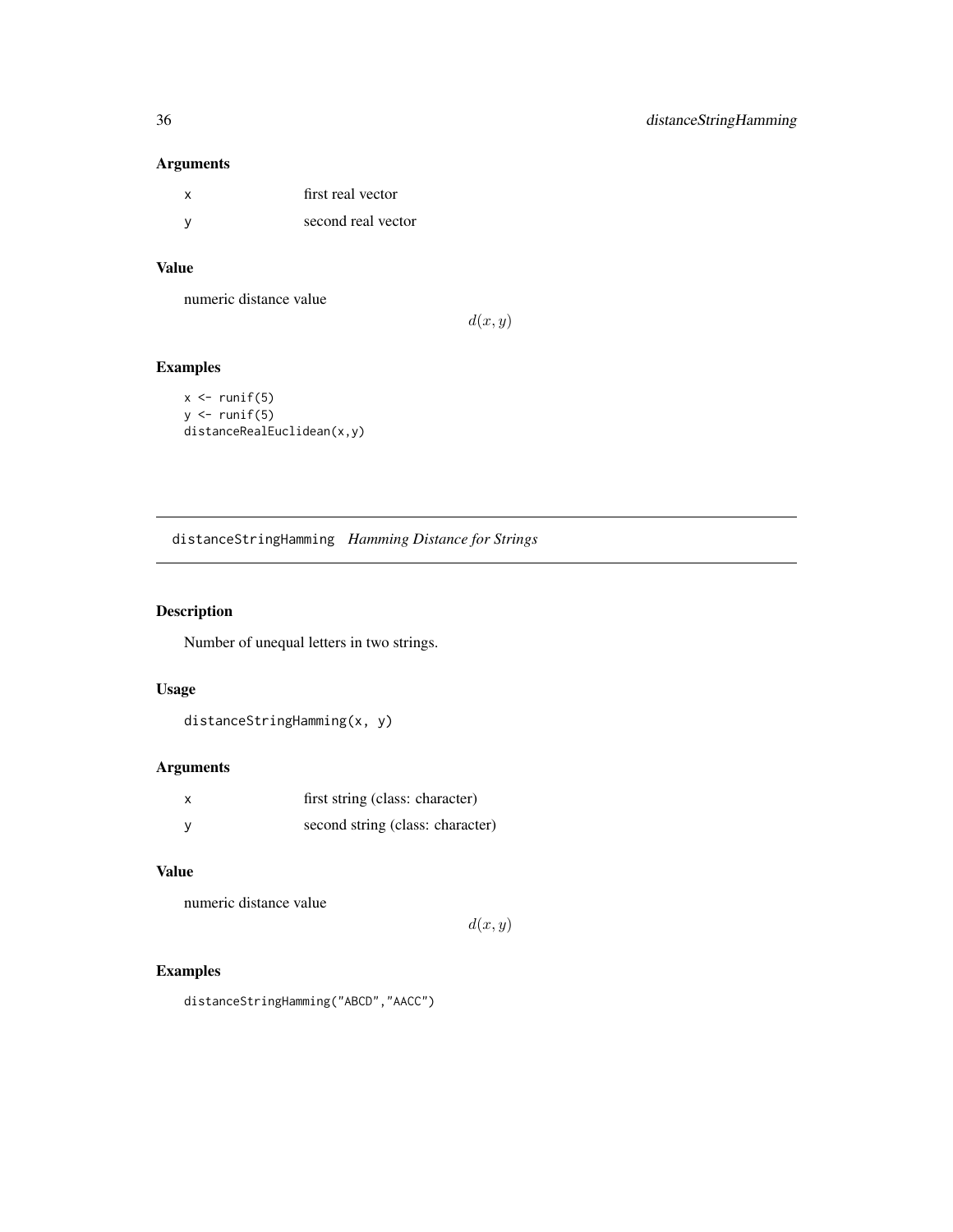distanceStringLCStr *Longest Common Substring distance*

#### Description

Distance between strings, based on the longest common substring.

#### Usage

```
distanceStringLCStr(x, y)
```
## Arguments

| x | first string (class: character)  |
|---|----------------------------------|
|   | second string (class: character) |

## Value

numeric distance value

 $d(x, y)$ 

### Examples

distanceStringLCStr("ABCD","AACC")

distanceStringLevenshtein

*Levenshtein Distance for Strings*

## Description

Number of insertions, deletions and substitutions to transform one string into another

## Usage

```
distanceStringLevenshtein(x, y)
```
## Arguments

| first string (class: character)  |
|----------------------------------|
| second string (class: character) |

#### Value

numeric distance value

 $d(x, y)$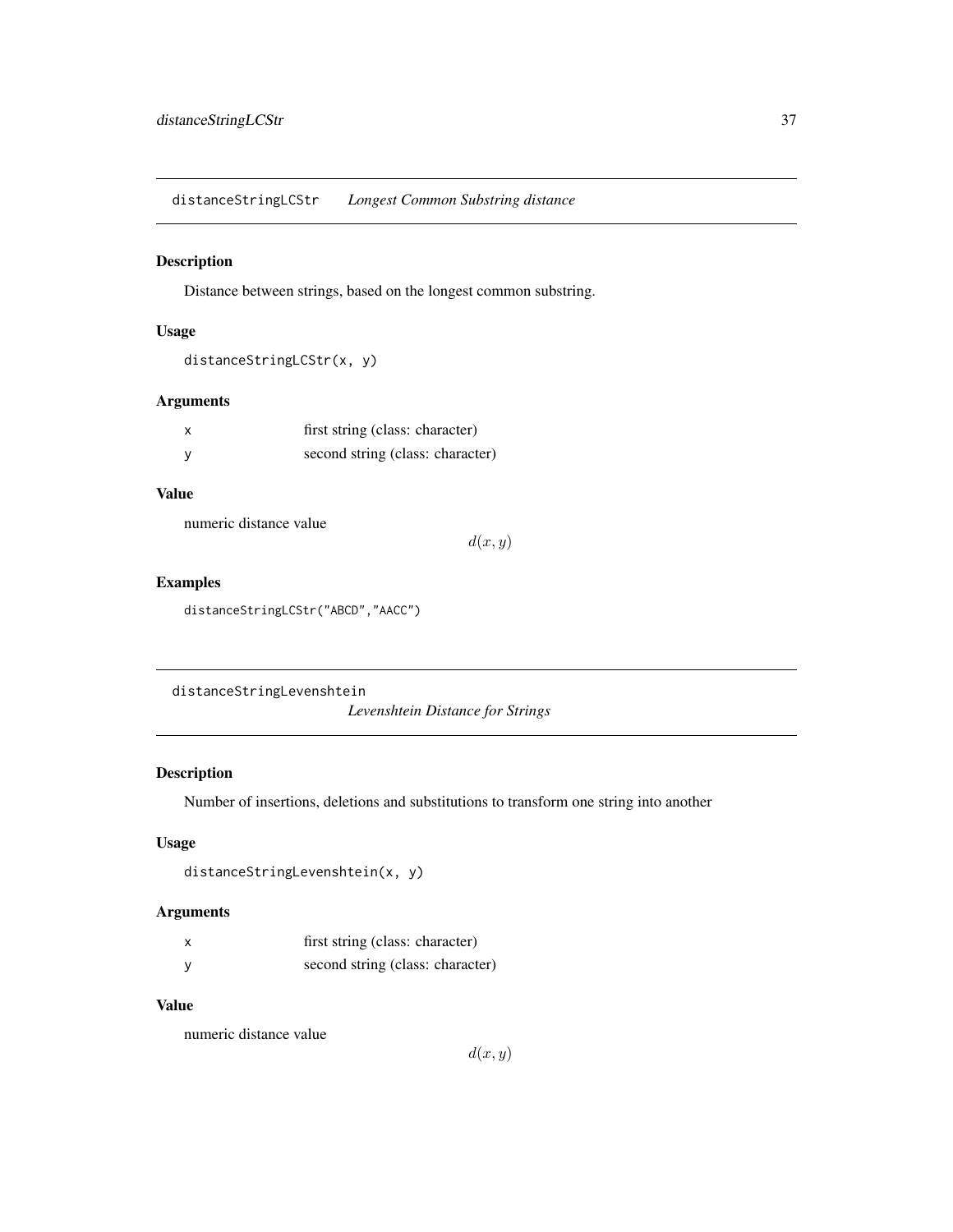## Examples

distanceStringLevenshtein("ABCD","AACC")

distanceVector *Calculate Distance Vector*

### Description

Calculate the distance between a single sample and all samples in a list.

### Usage

```
distanceVector(a, X, distFun, ...)
```
### Arguments

| A single sample which is a suitable input for dister-                                                               |
|---------------------------------------------------------------------------------------------------------------------|
| list of samples, where each list element is a suitable input for distFun                                            |
| Distance function of type $f(x,y)=r$ , where r is a scalar and x and y are elements<br>whose distance is evaluated. |
| further arguments passed to distFun                                                                                 |
|                                                                                                                     |

## Value

A numerical vector of distances

### Examples

```
x \le -1:5y <- list(5:1,c(2,4,5,1,3),c(5,4,3,1,2))
distanceVector(x,y,distancePermutationHamming)
```
infillExpectedImprovement

*Negative Logarithm of Expected Improvement*

## Description

This function calculates the Expected Improvement" of candidate solutions, based on predicted means, standard deviations (uncertainty) and the best known objective function value so far.

#### Usage

infillExpectedImprovement(mean, sd, min)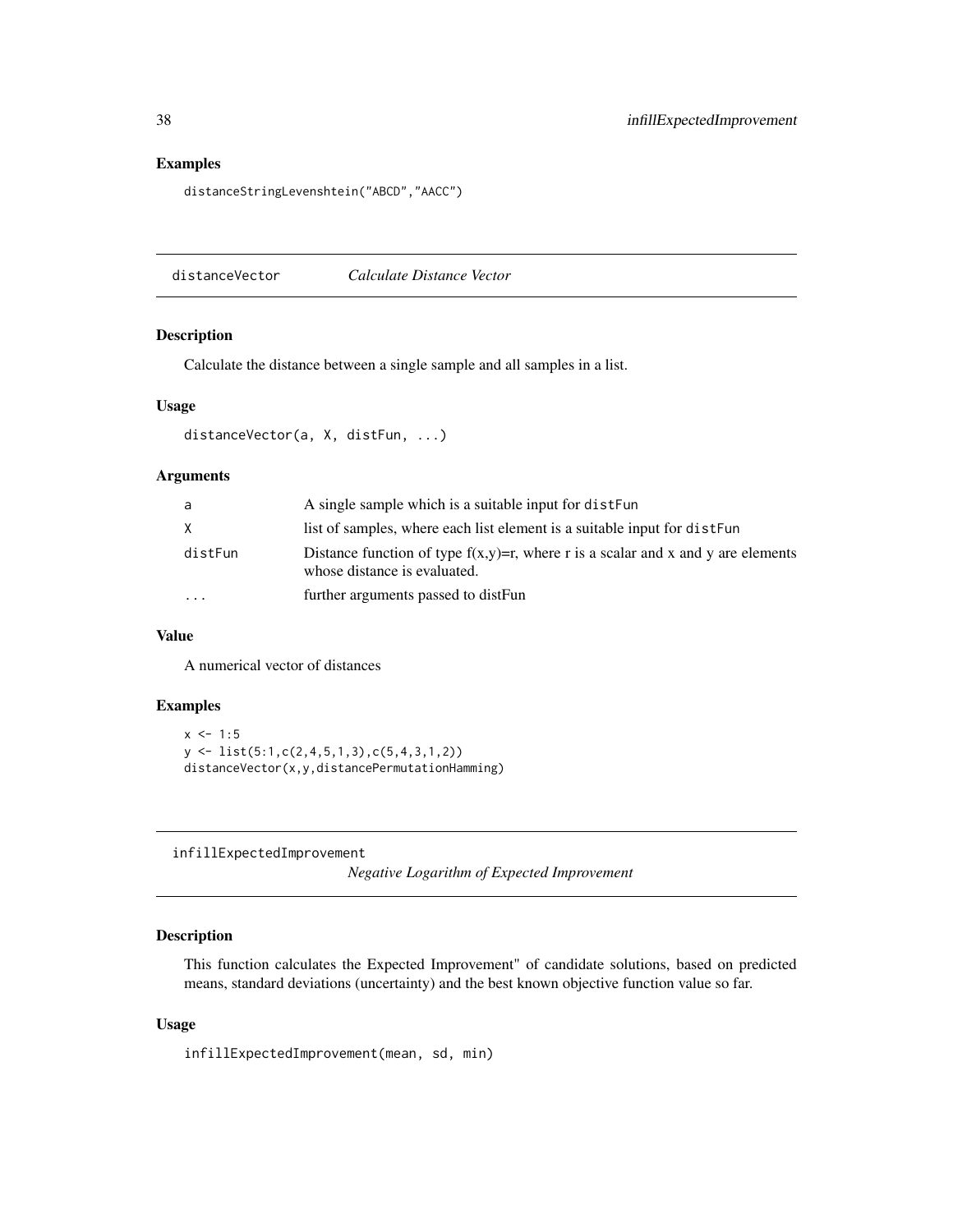#### is.CNSD 39

#### Arguments

| mean | predicted mean values              |
|------|------------------------------------|
| sd   | predicted standard deviation       |
| min  | minimum of all observations so far |

## Value

Returns the negative logarithm of the Expected Improvement.

<span id="page-38-0"></span>

is.CNSD *Check for Conditional Negative Semi-Definiteness*

### Description

This function checks whether a symmetric matrix is Conditionally Negative Semi-Definite (CNSD). Note that this function does not check whether the matrix is actually symmetric.

### Usage

 $is.CNSD(X, method = "alg1", tol = 1e-08)$ 

## Arguments

| $\times$ | a symmetric matrix                                                                                                                                                                                                                                                                                                  |
|----------|---------------------------------------------------------------------------------------------------------------------------------------------------------------------------------------------------------------------------------------------------------------------------------------------------------------------|
| method   | a string, specifiying the method to be used. "alg1" is based on algorithm 1 in<br>Ikramov and Savel'eva (2000). " $a\log 2$ " is based on theorem 3.2 in Ikramov and<br>Savel'eva (2000). "eucl" is based on Glunt (1990).                                                                                          |
| tol      | torelance value. Eigenvalues between -tol and tol are assumed to be zero.<br>Symmetric, CNSD matrices are, e.g., euclidean distance matrices, whiche are<br>required to produce Positive Semi-Definite correlation or kernel matrices. Such<br>matrices are used in models like Kriging or Support Vector Machines. |

### Value

boolean, which is TRUE if X is CNSD

### References

Ikramov, K. and Savel'eva, N. Conditionally definite matrices, Journal of Mathematical Sciences, Kluwer Academic Publishers-Plenum Publishers, 2000, 98, 1-50

Glunt, W.; Hayden, T. L.; Hong, S. and Wells, J. An alternating projection algorithm for computing the nearest Euclidean distance matrix, SIAM Journal on Matrix Analysis and Applications, SIAM, 1990, 11, 589-600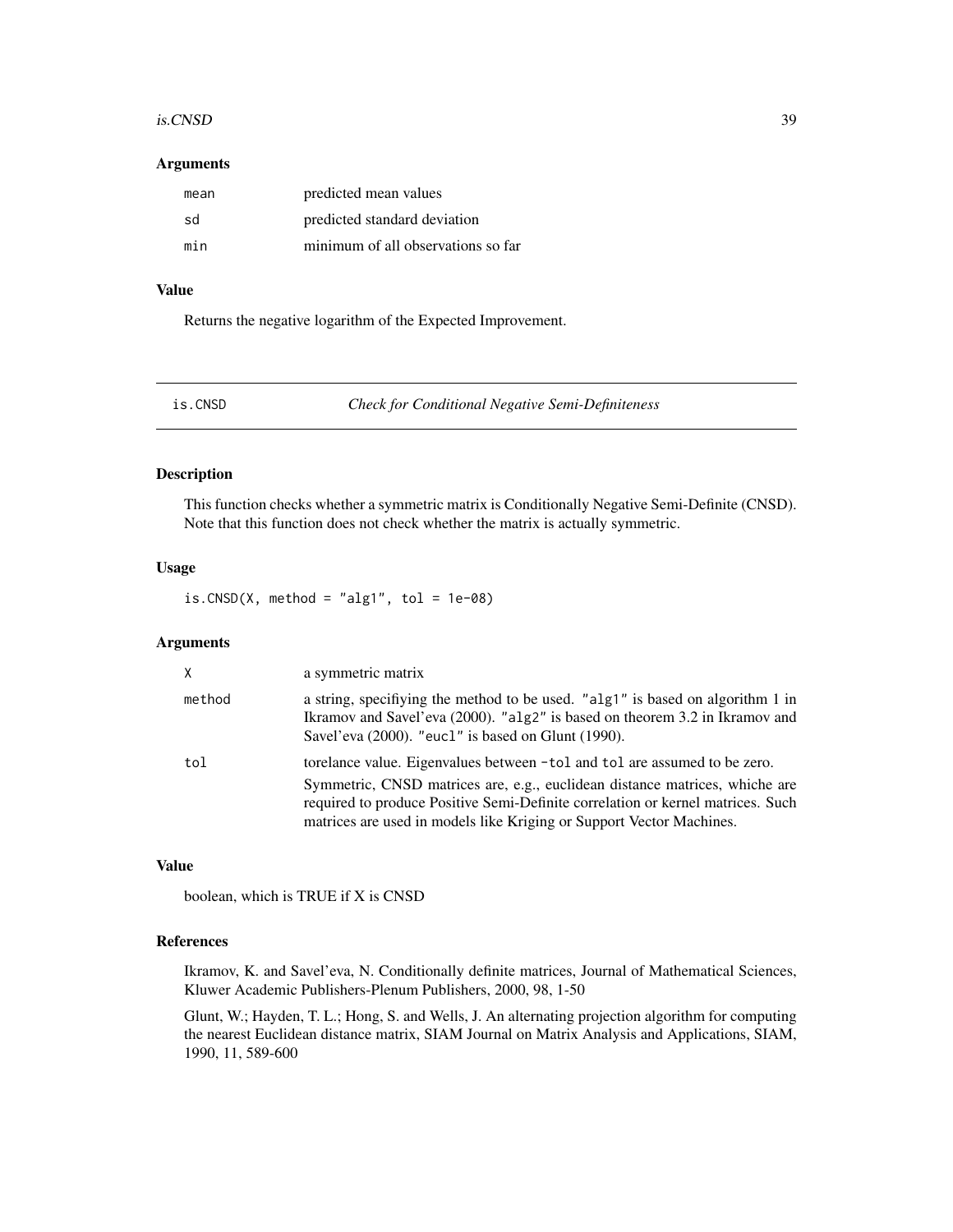40 is.NSD is a set of the set of the set of the set of the set of the set of the set of the set of the set of the set of the set of the set of the set of the set of the set of the set of the set of the set of the set of th

### See Also

[is.NSD](#page-39-0), [is.PSD](#page-40-0)

# Examples

```
# The following permutations will produce
# a non-CNSD distance matrix with Insert distance
# and a CNSD distance matrix with Hamming distance
x \leftarrow \text{list}(c(2,1,4,3), c(2,4,3,1), c(4,2,1,3), c(4,3,2,1), c(1,4,3,2))D <- distanceMatrix(x,distancePermutationInsert)
is.CNSD(D,"alg1")
is.CNSD(D,"alg2")
is.CNSD(D,"eucl")
D <- distanceMatrix(x,distancePermutationHamming)
is.CNSD(D,"alg1")
is.CNSD(D,"alg2")
is.CNSD(D,"eucl")
```
<span id="page-39-0"></span>is.NSD *Check for Negative Semi-Definiteness*

### Description

This function checks whether a symmetric matrix is Negative Semi-Definite (NSD). That means, it is determined whether all eigenvalues of the matrix are non-positive. Note that this function does not check whether the matrix is actually symmetric.

## Usage

is. $NSD(X, tol = 1e-08)$ 

## Arguments

| X.  | a symmetric matrix                                                             |
|-----|--------------------------------------------------------------------------------|
| tol | torelance value. Eigenvalues between -tol and tol are assumed to be zero.      |
|     | Symmetric, NSD matrices are, e.g., correlation or kernel matrices. Such matri- |
|     | ces are used in models like Kriging or Support Vector regression.              |

#### Value

boolean, which is TRUE if X is NSD

#### See Also

[is.CNSD](#page-38-0), [is.PSD](#page-40-0)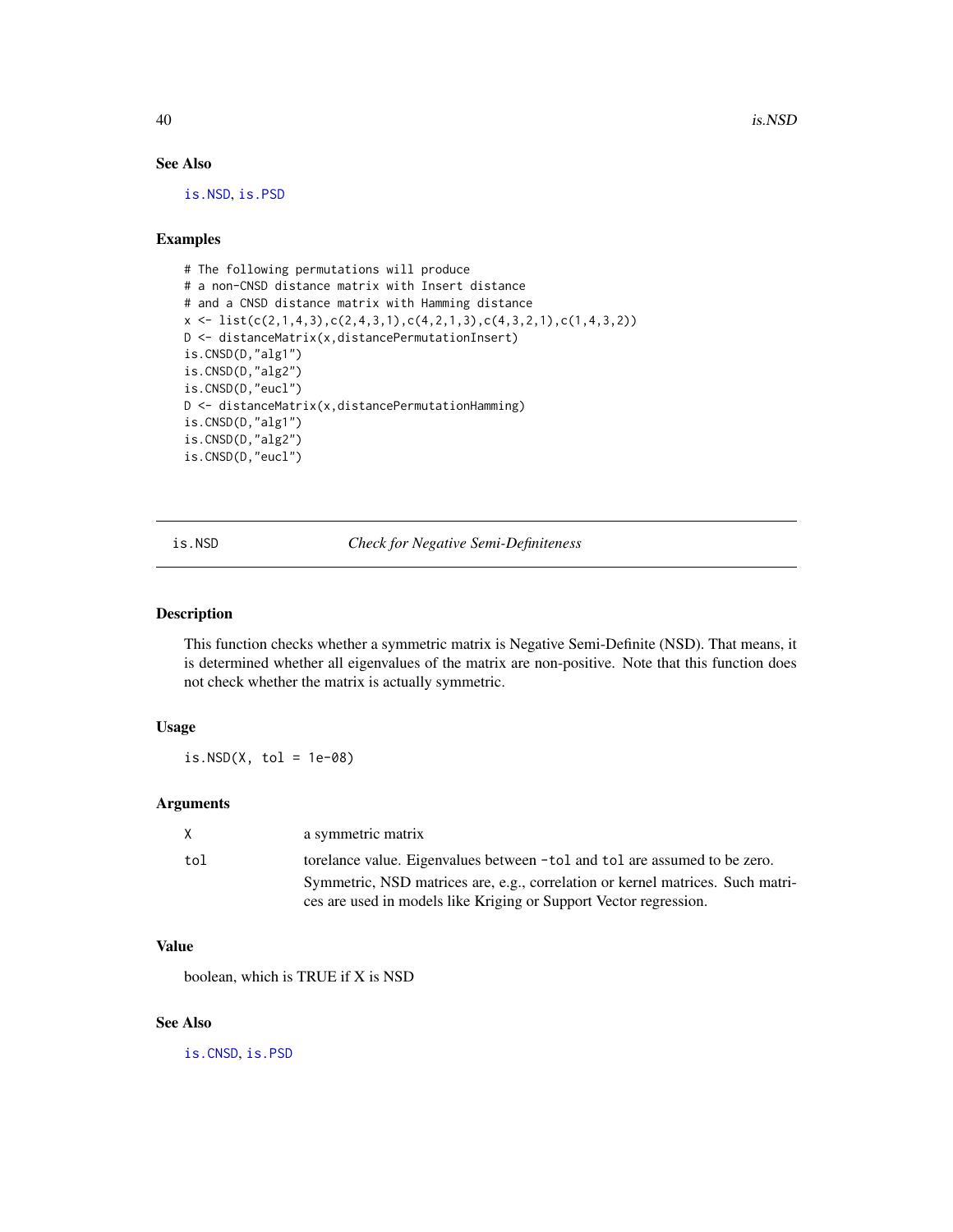### $i$ s. PSD 41

### Examples

```
# The following permutations will produce
# a non-PSD kernel matrix with Insert distance
# and a PSD distance matrix with Hamming distance
# (for the given theta value of 0.01)-
# The respective negative should be (non-) NSD
x \leftarrow \text{list}(c(2,1,4,3), c(2,4,3,1), c(4,2,1,3), c(4,3,2,1), c(1,4,3,2))K <- exp(-0.01*distanceMatrix(x,distancePermutationInsert))
is.NSD(-K)
K \leq -\exp(-\theta.01 * distanceMatrix(x,distancePermutationHamming))is.NSD(-K)
```
<span id="page-40-0"></span>is.PSD *Check for Positive Semi-Definiteness*

### Description

This function checks whether a symmetric matrix is Positive Semi-Definite (PSD). That means, it is determined whether all eigenvalues of the matrix are non-negative. Note that this function does not check whether the matrix is actually symmetric.

### Usage

is. $PSD(X, tol = 1e-08)$ 

#### Arguments

| X   | a symmetric matrix                                                               |
|-----|----------------------------------------------------------------------------------|
| tol | torelance value. Eigenvalues between -tol and tol are assumed to be zero.        |
|     | Symmetric, PSD matrices are, e.g., correlation or kernel matrices. Such matrices |
|     | are used in models like Kriging or Support Vector regression.                    |

### Value

boolean, which is TRUE if X is PSD

#### See Also

[is.CNSD](#page-38-0), [is.NSD](#page-39-0)

- # The following permutations will produce
- # a non-PSD kernel matrix with Insert distance
- # and a PSD distance matrix with Hamming distance
- # (for the given theta value of 0.01)
- $x \leftarrow \text{list}(c(2,1,4,3), c(2,4,3,1), c(4,2,1,3), c(4,3,2,1), c(1,4,3,2))$
- K <- exp(-0.01\*distanceMatrix(x,distancePermutationInsert))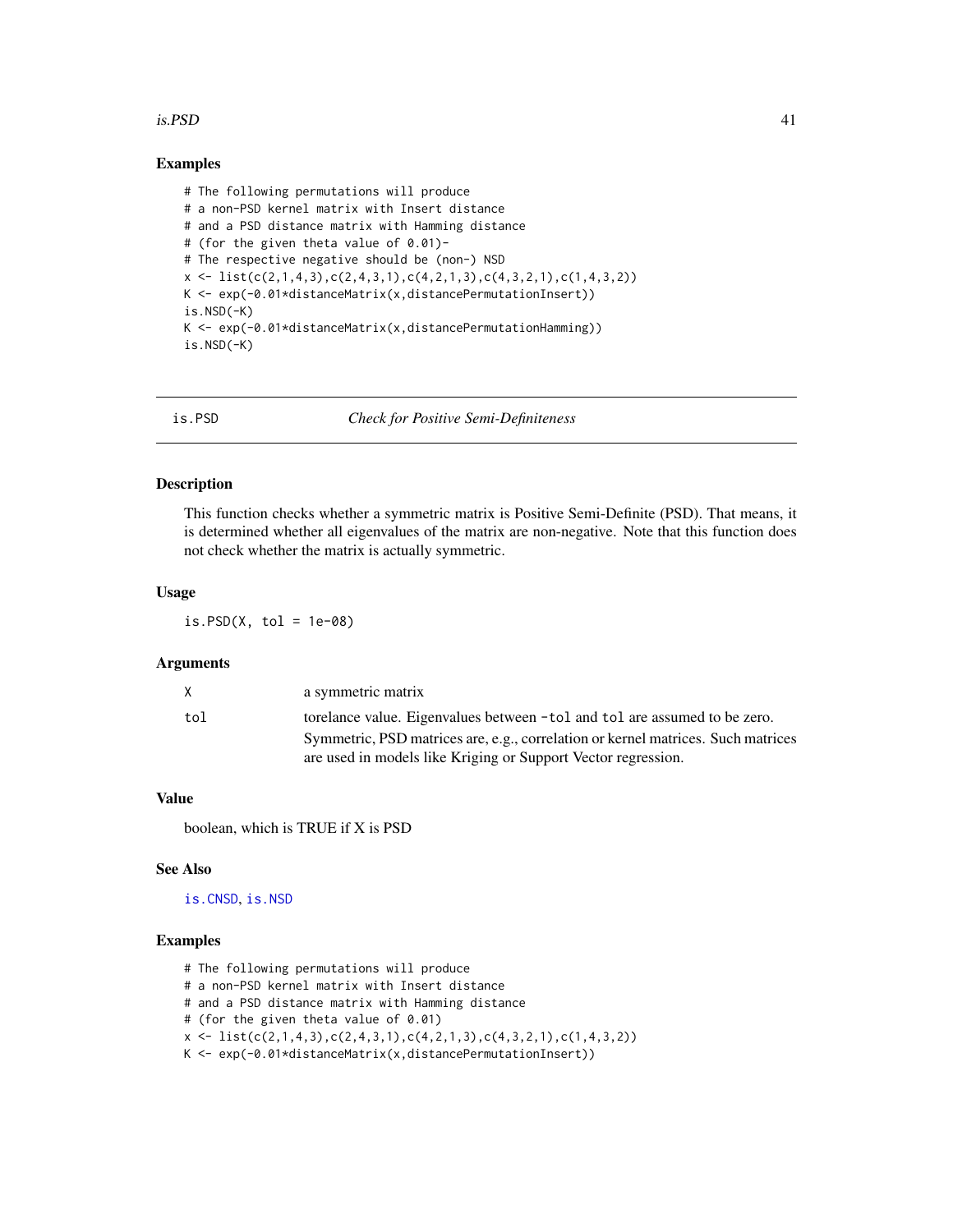```
is.PSD(K)
K <- exp(-0.01*distanceMatrix(x,distancePermutationHamming))
is.PSD(K)
```

```
kernelMatrix Calculate Kernel Matrix
```
#### Description

Calculate the similarities between all samples in a list, and return as matrix.

#### Usage

```
kernelMatrix(X, kernFun, ...)
```
#### Arguments

| X        | list of samples, where each list element is a suitable input for kernFun                                            |
|----------|---------------------------------------------------------------------------------------------------------------------|
| kernFun  | Kernel function of type $f(x,y)=r$ , where r is a scalar and x and y are elements<br>whose similarity is evaluated. |
| $\cdots$ | further arguments passed to distFun                                                                                 |

### Value

The similarity / kernel matrix

#### Examples

```
x \leftarrow \text{list}(5:1, c(2, 4, 5, 1, 3), c(5, 4, 3, 1, 2), \text{sample}(5))kernFun \leftarrow function(x,y)exp(-distancePermutationHamming(x,y))
}
kernelMatrix(x,distancePermutationHamming)
```
<span id="page-41-0"></span>landscapeGeneratorGaussian

*Create Gaussian Landscape*

#### Description

This function is loosely based on the Gaussian Landscape Generator by Bo Yuan and Marcus Gallagher. It creates a Gaussian Landscape every time it is called. This Landscape can be evaluated like a function. To adapt to combinatorial spaces, the Gaussians are here based on a user-specified distance measure. Due to the expected nature of combinatorial spaces and their lack of direction, the resulting Gaussians are much simplified in comparison to the continuous, vector-valued case (e.g., no rotation). Since the CEGO package is tailored to minimization, the landscape is inverted.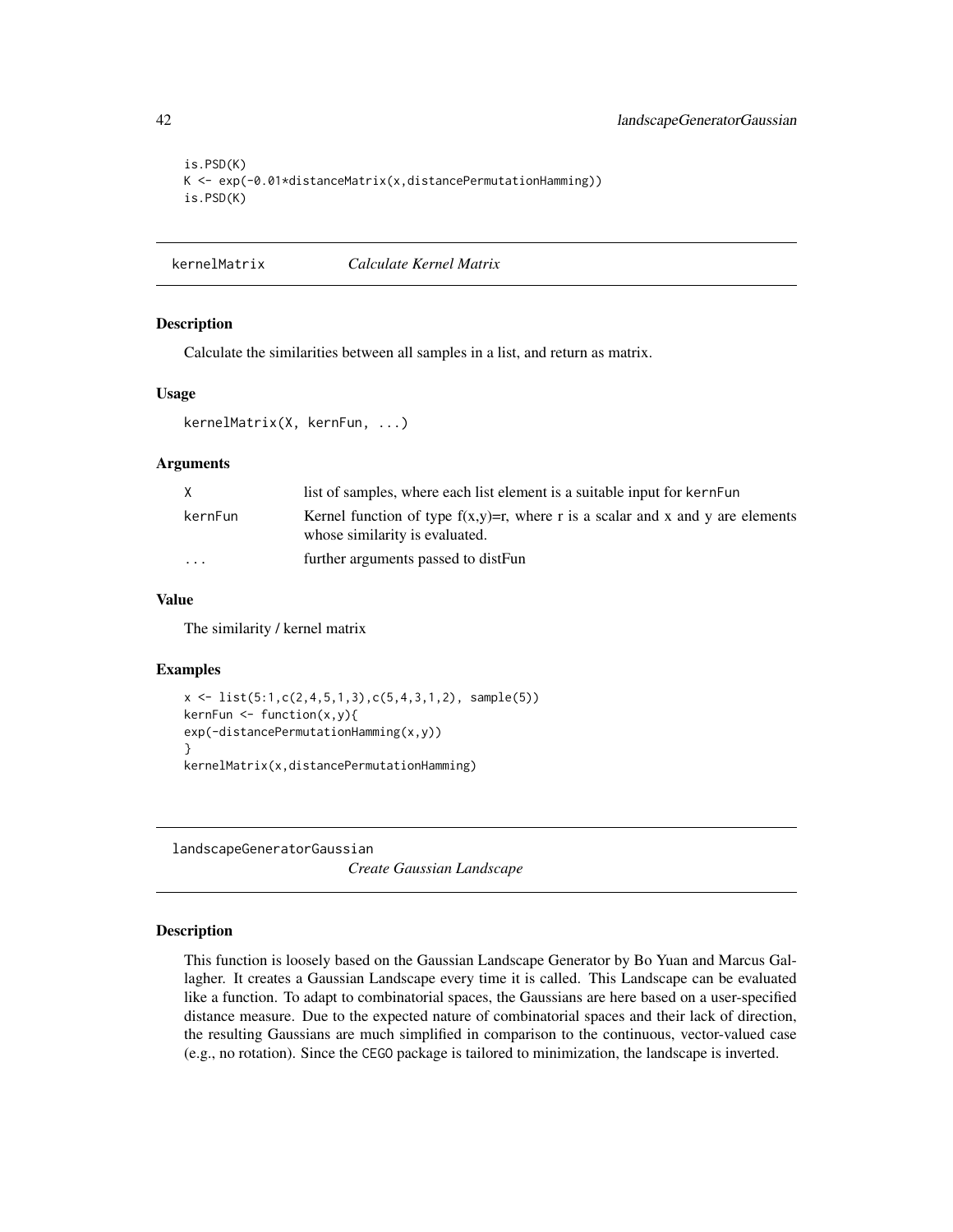## Usage

```
landscapeGeneratorGaussian(
  nGaussian = 10,
  theta = 1,
  ratio = 0.2,
  seed = 1,
 distanceFunction,
  creationFunction
)
```
#### Arguments

| number of Gaussian components in the landscape. Default is 10.                                                                                    |  |  |
|---------------------------------------------------------------------------------------------------------------------------------------------------|--|--|
| controls width of Gaussian components as a multiplier. Default is 1.                                                                              |  |  |
| minimal function value of the local minima. Default is 0.2. (Note: Global<br>minimum will be at zero, local minima will be in range $[ratio;1]$ ) |  |  |
| seed for the random number generator used before creation of the landscape.<br>Generator status will be saved and reset afterwards.               |  |  |
| distanceFunction                                                                                                                                  |  |  |
| A function of type $f(x, y)$ , to evaluate distance between to samples in their<br>given representation.                                          |  |  |
| creationFunction                                                                                                                                  |  |  |
| function to randomly generate the centers of the Gaussians, in form of their<br>given representation.                                             |  |  |
|                                                                                                                                                   |  |  |

# Value

returns a function.The function requires a list of candidate solutions as its input, where each solution is suitable for use with the distance function.

### References

B. Yuan and M. Gallagher (2003) "On Building a Principled Framework for Evaluating and Testing Evolutionary Algorithms: A Continuous Landscape Generator". In Proceedings of the 2003 Congress on Evolutionary Computation, IEEE, pp. 451-458, Canberra, Australia.

```
#rng seed
seed=101
# distance function
dF \leftarrow function(x,y)(sum((x-y)^2)) #sum of squares
#dF <- function(x,y)sqrt(sum((x-y)^2)) #euclidean distance
# creation function
cF <- function()runif(1)
# plot pars
par(mfrow=c(3,1),mar=c(3.5,3.5,0.2,0.2),mgp=c(2,1,0))
## uni modal distance landscape
# set seed
```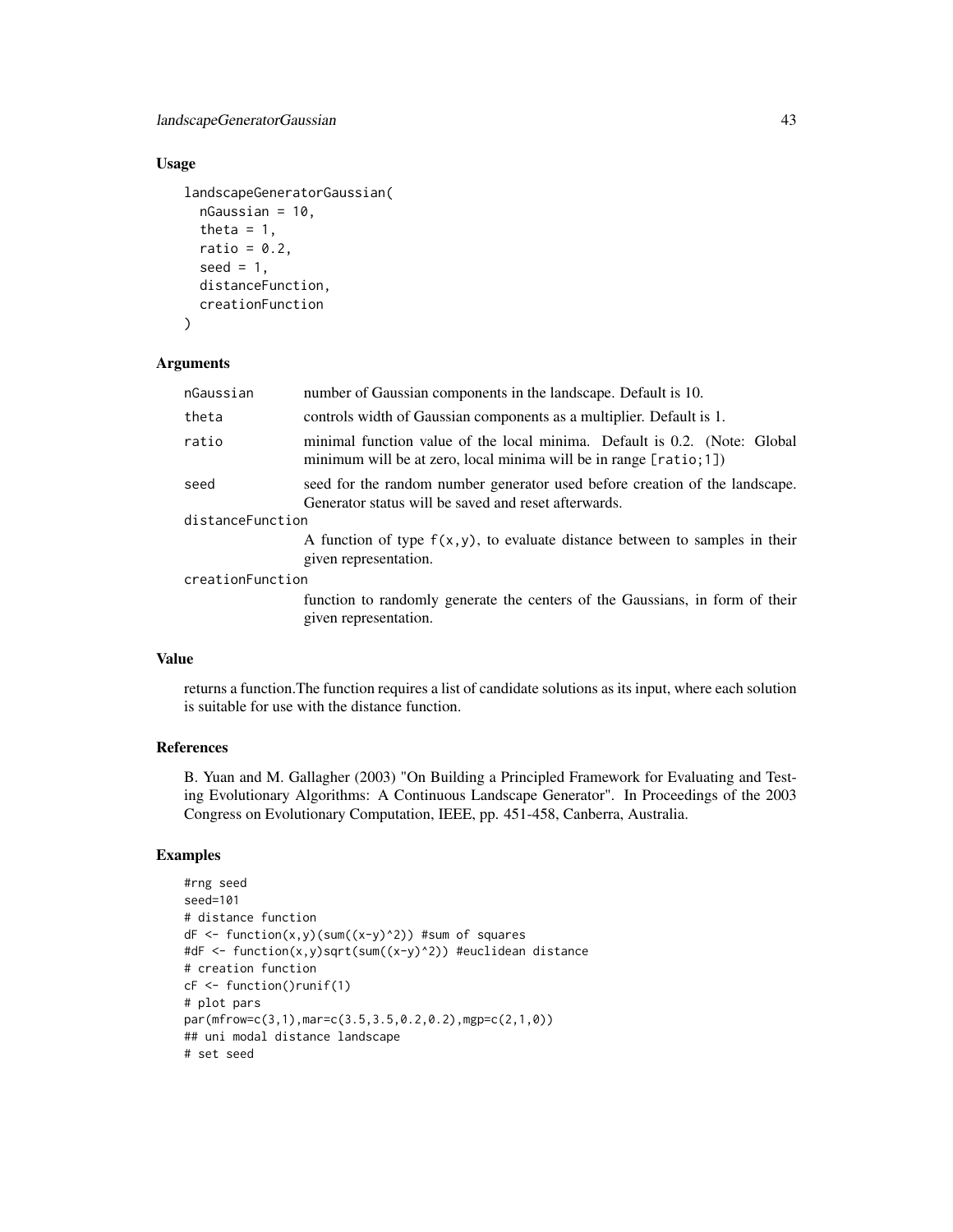```
set.seed(seed)
#landscape
lF <- landscapeGeneratorUNI(cF(),dF)
x <- as.list(seq(from=0,by=0.001,to=1))
plot(x,lF(x),type="l")
## multi-modal distance landscape
# set seed
set.seed(seed)
#landscape
lF <- landscapeGeneratorMUL(replicate(5,cF(),FALSE),dF)
plot(x,lF(x),type="l")
## glg landscape
#landscape
lF <- landscapeGeneratorGaussian(nGaussian=20,theta=1,
ratio=0.3,seed=seed,dF,cF)
plot(x,lF(x),type="l")
```
<span id="page-43-0"></span>landscapeGeneratorMUL *Multimodal Fitness Landscape*

## Description

This function generates multi-modal fitness landscapes based on distance measures. The fitness is the minimal distance to several reference individuals or centers. Hence, each reference individual is an optimum of the landscape.

#### Usage

landscapeGeneratorMUL(ref, distanceFunction)

#### Arguments

ref list of reference individuals / centers

## distanceFunction

Distance function, used to evaluate  $d(x, ref[[n]])$ , where x is an arbitrary new individual

### Value

returns a function. The function requires a list of candidate solutions as its input, where each solution is suitable for use with the distance function. The function returns a numeric vector.

#### See Also

[landscapeGeneratorUNI](#page-44-0), [landscapeGeneratorGaussian](#page-41-0)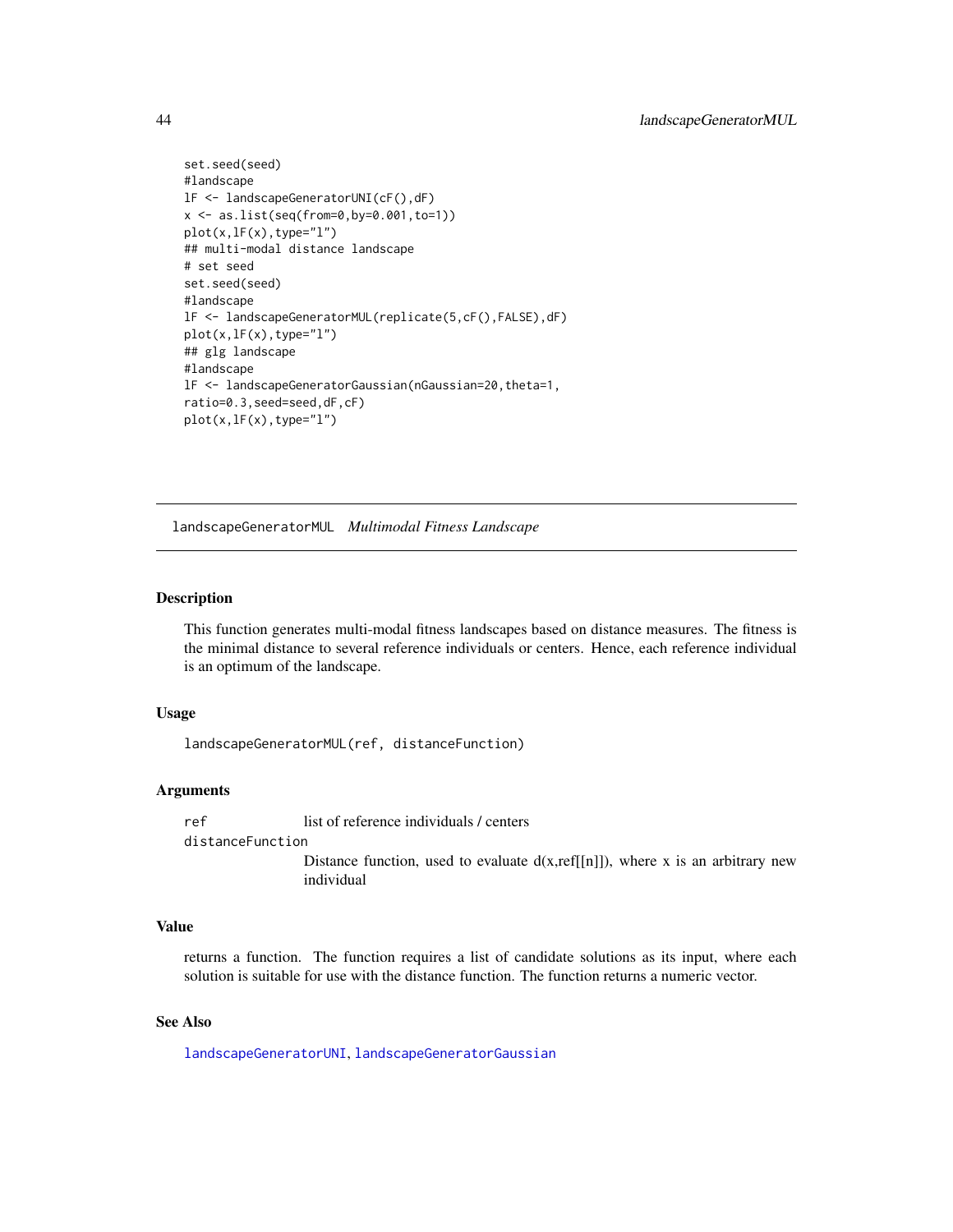#### Examples

```
fun <- landscapeGeneratorMUL(ref=list(1:7,c(2,4,1,5,3,7,6)),distancePermutationCos)
x \le -1:7fun(list(x))x \leftarrow c(2, 4, 1, 5, 3, 7, 6)fun(list(x))x \le -7:1fun(list(x))
x \leftarrow sample(7)
fun(list(x))
## multiple solutions at once:
x \le append(list(1:7,c(2,4,1,5,3,7,6)),replicate(5,sample(7),FALSE))
fun(x)
```
<span id="page-44-0"></span>landscapeGeneratorUNI *Unimodal Fitness Landscape*

### Description

This function generates uni-modal fitness landscapes based on distance measures. The fitness is the distance to a reference individual or center. Hence, the reference individual is the optimum of the landscape. This function is essentially a wrapper for the [landscapeGeneratorMUL](#page-43-0)

#### Usage

landscapeGeneratorUNI(ref, distanceFunction)

# Arguments

ref reference individual distanceFunction Distance function, used to evaluate  $d(x,ref)$ , where x is an arbitrary new individual

#### Value

returns a function. The function requires a list of candidate solutions as its input, where each solution is suitable for use with the distance function. The function returns a numeric vector.

## References

Moraglio, Alberto, Yong-Hyuk Kim, and Yourim Yoon. "Geometric surrogate-based optimisation for permutation-based problems." Proceedings of the 13th annual conference companion on Genetic and evolutionary computation. ACM, 2011.

### See Also

[landscapeGeneratorMUL](#page-43-0), [landscapeGeneratorGaussian](#page-41-0)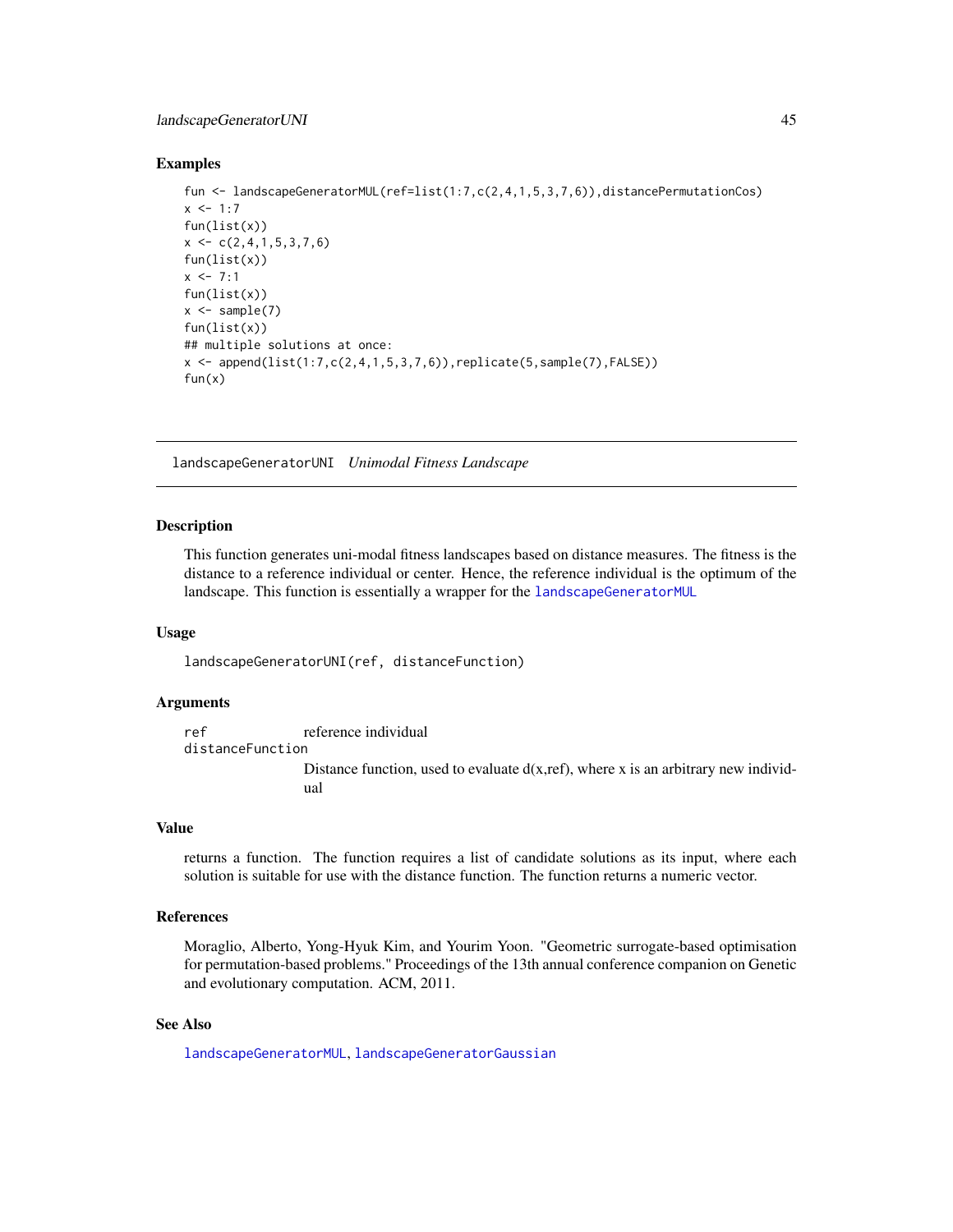### Examples

```
fun <- landscapeGeneratorUNI(ref=1:7,distancePermutationCos)
## for single solutions, note that the function still requires list input:
x < -1:7fun(list(x))
x \le -7:1fun(list(x))
x \leftarrow sample(7)
fun(list(x))
## multiple solutions at once:
x <- replicate(5,sample(7),FALSE)
fun(x)
```
lexicographicPermutationOrderNumber *Lexicographic order number*

## Description

This function returns the position-number that a permutation would receive in a lexicographic ordering. It is used in the lexicographic distance measure.

### Usage

lexicographicPermutationOrderNumber(x)

#### Arguments

x permutation (integer vector)

### Value

numeric value giving position in lexicographic order.

#### See Also

[distancePermutationLex](#page-28-0)

```
lexicographicPermutationOrderNumber(1:5)
lexicographicPermutationOrderNumber(c(1,2,3,5,4))
lexicographicPermutationOrderNumber(c(1,2,4,3,5))
lexicographicPermutationOrderNumber(c(1,2,4,5,3))
lexicographicPermutationOrderNumber(c(1,2,5,3,4))
lexicographicPermutationOrderNumber(c(1,2,5,4,3))
lexicographicPermutationOrderNumber(c(1,3,2,4,5))
lexicographicPermutationOrderNumber(5:1)
```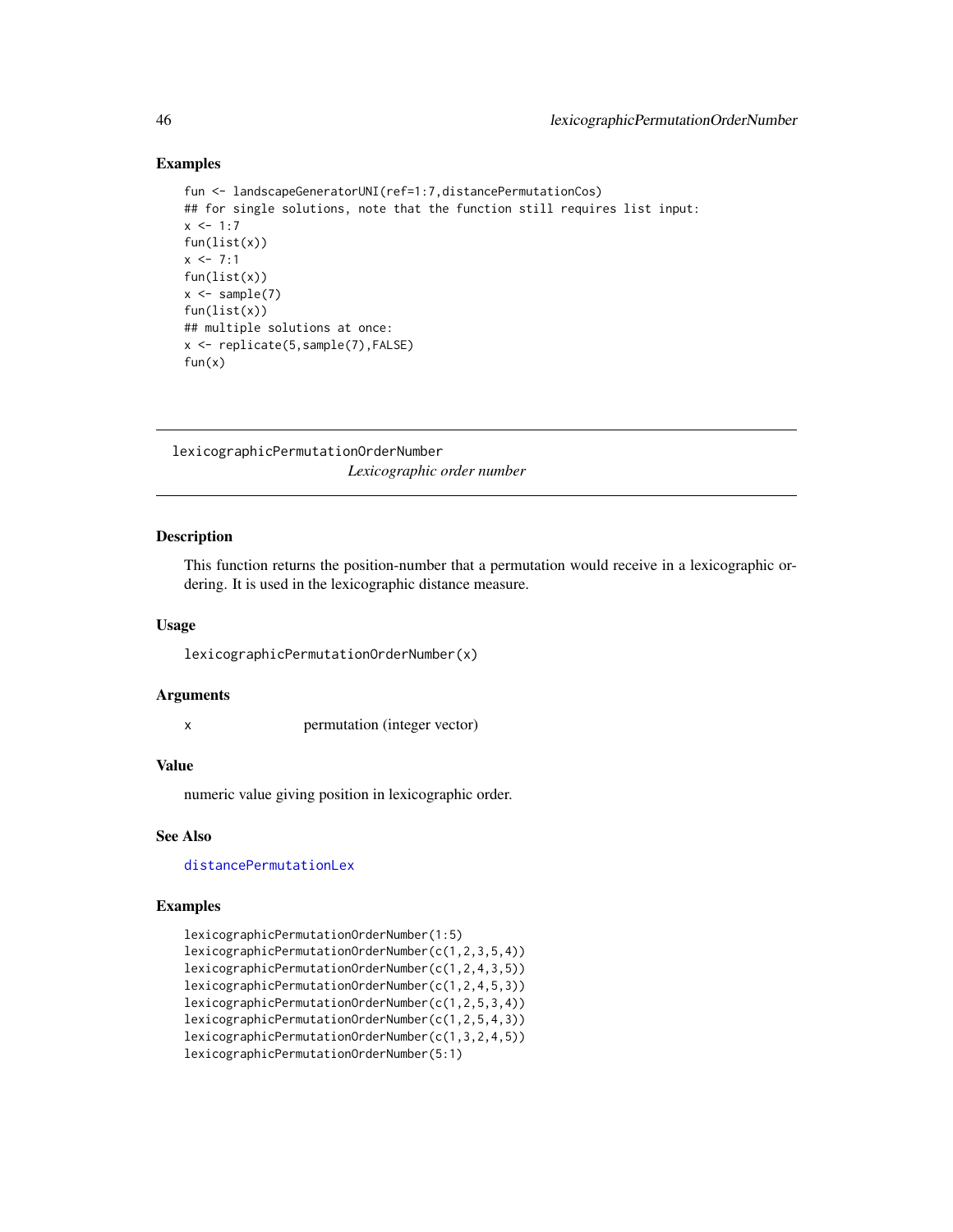## modelKriging 47

lexicographicPermutationOrderNumber(1:7) lexicographicPermutationOrderNumber(7:1)

<span id="page-46-0"></span>modelKriging *Kriging Model*

# Description

Implementation of a distance-based Kriging model, e.g., for mixed or combinatorial input spaces. It is based on employing suitable distance measures for the samples in input space.

## Usage

modelKriging(x, y, distanceFunction, control = list())

| X                | list of samples in input space                                                                                                                                                                                                                                                                                                                                                                                                                                                                                                                                                                                                                                |
|------------------|---------------------------------------------------------------------------------------------------------------------------------------------------------------------------------------------------------------------------------------------------------------------------------------------------------------------------------------------------------------------------------------------------------------------------------------------------------------------------------------------------------------------------------------------------------------------------------------------------------------------------------------------------------------|
| У                | column vector of observations for each sample                                                                                                                                                                                                                                                                                                                                                                                                                                                                                                                                                                                                                 |
| distanceFunction |                                                                                                                                                                                                                                                                                                                                                                                                                                                                                                                                                                                                                                                               |
|                  | a suitable distance function of type $f(x1,x2)$ , returning a scalar distance value,<br>preferably between 0 and 1. Maximum distances larger 1 are no problem, but<br>may yield scaling bias when different measures are compared. Should be non-<br>negative and symmetric. It can also be a list of several distance functions. In<br>this case, Maximum Likelihood Estimation (MLE) is used to determine the most<br>suited distance measure. The distance function may have additional parameters.<br>For that case, see distanceParametersLower/Upper in the controls. If distance-<br>Function is missing, it can also be provided in the control list. |
| control          | (list), with the options for the model building procedure:                                                                                                                                                                                                                                                                                                                                                                                                                                                                                                                                                                                                    |
|                  | lower lower boundary for theta, default is 1e-6                                                                                                                                                                                                                                                                                                                                                                                                                                                                                                                                                                                                               |
|                  | upper upper boundary for theta, default is 100                                                                                                                                                                                                                                                                                                                                                                                                                                                                                                                                                                                                                |
|                  | corr function to be used for correlation modelling, default is fcorrGauss                                                                                                                                                                                                                                                                                                                                                                                                                                                                                                                                                                                     |
|                  | algTheta algorithm used to find theta (as well as p and lambda), default is<br>optimInterface.                                                                                                                                                                                                                                                                                                                                                                                                                                                                                                                                                                |
|                  | algThetaControl list of controls passed to algTheta.                                                                                                                                                                                                                                                                                                                                                                                                                                                                                                                                                                                                          |
|                  | useLambda whether or not to use the regularization constant lambda (nugget)<br>effect). Default is FALSE.                                                                                                                                                                                                                                                                                                                                                                                                                                                                                                                                                     |
|                  | lambdaLower lower boundary for lambda (log scale), default is -6                                                                                                                                                                                                                                                                                                                                                                                                                                                                                                                                                                                              |
|                  | lambdaUpper upper boundary for lambda (log scale), default is 0                                                                                                                                                                                                                                                                                                                                                                                                                                                                                                                                                                                               |
|                  | distanceParametersLower lower boundary for parameters of the distance func-<br>tion, default is NA which means there are no distance function parameters.<br>If several distance functions are supplied, this should be a list of lower<br>boundary vectors for each function.                                                                                                                                                                                                                                                                                                                                                                                |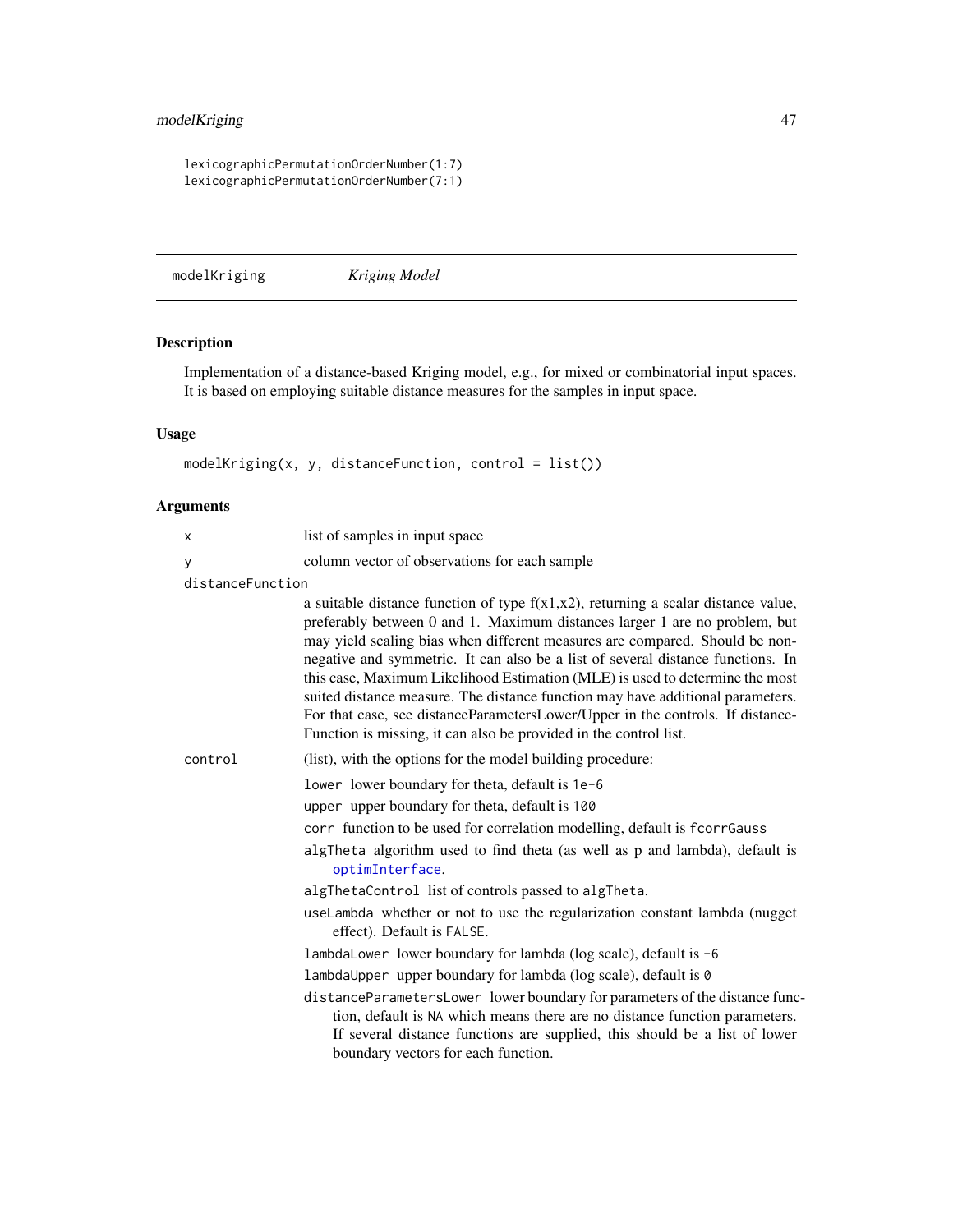- distanceParametersUpper upper boundary for parameters of the distance function, default is NA which means there are no distance function parameters. If several distance functions are supplied, this should be a list of upper boundary vectors for each function.
- distances a distance matrix. If available, this matrix is used for model building, instead of calculating the distance matrix using the parameters distanceFunction. Default is NULL.
- scaling If TRUE: Distances values are divided by maximum distance to avoid scale bias.
- reinterpolate If TRUE: reinterpolation is used to generate better uncertainty estimates in the presence of noise.
- combineDistances By default, several distance functions or matrices are subject to a likelihood based decision, choosing one. If this parameter is TRUE, they are instead combined by determining a weighted sum. The weighting parameters are determined by MLE.
- userParameters By default: (NULL). Else, this vector is used instead of MLE to specify the model parameters, in the following order: kernel parameters, distance weights, lambda, distance parameters.
- indefiniteMethod The specific method used for correction: spectrum "clip", spectrum "flip", spectrum "square", spectrum "diffusion", feature embedding "feature", nearest definite matrix "near". Default is no correction: "none". See Zaefferer and Bartz-Beielstein (2016).
- indefiniteType The general type of correction for indefiniteness: "NSD","CNSD" or the default "PSD". See Zaefferer and Bartz-Beielstein (2016). Note, that feature embedding may not work in case of multiple distance functions.
- indefiniteRepair boolean, whether conditions of the distance matrix (in case of "NSD","CNSD" correction type) or correlation matrix (in case of "PSD" correction type) are repaired.

## Details

The basic Kriging implementation is based on the work of Forrester et al. (2008). For adaptation of Kriging to mixed or combinatorial spaces, as well as choosing distance measures with Maximum Likelihood Estimation, see the other two references (Zaefferer et al., 2014).

#### Value

an object of class modelKriging containing the options (see control parameter) and determined parameters for the model:

theta parameters of the kernel / correlation function determined with MLE.

lambda regularization constant (nugget) lambda

- yMu vector of observations y, minus MLE of mu
- SSQ Maximum Likelihood Estimate (MLE) of model parameter sigma^2
- mu MLE of model parameter mu
- Psi correlation matrix Psi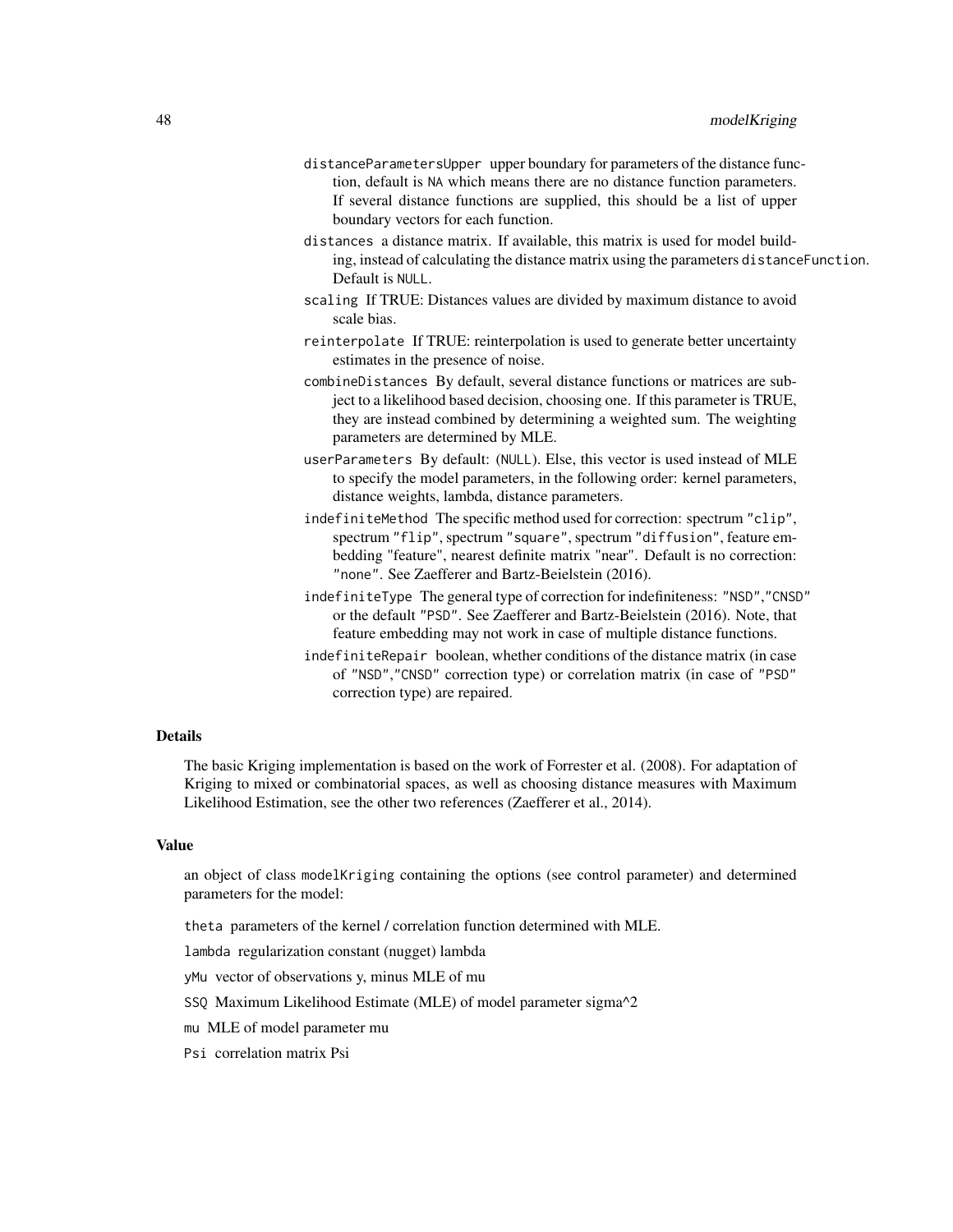## modelKriging 49

Psinv inverse of Psi

nevals number of Likelihood evaluations during MLE of theta/lambda/p

distanceFunctionIndexMLE If a list of several distance measures (distanceFunction) was given, this parameter contains the index value of the measure chosen with MLE.

## References

Forrester, Alexander I.J.; Sobester, Andras; Keane, Andy J. (2008). Engineering Design via Surrogate Modelling - A Practical Guide. John Wiley & Sons.

Zaefferer, Martin; Stork, Joerg; Friese, Martina; Fischbach, Andreas; Naujoks, Boris; Bartz-Beielstein, Thomas. (2014). Efficient global optimization for combinatorial problems. In Proceedings of the 2014 conference on Genetic and evolutionary computation (GECCO '14). ACM, New York, NY, USA, 871-878. DOI=10.1145/2576768.2598282

Zaefferer, Martin; Stork, Joerg; Bartz-Beielstein, Thomas. (2014). Distance Measures for Permutations in Combinatorial Efficient Global Optimization. In Parallel Problem Solving from Nature - PPSN XIII (p. 373-383). Springer International Publishing.

Zaefferer, Martin and Bartz-Beielstein, Thomas (2016). Efficient Global Optimization with Indefinite Kernels. Parallel Problem Solving from Nature-PPSN XIV. Accepted, in press. Springer.

### See Also

[predict.modelKriging](#page-72-0)

```
# Set random number generator seed
set.seed(1)
# Simple test landscape
fn <- landscapeGeneratorUNI(1:5,distancePermutationHamming)
# Generate data for training and test
x <- unique(replicate(40,sample(5),FALSE))
xtest < -x[-(1:15)]x \leq x[1:15]# Determin true objective function values
y \le -f_n(x)ytest <- fn(xtest)
# Build model
fit <- modelKriging(x,y,distancePermutationHamming,
    control=list(algThetaControl=list(method="L-BFGS-B"),useLambda=FALSE))
# Predicted obj. function values
ypred <- predict(fit,xtest)$y
# Uncertainty estimate
fit$predAll <- TRUE
spred <- predict(fit,xtest)$s
# Plot
plot(ytest,ypred,xlab="true value",ylab="predicted value",
    pch=20,xlim=c(0.3,1),ylim=c(min(ypred)-0.1,max(ypred)+0.1))
segments(ytest, ypred-spred,ytest, ypred+spred)
epsilon = 0.02segments(ytest-epsilon,ypred-spred,ytest+epsilon,ypred-spred)
```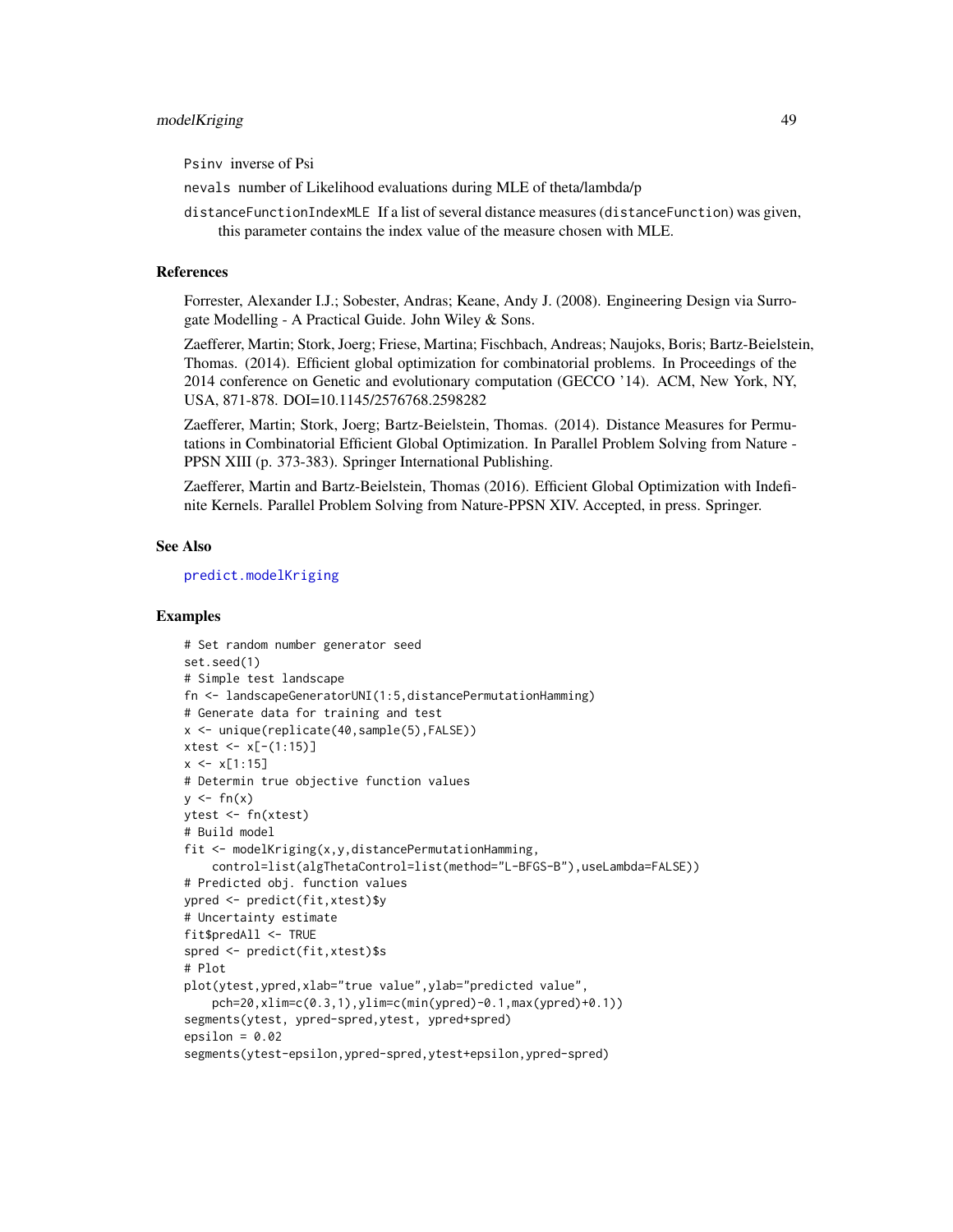```
segments(ytest-epsilon,ypred+spred,ytest+epsilon,ypred+spred)
abline(0,1,lty=2)
# Use a different/custom optimizer (here: SANN) for maximum likelihood estimation:
# (Note: Bound constraints are recommended, to avoid Inf values.
# This is really just a demonstration. SANN does not respect bound constraints.)
optimizer1 <- function(x,fun,lower=NULL,upper=NULL,control=NULL,...){
 res <- optim(x,fun,method="SANN",control=list(maxit=100),...)
 list(xbest=res$par,ybest=res$value,count=res$counts)
}
fit <- modelKriging(x,y,distancePermutationHamming,
                   control=list(algTheta=optimizer1,useLambda=FALSE))
#One-dimensional optimizer (Brent). Note, that Brent will not work when
#several parameters have to be set, e.g., when using nugget effect (lambda).
#However, Brent may be quite efficient otherwise.
optimizer2 <- function(x,fun,lower,upper,control=NULL,...){
res <- optim(x,fun,method="Brent",lower=lower,upper=upper,...)
list(xbest=res$par,ybest=res$value,count=res$counts)
}
fit <- modelKriging(x,y,distancePermutationHamming,
                    control=list(algTheta=optimizer2,useLambda=FALSE))
```
<span id="page-49-0"></span>modelLinear *Distance based Linear Model*

### **Description**

A simple linear model based on arbitrary distances. Comparable to a k nearest neighbor model, but potentially able to extrapolate into regions of improvement. Used as a simple baseline by Zaefferer et al.(2014).

#### Usage

 $modelLinear(x, y, distanceFunction, control = list())$ 

| x                | list of samples in input space                                                                                                                                                                                                                                               |
|------------------|------------------------------------------------------------------------------------------------------------------------------------------------------------------------------------------------------------------------------------------------------------------------------|
|                  | matrix, vector of observations for each sample                                                                                                                                                                                                                               |
| distanceFunction |                                                                                                                                                                                                                                                                              |
|                  | a suitable distance function of type $f(x1,x2)$ , returning a scalar distance value,<br>preferably between 0 and 1. Maximum distances larger 1 are no problem, but<br>may yield scaling bias when different measures are compared. Should be non-<br>negative and symmetric. |
| control          | currently unused, defaults to list()                                                                                                                                                                                                                                         |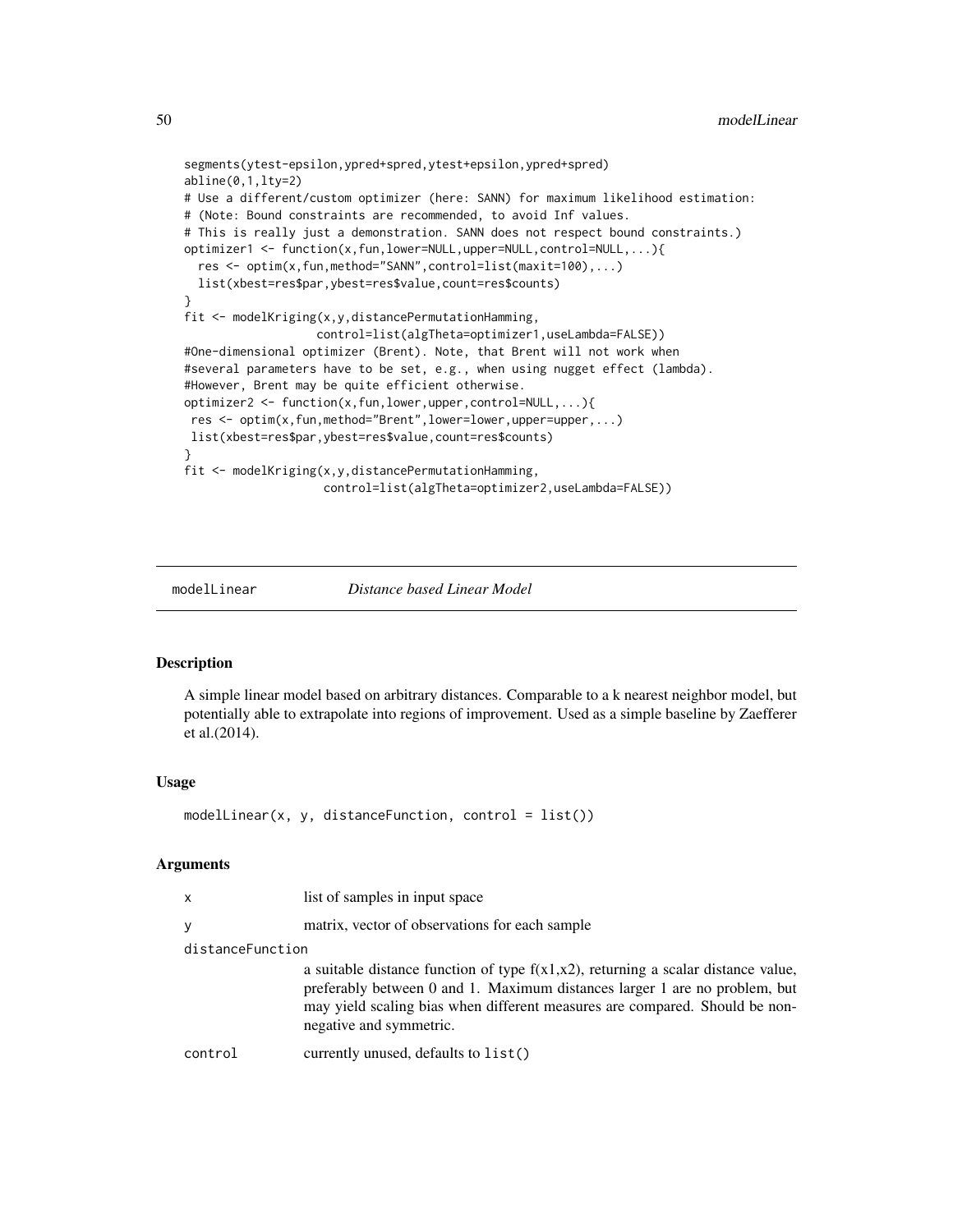#### modelRBFN 51

### Value

a fit (list, modelLinear), with the options and found parameters for the model which has to be passed to the predictor function:

x samples in input space (see parameters)

y observations for each sample (see parameters)

distanceFunction distance function (see parameters)

### References

Zaefferer, Martin; Stork, Joerg; Friese, Martina; Fischbach, Andreas; Naujoks, Boris; Bartz-Beielstein, Thomas. (2014). Efficient global optimization for combinatorial problems. In Proceedings of the 2014 conference on Genetic and evolutionary computation (GECCO '14). ACM, New York, NY, USA, 871-878. DOI=10.1145/2576768.2598282

### See Also

[predict.modelLinear](#page-73-0)

#### Examples

```
#set random number generator seed
set.seed(1)
#simple test landscape
fn <- landscapeGeneratorUNI(1:5,distancePermutationHamming)
#generate data for training and test
x <- unique(replicate(40,sample(5),FALSE))
xtest <- x[-(1:15)]
x \leq x[1:15]#determin true objective function values
y \le -f n(x)ytest <- fn(xtest)
#build model
fit <- modelLinear(x,y,distancePermutationHamming)
#predicted obj. function values
ypred <- predict(fit,xtest)$y
#plot
plot(ytest,ypred,xlab="true value",ylab="predicted value",
    pch=20,xlim=c(0.3,1),ylim=c(min(ypred)-0.1,max(ypred)+0.1))
abline(0,1,lty=2)
```
<span id="page-50-0"></span>modelRBFN *RBFN Model*

#### Description

Implementation of a distance-based Radial Basis Function Network (RBFN) model, e.g., for mixed or combinatorial input spaces. It is based on employing suitable distance measures for the samples in input space. For reference, see the paper by Moraglio and Kattan (2011).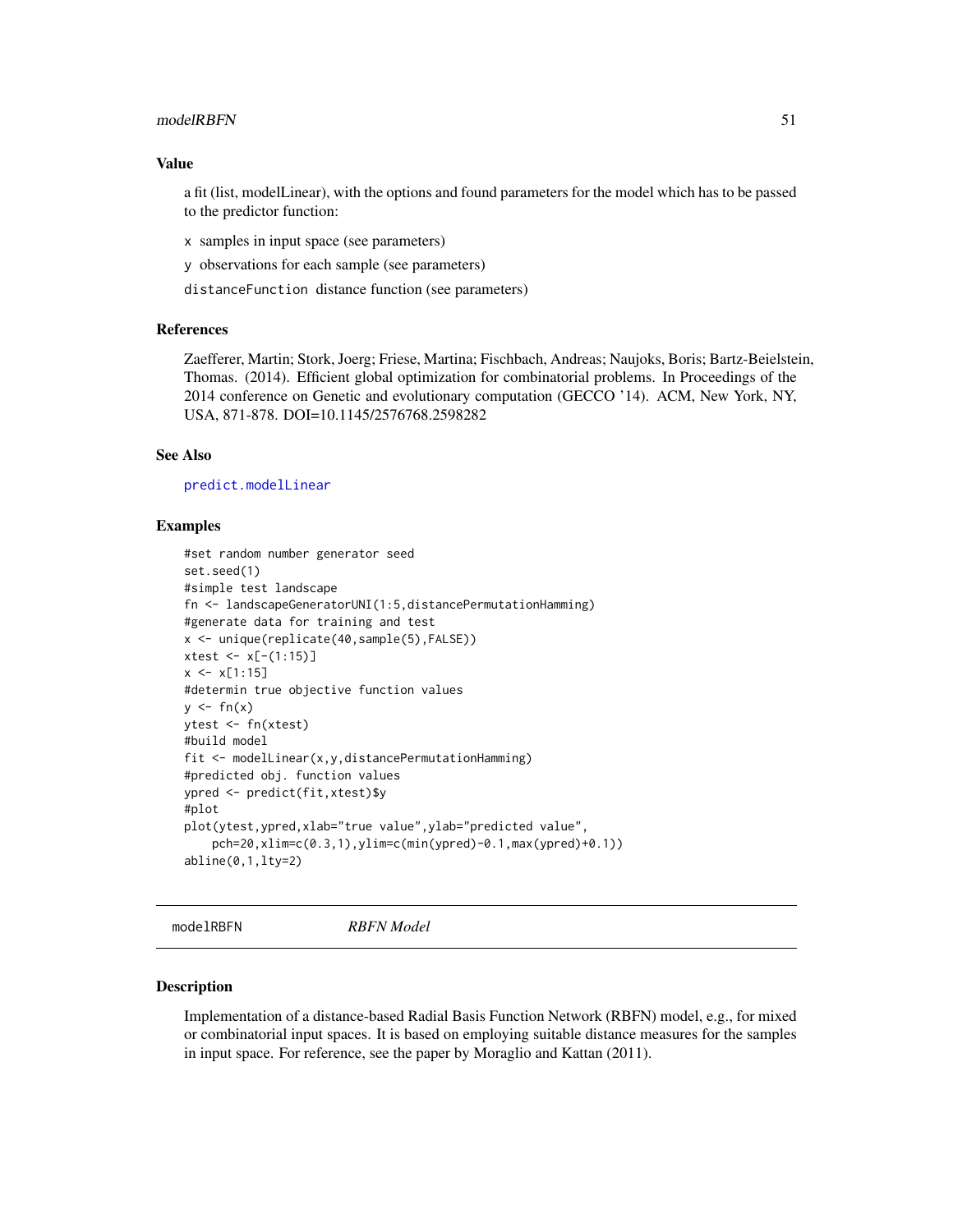#### Usage

 $modelRBFN(x, y, distanceFunction, control = list())$ 

#### Arguments

| X                | list of samples in input space                                                                                                                                                                                                                                               |
|------------------|------------------------------------------------------------------------------------------------------------------------------------------------------------------------------------------------------------------------------------------------------------------------------|
| У                | column vector of observations for each sample                                                                                                                                                                                                                                |
| distanceFunction |                                                                                                                                                                                                                                                                              |
|                  | a suitable distance function of type $f(x1,x2)$ , returning a scalar distance value,<br>preferably between 0 and 1. Maximum distances larger 1 are no problem, but<br>may yield scaling bias when different measures are compared. Should be non-<br>negative and symmetric. |
| control          | (list), with the options for the model building procedure:                                                                                                                                                                                                                   |
|                  | beta Parameter of the radial basis function: $exp(-beta^*D)$ , where D is the dis-<br>tance matrix. If beta is not specified, the heuristic in fbeta will be used to<br>determine it, which is default behavior.                                                             |
|                  | f beta Function $f(x)$ to calculate the beta parameter, x is the maximum distance<br>observed in the input data. Default function is $1/(2*(x^2))$ .                                                                                                                         |
|                  | distances a distance matrix. If available, this matrix is used for model build-<br>ing, instead of calculating the distance matrix using the parameters distance Function.<br>Default is NULL.                                                                               |
|                  |                                                                                                                                                                                                                                                                              |

#### Value

a fit (list, modelRBFN), with the options and found parameters for the model which has to be passed to the predictor function:

SSQ Variance of the observations (y)

centers Centers of the RBFN model, samples in input space (see parameters)

w Model parameters (weights) w

Phi Gram matrix

Phinv (Pseudo)-Inverse of Gram matrix

w0 Mean of observations (y)

dMax Maximum observed distance

D Matrix of distances between all samples

beta See parameters

fbeta See parameters

distanceFunction See parameters

### References

Moraglio, Alberto, and Ahmed Kattan. "Geometric generalisation of surrogate model based optimisation to combinatorial spaces." Evolutionary Computation in Combinatorial Optimization. Springer Berlin Heidelberg, 2011. 142-154.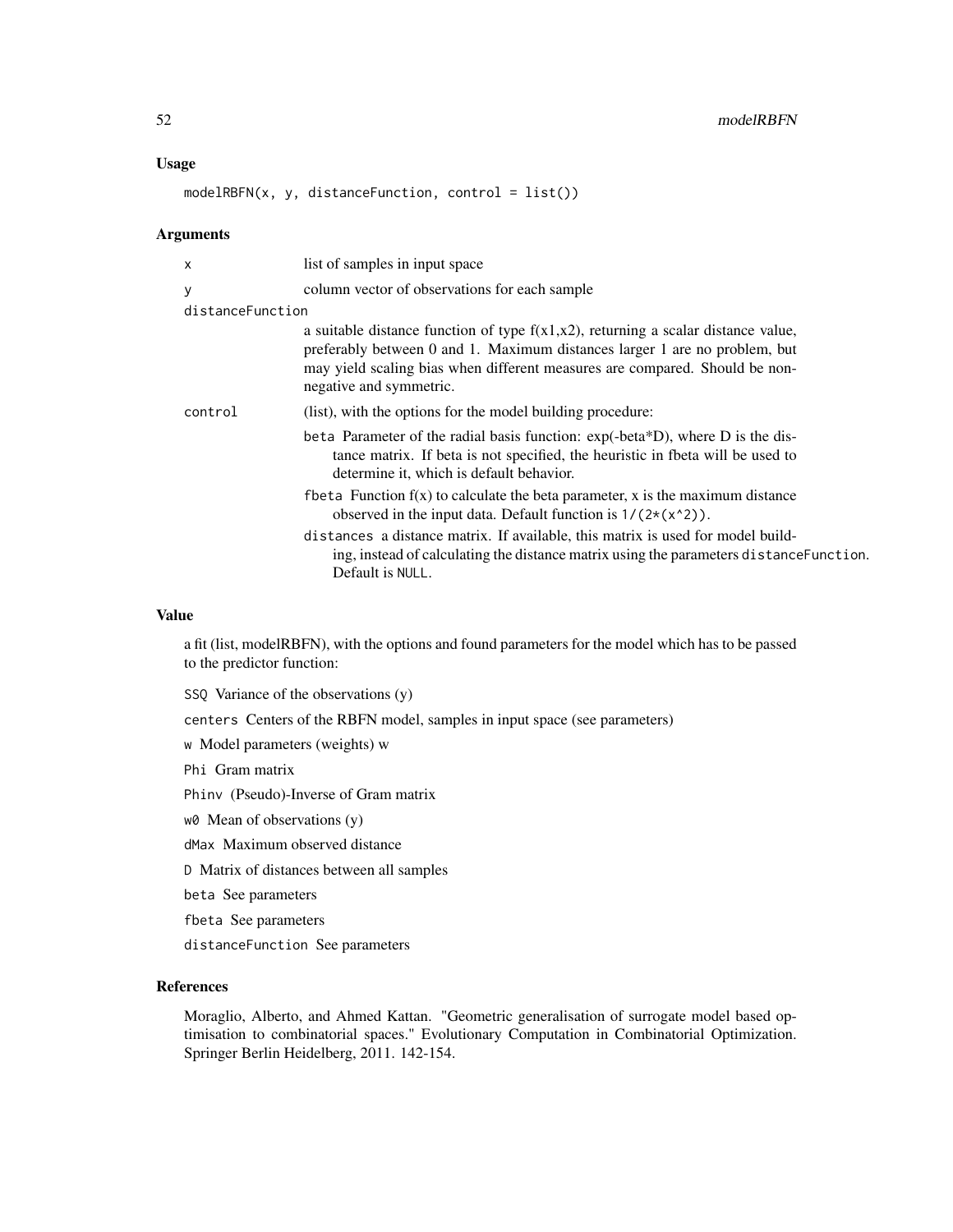## mutationBinaryBitFlip 53

## See Also

[predict.modelRBFN](#page-74-0)

### Examples

```
#set random number generator seed
set.seed(1)
#simple test landscape
fn <- landscapeGeneratorUNI(1:5,distancePermutationHamming)
#generate data for training and test
x <- unique(replicate(40,sample(5),FALSE))
xtest <- x[-(1:15)]
x \leq x[1:15]#determin true objective function values
y \leq -fn(x)ytest <- fn(xtest)
#build model
fit <- modelRBFN(x,y,distancePermutationHamming)
#predicted obj. function values
ypred <- predict(fit,xtest)$y
#plot
plot(ytest,ypred,xlab="true value",ylab="predicted value",
   pch=20,xlim=c(0.3,1),ylim=c(min(ypred)-0.1,max(ypred)+0.1))
abline(0,1,lty=2)
```
mutationBinaryBitFlip *Bit-flip Mutation for Bit-strings*

### Description

Given a population of bit-strings, this function mutates all individuals by randomly inverting one or more bits in each individual.

### Usage

```
mutationBinaryBitFlip(population, parameters)
```
#### Arguments

| population | List of bit-strings                                                            |
|------------|--------------------------------------------------------------------------------|
| parameters | list of parameters: parameters\$mutationRate => mutation rate, specifying num- |
|            | ber of bits flipped. Should be in range between zero and one                   |

### Value

mutated population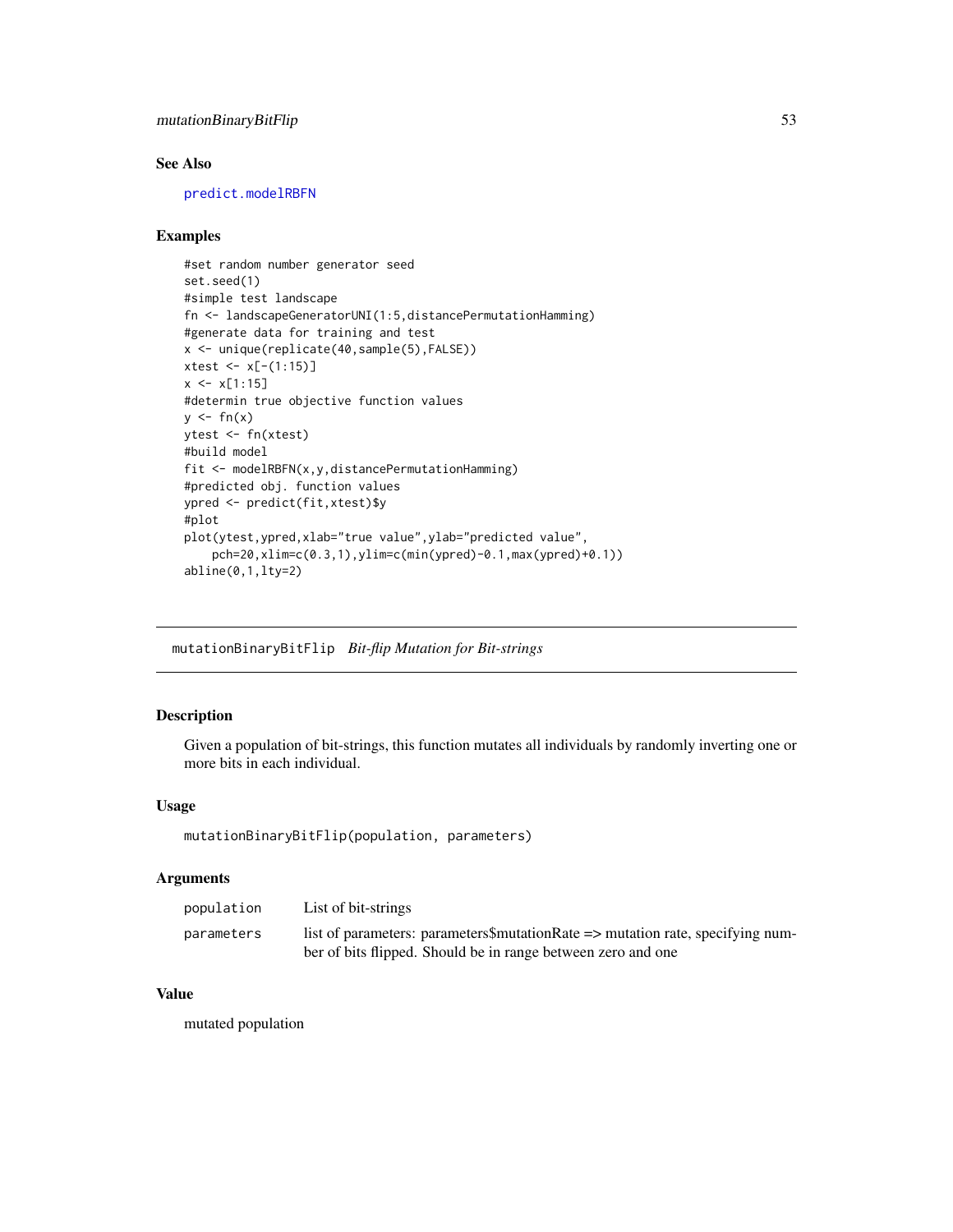mutationBinaryBlockInversion

*Block Inversion Mutation for Bit-strings*

### Description

Given a population of bit-strings, this function mutates all individuals by inverting a whole block, randomly selected.

## Usage

mutationBinaryBlockInversion(population, parameters)

## Arguments

| population | List of bit-strings                                                                                                                            |
|------------|------------------------------------------------------------------------------------------------------------------------------------------------|
| parameters | list of parameters: parameters\$mutationRate => mutation rate, specifying num-<br>ber of bits flipped. Should be in range between zero and one |

### Value

mutated population

mutationBinaryCycle *Cycle Mutation for Bit-strings*

## Description

Given a population of bit-strings, this function mutates all individuals by cyclical shifting the string to the right or left.

## Usage

mutationBinaryCycle(population, parameters)

### Arguments

| population | List of bit-strings                                                            |
|------------|--------------------------------------------------------------------------------|
| parameters | list of parameters: parameters\$mutationRate => mutation rate, specifying num- |
|            | ber of bits flipped. Should be in range between zero and one                   |

#### Value

mutated population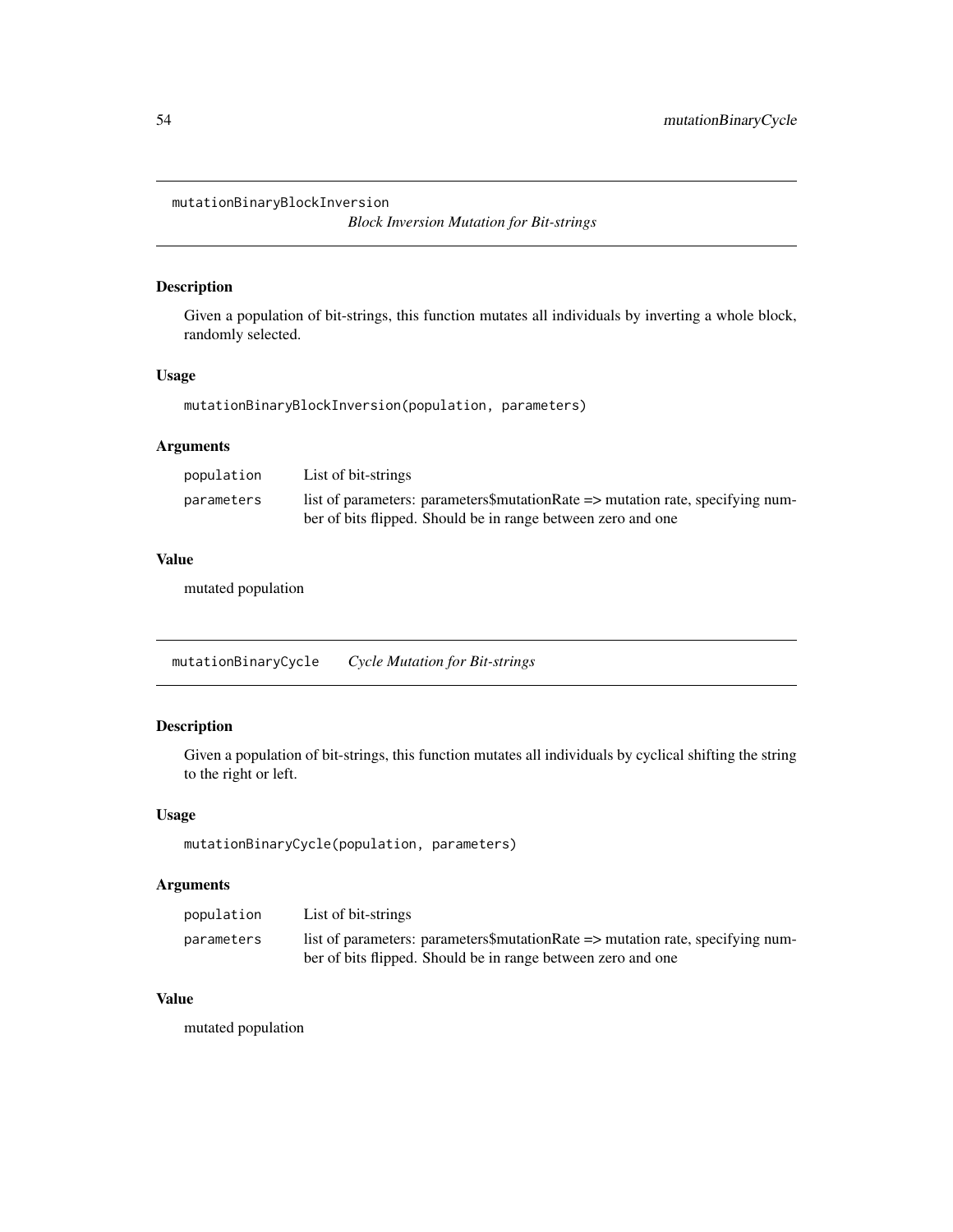mutationBinarySingleBitFlip

*Single Bit-flip Mutation for Bit-strings*

# Description

Given a population of bit-strings, this function mutates all individuals by randomly inverting one bit in each individual. Due to the fixed mutation rate, this is computationally faster.

#### Usage

```
mutationBinarySingleBitFlip(population, parameters)
```
## Arguments

| population | List of bit-strings |
|------------|---------------------|
| parameters | not used            |

## Value

mutated population

```
mutationPermutationInsert
```
*Insert Mutation for Permutations*

## Description

Given a population of permutations, this function mutates all individuals by randomly selecting two indices. The element at index1 is moved to positition index2, other elements

#### Usage

```
mutationPermutationInsert(population, parameters = list())
```
### Arguments

| population | List of permutations                                                                                                                                                                                                                                                                                        |
|------------|-------------------------------------------------------------------------------------------------------------------------------------------------------------------------------------------------------------------------------------------------------------------------------------------------------------|
| parameters | list of parameters, currently only uses parameters\$mutationRate, which should<br>be between 0 and 1 (but can be larger than 1). The mutation rate determines the<br>number of reversals performed, relative to the permutation length $(N)$ . 0 means<br>none. 1 means N reversals. The default is $1/N$ . |
|            |                                                                                                                                                                                                                                                                                                             |

### Value

mutated population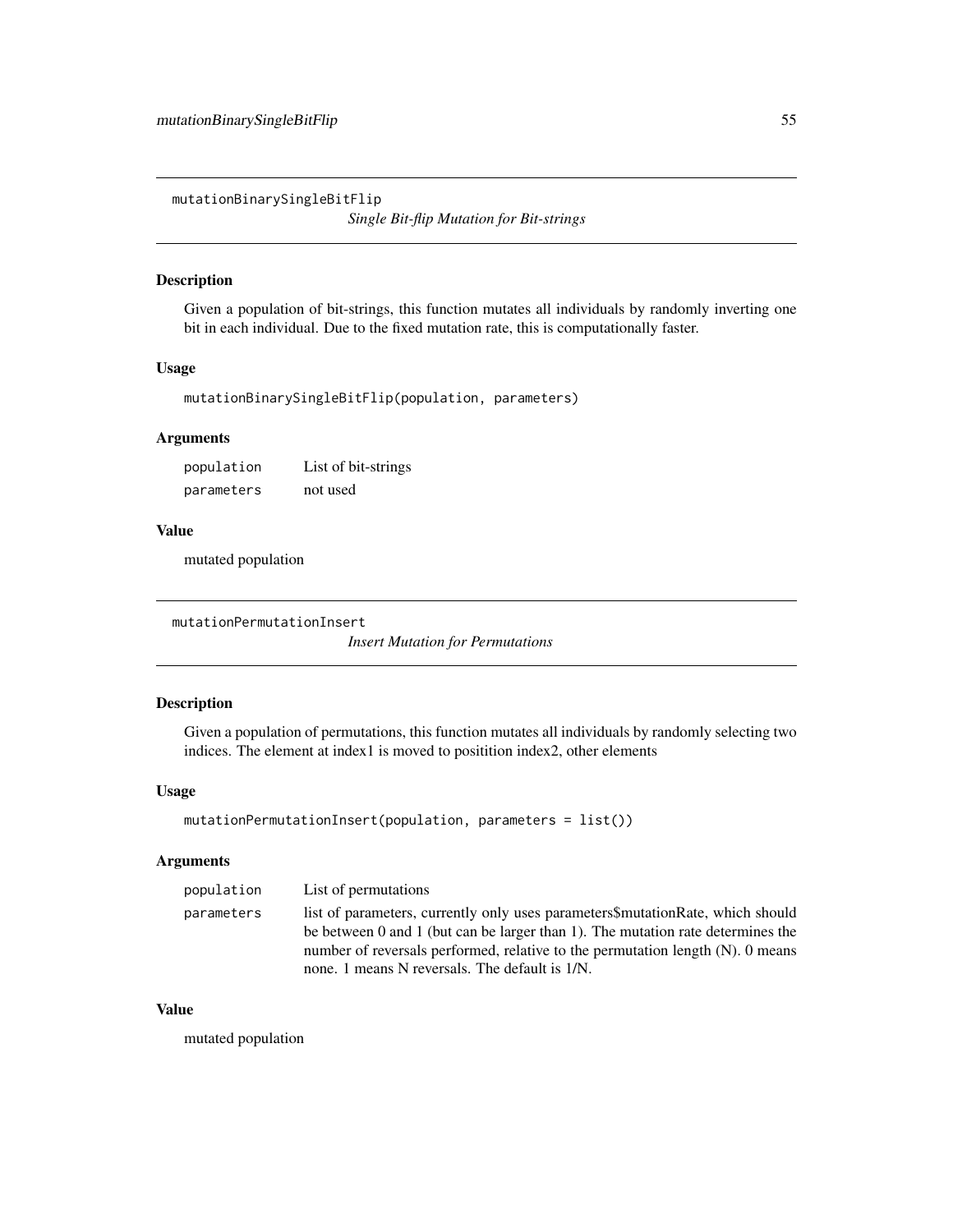mutationPermutationInterchange

*Interchange Mutation for Permutations*

### Description

Given a population of permutations, this function mutates all individuals by randomly interchanging two arbitrary elements of the permutation.

### Usage

```
mutationPermutationInterchange(population, parameters = list())
```
## Arguments

| population | List of permutations                                                                                                                                                                                                                                                                                           |
|------------|----------------------------------------------------------------------------------------------------------------------------------------------------------------------------------------------------------------------------------------------------------------------------------------------------------------|
| parameters | list of parameters, currently only uses parameters mutation Rate, which should<br>be between 0 and 1 (but can be larger than 1). The mutation rate determines<br>the number of interchanges performed, relative to the permutation length $(N)$ . O<br>means none. 1 means N interchanges. The default is 1/N. |
|            |                                                                                                                                                                                                                                                                                                                |

### Value

mutated population

mutationPermutationReversal

*Reversal Mutation for Permutations*

### Description

Given a population of permutations, this function mutates all individuals by randomly selecting two indices, and reversing the respective sub-permutation.

#### Usage

```
mutationPermutationReversal(population, parameters = list())
```

| population | List of permutations                                                                                                                                                                                                                                                                                        |
|------------|-------------------------------------------------------------------------------------------------------------------------------------------------------------------------------------------------------------------------------------------------------------------------------------------------------------|
| parameters | list of parameters, currently only uses parameters mutation Rate, which should<br>be between 0 and 1 (but can be larger than 1). The mutation rate determines the<br>number of reversals performed, relative to the permutation length $(N)$ . 0 means<br>none. 1 means N reversals. The default is $1/N$ . |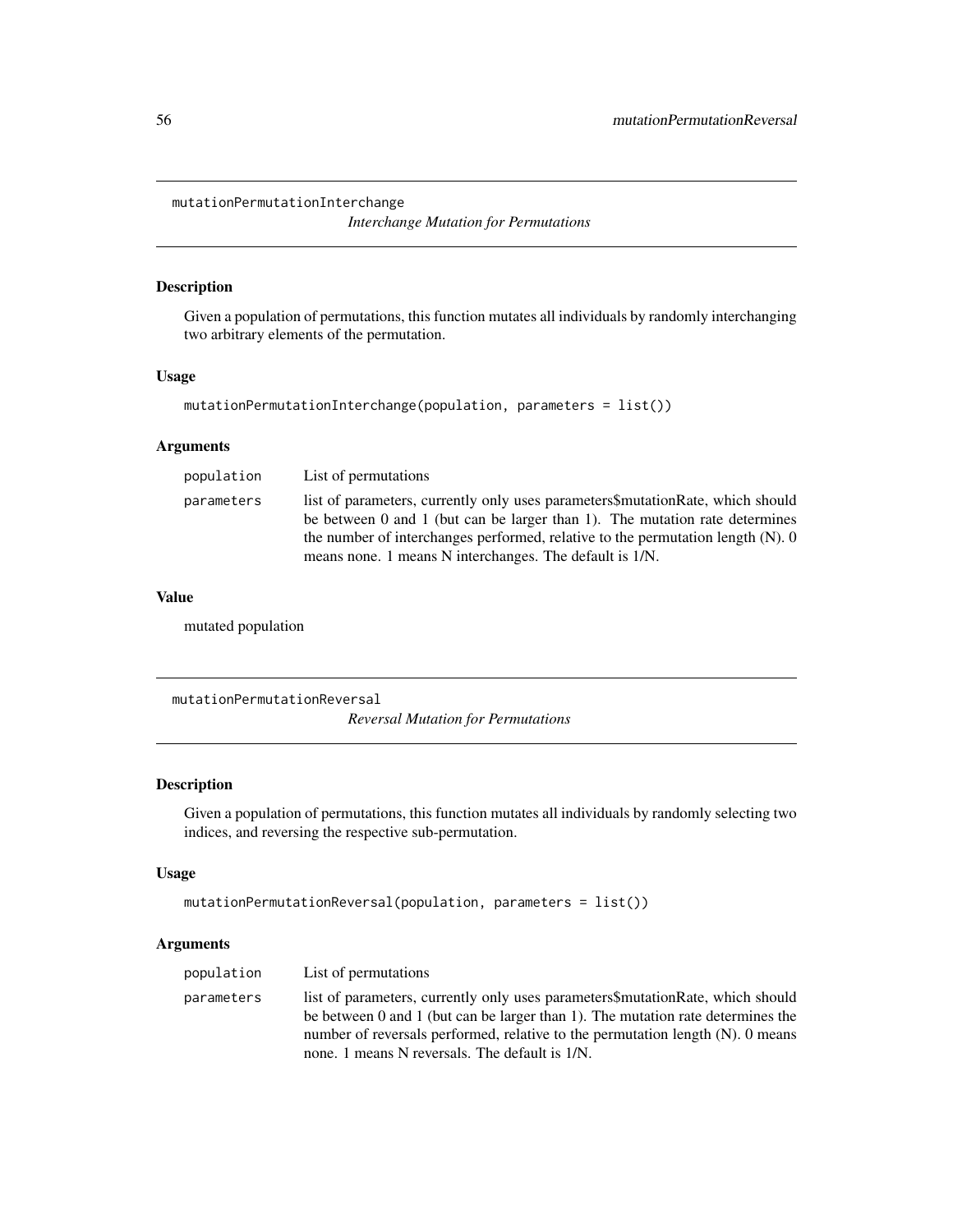## Value

mutated population

```
mutationPermutationSwap
```
*Swap Mutation for Permutations*

### Description

Given a population of permutations, this function mutates all individuals by randomly interchanging two adjacent elements of the permutation.

## Usage

```
mutationPermutationSwap(population, parameters = list())
```
### Arguments

| population | List of permutations                                                                                                                                                                                                                               |
|------------|----------------------------------------------------------------------------------------------------------------------------------------------------------------------------------------------------------------------------------------------------|
| parameters | list of parameters, currently only uses parameters mutation Rate, which should<br>be between 0 and 1 (but can be larger than 1). The mutation rate determines<br>the number of swaps performed, relative to the permutation length $(N)$ . 0 means |
|            | none. 1 means N swaps. The default is $1/N$ .                                                                                                                                                                                                      |

#### Value

mutated population

<span id="page-56-1"></span>mutationSelfAdapt *Self-adaptive mutation operator*

### Description

This mutation function selects an operator and mutationRate (provided in parameters\$mutationFunctions) based on self-adaptive parameters chosen for each individual separately.

## Usage

```
mutationSelfAdapt(population, parameters)
```

| population | List of permutations                                                                                                                                                                        |
|------------|---------------------------------------------------------------------------------------------------------------------------------------------------------------------------------------------|
| parameters | list, contains the available single mutation functions (mutation Functions), and<br>a data. frame that collects the chosen function and mutation rate for each indi-<br>vidual (selfAdapt). |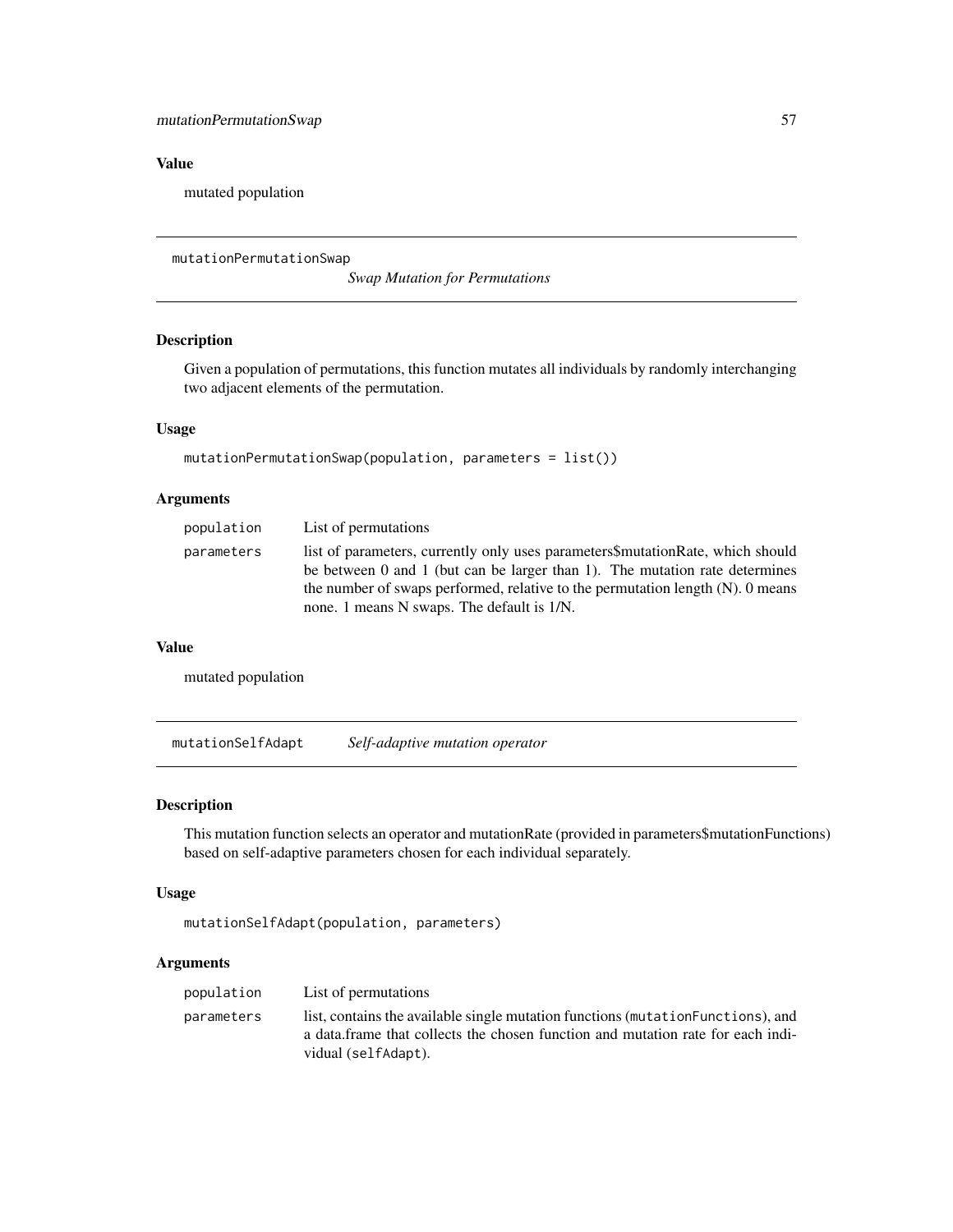### See Also

[optimEA](#page-63-0), [recombinationSelfAdapt](#page-78-0)

### Examples

```
seed=0
N=5require(ParamHelpers)
#distance
dF <- distancePermutationHamming
#mutation
mFs <- c(mutationPermutationSwap,mutationPermutationInterchange,
mutationPermutationInsert,mutationPermutationReversal)
rFs <- c(recombinationPermutationCycleCrossover,recombinationPermutationOrderCrossover1,
recombinationPermutationPositionBased,recombinationPermutationAlternatingPosition)
mF <- mutationSelfAdapt
selfAdaptiveParameters <- makeParamSet(
makeNumericParam("mutationRate", lower=1/N,upper=1, default=1/N),
makeDiscreteParam("mutationOperator", values=1:4, default=expression(sample(4,1))),
#1: swap, 2: interchange, 3: insert, 4: reversal mutation
makeDiscreteParam("recombinationOperator", values=1:4, default=expression(sample(4,1)))
#1: CycleX, 2: OrderX, 3: PositionX, 4: AlternatingPosition
)
#recombination
rF <- recombinationSelfAdapt
#creation
cF <- function()sample(N)
#objective function
lF <- landscapeGeneratorUNI(1:N,dF)
#start optimization
set.seed(seed)
res <- optimEA(,lF,list(parameters=list(mutationFunctions=mFs,recombinationFunctions=rFs),
creationFunction=cF,mutationFunction=mF,recombinationFunction=rF,
popsize=15,budget=100,targetY=0,verbosity=1,selfAdaption=selfAdaptiveParameters,
vectorized=TRUE)) ##target function is "vectorized", expects list as input
res$xbest
```
mutationStringRandomChange *Mutation for Strings*

### **Description**

Given a population of strings, this function mutates all individuals by randomly changing an element of the string.

#### Usage

```
mutationStringRandomChange(population, parameters = list())
```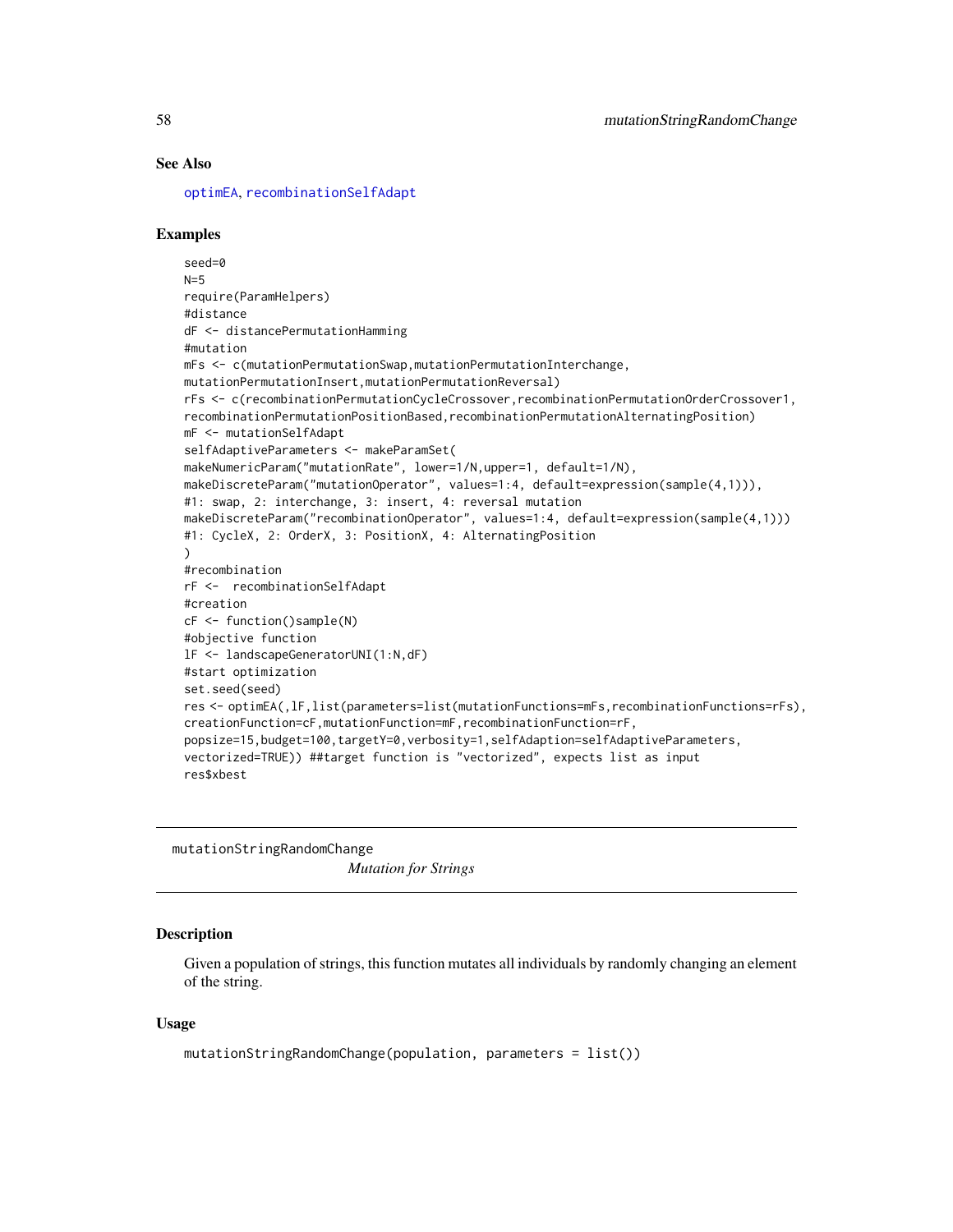#### nearCNSD 59

### Arguments

| population | List of permutations                                                                                                                                                                                                                                                                                                                                                                                    |
|------------|---------------------------------------------------------------------------------------------------------------------------------------------------------------------------------------------------------------------------------------------------------------------------------------------------------------------------------------------------------------------------------------------------------|
| parameters | list of parameters, with parameters\$mutationRate and parameters\$1ts. parameters\$mutationRate<br>should be between 0 and 1 (but can be larger than 1). The mutation rate deter-<br>mines the number of interchanges performed, relative to the permutation length<br>$(N)$ . 0 means none. 1 means N interchanges. The default is $1/N$ . parameters \$1ts<br>are the possible letters in the string. |

## Value

mutated population

nearCNSD *Nearest CNSD matrix*

## Description

This function implements the alternating projection algorithm by Glunt et al. (1990) to calculate the nearest conditionally negative semi-definite (CNSD) matrix (or: the nearest Euclidean distance matrix). The function is similar to the [nearPD](#page-0-0) function from the Matrix package, which implements a very similar algorithm for finding the nearest Positive Semi-Definite (PSD) matrix.

### Usage

```
nearCNSD(
  x,
  eig.tol = 1e-08,
  conv.tol = 1e-08,
  maxit = 1000,
  conv.norm.type = "F"
\mathcal{E}
```

| $\mathsf{x}$ | symmetric matrix, to be turned into a CNSD matrix.                                                                            |
|--------------|-------------------------------------------------------------------------------------------------------------------------------|
| eig.tol      | eigenvalue torelance value. Eigenvalues between -tol and tol are assumed to<br>be zero.                                       |
| conv.tol     | convergence torelance value. The algorithm stops if the norm of the difference<br>between two iterations is below this value. |
| maxit        | maximum number of iterations. The algorithm stops if this value is exceeded,<br>even if not converged.                        |
|              | conv. norm. type type of norm, by default the F-norm (Frobenius). See norm for other choices.                                 |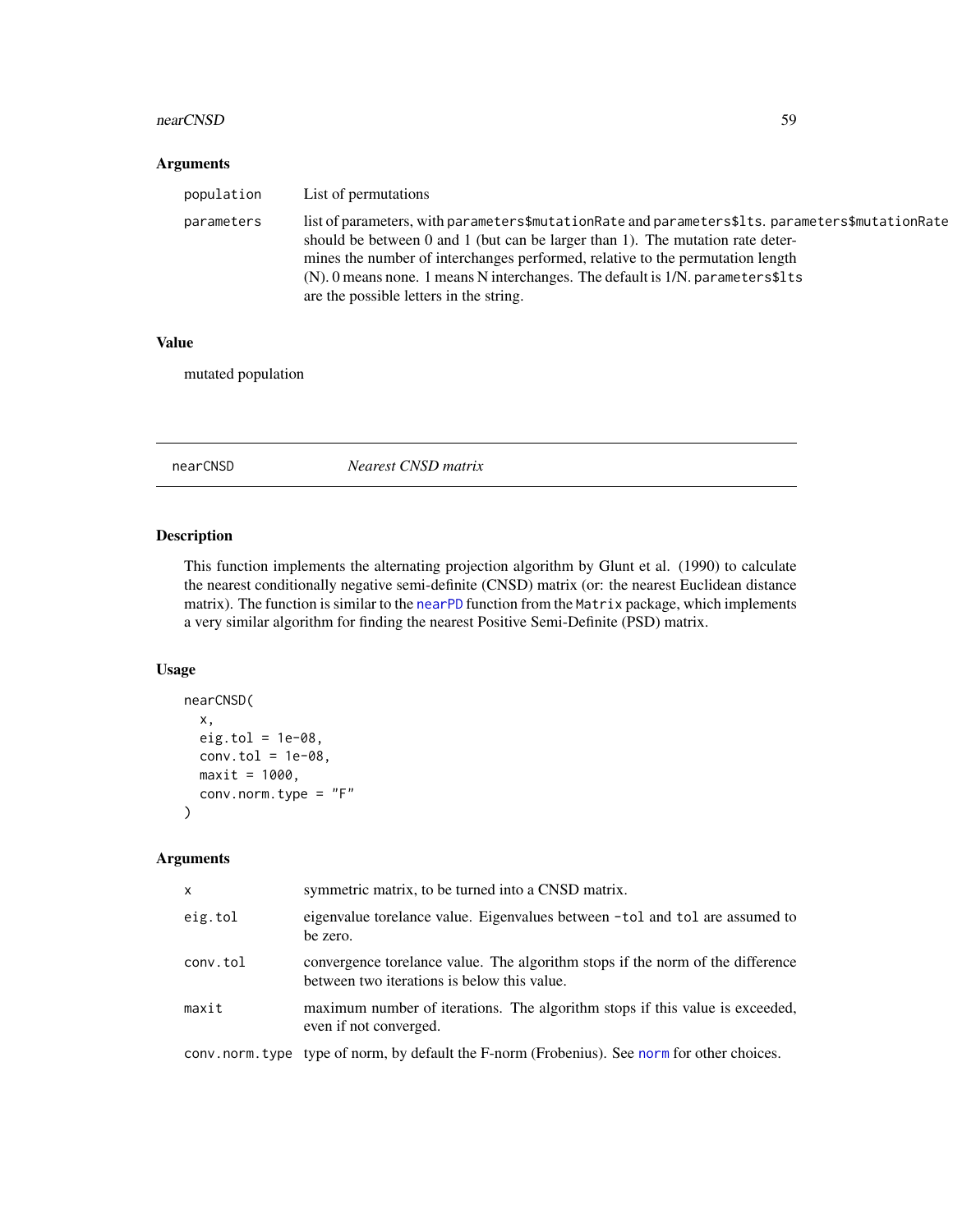### Value

list with:

mat nearestCNSD matrix

normF F-norm between original and resulting matrices

iterations the number of performed

rel.tol the relative value used for the tolerance convergence criterion

converged a boolean that records whether the algorithm

#### References

Glunt, W.; Hayden, T. L.; Hong, S. and Wells, J. An alternating projection algorithm for computing the nearest Euclidean distance matrix, SIAM Journal on Matrix Analysis and Applications, SIAM, 1990, 11, 589-600

#### See Also

[nearPD](#page-0-0), [correctionCNSD](#page-10-0), [correctionDistanceMatrix](#page-12-0)

## Examples

```
# example using Insert distance with permutations:
x \leftarrow \text{list}(c(2,1,4,3),c(2,4,3,1),c(4,2,1,3),c(4,3,2,1),c(1,4,3,2))D <- distanceMatrix(x,distancePermutationInsert)
print(D)
is.CNSD(D)
nearD <- nearCNSD(D)
print(nearD)
is.CNSD(nearD$mat)
# or example matrix from Glunt et al. (1990):
D \leftarrow matrix(c(0,1,1,1,0,9,1,9,0),3,3)print(D)
is.CNSD(D)
nearD <- nearCNSD(D)
print(nearD)
is.CNSD(nearD$mat)
# note, that the resulting values given by Glunt et al. (1990) are 19/9 and 76/9
```
<span id="page-59-0"></span>optim2Opt *Two-Opt*

### Description

Implementation of a Two-Opt local search.

#### Usage

 $option2Opt(x = NULL, fun, control = list())$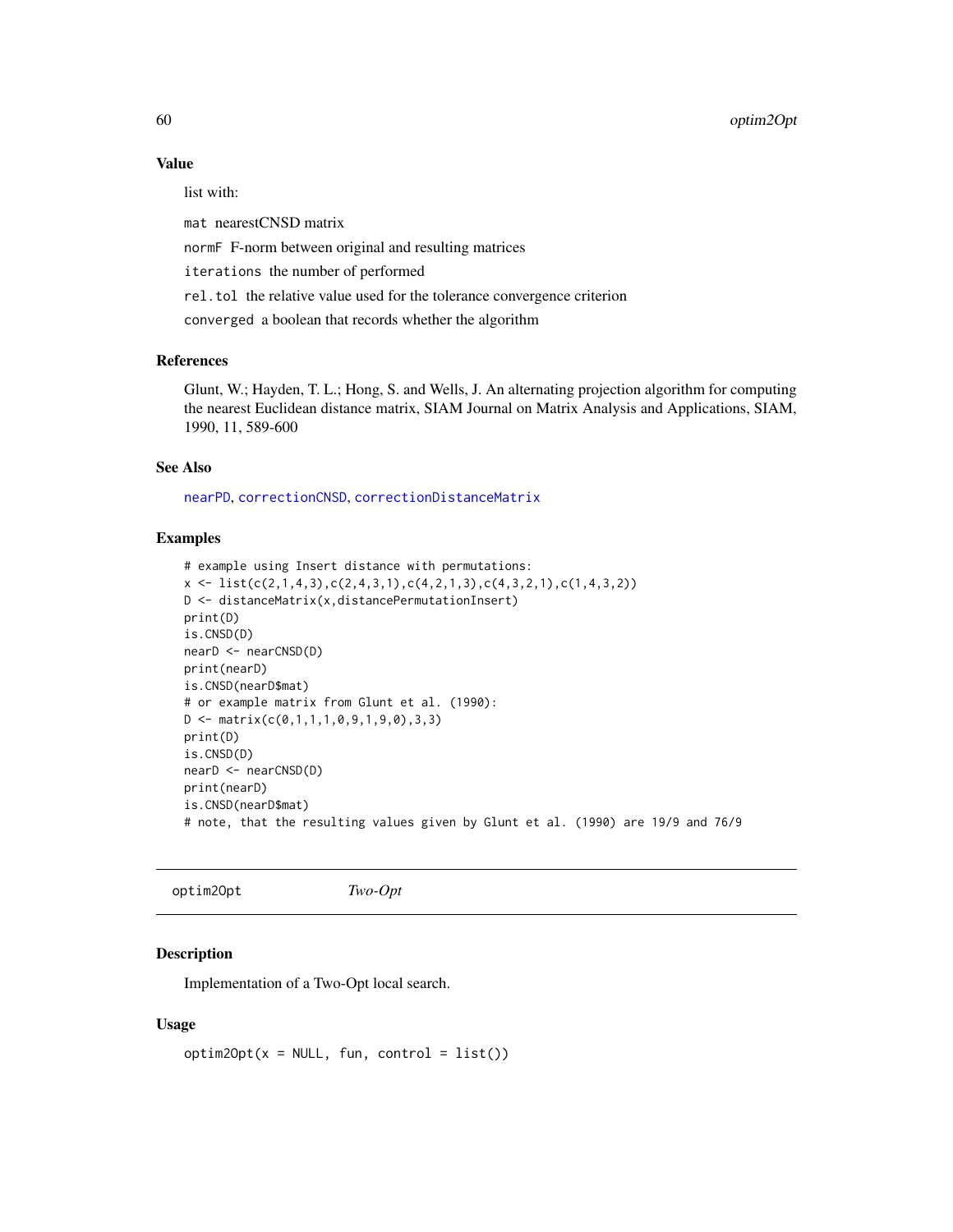## optim2Opt 61

### Arguments

| X       | start solution of the local search                                                                                                                                         |
|---------|----------------------------------------------------------------------------------------------------------------------------------------------------------------------------|
| fun     | function that determines cost or length of a route/permutation                                                                                                             |
| control | (list), with the options:                                                                                                                                                  |
|         | archive Whether to keep all candidate solutions and their fitness in an archive<br>(TRUE) or not (FALSE). Default is TRUE.                                                 |
|         | budget The limit on number of target function evaluations (stopping criterion)<br>(detault: 100)                                                                           |
|         | creation Function Function to create individuals/solutions in search space.<br>Default is a function that creates random permutations of length 6                          |
|         | vectorized Boolean. Defines whether target function is vectorized (takes a<br>list of solutions as argument) or not (takes single solution as argument).<br>Default: FALSE |

## Value

a list with:

xbest best solution found

ybest fitness of the best solution

count number of performed target function evaluations

### References

Wikipedia contributors. "2-opt." Wikipedia, The Free Encyclopedia. Wikipedia, The Free Encyclopedia, 13 Jun. 2014. Web. 21 Oct. 2014.

# See Also

[optimCEGO](#page-61-0), [optimEA](#page-63-0), [optimRS](#page-71-0), [optimMaxMinDist](#page-67-0)

```
seed=0
#distance
dF <- distancePermutationHamming
#creation
cF <- function()sample(5)
#objective function
lF <- landscapeGeneratorUNI(1:5,dF)
#start optimization
set.seed(seed)
res <- optim2Opt(,lF,list(creationFunction=cF,budget=100,
  vectorized=TRUE)) ##target function is "vectorized", expects list of solutions as input
res
```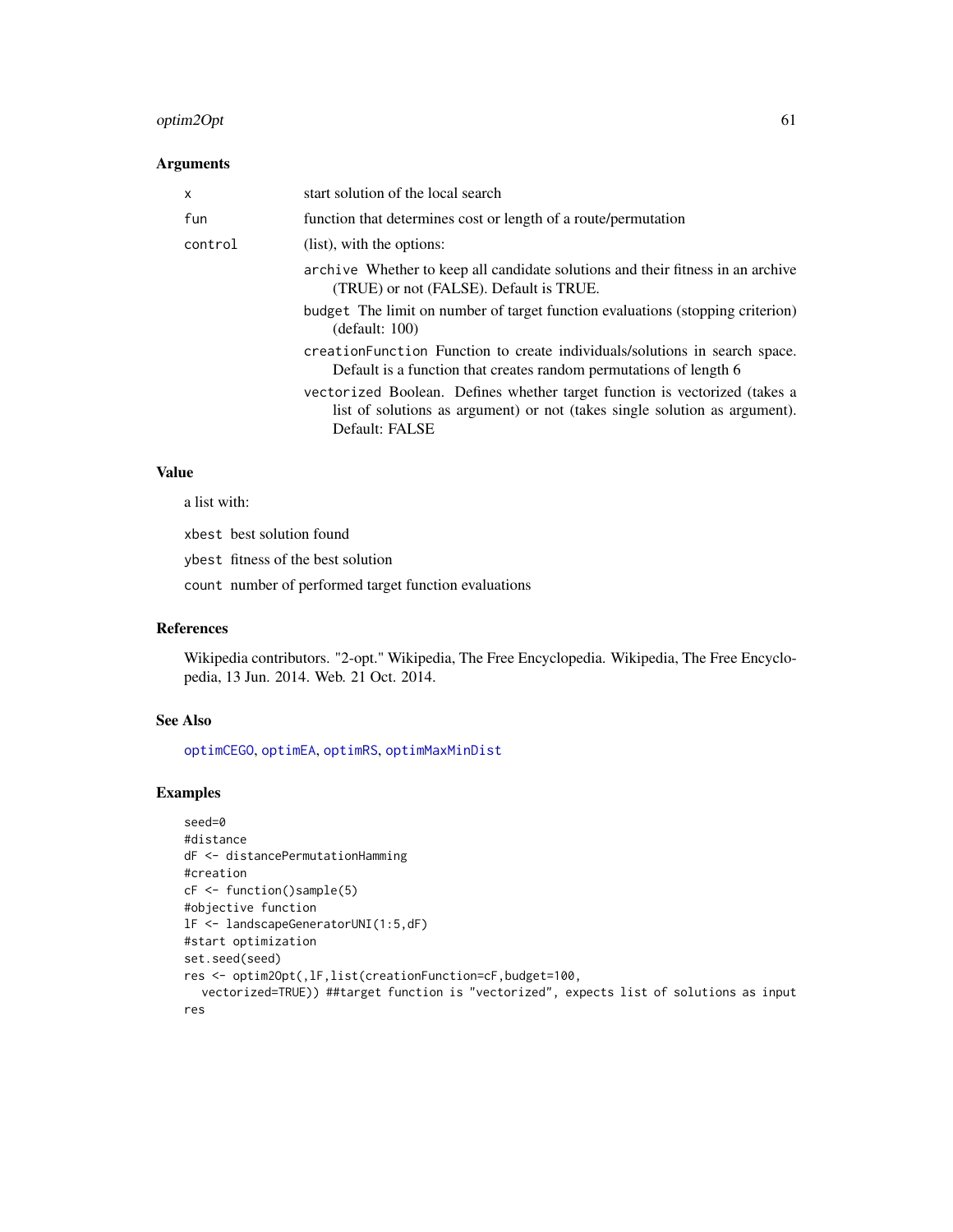<span id="page-61-0"></span>

# Description

Model-based optimization for combinatorial or mixed problems. Based on measures of distance or dissimilarity.

## Usage

 $optimCEGO(x = NULL, fun, control = list())$ 

| x       | Optional initial design as a list. If NULL (default), creationFunction (in<br>control list) is used to create initial design. If x has less individuals than spec-<br>ified by control\$evalInit, creationFunction will fill up the design.                                                                                                                                                                        |
|---------|--------------------------------------------------------------------------------------------------------------------------------------------------------------------------------------------------------------------------------------------------------------------------------------------------------------------------------------------------------------------------------------------------------------------|
| fun     | target function to be minimized                                                                                                                                                                                                                                                                                                                                                                                    |
| control | (list), with the options of optimization and model building approaches employed:                                                                                                                                                                                                                                                                                                                                   |
|         | evalInit Number of initial evaluations (i.e., size of the initial design), integer,<br>default is 2                                                                                                                                                                                                                                                                                                                |
|         | vectorized Boolean. Defines whether target function is vectorized (takes a<br>list of solutions as argument) or not (takes single solution as argument).<br>Default: FALSE                                                                                                                                                                                                                                         |
|         | verbosity Level of text output during run. Defaults to 0, no output.                                                                                                                                                                                                                                                                                                                                               |
|         | plotting Plot optimization progress during run (TRUE) or not (FALSE). De-<br>fault is FALSE.                                                                                                                                                                                                                                                                                                                       |
|         | targetY optimal value to be found, stopping criterion, default is -Inf                                                                                                                                                                                                                                                                                                                                             |
|         | budget maximum number of target function evaluations, default is 100                                                                                                                                                                                                                                                                                                                                               |
|         | creationRetries When a model does not predict an actually improving solu-<br>tion, a random exploration step is performed. creationRetries solutions<br>are created randomly. For each, distance to all known solutions is calcu-<br>lated. The minimum distance is recorded for each random solution. The<br>random solution with maximal minimum distance is chosen doe be evalu-<br>ated in the next iteration. |
|         | model Model to be used as a surrogate of the target function. Default is "K"<br>(Kriging). Also available are: "LM" (linear, distance-based model), "RBFN"<br>Radial Basis Function Network.                                                                                                                                                                                                                       |
|         | modelSettings List of settings for model building, passed on as the control<br>argument to the model training functions modelKriging, modelLinear,<br>modelRBFN.                                                                                                                                                                                                                                                   |
|         | infill This parameter specifies a function to be used for the infill criterion<br>(e.g., the default is expected improvement infillExpectedImprovement).<br>To use no specific infill criterion this has to be set to NA, in which case the<br>prediction of the surrogate model is used. Infill criteria are only used with<br>models that may provide some error estimate with predictions.                      |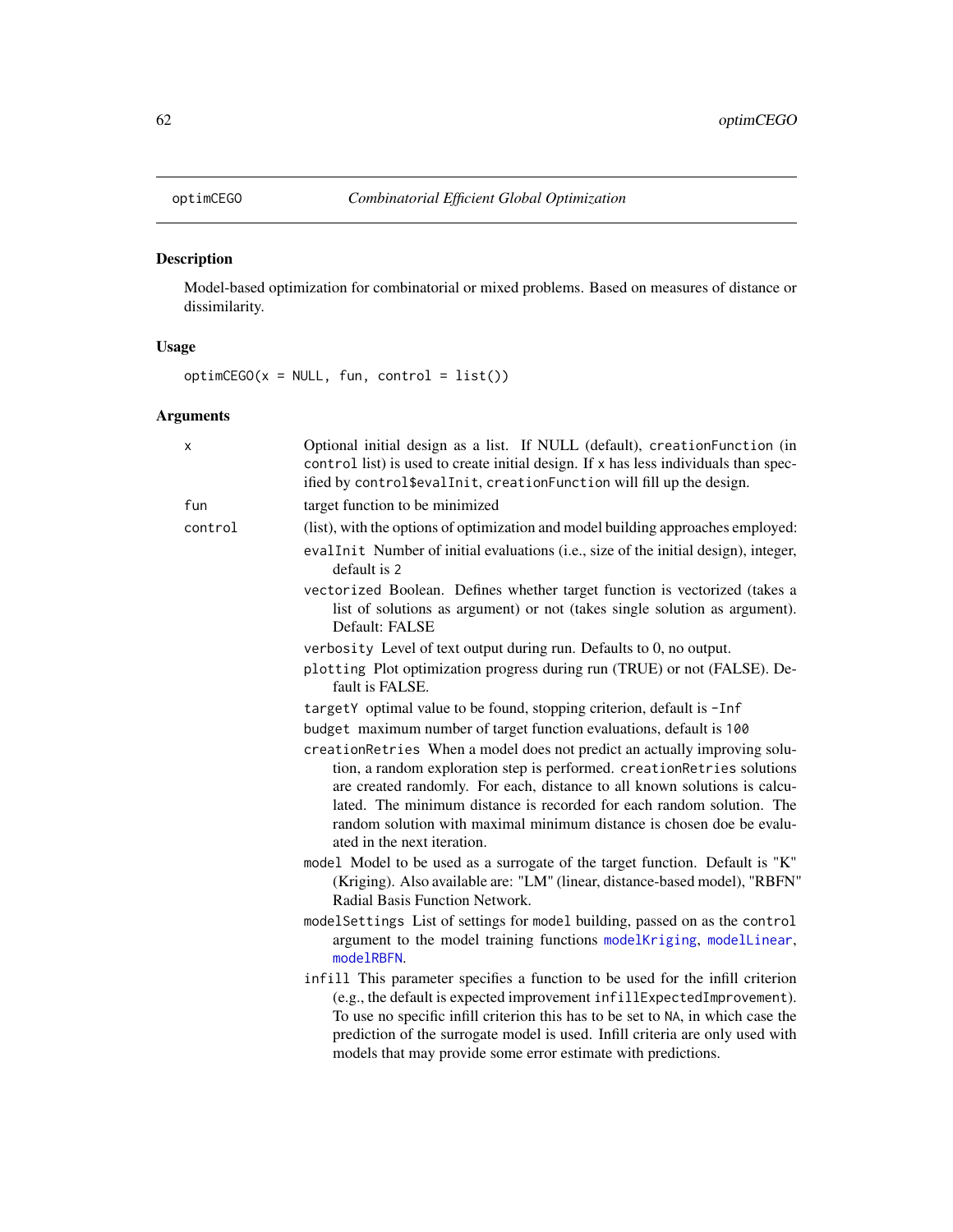optimizer Optimizer that finds the minimum of the surrogate model. Default is [optimEA](#page-63-0), an Evolutionary Algorithm.

optimizerSettings List of settings (control) for the optimizer function.

- initialDesign Design function that generates the initial design. Default is designMaxMinDist, which creates a design that maximizes the minimum distance between points.
- initialDesignSettings List of settings (control) for the initialDesign function.
- creationFunction Function to create individuals/solutions in search space. Default is a function that creates random permutations of length 6
- distanceFunction distanceFunction a suitable distance function of type  $f(x1,x2)$ , returning a scalar distance value, preferably between 0 and 1. Maximum distances larger 1 are not a problem, but may yield scaling bias when different measures are compared. Should be non-negative and symmetric. With the setting control\$model="K" this can also be a list of different fitness functions. Default is Hamming distance for permutations: distancePermutationHamming.

#### Value

a list:

xbest best solution found

ybest fitness of the best solution

x history of all evaluated solutions

 $\gamma$  corresponding target function values  $f(x)$ 

fit model-fit created in the last iteration

fpred prediction function created in the last iteration

count number of performed target function evaluations

message message string, giving information on termination reason

convergence error/status code: -1 for termination due to failed model building, 0 for termination due to depleted budget, 1 if attained objective value is equal to or below target (control\$targetY)

#### References

Zaefferer, Martin; Stork, Joerg; Friese, Martina; Fischbach, Andreas; Naujoks, Boris; Bartz-Beielstein, Thomas. (2014). Efficient global optimization for combinatorial problems. In Proceedings of the 2014 conference on Genetic and evolutionary computation (GECCO '14). ACM, New York, NY, USA, 871-878. DOI=10.1145/2576768.2598282

Zaefferer, Martin; Stork, Joerg; Bartz-Beielstein, Thomas. (2014). Distance Measures for Permutations in Combinatorial Efficient Global Optimization. In Parallel Problem Solving from Nature - PPSN XIII (p. 373-383). Springer International Publishing.

### See Also

[modelKriging](#page-46-0), [modelLinear](#page-49-0), [modelRBFN](#page-50-0), [buildModel](#page-0-0), [optimEA](#page-63-0)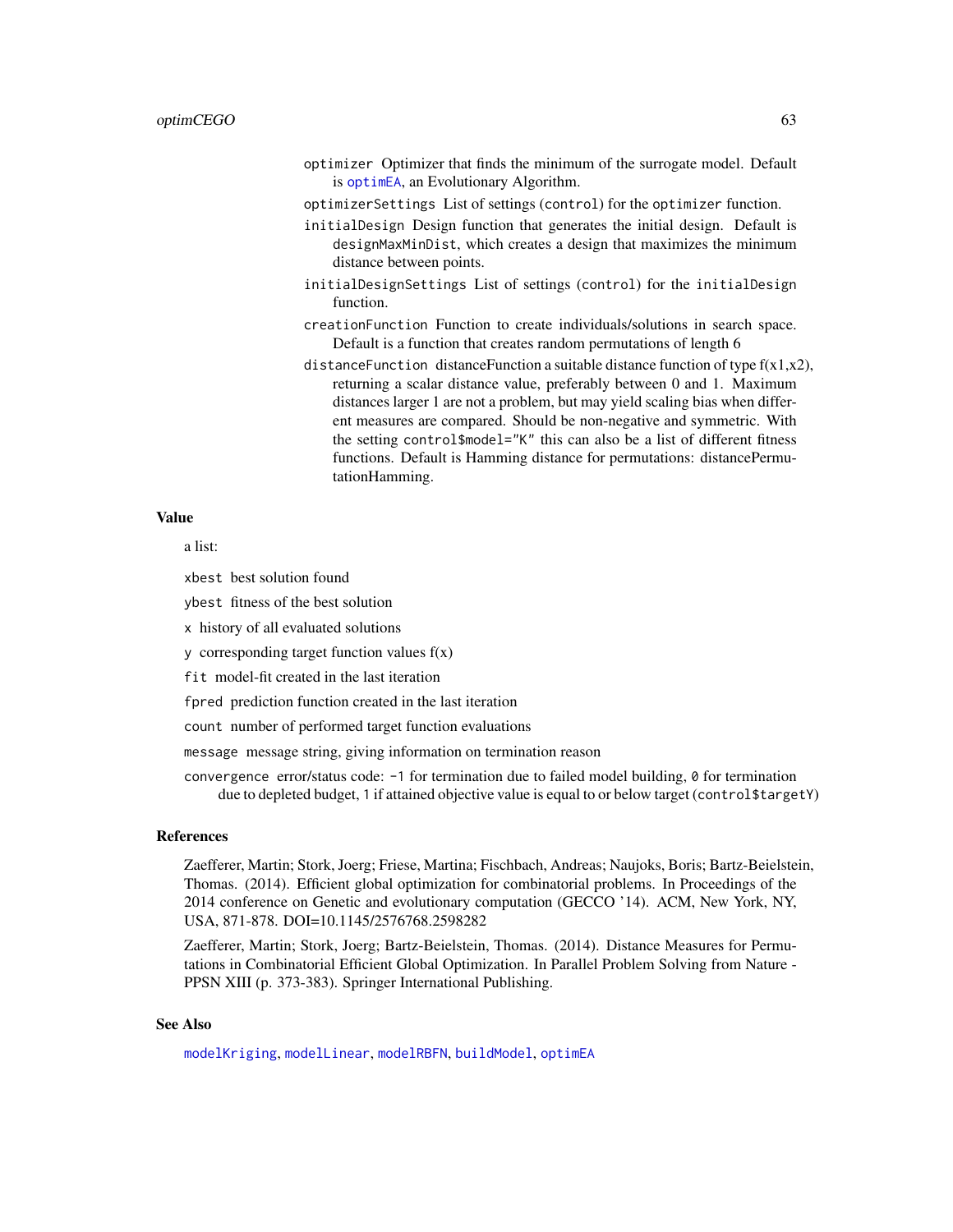### Examples

```
seed <-0#distance
dF <- distancePermutationHamming
#mutation
mF <- mutationPermutationSwap
#recombination
rF <- recombinationPermutationCycleCrossover
#creation
cF <- function()sample(5)
#objective function
lF <- landscapeGeneratorUNI(1:5,dF)
#start optimization
set.seed(seed)
res1 <- optimCEGO(,lF,list(
creationFunction=cF,
distanceFunction=dF,
optimizerSettings=list(budget=100,popsize=10,
mutationFunction=mF,recombinationFunction=rF),
evalInit=5,budget=15,targetY=0,verbosity=1,model=modelKriging,
vectorized=TRUE)) ##target function is "vectorized", expects list as input
set.seed(seed)
res2 <- optimCEGO(,lF,list(
creationFunction=cF,
distanceFunction=dF,
optimizerSettings=list(budget=100,popsize=10,
mutationFunction=mF,recombinationFunction=rF),
evalInit=5,budget=15,targetY=0,verbosity=1,model=modelRBFN,
vectorized=TRUE)) ##target function is "vectorized", expects list as input
res1$xbest
res2$xbest
```
<span id="page-63-0"></span>optimEA *Evolutionary Algorithm for Combinatorial Optimization*

#### **Description**

A basic implementation of a simple Evolutionary Algorithm for Combinatorial Optimization. Default evolutionary operators aim at permutation optimization problems.

#### Usage

 $optimEA(x = NULL, fun, control = list())$ 

#### Arguments

x Optional start individual(s) as a list. If NULL (default), creationFunction (in control list) is used to create initial design. If x has less individuals than the population size, creationFunction will fill up the rest.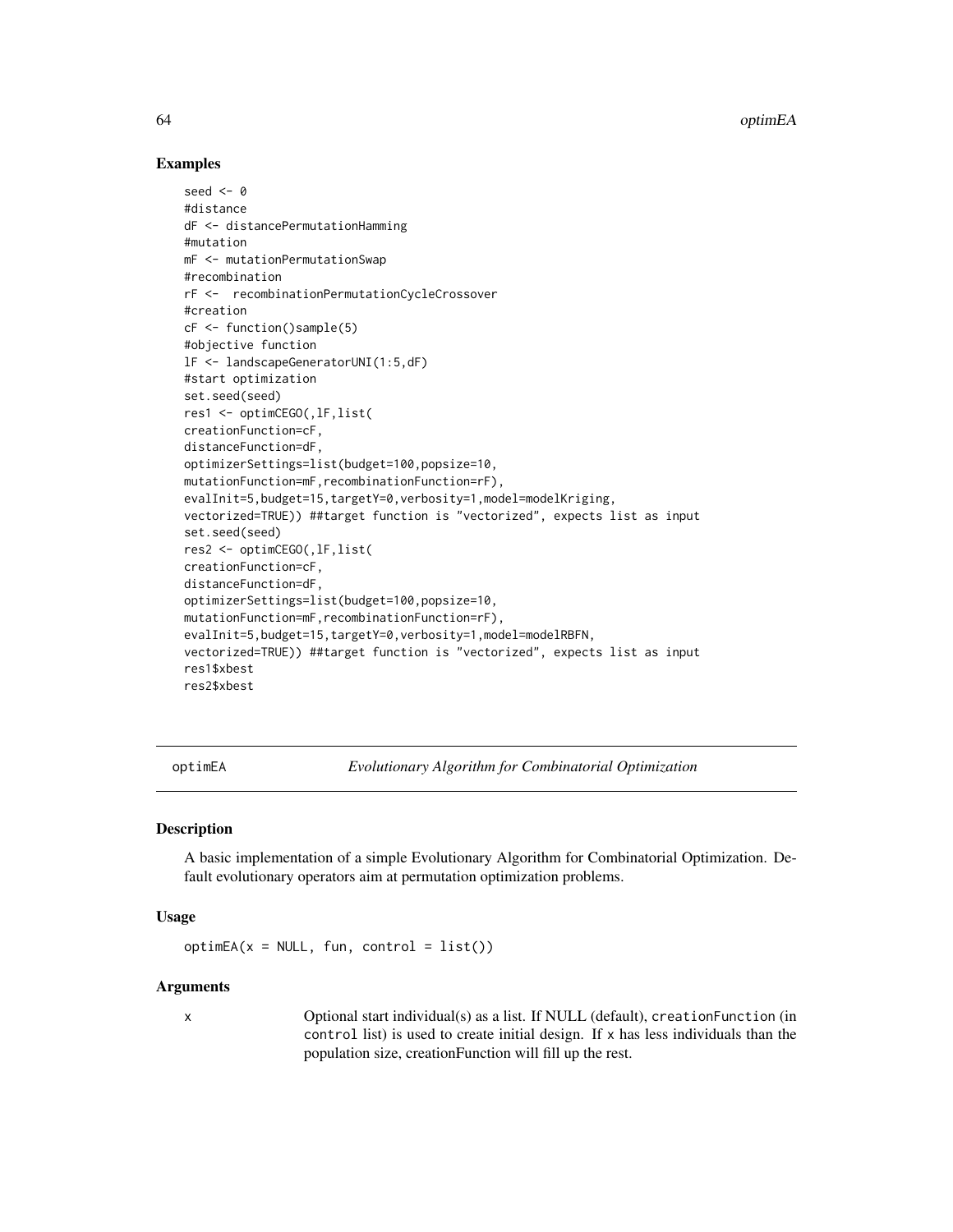| (list), with the options:<br>control<br>budget The limit on number of target function evaluations (stopping criterion)<br>(default: 1000).<br>popsize Population size (default: 100).<br>generations Number of generations (stopping criterion) (default: Inf).<br>targetY Target function value (stopping criterion) (default: -Inf).<br>vectorized Boolean. Defines whether target function is vectorized (takes a<br>list of solutions as argument) or not (takes single solution as argument).<br>Default: FALSE.<br>verbosity Level of text output during run. Defaults to 0, no output.<br>plotting Plot optimization progress during run (TRUE) or not (FALSE). De-<br>fault is FALSE.<br>archive Whether to keep all candidate solutions and their fitness in an archive<br>(TRUE) or not (FALSE). Default is TRUE. New solutions that are identical<br>to an archived one, will not be evaluated. Instead, their fitness is taken from<br>the archive.<br>which is cycle crossover for permutations.<br>recombinationRate Number of offspring, defined by the fraction of the popu-<br>lation (popsize) that will be recombined.<br>mutationFunction Function that performs mutation, default: mutationPermutationSwap,<br>which is swap mutation for permutations.<br>parameters Default parameter list for the algorithm, e.g., mutation rate, etc.<br>selection Survival selection process: "tournament" (default) or "truncation".<br>tournamentSize Tournament size (default: 2).<br>tournamentProbability Tournament probability (default: 0.9).<br>localSearchFunction If specified, this function is used for a local search step.<br>Default is NULL.<br>localSearchRate Specifies on what fraction of the population local search is<br>applied. Default is zero. Maximum is 1 (100 percent).<br>localSearchSettings List of settings passed to the local search function con-<br>trol parameter.<br>stoppingCriterionFunction Custom additional stopping criterion. Function<br>evaluated on the population, receiving all individuals (list) and their fitness<br>(vector). If the result is FALSE, the algorithm stops.<br>verbosity $>0$ for text output.<br>creationFunction Function to create individuals/solutions in search space.<br>Default is a function that creates random permutations of length 6.<br>selfAdaption An optional ParamHelpers object, that describes parameters of<br>the optimization (see parameters) which are subject to self-adaption. An<br>example is given in mutationSelfAdapt.<br>selfAdaptTau Positive numeric value, that controls the learning rate of numer-<br>ical/integer self-adaptive parameters. | fun | target function to be minimized                                                               |
|-----------------------------------------------------------------------------------------------------------------------------------------------------------------------------------------------------------------------------------------------------------------------------------------------------------------------------------------------------------------------------------------------------------------------------------------------------------------------------------------------------------------------------------------------------------------------------------------------------------------------------------------------------------------------------------------------------------------------------------------------------------------------------------------------------------------------------------------------------------------------------------------------------------------------------------------------------------------------------------------------------------------------------------------------------------------------------------------------------------------------------------------------------------------------------------------------------------------------------------------------------------------------------------------------------------------------------------------------------------------------------------------------------------------------------------------------------------------------------------------------------------------------------------------------------------------------------------------------------------------------------------------------------------------------------------------------------------------------------------------------------------------------------------------------------------------------------------------------------------------------------------------------------------------------------------------------------------------------------------------------------------------------------------------------------------------------------------------------------------------------------------------------------------------------------------------------------------------------------------------------------------------------------------------------------------------------------------------------------------------------------------------------------------------------------------------------------------------------------------------------------------------------------------------------------------------------------------------------------------------------------------------------------------------------|-----|-----------------------------------------------------------------------------------------------|
|                                                                                                                                                                                                                                                                                                                                                                                                                                                                                                                                                                                                                                                                                                                                                                                                                                                                                                                                                                                                                                                                                                                                                                                                                                                                                                                                                                                                                                                                                                                                                                                                                                                                                                                                                                                                                                                                                                                                                                                                                                                                                                                                                                                                                                                                                                                                                                                                                                                                                                                                                                                                                                                                       |     |                                                                                               |
|                                                                                                                                                                                                                                                                                                                                                                                                                                                                                                                                                                                                                                                                                                                                                                                                                                                                                                                                                                                                                                                                                                                                                                                                                                                                                                                                                                                                                                                                                                                                                                                                                                                                                                                                                                                                                                                                                                                                                                                                                                                                                                                                                                                                                                                                                                                                                                                                                                                                                                                                                                                                                                                                       |     |                                                                                               |
|                                                                                                                                                                                                                                                                                                                                                                                                                                                                                                                                                                                                                                                                                                                                                                                                                                                                                                                                                                                                                                                                                                                                                                                                                                                                                                                                                                                                                                                                                                                                                                                                                                                                                                                                                                                                                                                                                                                                                                                                                                                                                                                                                                                                                                                                                                                                                                                                                                                                                                                                                                                                                                                                       |     |                                                                                               |
|                                                                                                                                                                                                                                                                                                                                                                                                                                                                                                                                                                                                                                                                                                                                                                                                                                                                                                                                                                                                                                                                                                                                                                                                                                                                                                                                                                                                                                                                                                                                                                                                                                                                                                                                                                                                                                                                                                                                                                                                                                                                                                                                                                                                                                                                                                                                                                                                                                                                                                                                                                                                                                                                       |     |                                                                                               |
|                                                                                                                                                                                                                                                                                                                                                                                                                                                                                                                                                                                                                                                                                                                                                                                                                                                                                                                                                                                                                                                                                                                                                                                                                                                                                                                                                                                                                                                                                                                                                                                                                                                                                                                                                                                                                                                                                                                                                                                                                                                                                                                                                                                                                                                                                                                                                                                                                                                                                                                                                                                                                                                                       |     |                                                                                               |
|                                                                                                                                                                                                                                                                                                                                                                                                                                                                                                                                                                                                                                                                                                                                                                                                                                                                                                                                                                                                                                                                                                                                                                                                                                                                                                                                                                                                                                                                                                                                                                                                                                                                                                                                                                                                                                                                                                                                                                                                                                                                                                                                                                                                                                                                                                                                                                                                                                                                                                                                                                                                                                                                       |     |                                                                                               |
|                                                                                                                                                                                                                                                                                                                                                                                                                                                                                                                                                                                                                                                                                                                                                                                                                                                                                                                                                                                                                                                                                                                                                                                                                                                                                                                                                                                                                                                                                                                                                                                                                                                                                                                                                                                                                                                                                                                                                                                                                                                                                                                                                                                                                                                                                                                                                                                                                                                                                                                                                                                                                                                                       |     |                                                                                               |
|                                                                                                                                                                                                                                                                                                                                                                                                                                                                                                                                                                                                                                                                                                                                                                                                                                                                                                                                                                                                                                                                                                                                                                                                                                                                                                                                                                                                                                                                                                                                                                                                                                                                                                                                                                                                                                                                                                                                                                                                                                                                                                                                                                                                                                                                                                                                                                                                                                                                                                                                                                                                                                                                       |     |                                                                                               |
|                                                                                                                                                                                                                                                                                                                                                                                                                                                                                                                                                                                                                                                                                                                                                                                                                                                                                                                                                                                                                                                                                                                                                                                                                                                                                                                                                                                                                                                                                                                                                                                                                                                                                                                                                                                                                                                                                                                                                                                                                                                                                                                                                                                                                                                                                                                                                                                                                                                                                                                                                                                                                                                                       |     |                                                                                               |
|                                                                                                                                                                                                                                                                                                                                                                                                                                                                                                                                                                                                                                                                                                                                                                                                                                                                                                                                                                                                                                                                                                                                                                                                                                                                                                                                                                                                                                                                                                                                                                                                                                                                                                                                                                                                                                                                                                                                                                                                                                                                                                                                                                                                                                                                                                                                                                                                                                                                                                                                                                                                                                                                       |     |                                                                                               |
|                                                                                                                                                                                                                                                                                                                                                                                                                                                                                                                                                                                                                                                                                                                                                                                                                                                                                                                                                                                                                                                                                                                                                                                                                                                                                                                                                                                                                                                                                                                                                                                                                                                                                                                                                                                                                                                                                                                                                                                                                                                                                                                                                                                                                                                                                                                                                                                                                                                                                                                                                                                                                                                                       |     |                                                                                               |
|                                                                                                                                                                                                                                                                                                                                                                                                                                                                                                                                                                                                                                                                                                                                                                                                                                                                                                                                                                                                                                                                                                                                                                                                                                                                                                                                                                                                                                                                                                                                                                                                                                                                                                                                                                                                                                                                                                                                                                                                                                                                                                                                                                                                                                                                                                                                                                                                                                                                                                                                                                                                                                                                       |     |                                                                                               |
|                                                                                                                                                                                                                                                                                                                                                                                                                                                                                                                                                                                                                                                                                                                                                                                                                                                                                                                                                                                                                                                                                                                                                                                                                                                                                                                                                                                                                                                                                                                                                                                                                                                                                                                                                                                                                                                                                                                                                                                                                                                                                                                                                                                                                                                                                                                                                                                                                                                                                                                                                                                                                                                                       |     | recombinationFunction Function that performs recombination, default: recombinationPermutation |
|                                                                                                                                                                                                                                                                                                                                                                                                                                                                                                                                                                                                                                                                                                                                                                                                                                                                                                                                                                                                                                                                                                                                                                                                                                                                                                                                                                                                                                                                                                                                                                                                                                                                                                                                                                                                                                                                                                                                                                                                                                                                                                                                                                                                                                                                                                                                                                                                                                                                                                                                                                                                                                                                       |     |                                                                                               |
|                                                                                                                                                                                                                                                                                                                                                                                                                                                                                                                                                                                                                                                                                                                                                                                                                                                                                                                                                                                                                                                                                                                                                                                                                                                                                                                                                                                                                                                                                                                                                                                                                                                                                                                                                                                                                                                                                                                                                                                                                                                                                                                                                                                                                                                                                                                                                                                                                                                                                                                                                                                                                                                                       |     |                                                                                               |
|                                                                                                                                                                                                                                                                                                                                                                                                                                                                                                                                                                                                                                                                                                                                                                                                                                                                                                                                                                                                                                                                                                                                                                                                                                                                                                                                                                                                                                                                                                                                                                                                                                                                                                                                                                                                                                                                                                                                                                                                                                                                                                                                                                                                                                                                                                                                                                                                                                                                                                                                                                                                                                                                       |     |                                                                                               |
|                                                                                                                                                                                                                                                                                                                                                                                                                                                                                                                                                                                                                                                                                                                                                                                                                                                                                                                                                                                                                                                                                                                                                                                                                                                                                                                                                                                                                                                                                                                                                                                                                                                                                                                                                                                                                                                                                                                                                                                                                                                                                                                                                                                                                                                                                                                                                                                                                                                                                                                                                                                                                                                                       |     |                                                                                               |
|                                                                                                                                                                                                                                                                                                                                                                                                                                                                                                                                                                                                                                                                                                                                                                                                                                                                                                                                                                                                                                                                                                                                                                                                                                                                                                                                                                                                                                                                                                                                                                                                                                                                                                                                                                                                                                                                                                                                                                                                                                                                                                                                                                                                                                                                                                                                                                                                                                                                                                                                                                                                                                                                       |     |                                                                                               |
|                                                                                                                                                                                                                                                                                                                                                                                                                                                                                                                                                                                                                                                                                                                                                                                                                                                                                                                                                                                                                                                                                                                                                                                                                                                                                                                                                                                                                                                                                                                                                                                                                                                                                                                                                                                                                                                                                                                                                                                                                                                                                                                                                                                                                                                                                                                                                                                                                                                                                                                                                                                                                                                                       |     |                                                                                               |
|                                                                                                                                                                                                                                                                                                                                                                                                                                                                                                                                                                                                                                                                                                                                                                                                                                                                                                                                                                                                                                                                                                                                                                                                                                                                                                                                                                                                                                                                                                                                                                                                                                                                                                                                                                                                                                                                                                                                                                                                                                                                                                                                                                                                                                                                                                                                                                                                                                                                                                                                                                                                                                                                       |     |                                                                                               |
|                                                                                                                                                                                                                                                                                                                                                                                                                                                                                                                                                                                                                                                                                                                                                                                                                                                                                                                                                                                                                                                                                                                                                                                                                                                                                                                                                                                                                                                                                                                                                                                                                                                                                                                                                                                                                                                                                                                                                                                                                                                                                                                                                                                                                                                                                                                                                                                                                                                                                                                                                                                                                                                                       |     |                                                                                               |
|                                                                                                                                                                                                                                                                                                                                                                                                                                                                                                                                                                                                                                                                                                                                                                                                                                                                                                                                                                                                                                                                                                                                                                                                                                                                                                                                                                                                                                                                                                                                                                                                                                                                                                                                                                                                                                                                                                                                                                                                                                                                                                                                                                                                                                                                                                                                                                                                                                                                                                                                                                                                                                                                       |     |                                                                                               |
|                                                                                                                                                                                                                                                                                                                                                                                                                                                                                                                                                                                                                                                                                                                                                                                                                                                                                                                                                                                                                                                                                                                                                                                                                                                                                                                                                                                                                                                                                                                                                                                                                                                                                                                                                                                                                                                                                                                                                                                                                                                                                                                                                                                                                                                                                                                                                                                                                                                                                                                                                                                                                                                                       |     |                                                                                               |
|                                                                                                                                                                                                                                                                                                                                                                                                                                                                                                                                                                                                                                                                                                                                                                                                                                                                                                                                                                                                                                                                                                                                                                                                                                                                                                                                                                                                                                                                                                                                                                                                                                                                                                                                                                                                                                                                                                                                                                                                                                                                                                                                                                                                                                                                                                                                                                                                                                                                                                                                                                                                                                                                       |     |                                                                                               |
|                                                                                                                                                                                                                                                                                                                                                                                                                                                                                                                                                                                                                                                                                                                                                                                                                                                                                                                                                                                                                                                                                                                                                                                                                                                                                                                                                                                                                                                                                                                                                                                                                                                                                                                                                                                                                                                                                                                                                                                                                                                                                                                                                                                                                                                                                                                                                                                                                                                                                                                                                                                                                                                                       |     |                                                                                               |
|                                                                                                                                                                                                                                                                                                                                                                                                                                                                                                                                                                                                                                                                                                                                                                                                                                                                                                                                                                                                                                                                                                                                                                                                                                                                                                                                                                                                                                                                                                                                                                                                                                                                                                                                                                                                                                                                                                                                                                                                                                                                                                                                                                                                                                                                                                                                                                                                                                                                                                                                                                                                                                                                       |     |                                                                                               |
|                                                                                                                                                                                                                                                                                                                                                                                                                                                                                                                                                                                                                                                                                                                                                                                                                                                                                                                                                                                                                                                                                                                                                                                                                                                                                                                                                                                                                                                                                                                                                                                                                                                                                                                                                                                                                                                                                                                                                                                                                                                                                                                                                                                                                                                                                                                                                                                                                                                                                                                                                                                                                                                                       |     |                                                                                               |
|                                                                                                                                                                                                                                                                                                                                                                                                                                                                                                                                                                                                                                                                                                                                                                                                                                                                                                                                                                                                                                                                                                                                                                                                                                                                                                                                                                                                                                                                                                                                                                                                                                                                                                                                                                                                                                                                                                                                                                                                                                                                                                                                                                                                                                                                                                                                                                                                                                                                                                                                                                                                                                                                       |     |                                                                                               |
| adaptive parameters.                                                                                                                                                                                                                                                                                                                                                                                                                                                                                                                                                                                                                                                                                                                                                                                                                                                                                                                                                                                                                                                                                                                                                                                                                                                                                                                                                                                                                                                                                                                                                                                                                                                                                                                                                                                                                                                                                                                                                                                                                                                                                                                                                                                                                                                                                                                                                                                                                                                                                                                                                                                                                                                  |     | selfAdaptP Value in [0,1]. A probability of mutation for all categorical, self-               |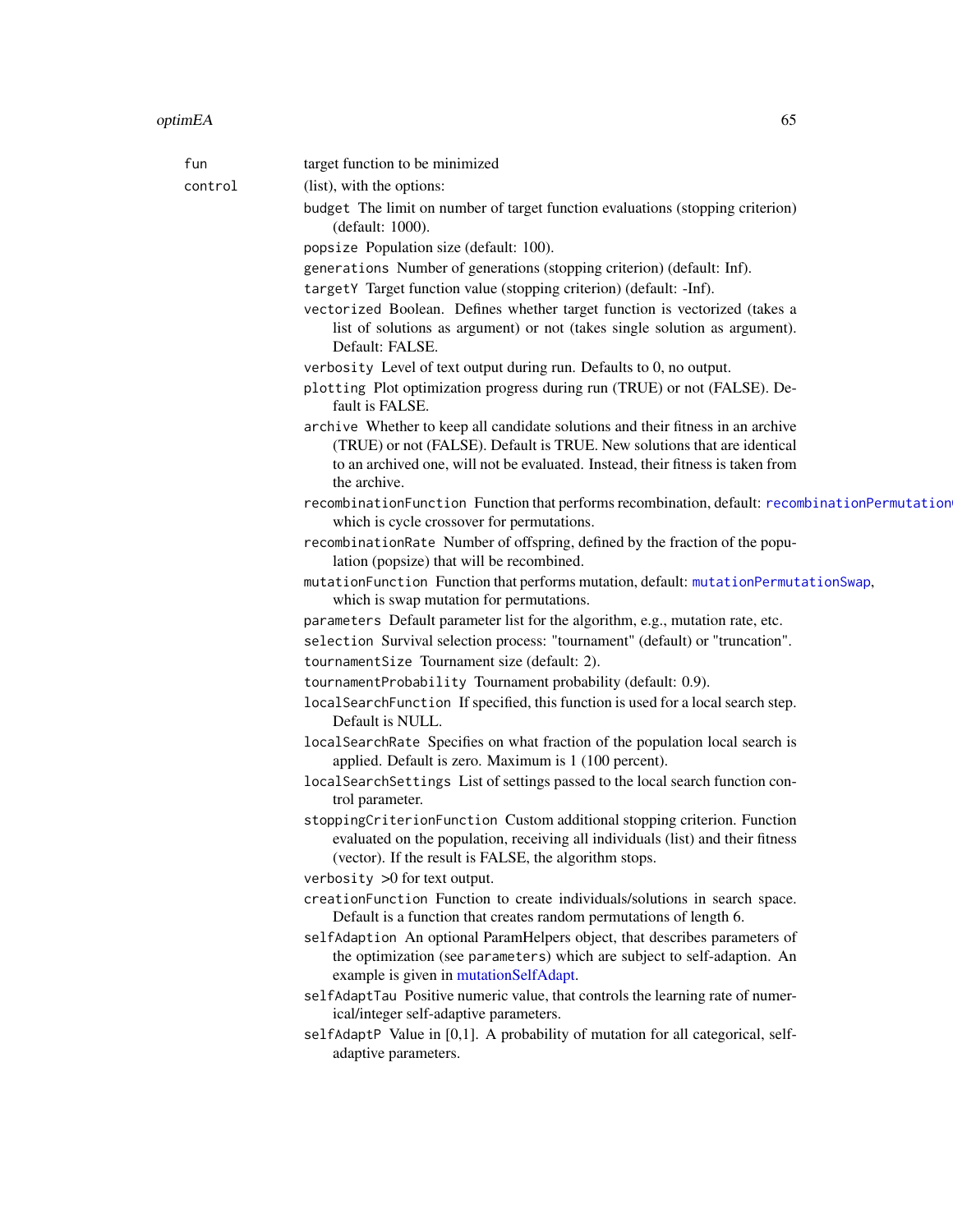#### 66 optimEA

### Value

a list:

xbest best solution found.

ybest fitness of the best solution.

x history of all evaluated solutions.

y corresponding target function values f(x).

count number of performed target function evaluations.

message Termination message: Which stopping criterion was reached.

population Last population.

fitness Fitness of last population.

## See Also

[optimCEGO](#page-61-0), [optimRS](#page-71-0), [optim2Opt](#page-59-0), [optimMaxMinDist](#page-67-0)

```
#First example: permutation optimization
seed=0
#distance
dF <- distancePermutationHamming
#mutation
mF <- mutationPermutationSwap
#recombination
rF <- recombinationPermutationCycleCrossover
#creation
cF <- function()sample(5)
#objective function
lF <- landscapeGeneratorUNI(1:5,dF)
#start optimization
set.seed(seed)
res <- optimEA(,lF,list(creationFunction=cF,mutationFunction=mF,recombinationFunction=rF,
popsize=6,budget=60,targetY=0,verbosity=1,
vectorized=TRUE)) ##target function is "vectorized", expects list as input
res$xbest
#Second example: binary string optimization
#number of bits
N < -50#target function (simple example)
f \leftarrow function(x){
 sum(x)
}
#function to create random Individuals
cf < - function(){
sample(c(FALSE,TRUE),N,replace=TRUE)
}
#control list
cntrl <- list(
```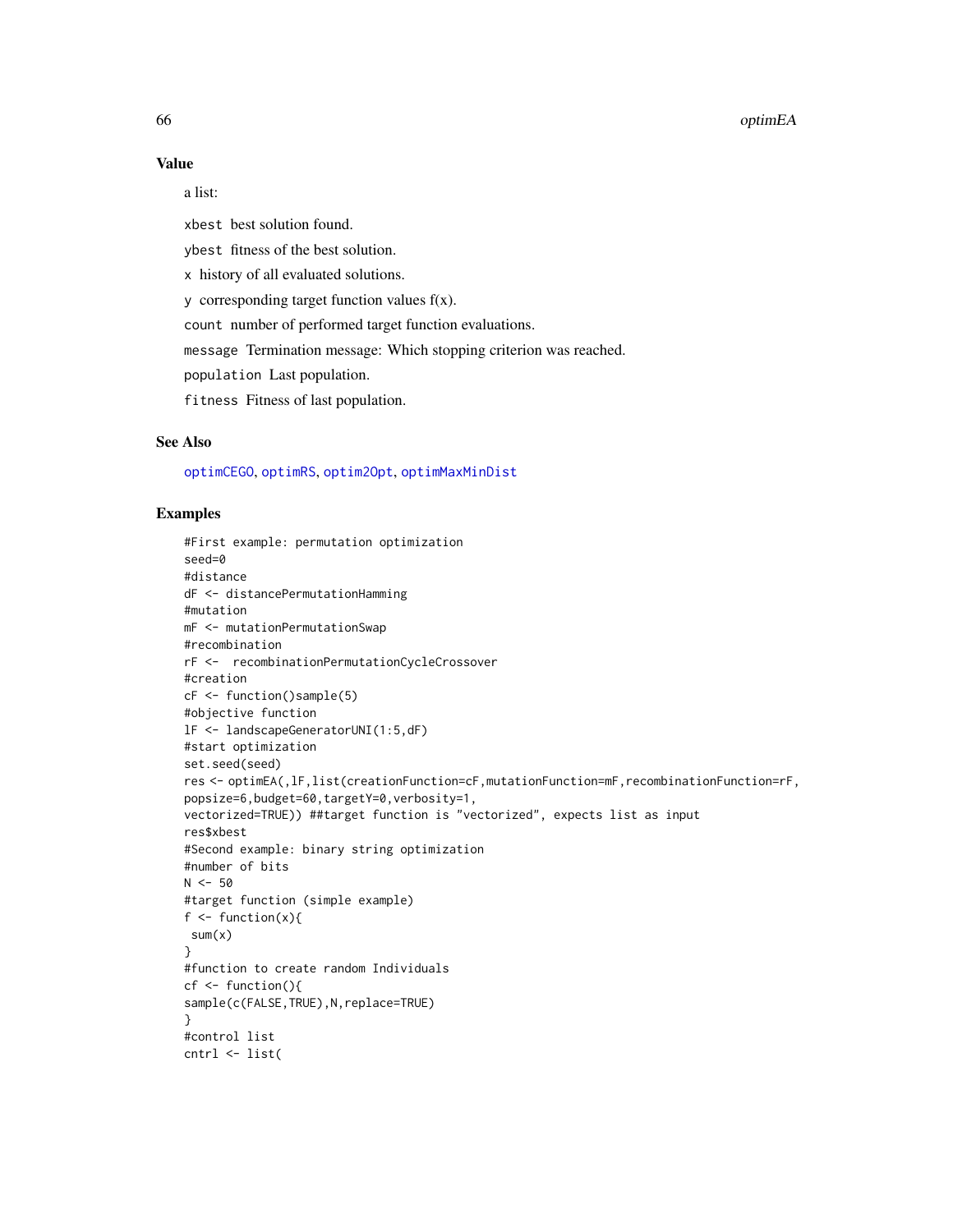## optimInterface 67

```
budget = 100,
popsize = 5,
creationFunction = cf,
vectorized = FALSE, #set to TRUE if f evaluates a list of individuals
recombinationFunction = recombinationBinary2Point,
recombinationRate = 0.1,
mutationFunction = mutationBinaryBitFlip,
parameters=list(mutationRate = 1/N),
archive=FALSE #recommended for larger budgets. do not change.
\lambda#start algorithm
set.seed(1)
res <- optimEA(fun=f,control=cntrl)
res$xbest
res$ybest
```
<span id="page-66-0"></span>optimInterface *Optimization Interface (continuous, bounded)*

#### Description

This function is an interface fashioned like the [optim](#page-0-0) function. Unlike optim, it collects a set of bound-constrained optimization algorithms with local as well as global approaches. It is, e.g., used in the CEGO package to solve the optimization problem that occurs during parameter estimation in the Kriging model (based on Maximum Likelihood Estimation). Note that this function is NOT applicable to combinatorial optimization problems.

## Usage

```
optimInterface(x, fun, lower = -Inf, upper = Inf, control = list(), ...)
```
#### Arguments

| $\boldsymbol{\mathsf{x}}$ | is a point (vector) in the decision space of fun            |
|---------------------------|-------------------------------------------------------------|
| fun                       | is the target function of type $y = f(x, \dots)$            |
| lower                     | is a vector that defines the lower boundary of search space |
| upper                     | is a vector that defines the upper boundary of search space |
| control                   | is a list of additional settings. See details.              |
|                           | additional parameters to be passed on to fun                |

## Details

The control list contains:

funEvals stopping criterion, number of evaluations allowed for fun (defaults to 100) reltol stopping criterion, relative tolerance (default: 1e-6)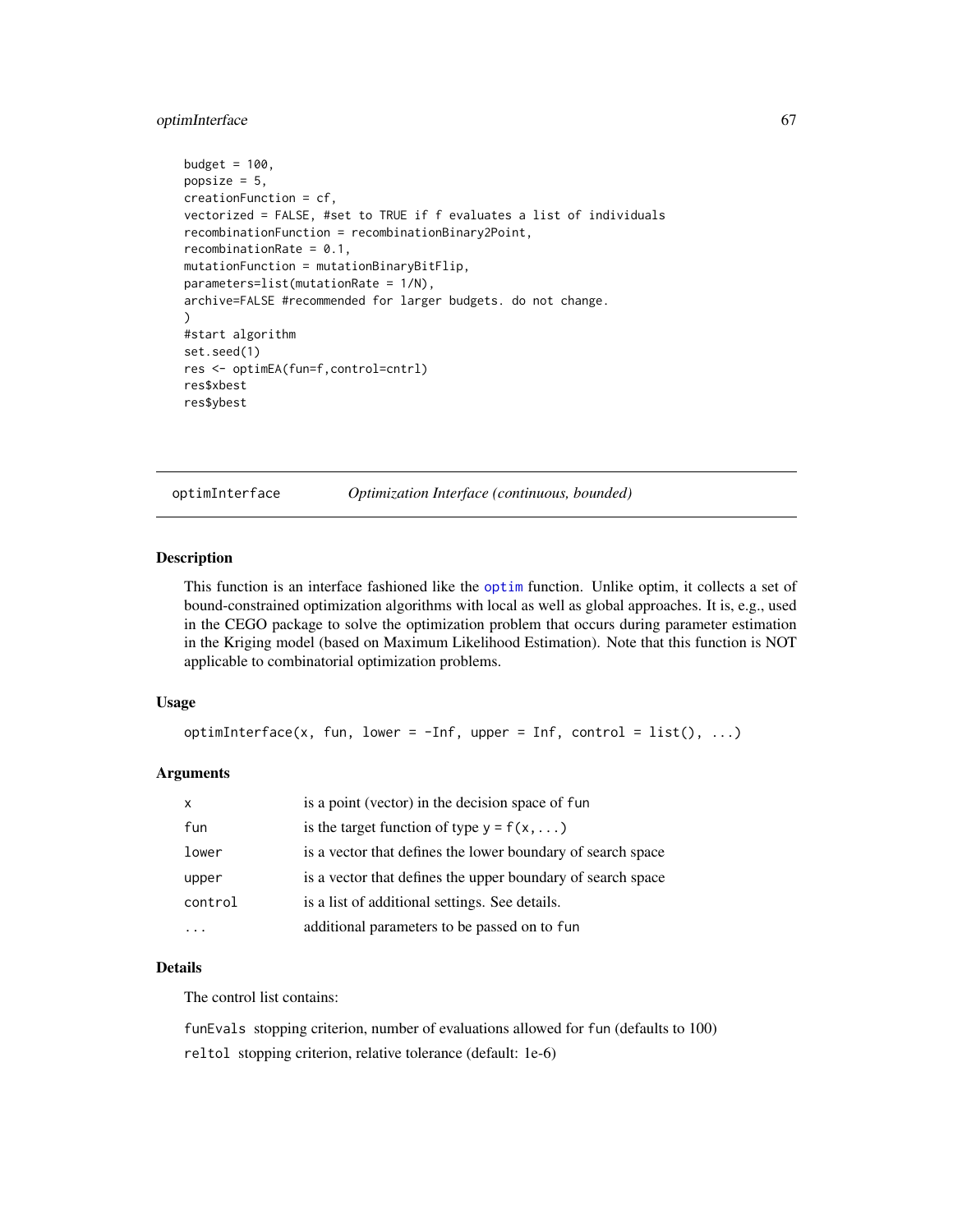- factr stopping criterion, specifying relative tolerance parameter factr for the L-BFGS-B method in the optim function (default: 1e10)
- popsize population size or number of particles (default: 10\*dimension, where dimension is derived from the length of the vector lower).
- restarts whether to perform restarts (Default: TRUE). Restarts will only be performed if some of the evaluation budget is left once the algorithm stopped due to some stopping criterion (e.g., reltol).
- method will be used to choose the optimization method from the following list: "L-BFGS-B" BFGS quasi-Newton: stats Package optim function

"nlminb" - box-constrained optimization using PORT routines: stats Package nlminb function

"DEoptim" - Differential Evolution implementation: DEoptim Package

Additionally to the above methods, several methods from the package nloptr can be chosen. The complete list of suitable nlopt methods (non-gradient, bound constraints) is:

"NLOPT\_GN\_DIRECT","NLOPT\_GN\_DIRECT\_L","NLOPT\_GN\_DIRECT\_L\_RAND", "NLOPT\_GN\_DIRECT\_N "NLOPT\_GN\_ORIG\_DIRECT","NLOPT\_GN\_ORIG\_DIRECT\_L","NLOPT\_LN\_PRAXIS", "NLOPT\_GN\_CRS2\_LM","NLOPT\_LN\_COBYLA", "NLOPT\_LN\_NELDERMEAD","NLOPT\_LN\_SBPLX","NLO

All of the above methods use bound constraints. For references and details on the specific methods, please check the documentation of the packages that provide them.

#### Value

This function returns a list with:

- xbest parameters of the found solution
- ybest target function value of the found solution
- count number of evaluations of fun

<span id="page-67-0"></span>optimMaxMinDist *Max-Min-Distance Optimizer*

### Description

One-shot optimizer: Create a design with maximum sum of distances, and evaluate. Best candidate is returned.

#### Usage

```
optimMaxMinDist(x = NULL, fun, control = list())
```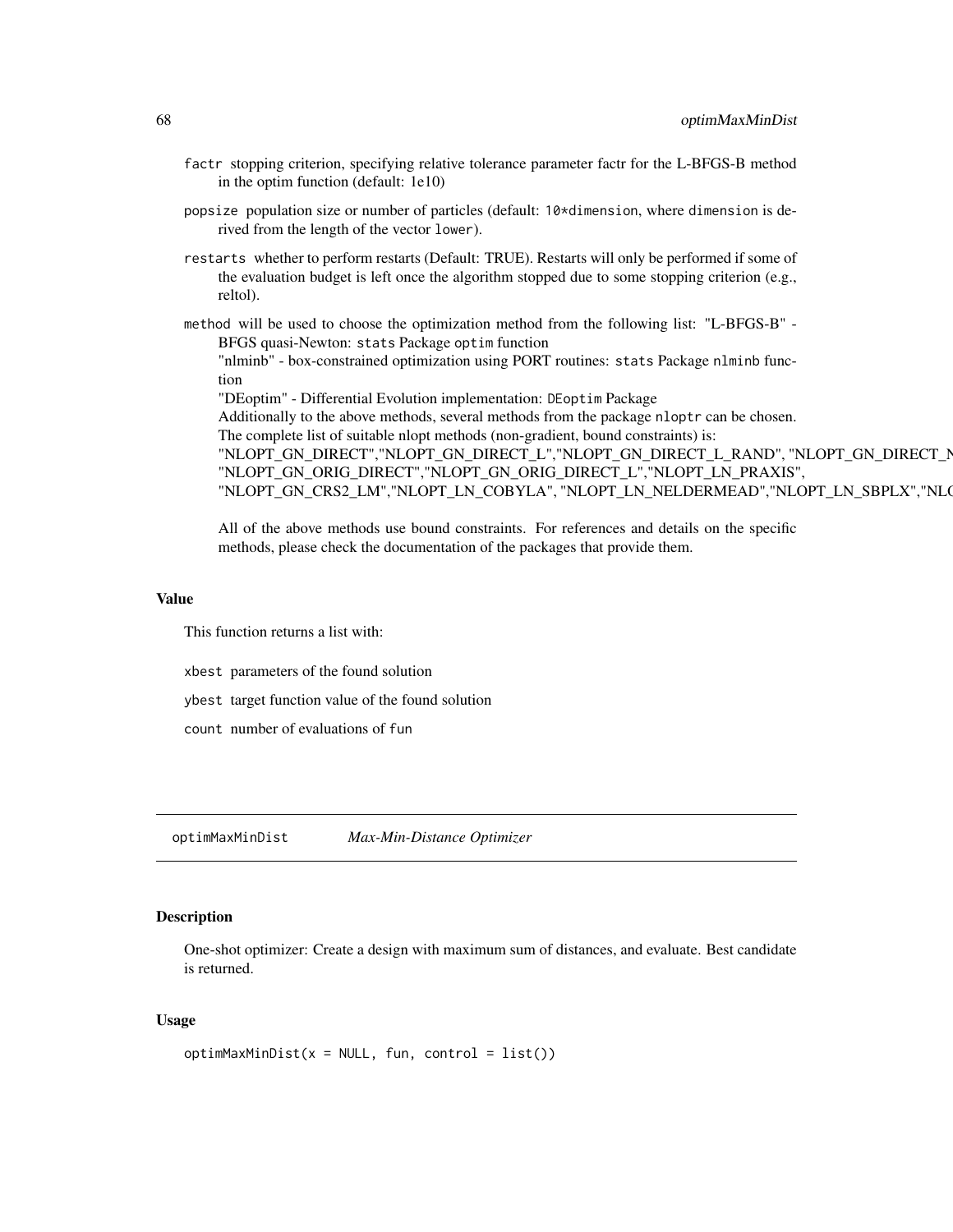### Arguments

| x       | Optional set of solution(s) as a list, which are added to the randomly generated<br>solutions and are also evaluated with the target function.                              |
|---------|-----------------------------------------------------------------------------------------------------------------------------------------------------------------------------|
| fun     | target function to be minimized                                                                                                                                             |
| control | (list), with the options:                                                                                                                                                   |
|         | budget The limit on number of target function evaluations (stopping criterion)<br>(default: 100).                                                                           |
|         | vectorized Boolean. Defines whether target function is vectorized (takes a<br>list of solutions as argument) or not (takes single solution as argument).<br>Default: FALSE. |
|         | creation Function Function to create individuals/solutions in search space.<br>Default is a function that creates random permutations of length 6.                          |
|         | designBudget budget of the design function designMaxMinDist, which is the<br>number of randomly created candidates in each iteration.                                       |

## Value

a list:

xbest best solution found

ybest fitness of the best solution

x history of all evaluated solutions

y corresponding target function values f(x)

count number of performed target function evaluations

### See Also

[optimCEGO](#page-61-0), [optimEA](#page-63-0), [optimRS](#page-71-0), [optim2Opt](#page-59-0)

```
seed=0
#distance
dF <- distancePermutationHamming
#creation
cF <- function()sample(5)
#objective function
lF <- landscapeGeneratorUNI(1:5,dF)
#start optimization
set.seed(seed)
res <- optimMaxMinDist(,lF,list(creationFunction=cF,budget=20,
vectorized=TRUE)) ##target function is "vectorized", expects list as input
res$xbest
```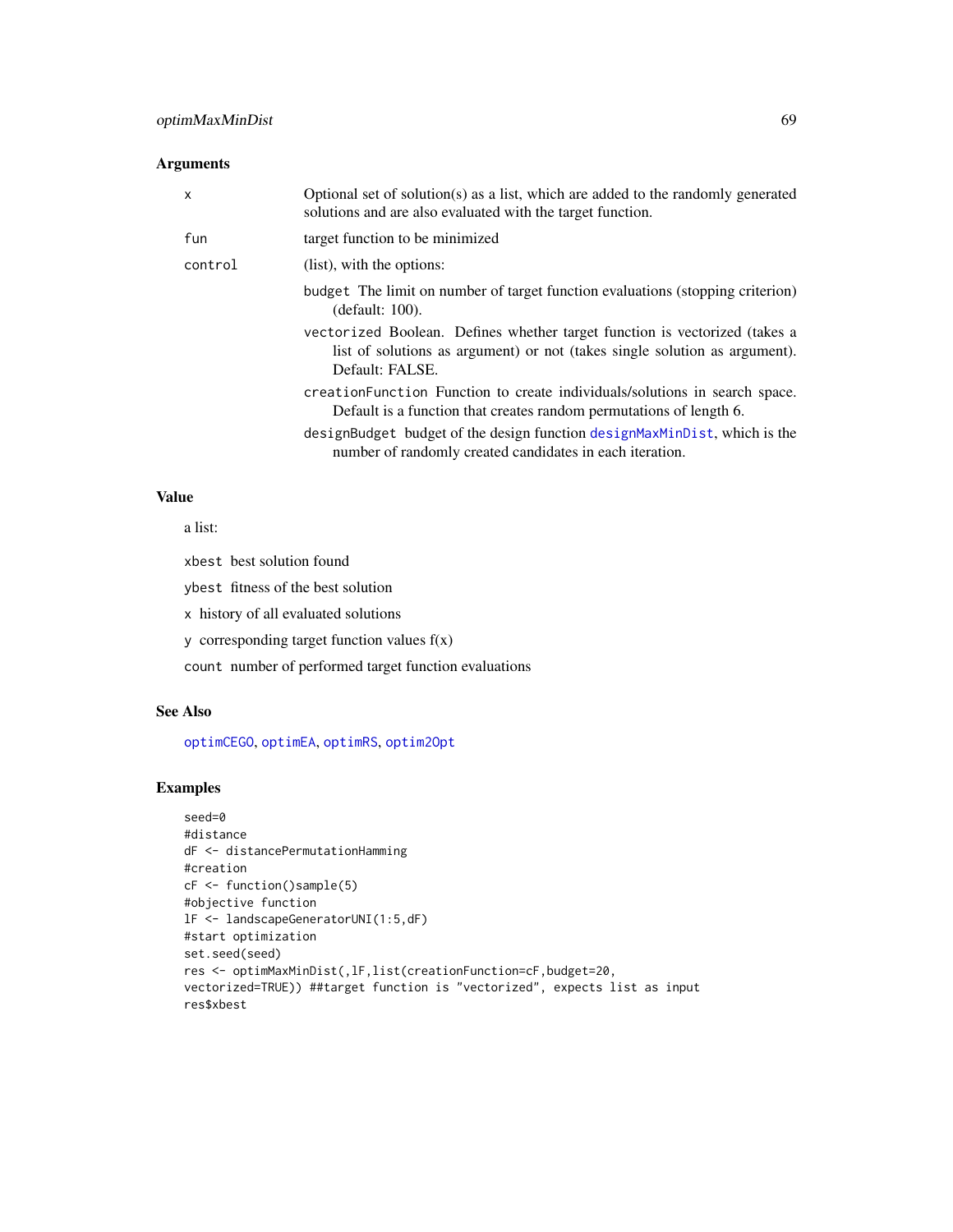### **Description**

An optimization algorithm from the family of Evolution Strategies, designed to optimize mixedinteger problems: The search space is composed of continuous (real-valued) parameters, ordinal integers and categorical parameters. Please note that the categorical parameters need to be coded as integers (type should not be a factor or character). It is an implementation (with a slight modification) of MIES as described by Li et al. (2013). Note, that this algorithm always has a step size for each solution parameter, unlike Li et al., we did not include the option to change to a single stepsize for all parameters. Dominant recombination is used for solution parameters (the search space parameters), intermediate recombination for strategy parameters (i.e., step sizes). Mutation: Selfadaptive, step sizes sigma are optimized alongside the solution parameters. Real-valued parameters are subject to variation based on independent normal distributed random variables. Ordinal integers are subject to variation based on the difference of geometric distributions. Categorical parameters are changed at random, with a self-adapted probability. Note, that a more simple bound constraint method is used. Instead of the Transformation T\_a,b(x) described by Li et al., optimMIES simply replaces any value that exceeds the bounds by respective boundary value.

### Usage

 $optimMIES(x = NULL, fun, control = list())$ 

| X       | Optional start individual(s) as a list. If NULL (default), creation Function (in<br>control list) is used to create initial design. If x has less individuals than the<br>population size, creationFunction will fill up the rest. |
|---------|------------------------------------------------------------------------------------------------------------------------------------------------------------------------------------------------------------------------------------|
| fun     | target function to be minimized.                                                                                                                                                                                                   |
| control | (list), with the options:                                                                                                                                                                                                          |
|         | budget The limit on number of target function evaluations (stopping criterion)<br>(default: 1000).                                                                                                                                 |
|         | popsize Population size (default: 100).                                                                                                                                                                                            |
|         | generations Number of generations (stopping criterion) (default: Inf).                                                                                                                                                             |
|         | targetY Target function value (stopping criterion) (default: -Inf).                                                                                                                                                                |
|         | vectorized Boolean. Defines whether target function is vectorized (takes a<br>list of solutions as argument) or not (takes single solution as argument).<br>Default: FALSE.                                                        |
|         | verbosity Level of text output during run. Defaults to $0$ , no output.                                                                                                                                                            |
|         | plotting Plot optimization progress during run (TRUE) or not (FALSE). De-<br>fault is FALSE.                                                                                                                                       |
|         | archive Whether to keep all candidate solutions and their fitness in an archive<br>(TRUE) or not (FALSE). Default is TRUE.                                                                                                         |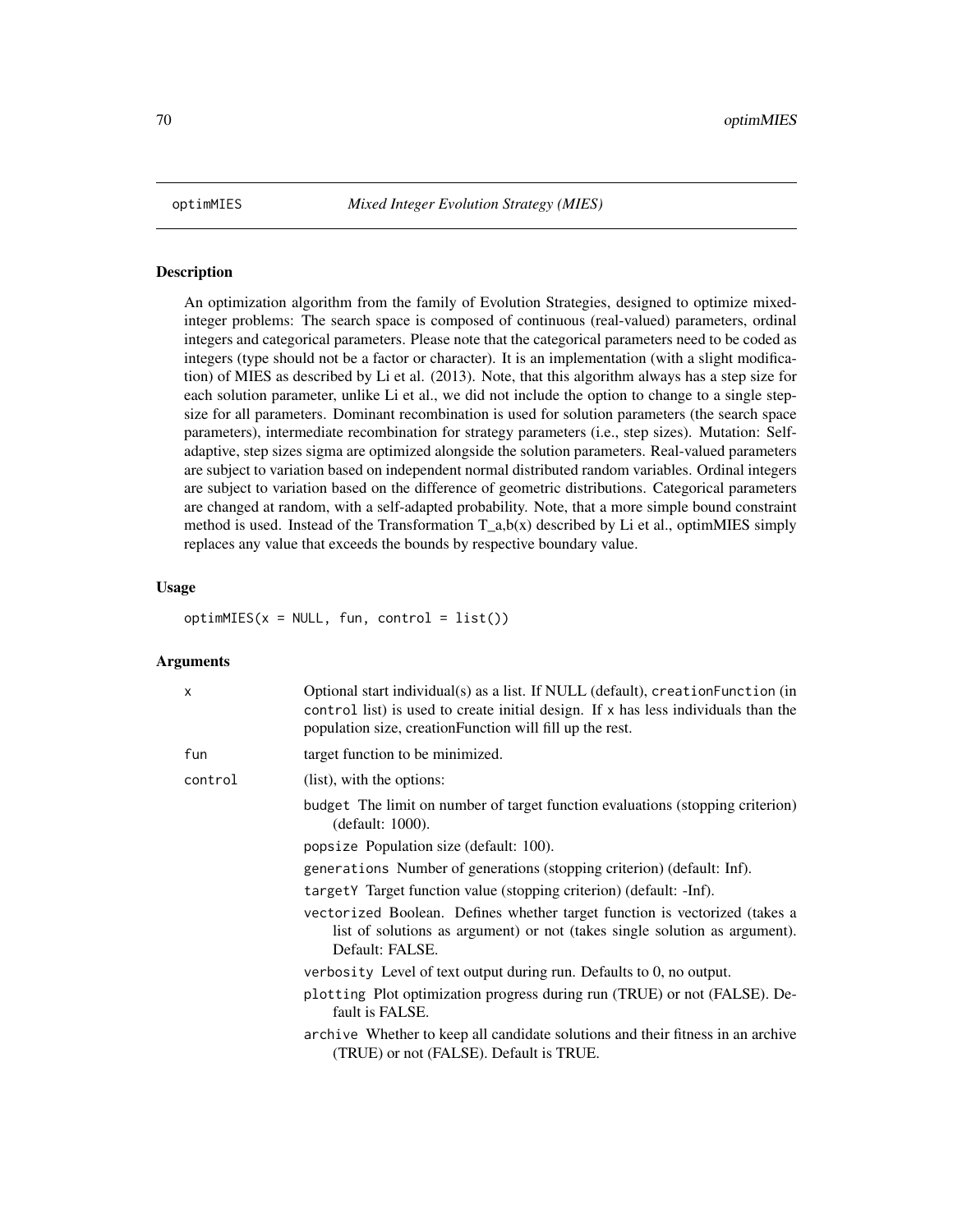- stoppingCriterionFunction Custom additional stopping criterion. Function evaluated on the population, receiving all individuals (list) and their fitness (vector). If the result is FALSE, the algorithm stops.
- types A vector that specifies the data type of each variable: "numeric", "integer" or "factor".
- lower Lower bound of each variable. Factor variables can have the lower bound set to NA.
- upper Upper bound of each variable. Factor variables can have the upper bound set to NA.
- levels List of levels for each variable (only relevant for categorical variables). Should be a vector of numerical values, usually integers, but not necessarily a sequence. HAS to be given if any factors/categoricals are present. Else, set to NA.

#### Details

The control variables types, lower, upper and levels are especially important.

#### Value

a list:

xbest best solution found.

ybest fitness of the best solution.

x history of all evaluated solutions.

y corresponding target function values f(x).

count number of performed target function evaluations.

message Termination message: Which stopping criterion was reached.

population Last population.

fitness Fitness of last population.

#### References

Rui Li, Michael T. M. Emmerich, Jeroen Eggermont, Thomas Baeck, Martin Schuetz, Jouke Dijkstra, and Johan H. C. Reiber. 2013. Mixed integer evolution strategies for parameter optimization. Evol. Comput. 21, 1 (March 2013), 29-64.

#### See Also

[optimCEGO](#page-61-0), [optimRS](#page-71-0), [optimEA](#page-63-0), [optim2Opt](#page-59-0), [optimMaxMinDist](#page-67-0)

```
set.seed(1)
controlList <- list(lower=c(-5,-5,1,1,NA,NA),upper=c(10,5,10,10,NA,NA),
types=c("numeric","numeric","integer","integer","factor","factor"),
levels = list(NA, NA, NA, NA, c(1, 3, 5), 1:4),vectorized = FALSE)
```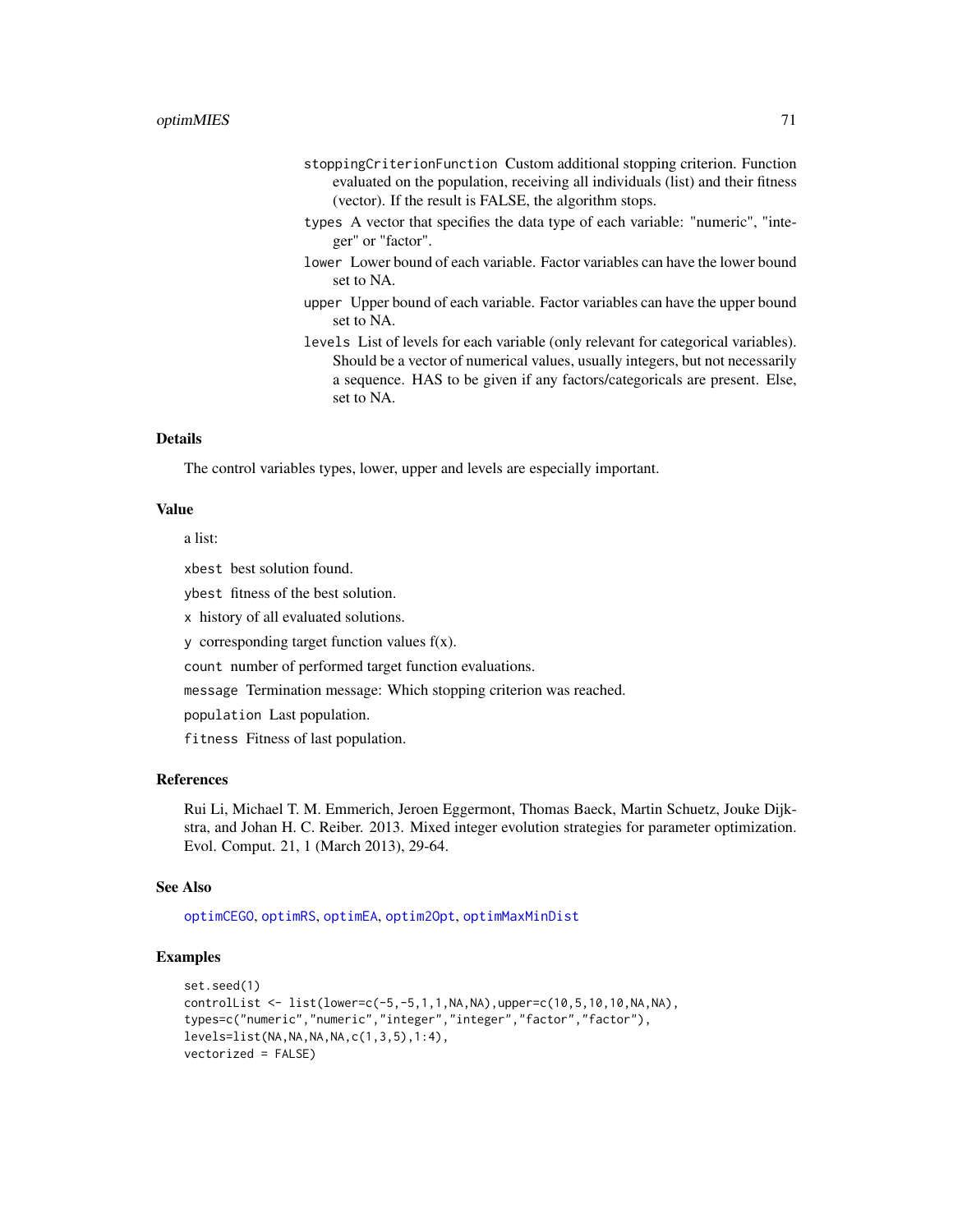72 optimRS

```
objFun \leq function(x){
x[[3]] <- round(x[[3]])
x[[4]] \leftarrow \text{round}(x[[4]])y \leftarrow sum(as.numeric(x[1:4])^2)if(x[[5]] == 1 & x[[6]] == 4)y \leftarrow \exp(y)else
y \le -y^2if(x[[5]]==3)
y < -y-1if(x[[5]]==5)
y < -y-2if(x[[6]]==1)
y < -y * 2if(x[[6]]==2)
y < -y * 1.54if(x[[6]]==3)
y < -y +2if(x[[6]]==4)
y < -y * 0.5if(x[[5]]==1)
y < -y * 9y
}
res <- optimMIES(,objFun,controlList)
res$xbest
res$ybest
```
<span id="page-71-0"></span>optimRS *Combinatorial Random Search*

# Description

Random Search for mixed or combinatorial optimization. Solutions are generated completely at random.

### Usage

```
optimRS(x = NULL, fun, control = list())
```

| X       | Optional set of solution(s) as a list, which are added to the randomly generated<br>solutions and are also evaluated with the target function. |
|---------|------------------------------------------------------------------------------------------------------------------------------------------------|
| fun     | target function to be minimized                                                                                                                |
| control | (list), with the options:                                                                                                                      |
|         | budget The limit on number of target function evaluations (stopping criterion)<br>(default: 100)                                               |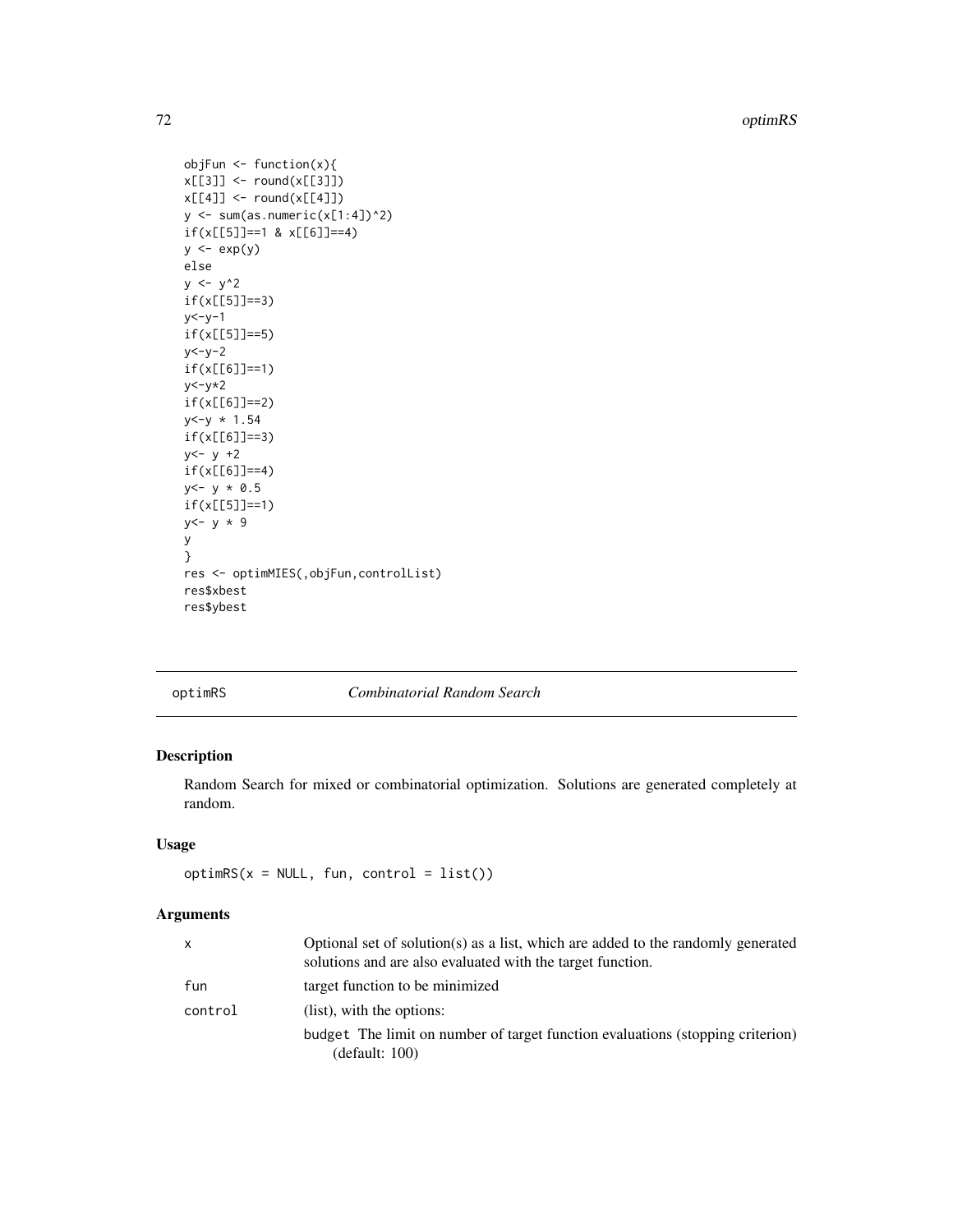- <span id="page-72-1"></span>vectorized Boolean. Defines whether target function is vectorized (takes a list of solutions as argument) or not (takes single solution as argument). Default: FALSE
- creationFunction Function to create individuals/solutions in search space. Default is a function that creates random permutations of length 6

a list:

xbest best solution found

ybest fitness of the best solution

x history of all evaluated solutions

y corresponding target function values  $f(x)$ 

count number of performed target function evaluations

#### See Also

[optimCEGO](#page-61-0), [optimEA](#page-63-0), [optim2Opt](#page-59-0), [optimMaxMinDist](#page-67-0)

#### Examples

```
seed=0
#distance
dF <- distancePermutationHamming
#creation
cF <- function()sample(5)
#objective function
lF <- landscapeGeneratorUNI(1:5,dF)
#start optimization
set.seed(seed)
res <- optimRS(,lF,list(creationFunction=cF,budget=100,
vectorized=TRUE)) ##target function is "vectorized", expects list as input
res$xbest
```
<span id="page-72-0"></span>predict.modelKriging *Kriging Prediction*

# Description

Predict with a model fit resulting from [modelKriging](#page-46-0).

#### Usage

```
## S3 method for class 'modelKriging'
predict(object, x, ...)
```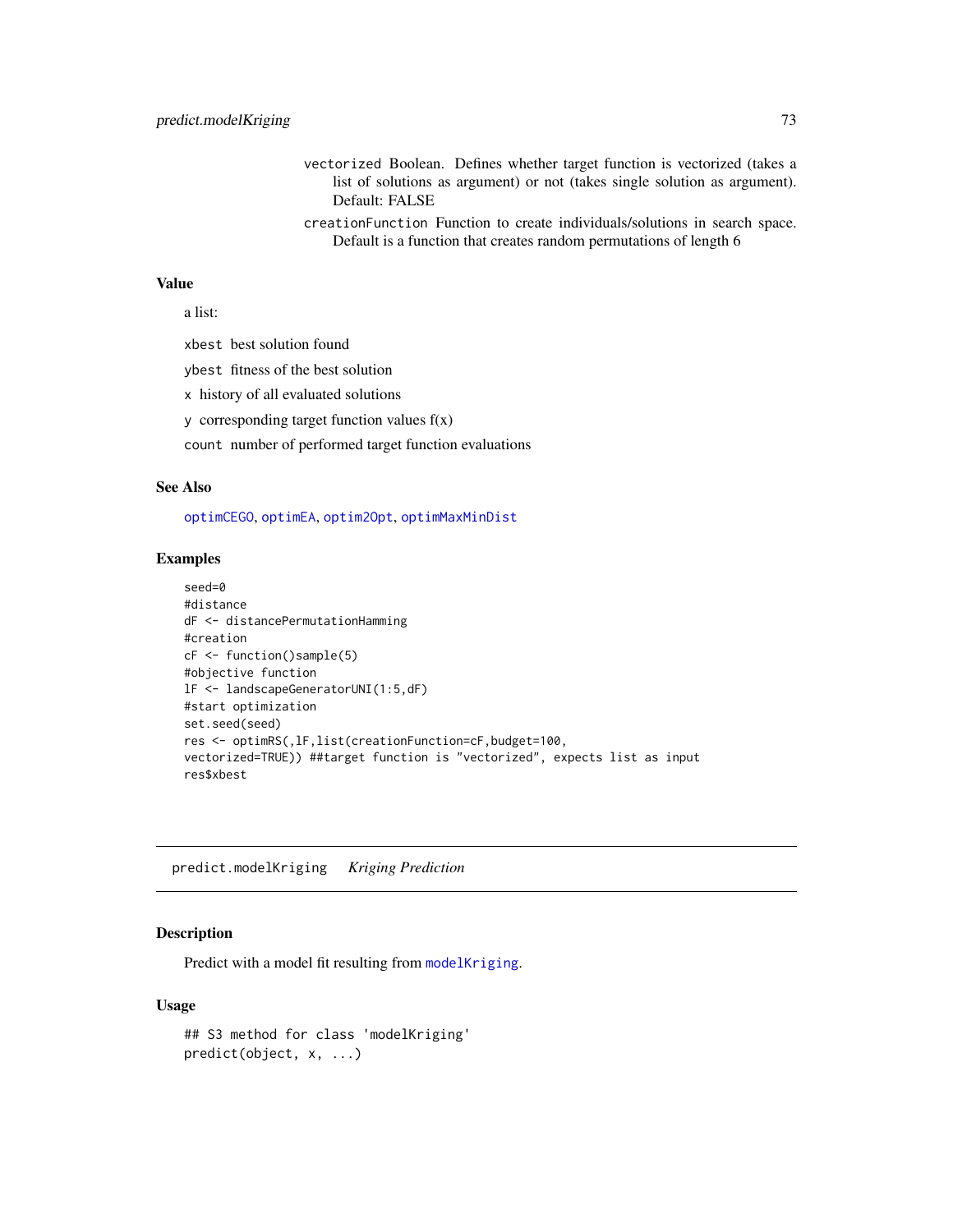# <span id="page-73-0"></span>Arguments

| object       | fit of the Kriging model (settings and parameters), of class model Kriging. |
|--------------|-----------------------------------------------------------------------------|
| $\mathsf{x}$ | list of samples to be predicted                                             |
| $\cdots$     | further arguments, not used                                                 |

# Value

Returned value depends on the setting of object\$predAll TRUE: list with function value (mean) object\$y and uncertainty estimate object\$s (standard deviation) FALSE:object\$yonly

## See Also

[modelKriging](#page-46-0) [simulate.modelKriging](#page-81-0)

predict.modelLinear *Predict: Combinatorial Kriging*

# Description

Predict with amodelLinear fit.

# Usage

```
## S3 method for class 'modelLinear'
predict(object, x, ...)
```
# Arguments

| object       | fit of the Kriging model (settings and parameters), of class modellinear. |
|--------------|---------------------------------------------------------------------------|
| $\mathsf{x}$ | list of samples to be predicted                                           |
| .            | further arguments, not used                                               |

# Value

numeric vector of predictions

# See Also

[modelLinear](#page-49-0)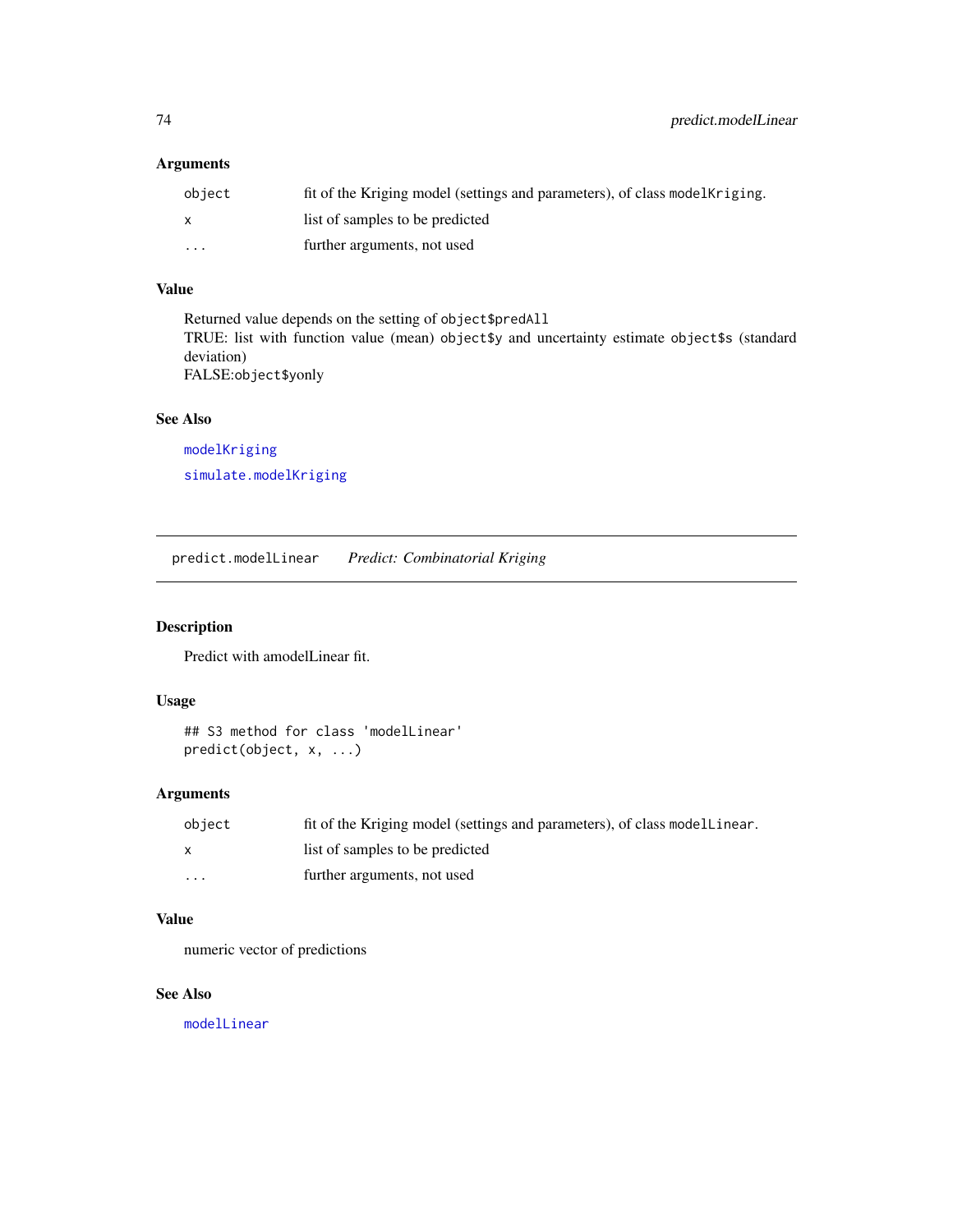<span id="page-74-0"></span>predict.modelRBFN *Predict: Combinatorial RBFN*

#### Description

Predict with a model fit resulting from [modelRBFN](#page-50-0).

## Usage

```
## S3 method for class 'modelRBFN'
predict(object, x, ...)
```
# Arguments

| obiect                  | fit of the RBFN model (settings and parameters), of class model RBFN. |
|-------------------------|-----------------------------------------------------------------------|
| X                       | list of samples to be predicted                                       |
| $\cdot$ $\cdot$ $\cdot$ | further arguments, not used                                           |

## Value

Returned value depends on the setting of object\$predAll TRUE: list with function value (mean) \$y and uncertainty estimate \$s (standard deviation) FALSE:\$yonly

## See Also

[modelRBFN](#page-50-0)

recombinationBinary1Point

*Single Point Crossover for Bit Strings*

# Description

Given a population of bit-strings, this function recombines each individual with another individual by randomly specifying a single position. Information before that position is taken from the first parent, the rest from the second.

## Usage

recombinationBinary1Point(population, parameters)

| population | List of bit-strings |
|------------|---------------------|
| parameters | not used            |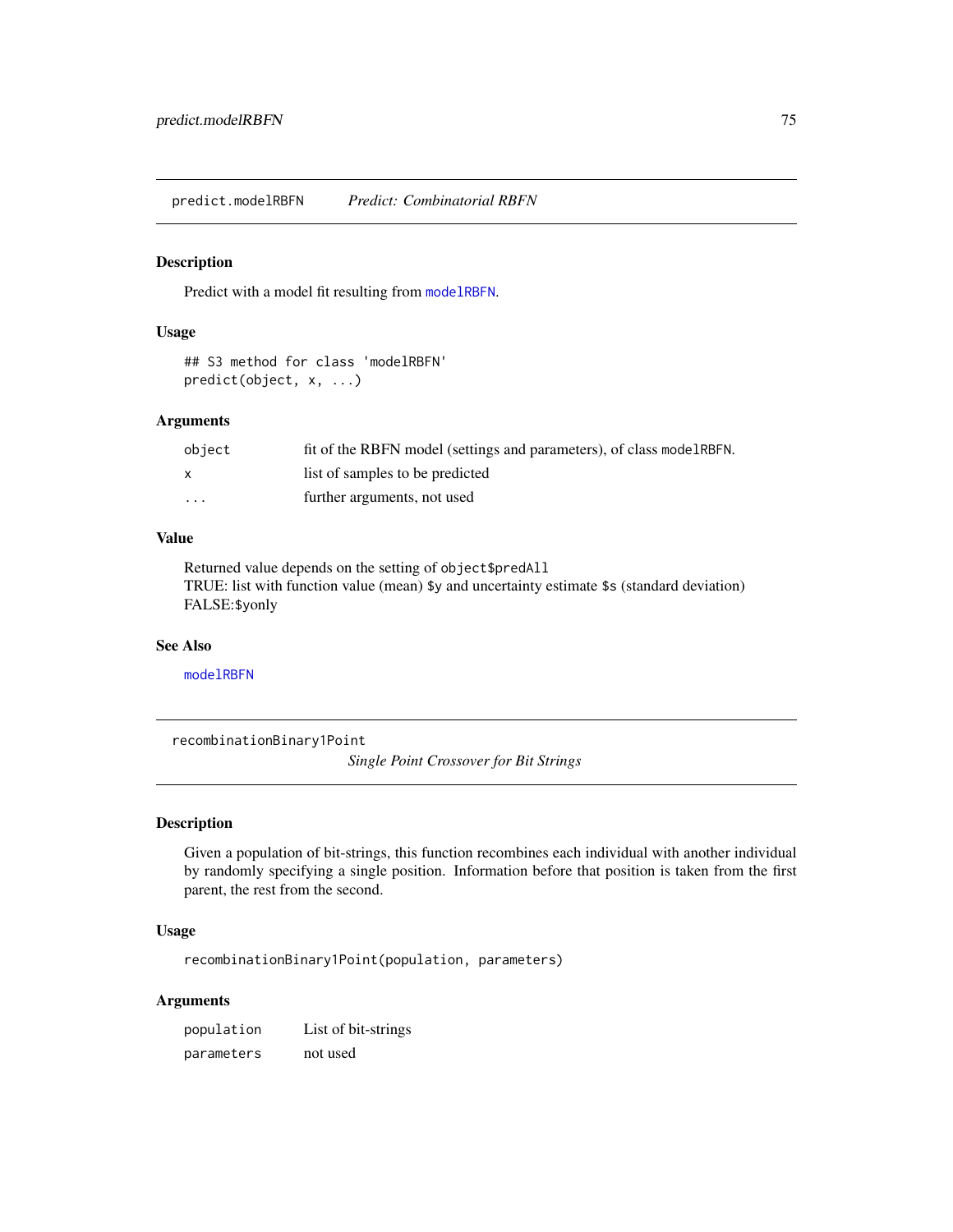population of recombined offspring

recombinationBinary2Point

*Two Point Crossover for Bit Strings*

#### Description

Given a population of bit-strings, this function recombines each individual with another individual by randomly specifying 2 positions. Information in-between is taken from one parent, the rest from the other.

# Usage

```
recombinationBinary2Point(population, parameters)
```
# Arguments

| population | List of bit-strings |
|------------|---------------------|
| parameters | not used            |

## Value

population of recombined offspring

```
recombinationBinaryAnd
```
*Arithmetic (AND) Crossover for Bit Strings*

# Description

Given a population of bit-strings, this function recombines each individual with another individual by computing parent1 & parent2 (logical AND).

#### Usage

```
recombinationBinaryAnd(population, parameters)
```
## Arguments

population List of bit-strings parameters not used

# Value

population of recombined offspring

<span id="page-75-0"></span>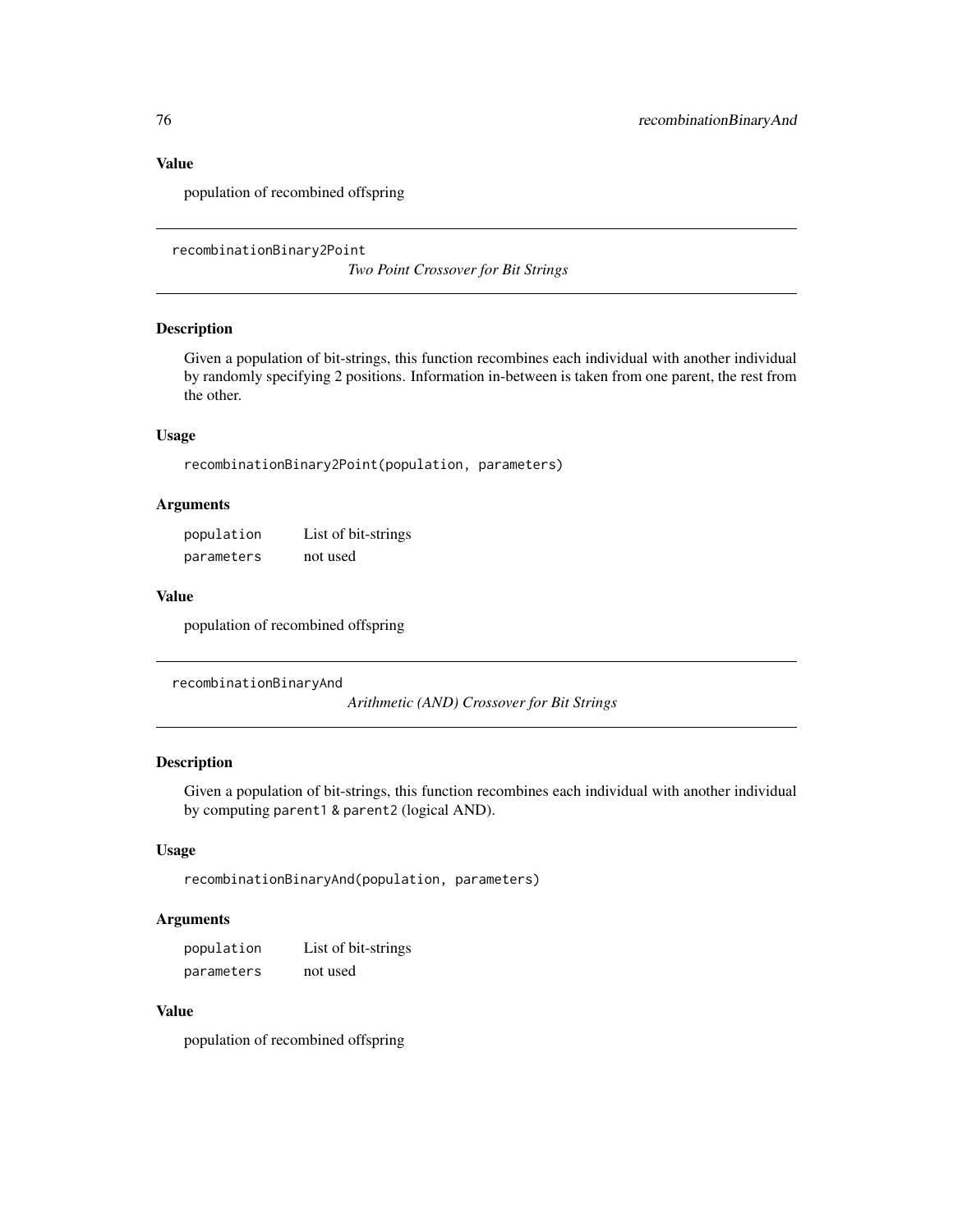<span id="page-76-0"></span>recombinationBinaryUniform

*Uniform Crossover for Bit Strings*

## Description

Given a population of bit-strings, this function recombines each individual with another individual by randomly picking bits from each parent. Note, that [optimEA](#page-63-0) will not pass the whole population to recombination functions, but only the chosen parents.

#### Usage

recombinationBinaryUniform(population, parameters)

## Arguments

| population | List of bit-strings |  |
|------------|---------------------|--|
| parameters | not used            |  |

## Value

population of recombined offspring

recombinationPermutationAlternatingPosition *Alternating Position Crossover (AP) for Permutations*

# Description

Given a population of permutations, this function recombines each individual with another individual. Note, that [optimEA](#page-63-0) will not pass the whole population to recombination functions, but only the chosen parents.

## Usage

recombinationPermutationAlternatingPosition(population, parameters)

## Arguments

| population | List of permutations |
|------------|----------------------|
| parameters | not used             |

## Value

population of recombined offspring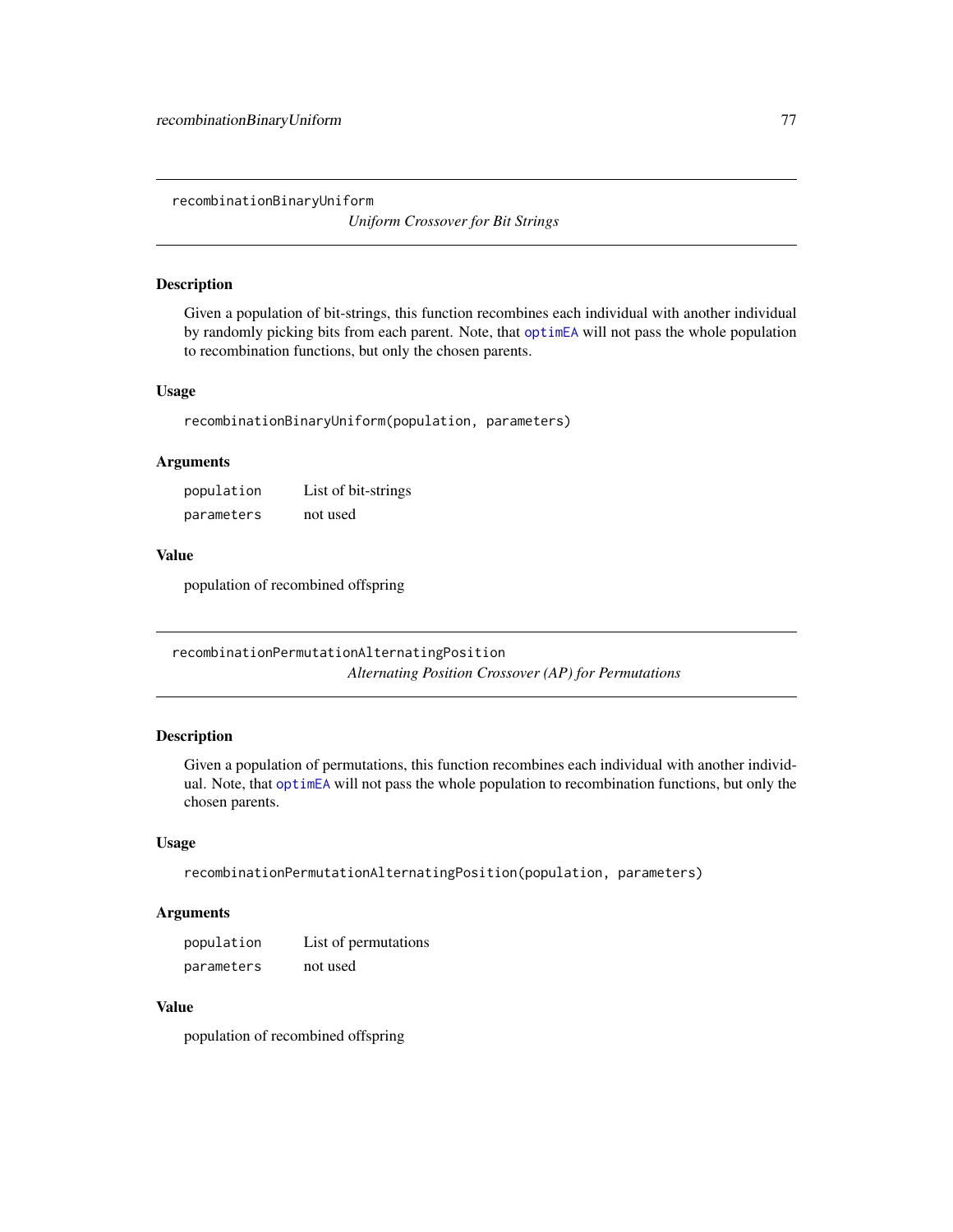<span id="page-77-0"></span>recombinationPermutationCycleCrossover

*Cycle Crossover (CX) for Permutations*

# Description

Given a population of permutations, this function recombines each individual with another individual. Note, that [optimEA](#page-63-0) will not pass the whole population to recombination functions, but only the chosen parents.

## Usage

recombinationPermutationCycleCrossover(population, parameters)

# Arguments

| population | List of permutations |
|------------|----------------------|
| parameters | not used             |

## Value

population of recombined offspring

recombinationPermutationOrderCrossover1 *Order Crossover 1 (OX1) for Permutations*

# Description

Given a population of permutations, this function recombines each individual with another individual. Note, that [optimEA](#page-63-0) will not pass the whole population to recombination functions, but only the chosen parents.

#### Usage

recombinationPermutationOrderCrossover1(population, parameters)

## Arguments

| population | List of permutations |
|------------|----------------------|
| parameters | not used             |

## Value

population of recombined offspring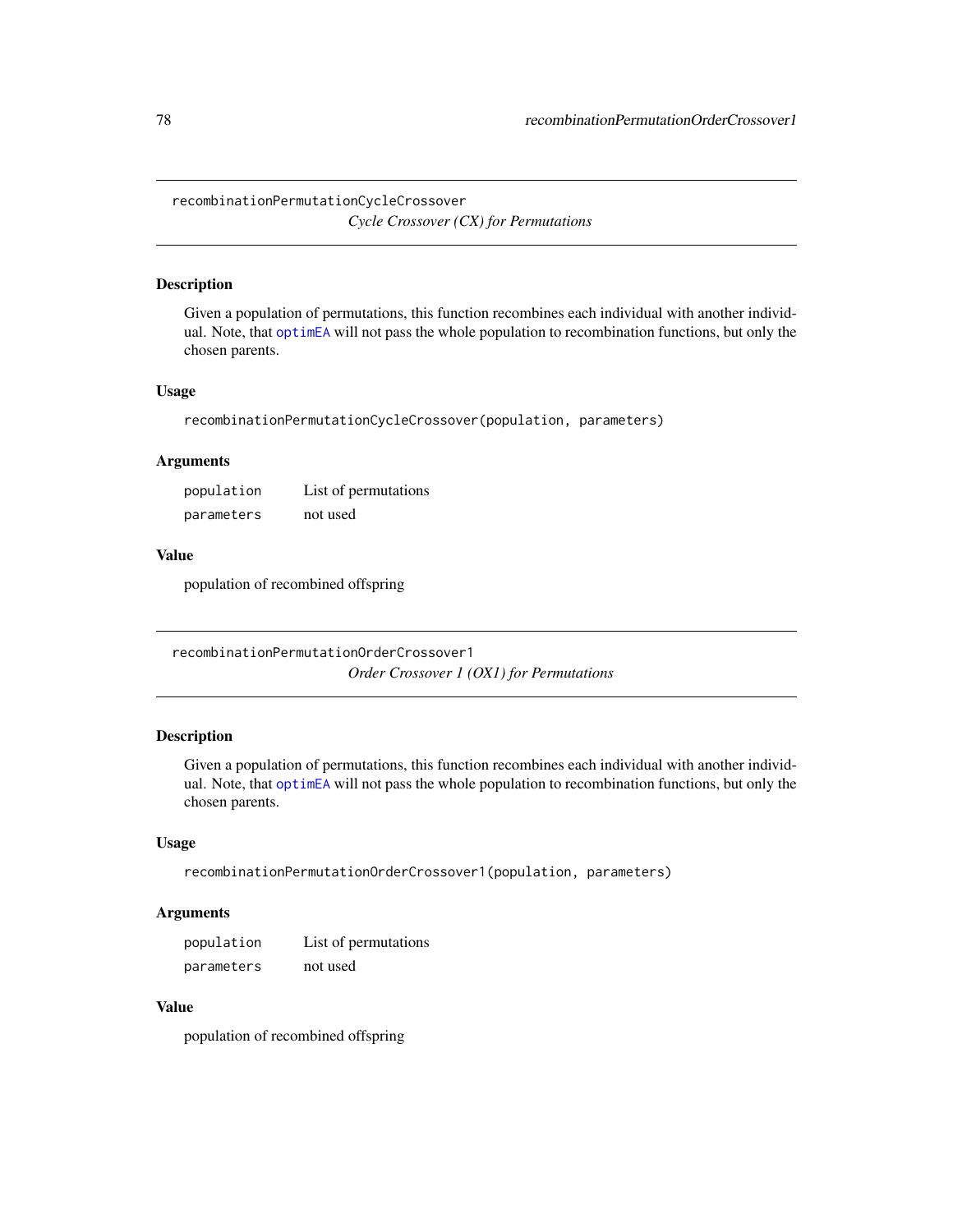<span id="page-78-0"></span>recombinationPermutationPositionBased *Position Based Crossover (POS) for Permutations*

# Description

Given a population of permutations, this function recombines each individual with another individual. Note, that [optimEA](#page-63-0) will not pass the whole population to recombination functions, but only the chosen parents.

#### Usage

recombinationPermutationPositionBased(population, parameters)

#### Arguments

population List of permutations parameters not used

# Value

population of recombined offspring

```
recombinationSelfAdapt
```
*Self-adaptive recombination operator*

## Description

This recombination function selects an operator (provided in parameters\$recombinationFunctions) based on self-adaptive parameters chosen for each individual separately.

#### Usage

```
recombinationSelfAdapt(population, parameters)
```
# Arguments

| population | List of permutations                                                                                                                                                                       |
|------------|--------------------------------------------------------------------------------------------------------------------------------------------------------------------------------------------|
| parameters | list, contains the available single mutation functions (mutation Functions), and<br>a data frame that collects the chosen function and mutation rate for each indi-<br>vidual (selfAdapt). |

# See Also

[optimEA](#page-63-0), [mutationSelfAdapt](#page-56-0)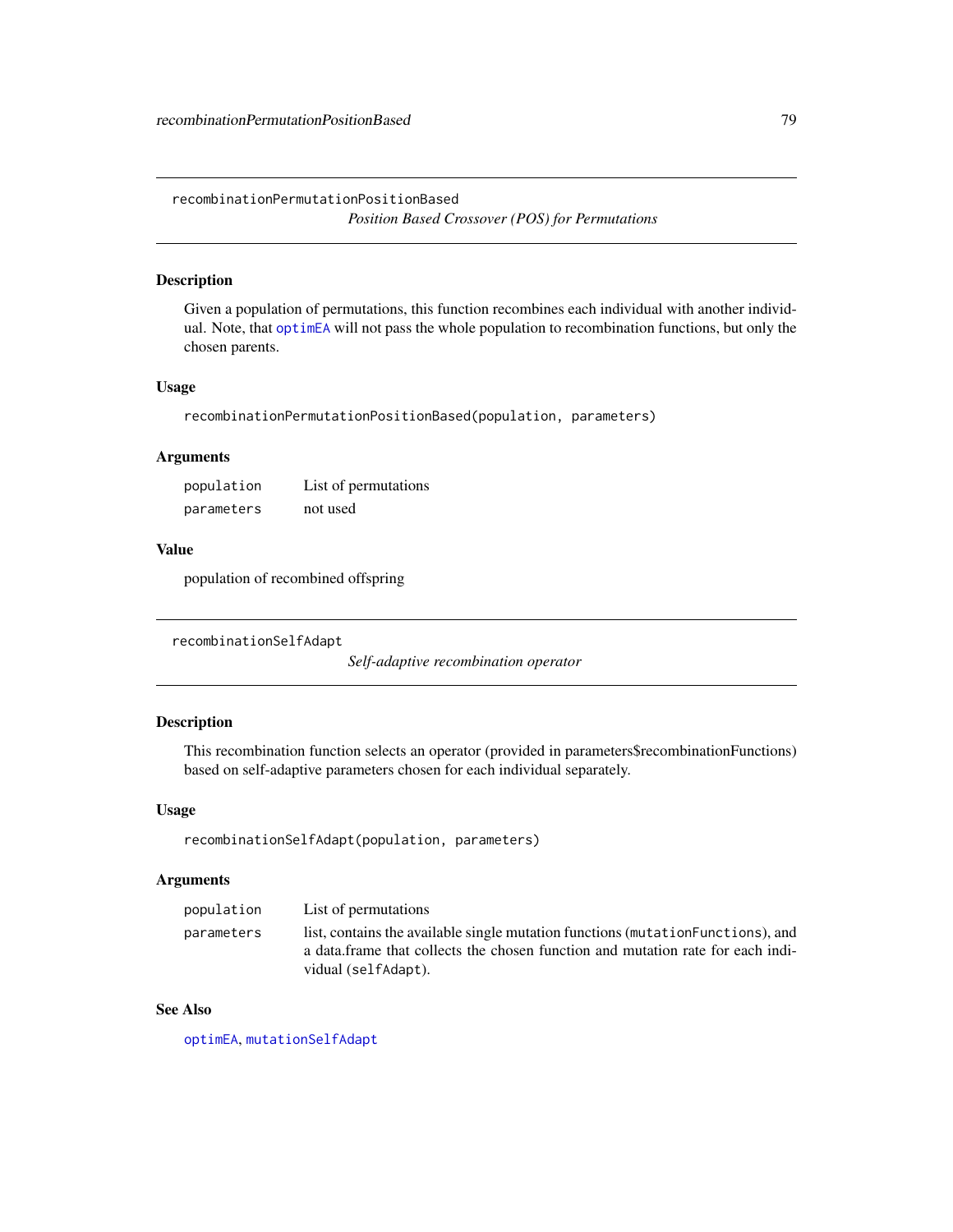<span id="page-79-1"></span>recombinationStringSinglePointCrossover *Single Point Crossover for Strings*

## **Description**

Given a population of strings, this function recombines each individual with another random individual. Note, that [optimEA](#page-63-0) will not pass the whole population to recombination functions, but only the chosen parents.

#### Usage

recombinationStringSinglePointCrossover(population, parameters)

## Arguments

population List of strings parameters not used

## Value

population of recombined offspring

<span id="page-79-0"></span>repairConditionsCorrelationMatrix *Repair Conditions of a Correlation Matrix*

## Description

This function repairs correlation matrices, so that the following two properties are ensured: The correlations values should be between -1 and 1, and the diagonal values should be one.

#### Usage

```
repairConditionsCorrelationMatrix(mat)
```
#### Arguments

mat symmetric, PSD distance matrix. If your matrix is not CNSD, use [correctionDefinite](#page-11-0) first. Or use [correctionKernelMatrix](#page-13-0).

# Value

repaired correlation matrix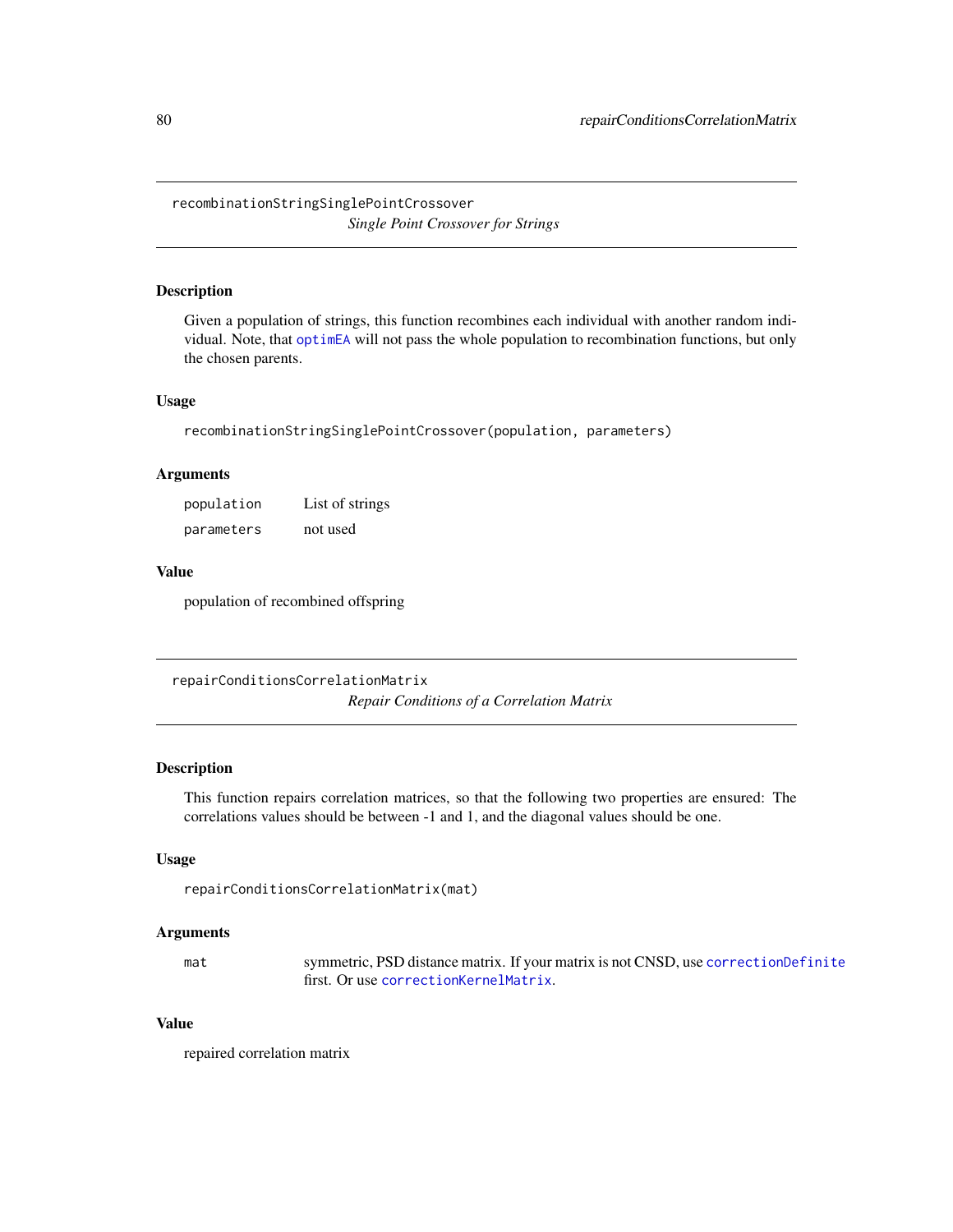#### <span id="page-80-1"></span>References

Martin Zaefferer and Thomas Bartz-Beielstein. (2016). Efficient Global Optimization with Indefinite Kernels. Parallel Problem Solving from Nature-PPSN XIV. Accepted, in press. Springer.

#### See Also

[correctionDefinite](#page-11-0), [correctionDistanceMatrix](#page-12-0), [correctionKernelMatrix](#page-13-0), [correctionCNSD](#page-10-0), [repairConditionsDistanceMatrix](#page-80-0)

#### Examples

```
x \leftarrow \text{list}(c(2,1,4,3), c(2,4,3,1), c(4,2,1,3), c(4,3,2,1), c(1,4,3,2))D <- distanceMatrix(x,distancePermutationInsert)
K < -exp(-0.01*D)K <- correctionDefinite(K,type="PSD")$mat
K
K <- repairConditionsCorrelationMatrix(K)
```
<span id="page-80-0"></span>repairConditionsDistanceMatrix

*Repair Conditions of a Distance Matrix*

#### Description

This function repairs distance matrices, so that the following two properties are ensured: The distance values should be non-zero and the diagonal should be zero. Other properties (conditionally negative semi-definitene (CNSD), symmetric) are assumed to be given.

#### Usage

```
repairConditionsDistanceMatrix(mat)
```
#### Arguments

mat symmetric, CNSD distance matrix. If your matrix is not CNSD, use [correctionCNSD](#page-10-0) first. Or use [correctionDistanceMatrix](#page-12-0).

#### Value

repaired distance matrix

## References

Martin Zaefferer and Thomas Bartz-Beielstein. (2016). Efficient Global Optimization with Indefinite Kernels. Parallel Problem Solving from Nature-PPSN XIV. Accepted, in press. Springer.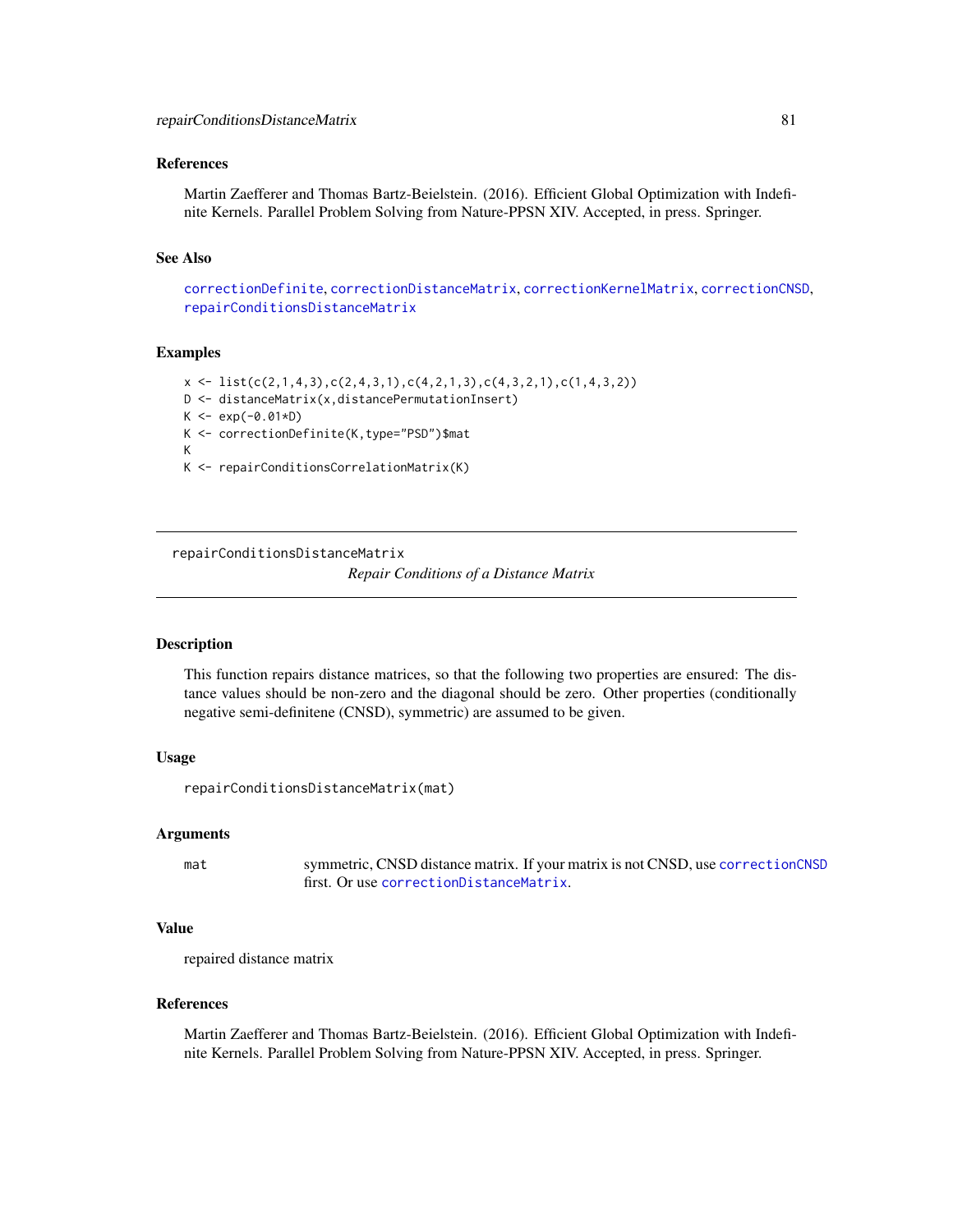# See Also

```
correctionDefinite, correctionDistanceMatrix, correctionKernelMatrix, correctionCNSD,
repairConditionsCorrelationMatrix
```
## Examples

```
x \leftarrow \text{list}(c(2,1,4,3), c(2,4,3,1), c(4,2,1,3), c(4,3,2,1), c(1,4,3,2))D <- distanceMatrix(x,distancePermutationInsert)
D <- correctionCNSD(D)
D
D <- repairConditionsDistanceMatrix(D)
D
```
<span id="page-81-0"></span>simulate.modelKriging *Kriging Simulation*

## Description

(Conditional) Simulate at given locations, with a model fit resulting from [modelKriging](#page-46-0). In contrast to prediction or estimation, the goal is to reproduce the covariance structure, rather than the data itself. Note, that the conditional simulation also reproduces the training data, but has a two times larger error than the Kriging predictor.

# Usage

```
## S3 method for class 'modelKriging'
simulate(
 object,
 nsim = 1,
  seed = NA,
  xsim,
  conditionalSimulation = TRUE,
  returnAll = FALSE,
  ...
)
```

| object                | fit of the Kriging model (settings and parameters), of class model Kriging.                                                                               |
|-----------------------|-----------------------------------------------------------------------------------------------------------------------------------------------------------|
| nsim                  | number of simulations                                                                                                                                     |
| seed                  | random number generator seed. Defaults to NA, in which case no seed is set                                                                                |
| xsim                  | list of samples in input space, to be simulated                                                                                                           |
| conditionalSimulation |                                                                                                                                                           |
|                       | logical, if set to TRUE (default), the simulation is conditioned with the training<br>data of the Kriging model. Else, the simulation is non-conditional. |
| returnAll             | if set to TRUE, a list with the simulated values (y) and the corresponding co-<br>variance matrix (covar) of the simulated samples is returned.           |
| $\cdots$              | further arguments, not used                                                                                                                               |

<span id="page-81-1"></span>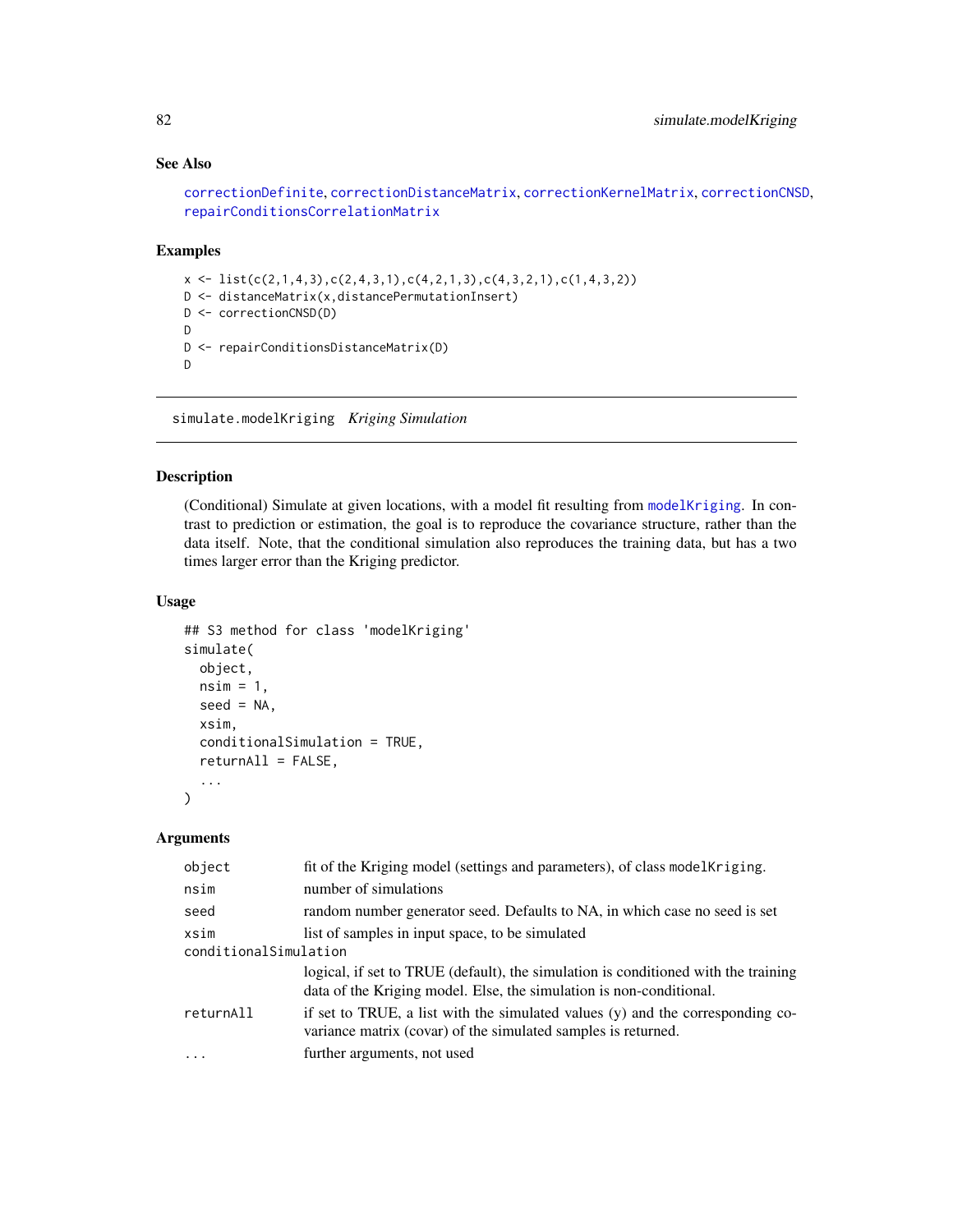<span id="page-82-0"></span>Returned value depends on the setting of object\$simulationReturnAll

# References

N. A. Cressie. Statistics for Spatial Data. JOHN WILEY & SONS INC, 1993.

C. Lantuejoul. Geostatistical Simulation - Models and Algorithms. Springer-Verlag Berlin Heidelberg, 2002.

# See Also

[modelKriging](#page-46-0), [predict.modelKriging](#page-72-0)

solutionFunctionGeneratorBinary *Binary String Generator Function*

## Description

Returns a function that generates random bit-strings of length N. Can be used to create individuals of NK-Landscapes or other problems with binary representation.

#### Usage

solutionFunctionGeneratorBinary(N)

# Arguments

N length of the bit-strings

## Value

returns a function, without any arguments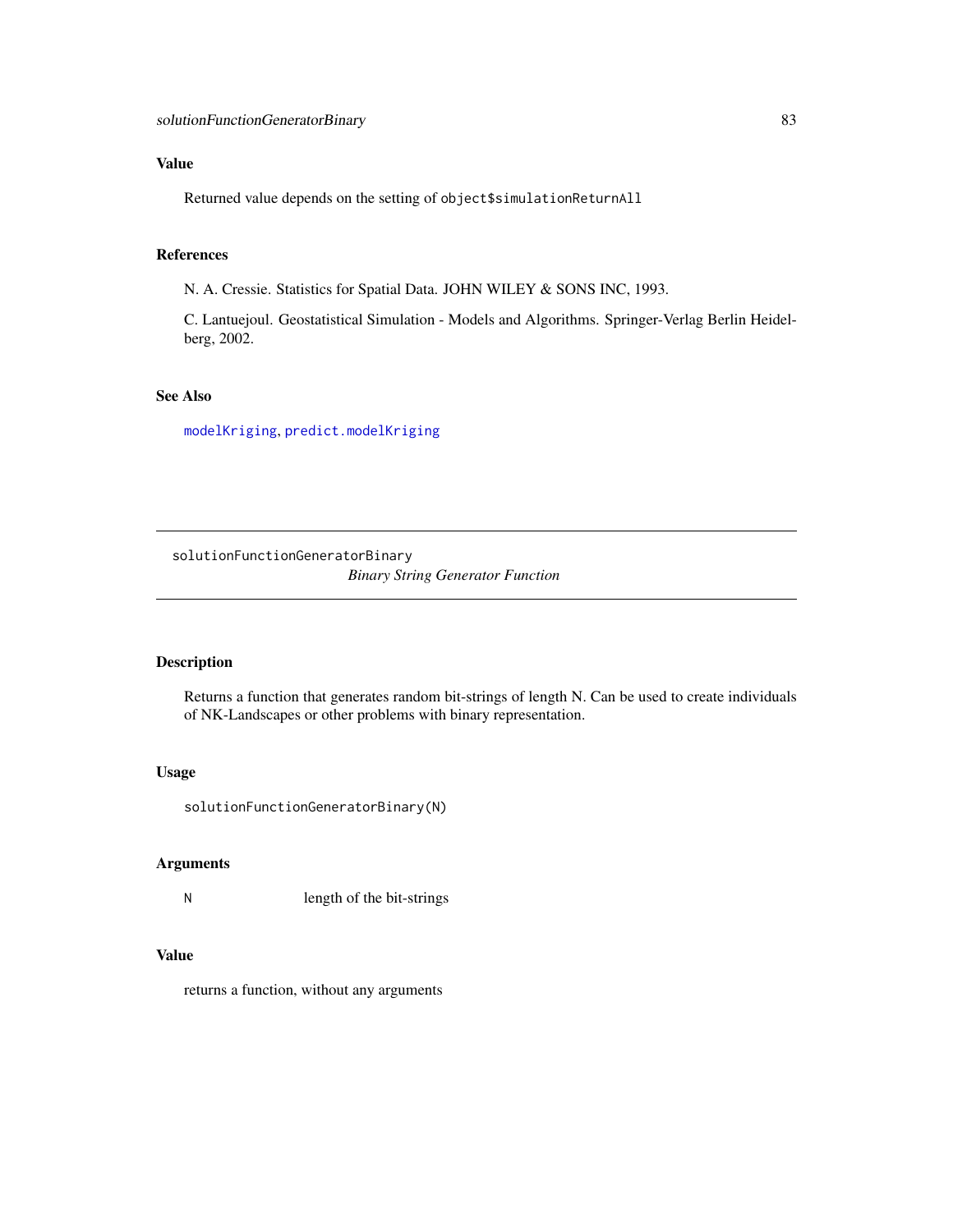<span id="page-83-0"></span>solutionFunctionGeneratorPermutation *Permutation Generator Function*

## Description

Returns a function that generates random permutations of length N. Can be used to generate individual solutions for permutation problems, e.g., Travelling Salesperson Problem

## Usage

solutionFunctionGeneratorPermutation(N)

## Arguments

N length of the permutations returned

## Value

returns a function, without any arguments

## Examples

fun <- solutionFunctionGeneratorPermutation(10) fun() fun() fun()

solutionFunctionGeneratorString *String Generator Function*

# Description

Returns a function that generates random strings of length N, with given letters. Can be used to generate individual solutions for permutation problems, e.g., Travelling Salesperson Problem

#### Usage

solutionFunctionGeneratorString(N, lts = c("A", "C", "G", "T"))

| N   | length of the permutations returned |
|-----|-------------------------------------|
| lts | letters allowed in the string       |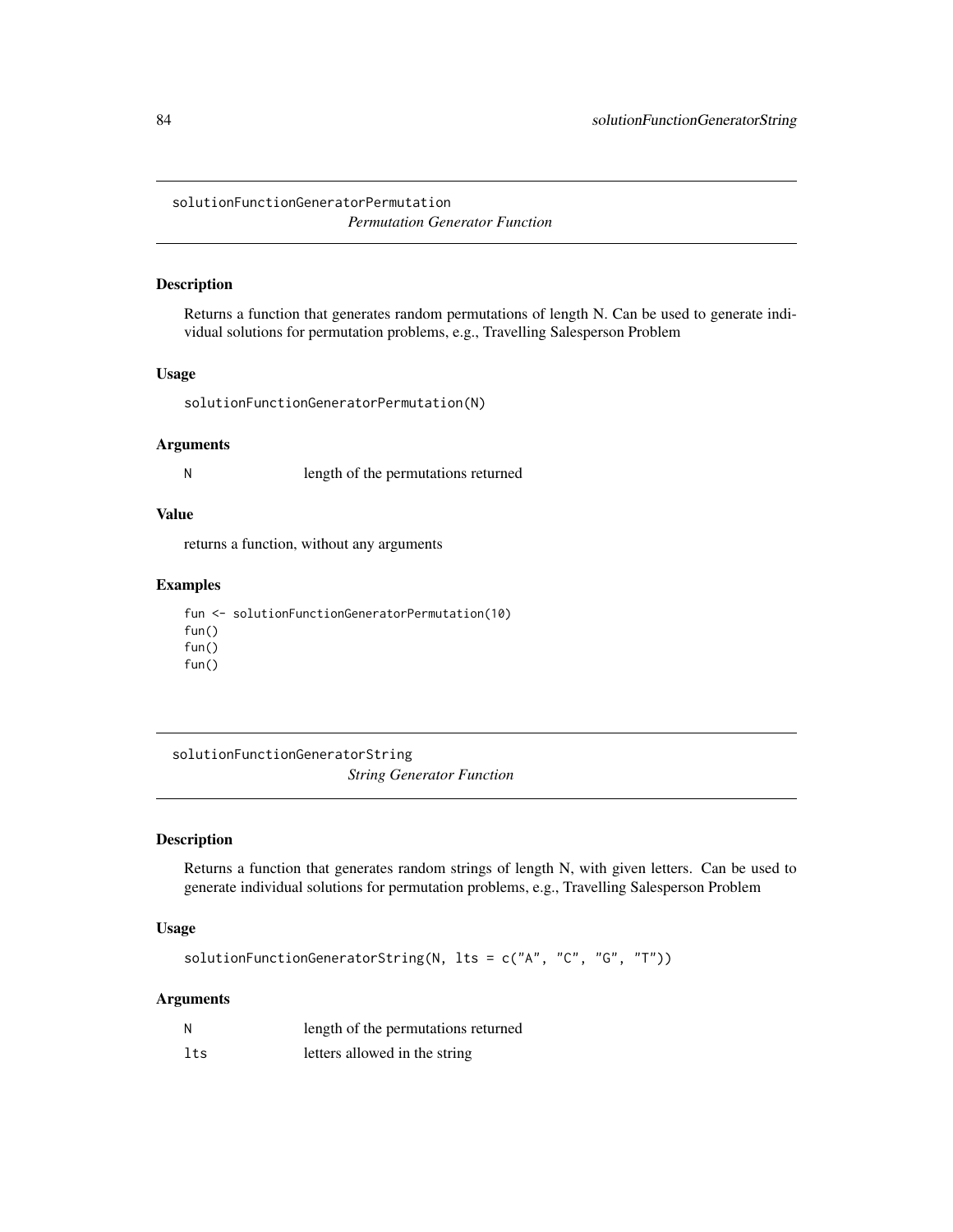## <span id="page-84-0"></span>testFunctionGeneratorSim 85

# Value

returns a function, without any arguments

## Examples

```
fun <- solutionFunctionGeneratorString(10,c("A","C","G","T"))
fun()
fun()
fun()
```

```
testFunctionGeneratorSim
```
*Simulation-based Test Function Generator, Data Interface*

# Description

Generate test functions for assessment of optimization algorithms with non-conditional or conditional simulation, based on real-world data.

## Usage

```
testFunctionGeneratorSim(
 x,
 y,
  xsim,
 distanceFunction,
 controlModel = list(),
  controlSimulation = list()
)
```

| $\mathsf{x}$     | list of samples in input space, training data                                                                                                                                                                                                                                                                                                                                                                                                                                                                                                                                                                                                                 |
|------------------|---------------------------------------------------------------------------------------------------------------------------------------------------------------------------------------------------------------------------------------------------------------------------------------------------------------------------------------------------------------------------------------------------------------------------------------------------------------------------------------------------------------------------------------------------------------------------------------------------------------------------------------------------------------|
| У                | column vector of observations for each sample, training data                                                                                                                                                                                                                                                                                                                                                                                                                                                                                                                                                                                                  |
| xsim             | list of samples in input space, for simulation                                                                                                                                                                                                                                                                                                                                                                                                                                                                                                                                                                                                                |
| distanceFunction |                                                                                                                                                                                                                                                                                                                                                                                                                                                                                                                                                                                                                                                               |
|                  | a suitable distance function of type $f(x1,x2)$ , returning a scalar distance value,<br>preferably between 0 and 1. Maximum distances larger 1 are no problem, but<br>may yield scaling bias when different measures are compared. Should be non-<br>negative and symmetric. It can also be a list of several distance functions. In<br>this case, Maximum Likelihood Estimation (MLE) is used to determine the most<br>suited distance measure. The distance function may have additional parameters.<br>For that case, see distanceParametersLower/Upper in the controls. If distance-<br>Function is missing, it can also be provided in the control list. |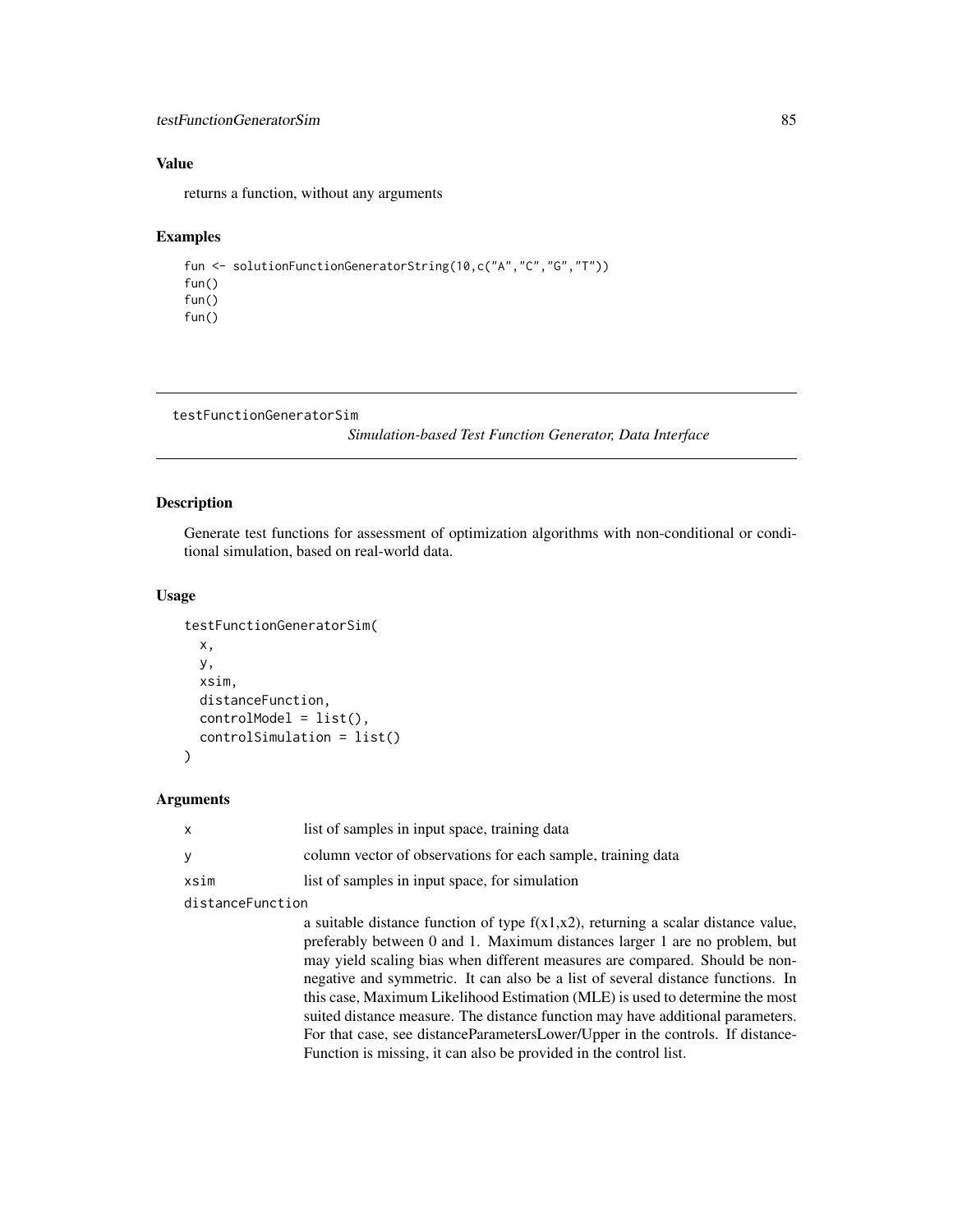<span id="page-85-0"></span>

| (list), with the options for the model building procedure, it will be passed to the<br>modelKriging function.                                                  |
|----------------------------------------------------------------------------------------------------------------------------------------------------------------|
| controlSimulation                                                                                                                                              |
| (list), with the parameters of the simulation:                                                                                                                 |
| nsim the number of simulations, or test functions, to be created.                                                                                              |
| conditional Simulation whether (TRUE) or not (FALSE) to use conditional<br>simulation.                                                                         |
| simulation Seed a random number generator seed. Defaults to NA; which<br>means no seed is set. For sake of reproducibility, set this to some integer<br>value. |
|                                                                                                                                                                |

a list with the following elements: fun is a list of functions, where each function is the interpolation of one simulation realization. The length of the list depends on the nsim parameter. fit is the result of the modeling procedure, that is, the model fit of class modelKriging.

#### References

N. A. Cressie. Statistics for Spatial Data. JOHN WILEY & SONS INC, 1993.

C. Lantuejoul. Geostatistical Simulation - Models and Algorithms. Springer-Verlag Berlin Heidelberg, 2002.

Zaefferer, M.; Fischbach, A.; Naujoks, B. & Bartz-Beielstein, T. Simulation Based Test Functions for Optimization Algorithms Proceedings of the Genetic and Evolutionary Computation Conference 2017, ACM, 2017, 8.

## See Also

[modelKriging](#page-46-0), [simulate.modelKriging](#page-81-0), [createSimulatedTestFunction](#page-14-0),

# Examples

```
nsim <- 10
seed <- 12345
n \le -6set.seed(seed)
#target function:
fun \leftarrow function(x){
  exp(-20* x) + sin(6*x^2) + x}
# "vectorize" target
f \leftarrow function(x){sapply(x,fun)}
dF \leftarrow function(x,y)(sum((x-y)^2)) #sum of squares
# plot params
par(mfrow=c(4,1),mar=c(2.3,2.5,0.2,0.2),mgp=c(1.4,0.5,0))
#test samples for plots
xtest <- as.list(seq(from=-0,by=0.005,to=1))
plot(xtest,f(xtest),type="l",xlab="x",ylab="Obj. function")
#evaluation samples (training)
```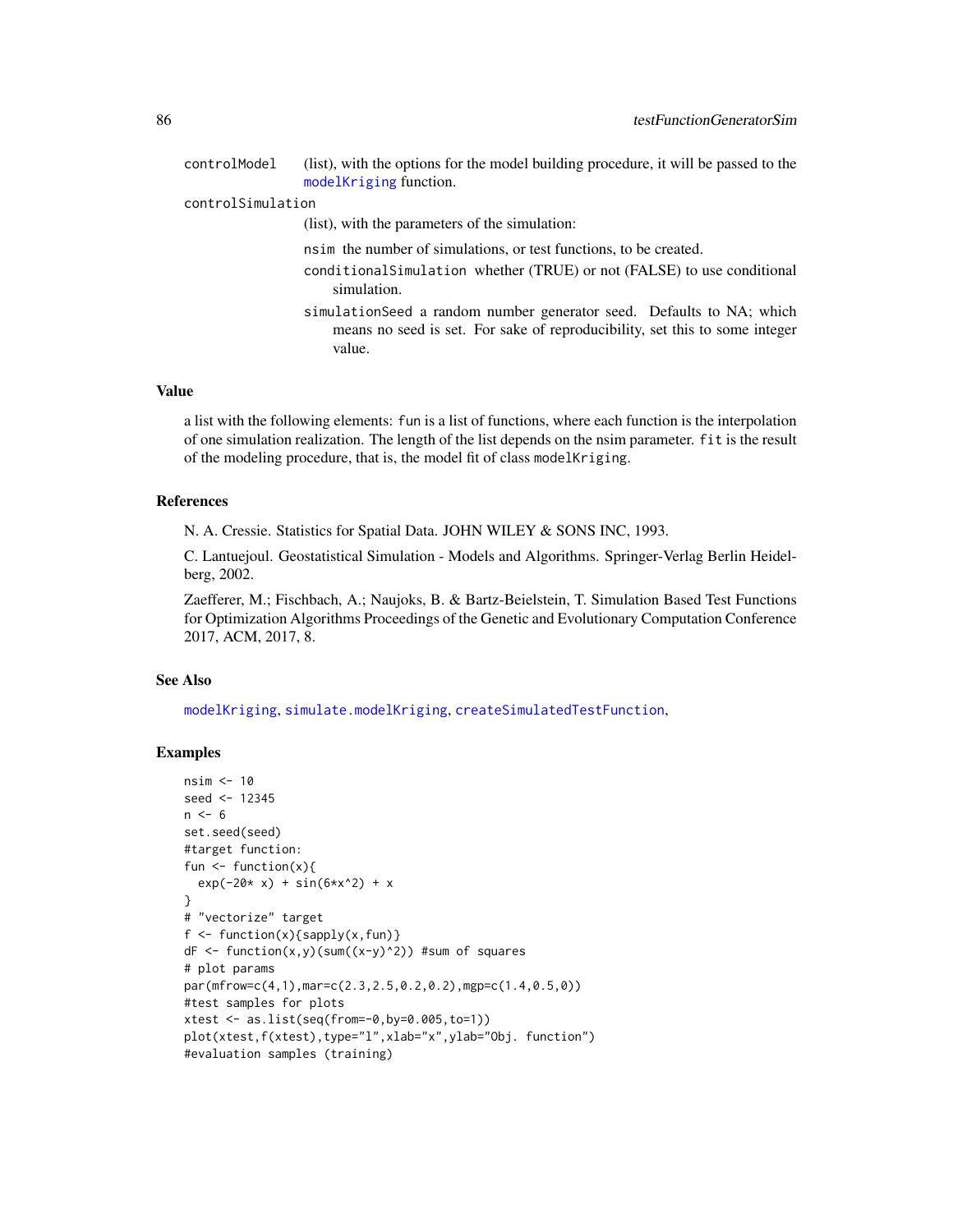```
xb \leftarrow as.list(runif(n))yb \leftarrow f(xb)# support samples for simulation
x <- as.list(sort(c(runif(100),unlist(xb))))
# fit the model and simulate:
res <- testFunctionGeneratorSim(xb,yb,x,dF,
  list(algThetaControl=list(method="NLOPT_GN_DIRECT_L",funEvals=100),
     useLambda=FALSE),
   list(nsim=nsim,conditionalSimulation=FALSE))
fit <- res$fit
fun <- res$fun
#predicted obj. function values
ypred <- predict(fit,as.list(xtest))$y
plot(unlist(xtest),ypred,type="l",xlab="x",ylab="Estimation")
points(unlist(xb),yb,pch=19)
##############################
# plot non-conditional simulation
##############################
ynew <- NULL
for(i in 1:nsim)
 ynew <- cbind(ynew,fun[[i]](xtest))
rangeY <- range(ynew)
plot(unlist(xtest),ynew[,1],type="l",ylim=rangeY,xlab="x",ylab="Simulation")
for(i in 2:nsim){
  lines(unlist(xtest),ynew[,i],col=i,type="l")
}
##############################
# create and plot test function, conditional
##############################
fun <- testFunctionGeneratorSim(xb,yb,x,dF,
   list(algThetaControl=
     list(method="NLOPT_GN_DIRECT_L",funEvals=100),
useLambda=FALSE),
   list(nsim=nsim,conditionalSimulation=TRUE))$fun
ynew <- NULL
for(i in 1:nsim)
  ynew <- cbind(ynew,fun[[i]](xtest))
rangeY <- range(ynew)
plot(unlist(xtest),ynew[,1],type="l",ylim=rangeY,xlab="x",ylab="Conditional sim.")
for(i in 2:nsim){
  lines(unlist(xtest),ynew[,i],col=i,type="l")
}
points(unlist(xb),yb,pch=19)
```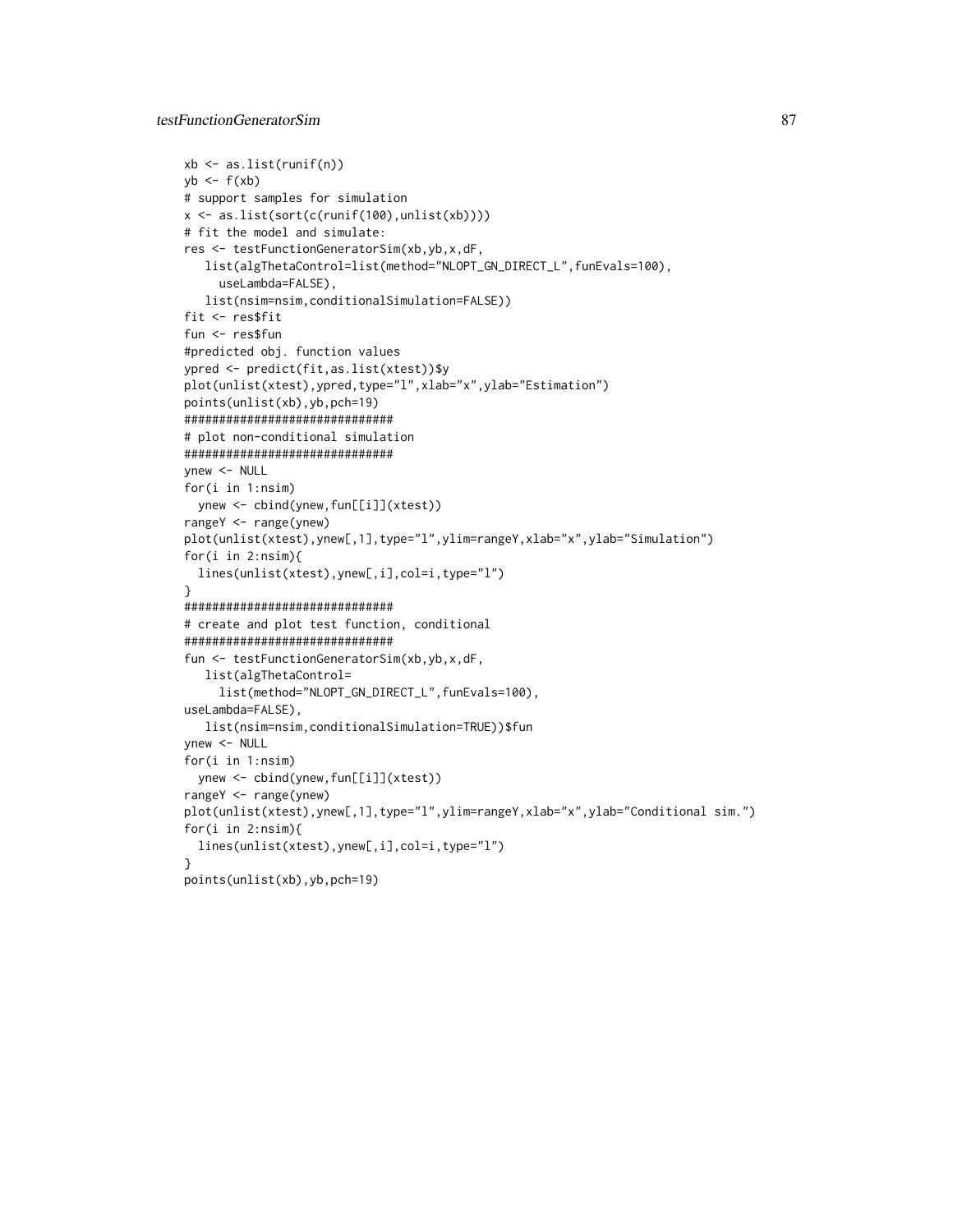# **Index**

∗ package CEGO-package, [3](#page-2-0) benchmarkGeneratorFSP, [5,](#page-4-0) *[8–](#page-7-0)[10](#page-9-0)* benchmarkGeneratorMaxCut, [6](#page-5-0) benchmarkGeneratorNKL, [7](#page-6-0) benchmarkGeneratorQAP, *[6](#page-5-0)*, [8,](#page-7-0) *[9,](#page-8-0) [10](#page-9-0)*

benchmarkGeneratorTSP, *[6](#page-5-0)*, *[8](#page-7-0)*, [9,](#page-8-0) *[10](#page-9-0)* benchmarkGeneratorWT, *[6](#page-5-0)*, *[8,](#page-7-0) [9](#page-8-0)*, [10](#page-9-0) buildModel, *[63](#page-62-0)*

CEGO *(*CEGO-package*)*, [3](#page-2-0) CEGO-package, [3](#page-2-0) correctionCNSD, [11,](#page-10-1) *[13,](#page-12-1) [14](#page-13-1)*, *[60](#page-59-1)*, *[81,](#page-80-1) [82](#page-81-1)* correctionDefinite, [12,](#page-11-1) *[13–](#page-12-1)[15](#page-14-1)*, *[80–](#page-79-1)[82](#page-81-1)* correctionDistanceMatrix, [13,](#page-12-1) *[60](#page-59-1)*, *[81,](#page-80-1) [82](#page-81-1)* correctionKernelMatrix, [14,](#page-13-1) *[80–](#page-79-1)[82](#page-81-1)* createSimulatedTestFunction, [15,](#page-14-1) *[86](#page-85-0)*

```
designMaxMinDist, 69
distanceMatrix, 17
distanceNumericHamming, 18
distanceNumericLCStr, 19
distanceNumericLevenshtein, 19
20
distancePermutationChebyshev, 21
distancePermutationCos, 22
distancePermutationEuclidean, 23
distancePermutationHamming, 24
distancePermutationInsert, 24
distancePermutationInterchange, 25
distancePermutationLCStr, 26
distancePermutationLee, 27
distancePermutationLevenshtein, 28
distancePermutationLex, 29, 46
distancePermutationManhattan, 30
distancePermutationPosition, 31
distancePermutationPosition2, 32
distancePermutationR, 33
distancePermutationSwap, 34, 35
```
distancePermutationSwapInv, *[34](#page-33-0)*, [35](#page-34-0) distanceRealEuclidean, [35](#page-34-0) distanceStringHamming, [36](#page-35-0) distanceStringLCStr, [37](#page-36-0) distanceStringLevenshtein, [37](#page-36-0) distanceVector, [38](#page-37-0) infillExpectedImprovement, [38](#page-37-0) is.CNSD, [39,](#page-38-0) *[40,](#page-39-0) [41](#page-40-0)* is.NSD, *[40](#page-39-0)*, [40,](#page-39-0) *[41](#page-40-0)* is.PSD, *[40](#page-39-0)*, [41](#page-40-0) kernelMatrix, [42](#page-41-0) landscapeGeneratorGaussian, [42,](#page-41-0) *[44,](#page-43-0) [45](#page-44-0)* landscapeGeneratorMUL, [44,](#page-43-0) *[45](#page-44-0)* landscapeGeneratorUNI, *[44](#page-43-0)*, [45](#page-44-0) lexicographicPermutationOrderNumber, *[29](#page-28-0)*, [46](#page-45-0) modelKriging, *[11,](#page-10-1) [12](#page-11-1)*, *[15,](#page-14-1) [16](#page-15-0)*, [47,](#page-46-1) *[62,](#page-61-1) [63](#page-62-0)*, *[73,](#page-72-1) [74](#page-73-0)*, *[82,](#page-81-1) [83](#page-82-0)*, *[86](#page-85-0)* modelLinear, [50,](#page-49-1) *[62,](#page-61-1) [63](#page-62-0)*, *[74](#page-73-0)* modelRBFN, [51,](#page-50-1) *[62,](#page-61-1) [63](#page-62-0)*, *[75](#page-74-0)* mutationBinaryBitFlip, [53](#page-52-0) mutationBinaryBlockInversion, [54](#page-53-0) mutationBinaryCycle, [54](#page-53-0) mutationBinarySingleBitFlip, [55](#page-54-0) mutationPermutationInsert, [55](#page-54-0) mutationPermutationInterchange, [56](#page-55-0) mutationPermutationReversal, [56](#page-55-0) mutationPermutationSwap, [57,](#page-56-1) *[65](#page-64-0)* mutationSelfAdapt, [57,](#page-56-1) *[65](#page-64-0)*, *[79](#page-78-0)* mutationStringRandomChange, [58](#page-57-0) nearCNSD, [59](#page-58-0) nearPD, *[59,](#page-58-0) [60](#page-59-1)*

optim, *[67](#page-66-0)* optim2Opt, [60,](#page-59-1) *[66](#page-65-0)*, *[69](#page-68-0)*, *[71](#page-70-0)*, *[73](#page-72-1)*

norm, *[59](#page-58-0)*